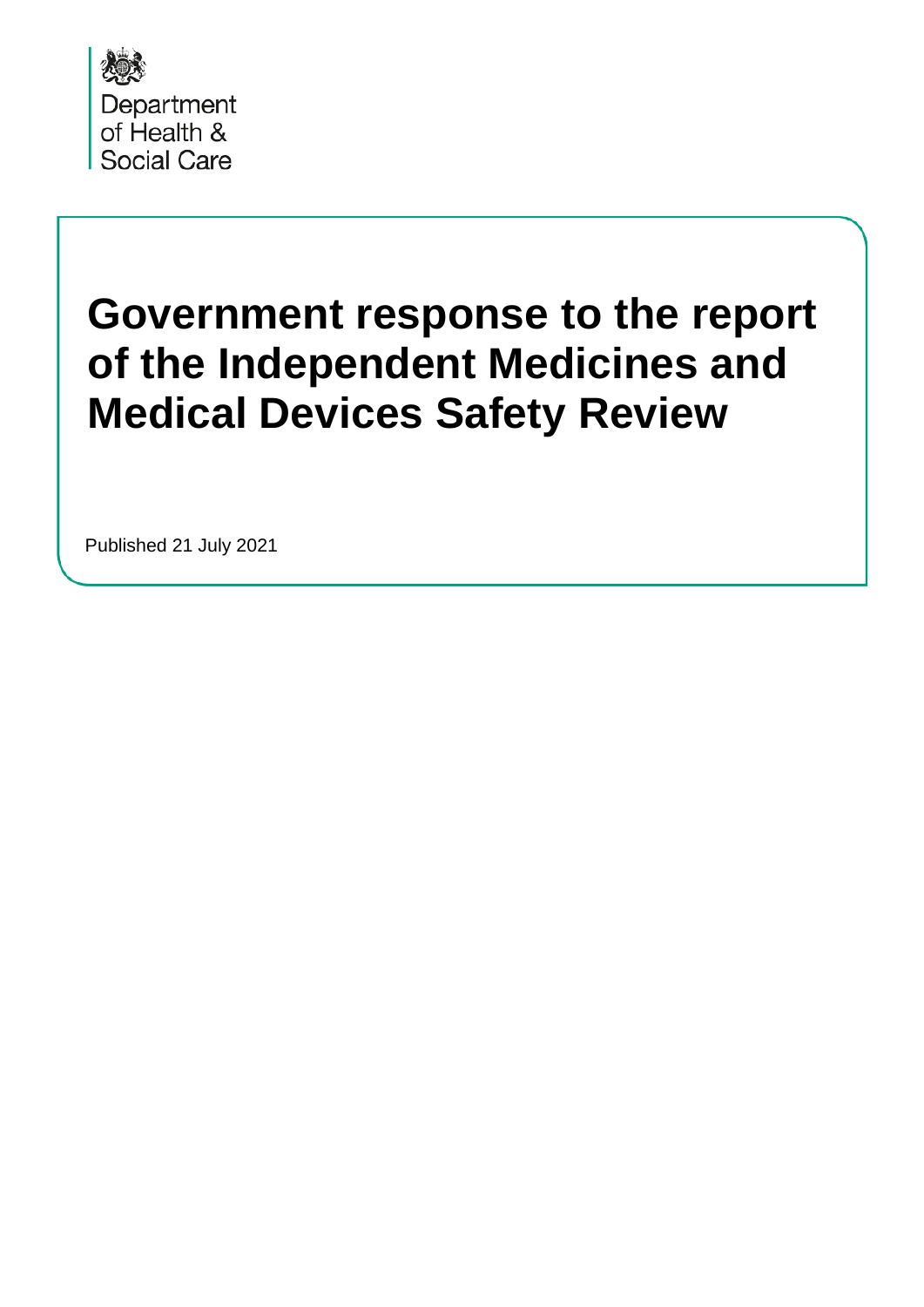# **Contents**

| 1.                                                                                  |  |
|-------------------------------------------------------------------------------------|--|
| Background to the Independent Medicines and Medical Devices Safety Review6          |  |
|                                                                                     |  |
|                                                                                     |  |
|                                                                                     |  |
|                                                                                     |  |
|                                                                                     |  |
| 2.                                                                                  |  |
|                                                                                     |  |
|                                                                                     |  |
|                                                                                     |  |
| 3.                                                                                  |  |
|                                                                                     |  |
|                                                                                     |  |
|                                                                                     |  |
| Enhanced data collection - the Pelvic Floor Information System30                    |  |
|                                                                                     |  |
| Strategic leadership - the 'Pelvic Floor Health Oversight Group'32                  |  |
|                                                                                     |  |
| Specialist services for those adversely affected by medicines in pregnancy 45<br>5. |  |
| Specialist services for those adversely affected by medications in pregnancy45      |  |
|                                                                                     |  |
| 6.                                                                                  |  |
| Strategic leadership - the Valproate safety implementation group50                  |  |
| Strengthening regulation and the Valproate Pregnancy Prevention Programme 50        |  |
|                                                                                     |  |
|                                                                                     |  |
|                                                                                     |  |
| 7.                                                                                  |  |
|                                                                                     |  |
|                                                                                     |  |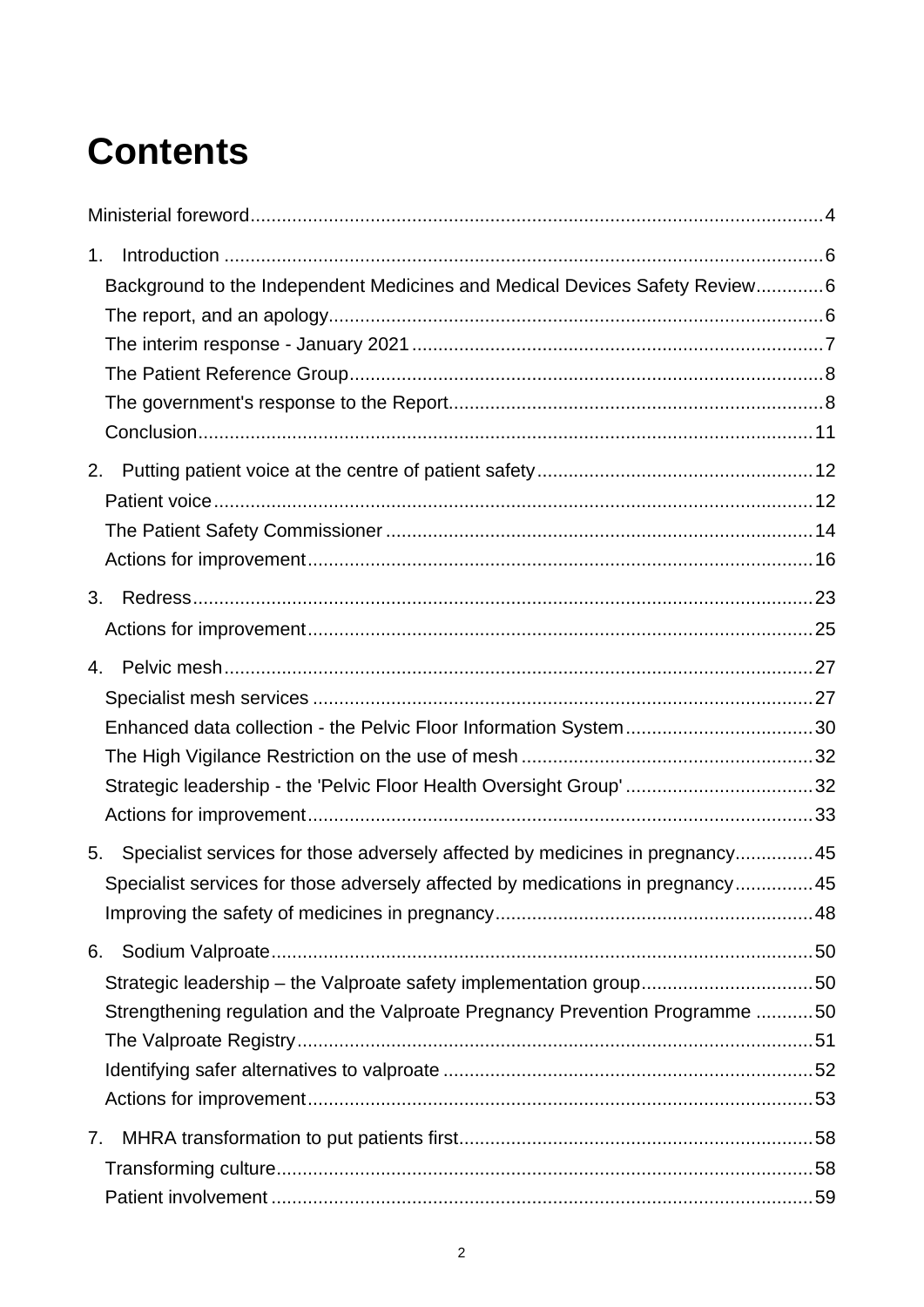| Strengthening the regulatory framework for medicines and medical devices61 |  |
|----------------------------------------------------------------------------|--|
|                                                                            |  |
| 8.                                                                         |  |
| Legislating for MDIS under the Medicines and Medical Devices Act 2021 66   |  |
|                                                                            |  |
|                                                                            |  |
| 9.                                                                         |  |
|                                                                            |  |
|                                                                            |  |
|                                                                            |  |
|                                                                            |  |
| 10.                                                                        |  |
|                                                                            |  |
|                                                                            |  |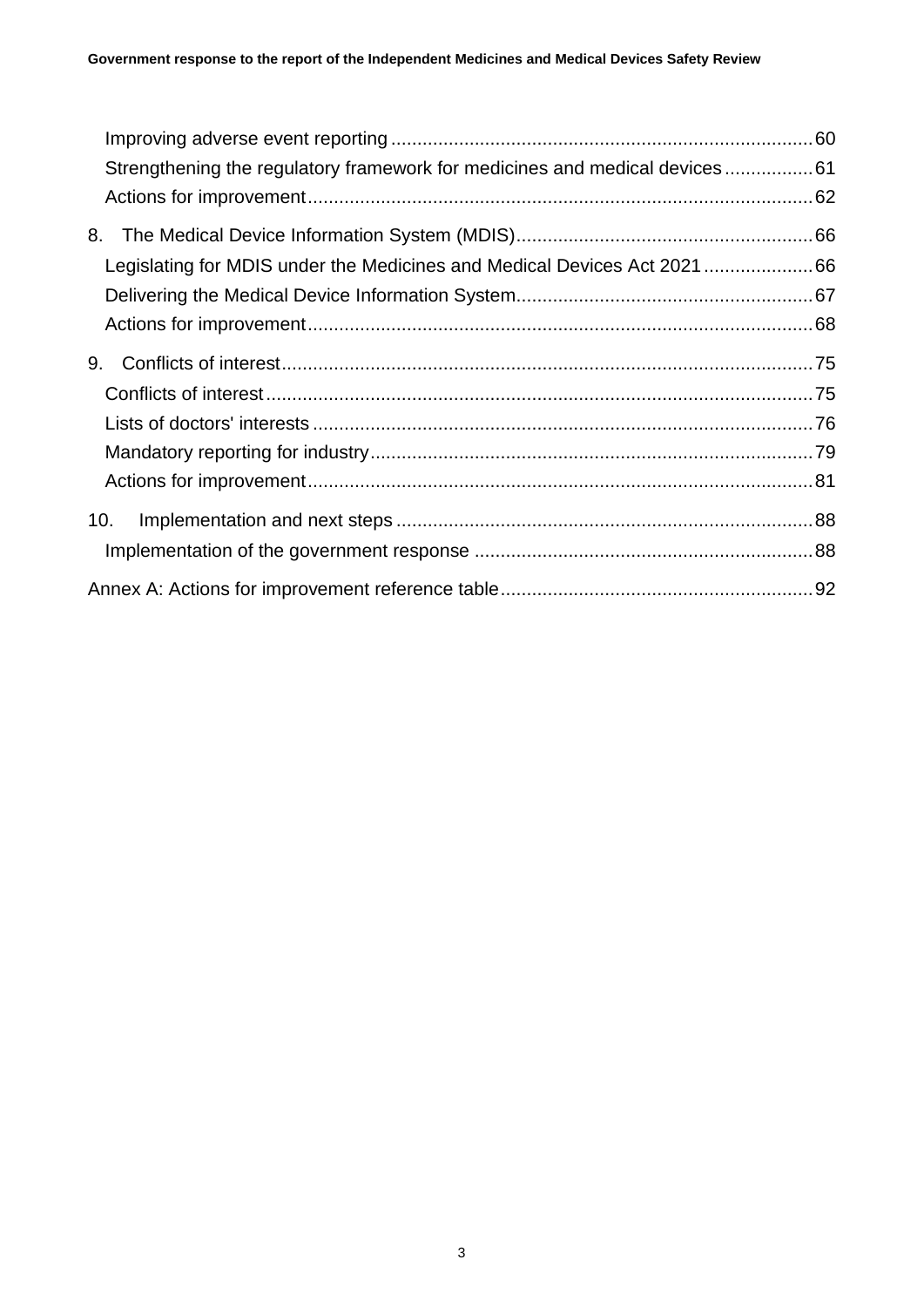# <span id="page-3-0"></span>**Ministerial foreword**

The title of the Review – "First Do No Harm" – speaks to a rightful expectation at the heart of our healthcare system: that we avoid harm and protect patients. Our faith in the system depends not only on upholding that expectation but listening and learning when we fail to do so.

The Review was commissioned because the government recognised and accepted that it had taken too long for patients to be listened to. Every single page in the Report makes for harrowing reading; but we must learn from it, and act on it.

That we have this powerful report is a tribute to so many. First, to Baroness Cumberlege and her team for their diligence, dedication and determination to get to the truth – taking the brave testimonies of over 700 people. Equally, we owe a debt of gratitude to the tireless campaigners, including the victims themselves, their families, Members of Parliament and many others.

In the Minister of State's statement in Parliament the day after the report was published, the government apologised unreservedly for the time taken to listen and respond to patients' concerns, and committed to learning from the Report's findings.

We are also enormously grateful to those who have supported the government in our consideration of the Report's recommendations since. Many of the recommendations discussed in detail during the Lords Committee stage of the Medicines and Medical Devices Act have helped us determine our future direction. The expertise of the All-Party Parliamentary Group 'First Do No Harm' has also been invaluable.

I would like to thank all those who have supported work to consider the Report's recommendations. Many of the recommendations were discussed in detail during the Lords Committee stage of the Medicines and Medical Devices Act, which helped us to determine our future direction. The All-Party Parliamentary Group 'First Do No Harm' has also been most helpful in providing continued expertise to inform our thinking as the response work has developed.

In January 2021, we established a Patient Reference Group—as recommended by the Report—to ensure that as we developed the full government response, we listened to the patient's voices. The group met with officials regularly and with the Minister of State in June, and discussions with the group have helped shape the government's response to the Report's recommendations. The Group's commitment to improving patient safety has been inspiring, and we are deeply grateful to group members for retelling their personal stories and sharing their expertise with officials and with Ministers.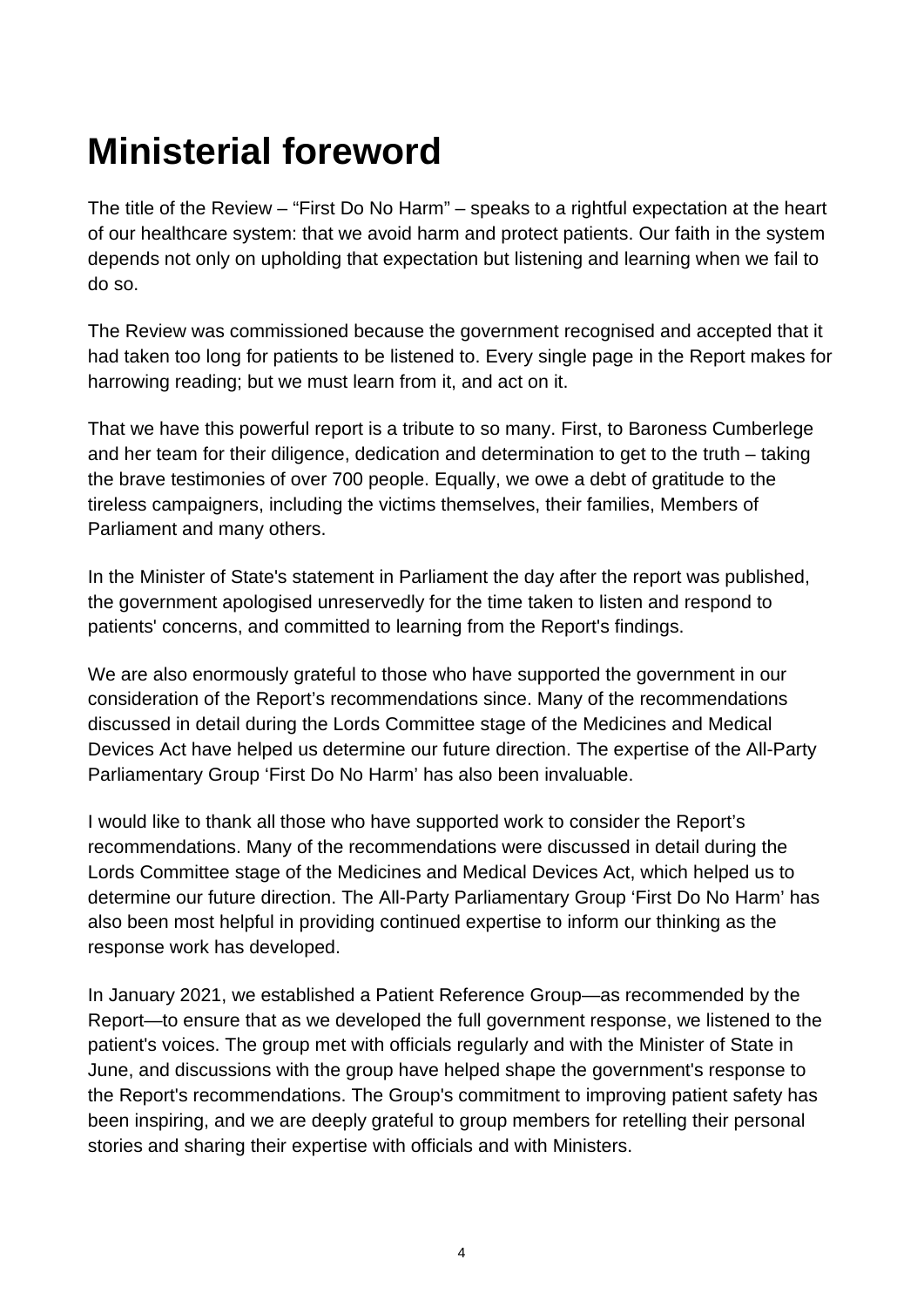The Report also highlights the inequity that has tainted our system for too long: the difference in how the health system works for men and women – and the terrible consequences when we fail to listen to women's voices.

We cannot ignore the fact that this report is one of several independent reports and inquiries to have concluded that our healthcare system disproportionately fails to listen to women and keep them safe. This government is determined to change this, not least through our work to develop the first ever Women's Health Strategy for England.

This Report is a powerful call to action, and we are determined to deliver meaningful change through this government response. We have accepted the majority of the Report's 9 strategic recommendations and 50 Actions for Improvement.

This country, rightly, has great faith in our healthcare system. It's a faith we must constantly strive to deserve. There is always more we can do – and we will do it. We owe it to the women and their families who have been impacted, and the country at large, to make sure we learn the lessons and get everyone the care and protection they deserve.

#### **The Rt Hon Sajid Javid MP**

**Nadine Dorries MP**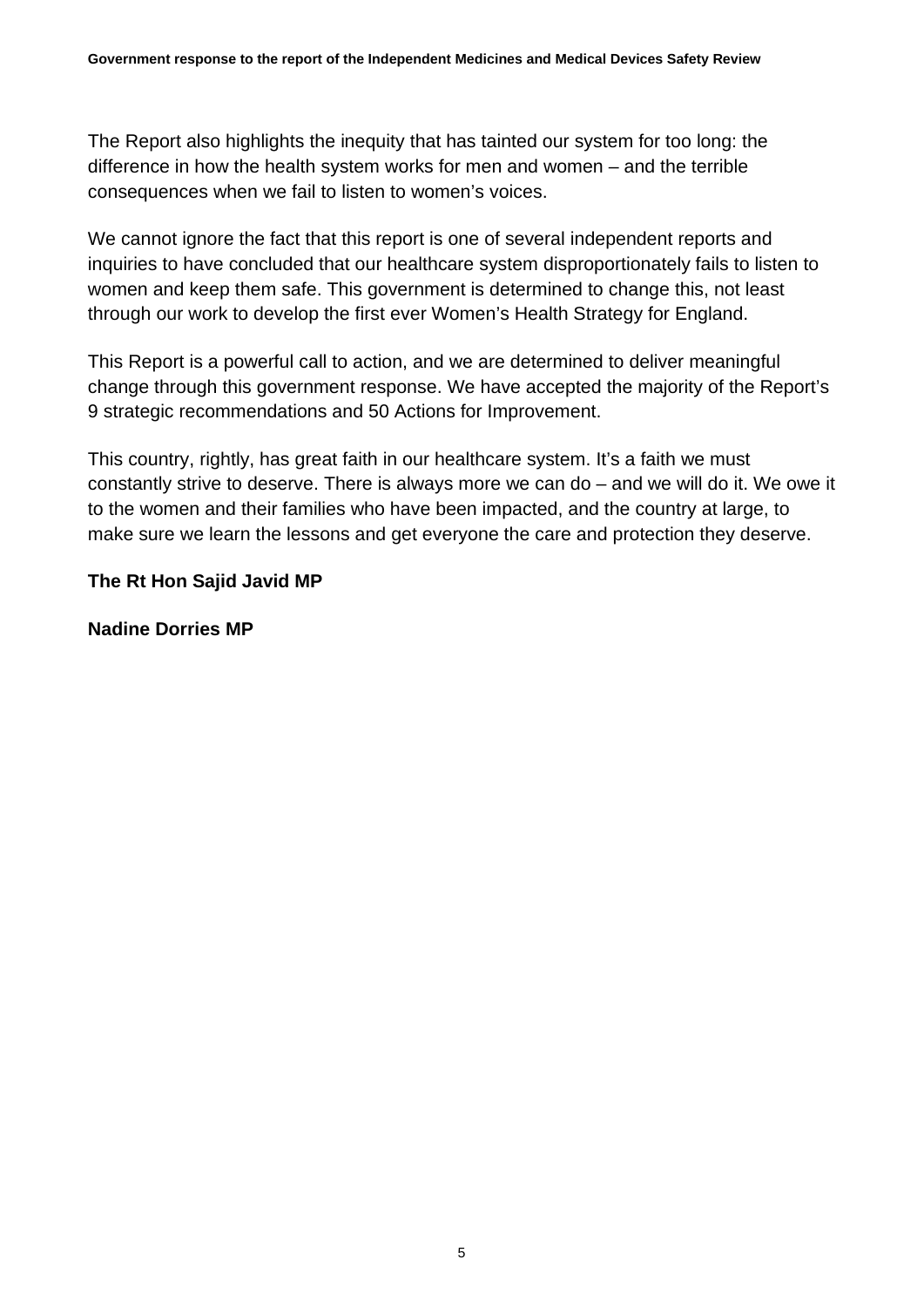# <span id="page-5-0"></span>**1. Introduction**

## <span id="page-5-1"></span>**Background to the Independent Medicines and Medical Devices Safety Review**

- 1.1 In February 2018, the Secretary of State for Health and Social Care, Jeremy Hunt, [asked Baroness Julia Cumberlege](https://www.gov.uk/government/news/review-launched-to-respond-to-patient-concerns-about-nhs-treatments) to lead an independent review into how the health system in England responds to reports from patients about side effects from treatments. Baroness Cumberlege was asked to consider:
	- whether any further action is needed relating to the complaints around Primodos, sodium valproate and vaginal mesh
	- the processes followed by the NHS and its regulators when patients report a problem; and
	- how to make sure communication between the different groups involved is good
- 1.2 The Independent Medicines and Medical Devices Review (The Review) team established their own terms of reference for the review, which can be found annexed to the [Report of the IMMDS Review](https://www.gov.uk/government/publications/independent-medicines-and-medical-devices-safety-review-report) As part of their evidence gathering, the Review team met with over 700 people, mostly women, to listen to their experiences and understand where improvements needed to be made. Whilst the scope of the review was England only, the Review team also met with and listened to patients and patient groups in Scotland, Wales and Northern Ireland.

## <span id="page-5-2"></span>**The report, and an apology**

- 1.3 The Report of the IMMDS Review ('the Report') was published on 8 July 2020, marking the culmination of over 2 years of intense work and dedication by the Review Team.
- 1.4 **Recommendation 1 of the Review states:** *'The government should immediately issue a fulsome apology on behalf of the healthcare system to the families affected by Primodos, sodium valproate and pelvic mesh'.*

**Government response:** We accept this recommendation. On 9 July 2020, the day after publication of the Review, the government issued an unreserved apology on behalf of the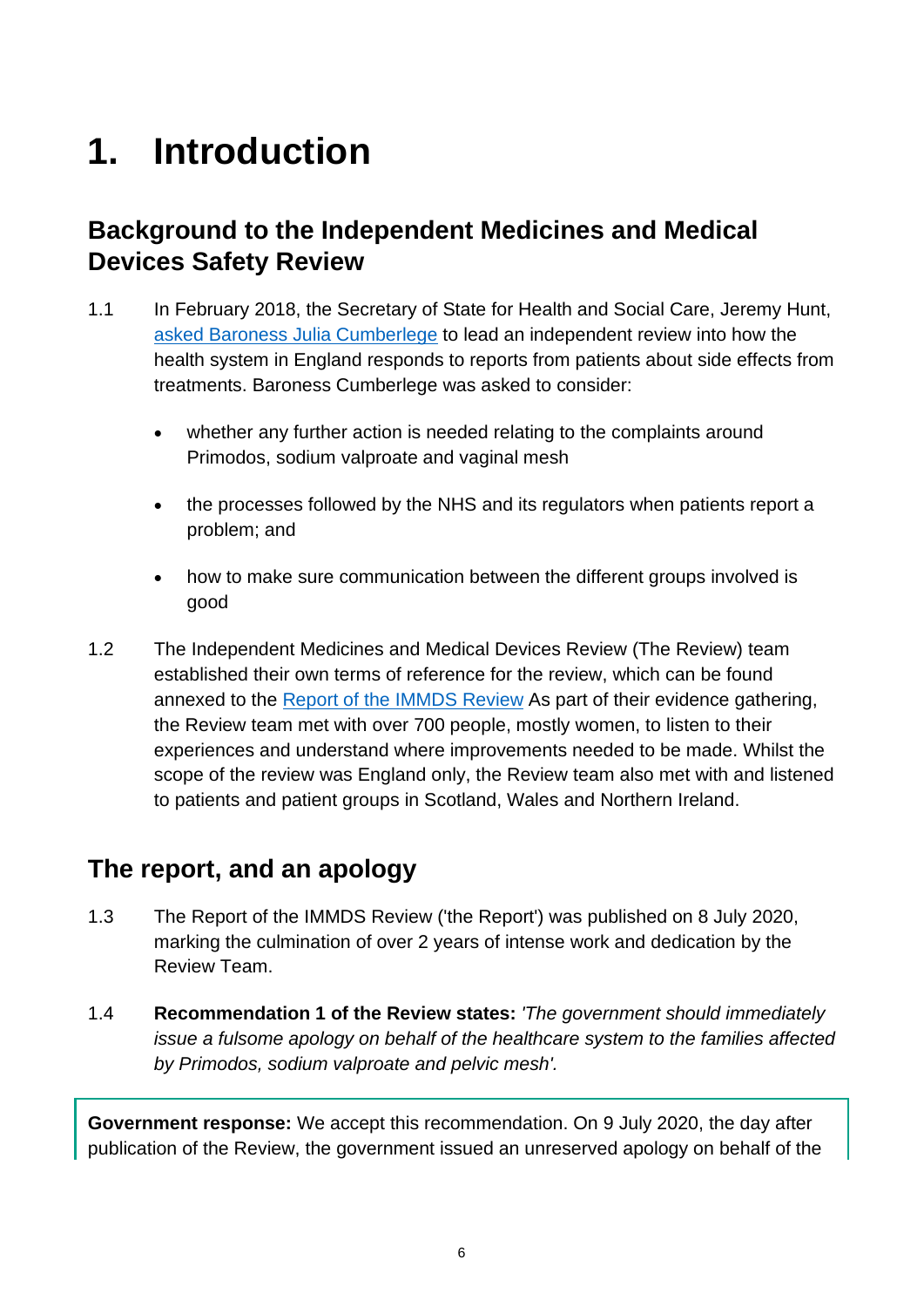healthcare system to those women, their children and their families for the time the system took to listen and respond.

1.5 The government also thanked every single person who contributed to the review, including Baroness Cumberlege and the Review team, those who gave written and oral evidence to the review, and most importantly, the patients who bravely shared their testimonies. In the [statement of 9 July 2020,](https://hansard.parliament.uk/commons/2020-07-09/debates/5190E4DD-1319-4187-B1A2-13E9ACC3098D/IndependentMedicinesAndMedicalDevicesSafetyReview) the government committed to learning from this landmark review. It has been imperative, for the sake of patients and especially those who have suffered greatly, for this Report to be given the full consideration it deserves.

### <span id="page-6-0"></span>**The interim response - January 2021**

- 1.6 In our interim response, via the [Written Ministerial Statement of 11 January 2021](https://www.gov.uk/government/speeches/update-on-the-governments-response-to-the-independent-medicines-and-medical-devices-safety-review) we announced that:
	- we had tabled an amendment to the Medicines and Medical Devices Bill (now the [Medicines and Medical Devices Act 2021\)](https://www.legislation.gov.uk/ukpga/2021/3/enacted), to establish a Patient Safety Commissioner, and to create the power to establish a Medical Device Information System (Recommendation 2)
	- work was progressing well to establish the specialist mesh services, with an announcement on the locations of the services expected shortly after the Statement was published (Recommendation 5)
	- the Medicines and Healthcare products Regulatory Agency (the MHRA) had commenced a substantial reform programme, including work to improve the safety of valproate and other medications taken in pregnancy; (Recommendation 6)
	- we would be establishing a Patient Reference Group to work with the government to develop the full response (Recommendation 9)
	- we had no plans to establish an independent Redress Agency (Recommendation 3)
- 1.7 The details of what we have done since January is covered in the body of the report. The pivotal recommendation in shaping our work since January was the establishment of the Patient Reference Group (recommendation 9), which has influenced our response since then.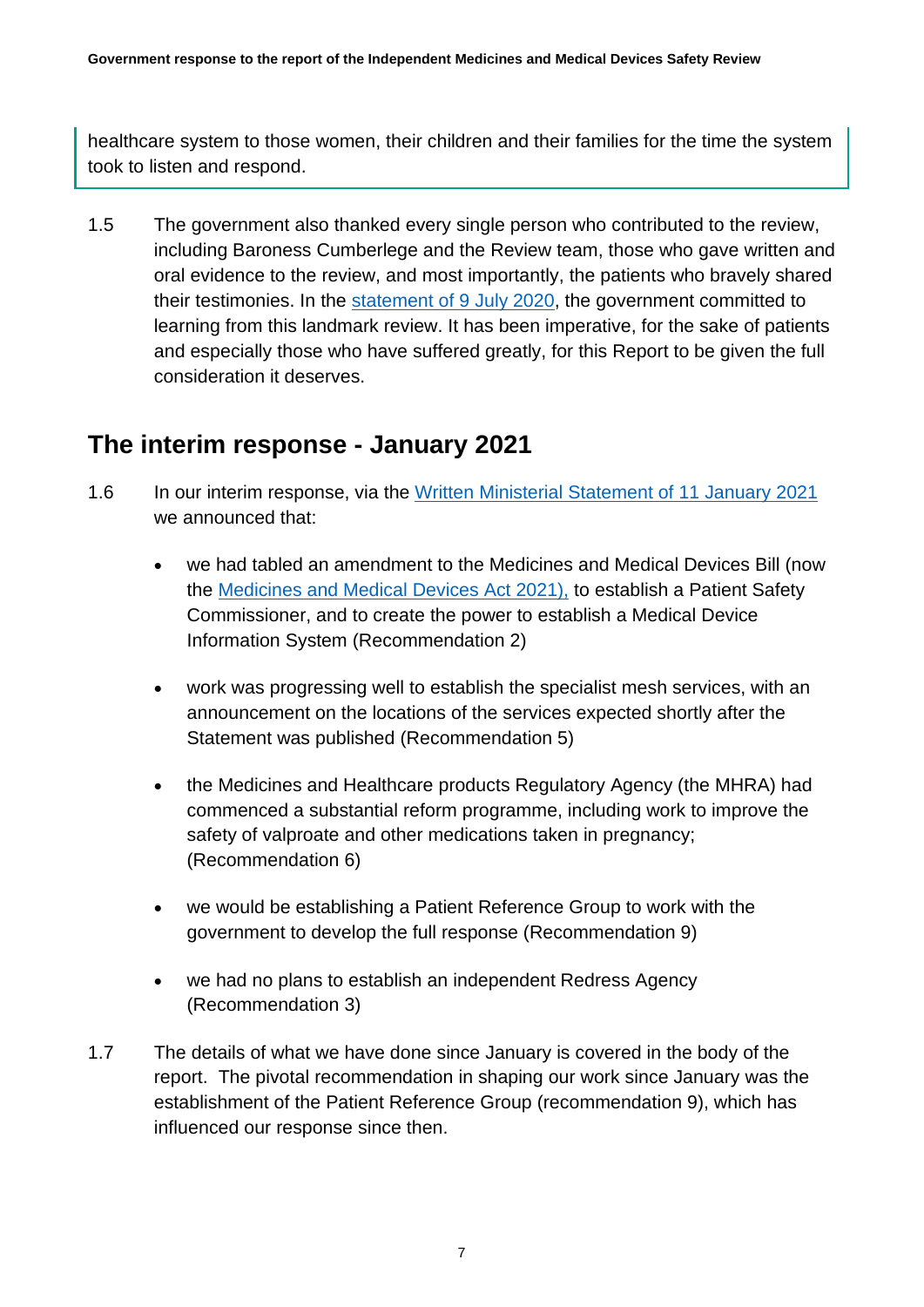## <span id="page-7-0"></span>**The Patient Reference Group**

1.8 We established the Patient Reference Group (the 'Group') to ensure that patient voices were heard as we developed this response. The Group was made up of patients and patients' representatives, including those involved in the Review and those with a wider interest in patient safety. The Group has been invaluable in providing challenge, scrutiny and advice. Discussions with the group have helped shape the government response to the Report's recommendation, and the expertise and insights from the Group have been integral to ensuring that at every stage the response has taken patient views into consideration. Chapter 2 of this response starts with this work, reflecting the Group's important role in informing the government response.

#### <span id="page-7-1"></span>**The government's response to the Report**

- 1.9 The government has considered each of the Report's 9 strategic recommendations and the 50 Actions for Improvement in great depth. The Report sets out a comprehensive timeline of events for each of the 3 interventions, and it would do a disservice to the Review team's incredibly detailed work to attempt to detail this once again. This response therefore focusses on the actions being taken in response to the Report's recommendations. The main recommendations are presented thematically, alongside the corresponding Actions for Improvement to provide a full and cohesive response to each of the key issues raised by Baroness Cumberlege.
- 1.10 The government fully accepts the overarching conclusion that the system failed to listen to patients, or to put patients at the centre of their care. We have accepted four of the nine strategic recommendations in full, one in principle and two in part We have also accepted 46 of the 50 Actions for Improvement in full or in principle. one in part and one remains under consideration. We do not accept two of the Actions for Improvement

#### **Summary of the government response to each of the recommendations**

**Recommendation 1:** *'The government should immediately issue a fulsome apology on behalf of the healthcare system to the families affected by Primodos, sodium valproate and pelvic mesh.'*

**Government response – accept**. On 9 July 2020, the day after publication of the Review, the government issued an unreserved apology on behalf of the healthcare system to the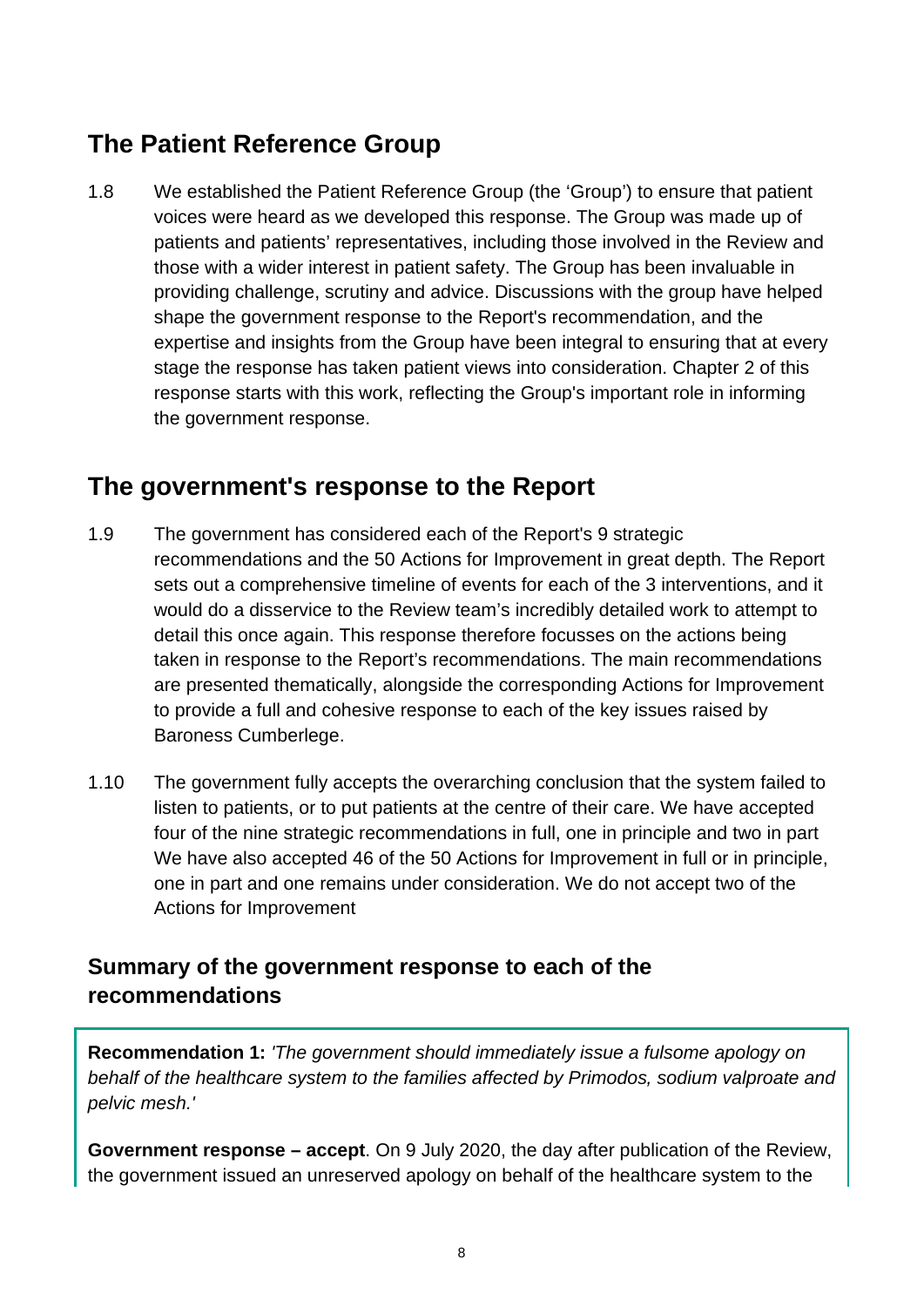women affected, as well as their children and their families, for the time the system took to listen and respond.

**Recommendation 2:** *'The appointment of a Patient Safety Commissioner who would be an independent public leader with a statutory responsibility. The Commissioner would champion the value of listening to patients and promoting users' perspectives in seeking improvements to patient safety around the use of medicines and medical devices.'*

**Government response – accept.** We have legislated for a Patient Safety Commissioner through the Medicines and Medical Devices Act 2021. The Patient Safety Commissioner will act as a champion for patients in relation to medicines and medical devices, adding to and enhancing the existing work described above. We are now consulting on the proposed legislative details that will govern the Commissioner's appointment and operation.

**Recommendation 3:** *'A new independent Redress Agency for those harmed by medicines and medical devices should be created based on models operating effectively in other countries. The Redress Agency will administer decisions using a non-adversarial process with determinations based on avoidable harm looking at systemic failings, rather than blaming individuals.'*

**Government response – do not accept.** We have no plans to establish an independent redress agency.

**Recommendation 4:** *'Separate schemes should be set up for each intervention - HPTs, valproate and pelvic mesh - to meet the cost of providing additional care and support to those who have experienced avoidable harm and are eligible to claim.'*

**Government response –** We do not accept this recommendation. Our priority is to make medicines and devices safer and the government is pursuing a wide range of activity to further this aim.

**Recommendation 5:** *'Networks of specialist centres should be set up to provide comprehensive treatment, care and advice for those affected by implanted mesh; and separately for those adversely affected by medications taken during pregnancy.'*

**Government response – accept in part.** NHS England and Improvement has led work to establish specialist mesh services. There are now 8 specialist centres in operation. Regarding specialist centres for those adversely affected by medicines taken during pregnancy, the government's view is that a network of new specialist centres is not the most effective way forward. We will in instead take forward work to improve the care pathways for children and families adversely affected by other medicines in pregnancy. On valproate specifically, we are taking forward significant work to ensure that valproate is only prescribed where clinically appropriate.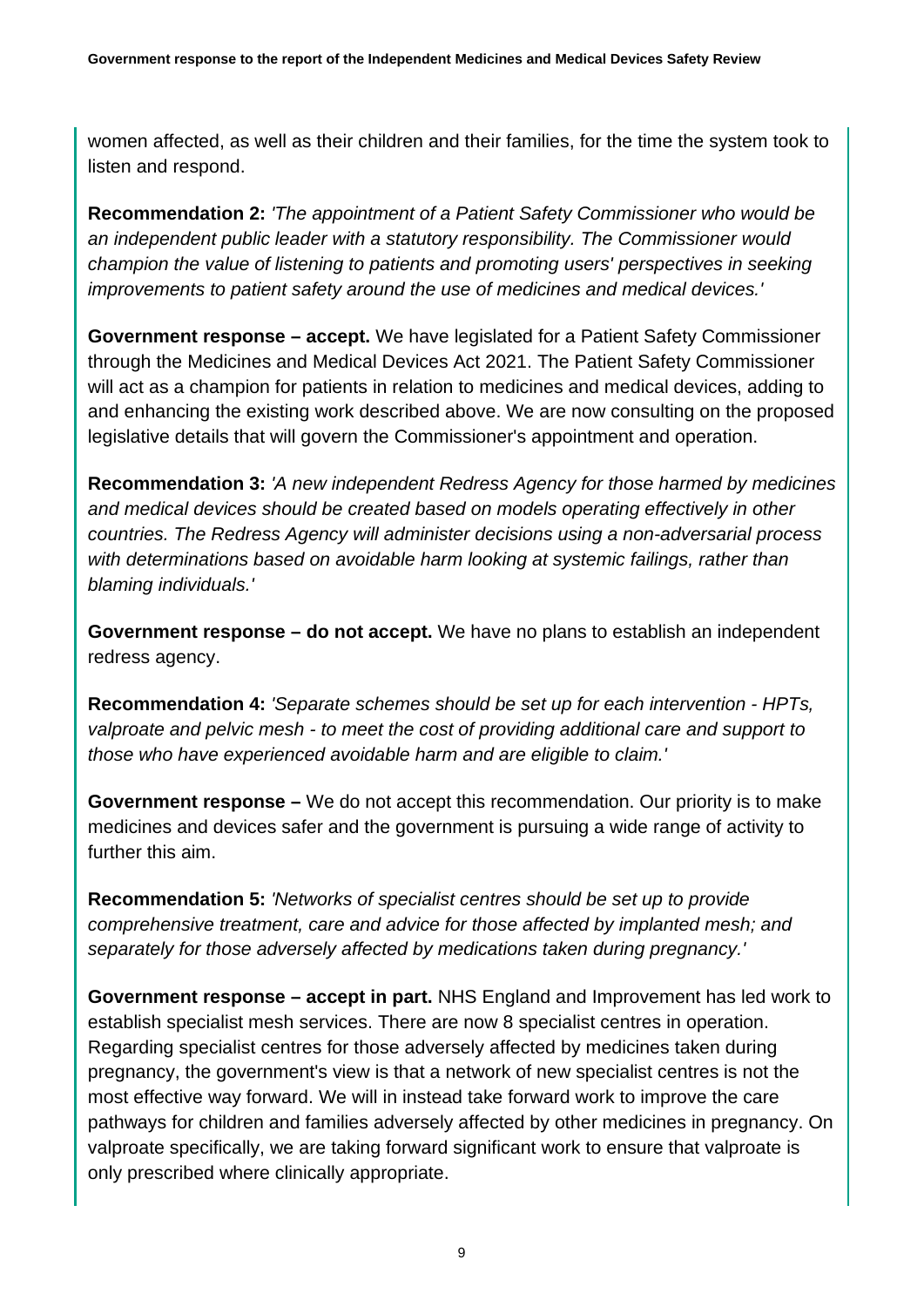**Recommendation 6:** *'The Medicines and Healthcare products Regulatory Agency (MHRA) needs substantial revision particularly in relation to adverse event reporting and medical device regulation. It needs to ensure that it engages more with patients and their outcomes. It needs to raise awareness of its public protection roles and to ensure that patients have an integral role in its work.'*

**Government response – accept.** The MHRA, reflecting its corporate Delivery Plan for 2021-2023 "Putting patients first - A new era for our Agency", has initiated a substantial programme of work to improve how it listens and responds to patients and the public, to develop a more responsive system for reporting adverse incidents, and to strengthen the evidence to support timely and robust decisions that protect patient safety.

**Recommendation 7:** *'A central patient-identifiable database should be created by collecting key details of the implantation of all devices at the time of the operation. This can be linked to specifically created registers to research and audit the outcomes both in terms of the device safety and patient reported outcomes measures.'*

**Government response – accept.** We have legislated to create a power for the Secretary of State to regulate for the establishment of a UK-wide Medical Device Information System (MDIS) through the Medicines and Medical Devices Act 2021, which creates. Alongside developing regulations, a package of work is underway to build, test and cost options for how an MDIS could be embedded into the UK healthcare system, as well as complete a business case for a 5-year programme of work.

**Recommendation 8:** *'Transparency of payments made to clinicians needs to improve. The register of the General Medical Council (GMC) should be expanded to include a list of financial and non-pecuniary interests for all doctors, as well as doctors' particular clinical interests and their recognised and accredited specialisms. In addition, there should be mandatory reporting for the pharmaceutical and medical device industries of payments made to teaching hospitals, research institutions and individual clinicians.'*

**Government response – accept in principle.** We agree that lists of doctors' interests should be publicly available, but we do not think that the GMC register is the best place to hold this information. Our approach is to ensure it is a regulatory requirement that all registered healthcare professionals declare their **relevant** interests, and that this information is published locally at employer**.** Regarding industry reporting, we agree with the need for greater transparency and we are exploring options to expand and reinforce current schemes.

**Recommendation 9:** *'The government should immediately set up a task force to implement this Review's recommendations. Its first task should be to set out a timeline for their implementation.'*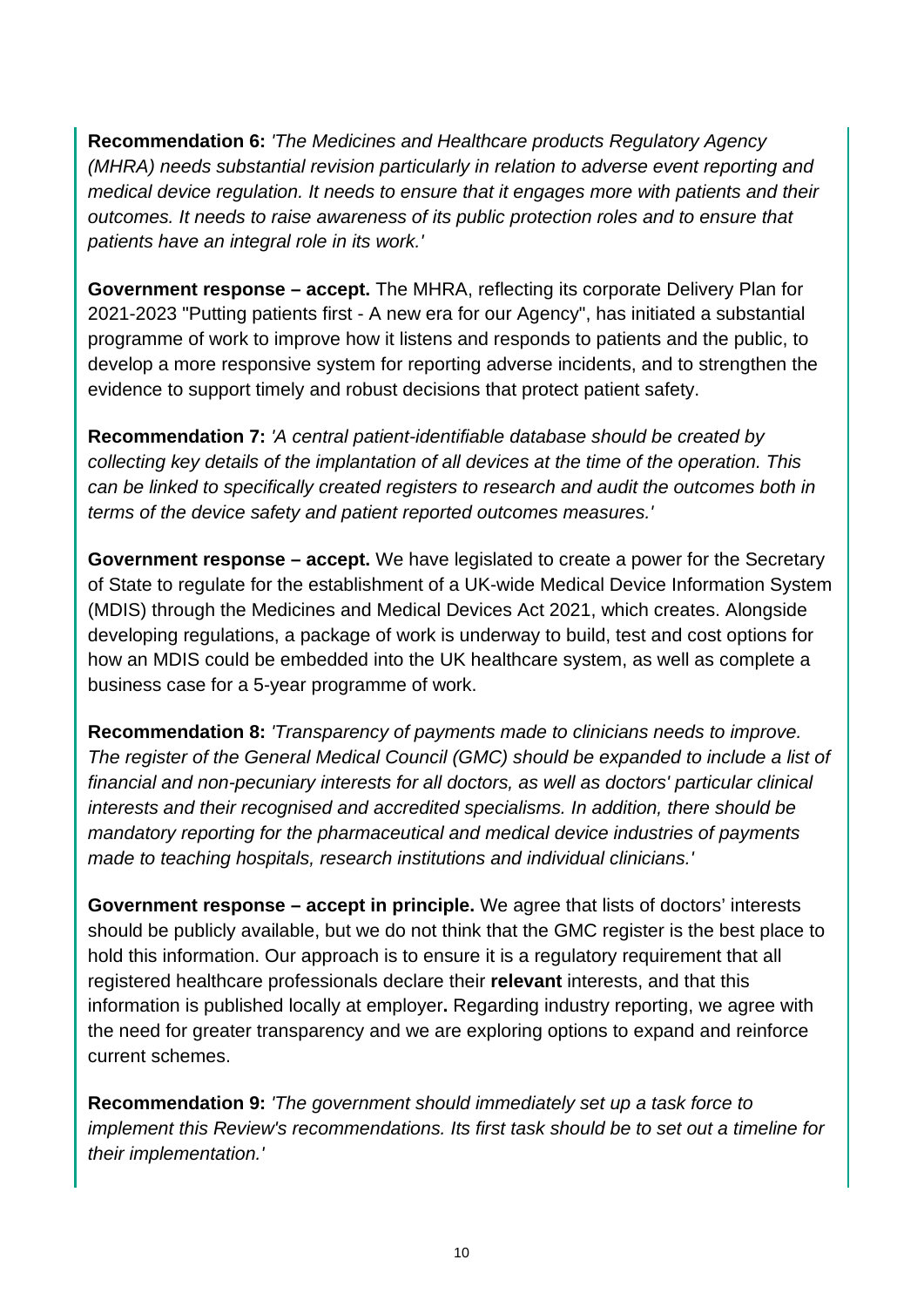**Government response – accept in part.** We have no current plans to establish an independent task force to implement the government response. We established a Patient Reference Group to work with the government to develop this response.

#### **Actions for improvement**

1.11 In summary, we have accepted 46 of the 50 Actions for Improvement in full or in principle, one in part and one remains under consideration. We do not accept two of the Actions for Improvement. For further detail on each of the 50 Actions for Improvement, please refer to Annex A on p92.

## <span id="page-10-0"></span>**Conclusion**

- 1.12 This response sets out an ambitious programme of change, which at its core is about improving patient safety by:
	- improving how the system listens to and responds to concerns raised by patients by putting patient voice at the centre of patient safety
	- strengthening the evidence base on which decisions are made, including through making sure the right data is collected and used
	- improving the safety of medicines and devices, and embracing the new opportunities following the UK's departure from the European Union to reform regulatory frameworks
- 1.13 The actions set out in this response are a combination of well-established programmes of work and new initiatives. The government is committed to making rapid progress on all of the areas set out in this response, and we will publish an update on progress to implement the government response in 12 months' time.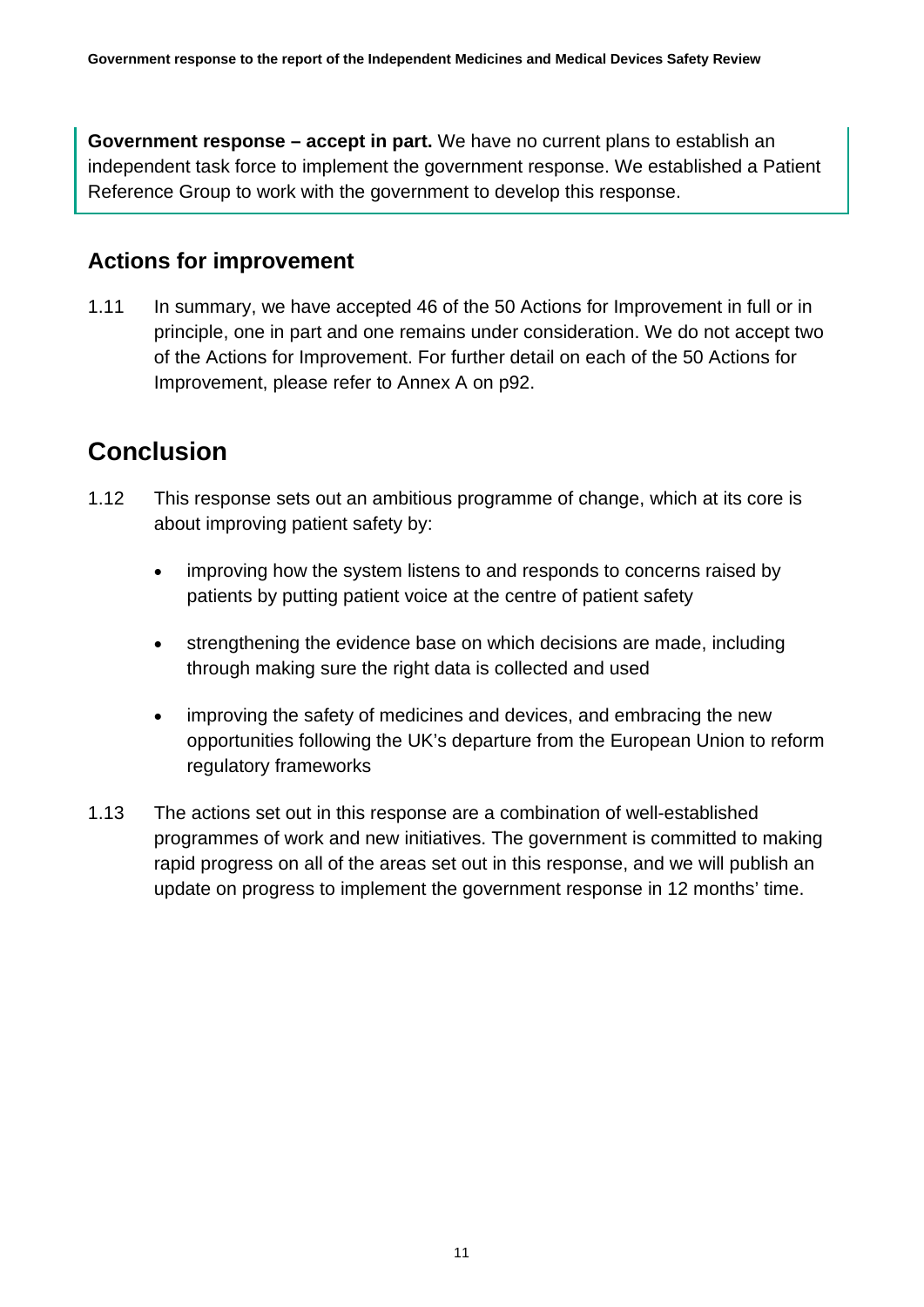## <span id="page-11-0"></span>**2. Putting patient voice at the centre of patient safety**

2.1 One of the key conclusions from the Report was that 'the system has not been listening as it should', and that patients have 'lost trust in those in positions of authority whether it be the medical profession or those responsible for delivering our healthcare services'.

### <span id="page-11-1"></span>**Patient voice**

2.2 **Recommendation 9 of the Report states that:** *'The Government should immediately set up a task force to implement this Review's recommendations. Its first task should be to set out a timeline for their implementation […] supporting the implementation process should be a reference group made up of a range of patient interests, going far wider than the groups we have been privileged to work with'.*

**Government response:** We accept this recommendation in part. We established a Patient Reference Group, which worked with us to develop the government response. The first part of recommendation 9 – a task force to implement this review's recommendations – is addressed in chapter 9 on implementation and next steps. We do not accept this part of the recommendation, and the government has no plans to establish an independent task force to implement the government response.

- 2.3 The government recognised the need for effective patient engagement in order to rebuild trust and ensure that the patient voice was embedded throughout the immediate task of developing the government response to the Review. We were therefore pleased to announce via the Written Ministerial Statement of 11 January 2021 the establishment of the Patient Reference Group ('the Group').
- 2.4 The purpose of the Group was to provide challenge, advice and scrutiny to the work to develop the government's response to the recommendations set out in the Report of the IMMDS Review. To ensure that the Group had autonomy and could effectively challenge emerging policy thinking, the Group was recruited and then facilitated by an independent organisation, Traverse. Traverse were appointed by DHSC through an open and competitive tender process.
- 2.5 Traverse led an open and competitive recruitment process for Group members, with the opportunity being advertised online and distributed through various networks, including by the First Do No Harm APPG. The criteria for membership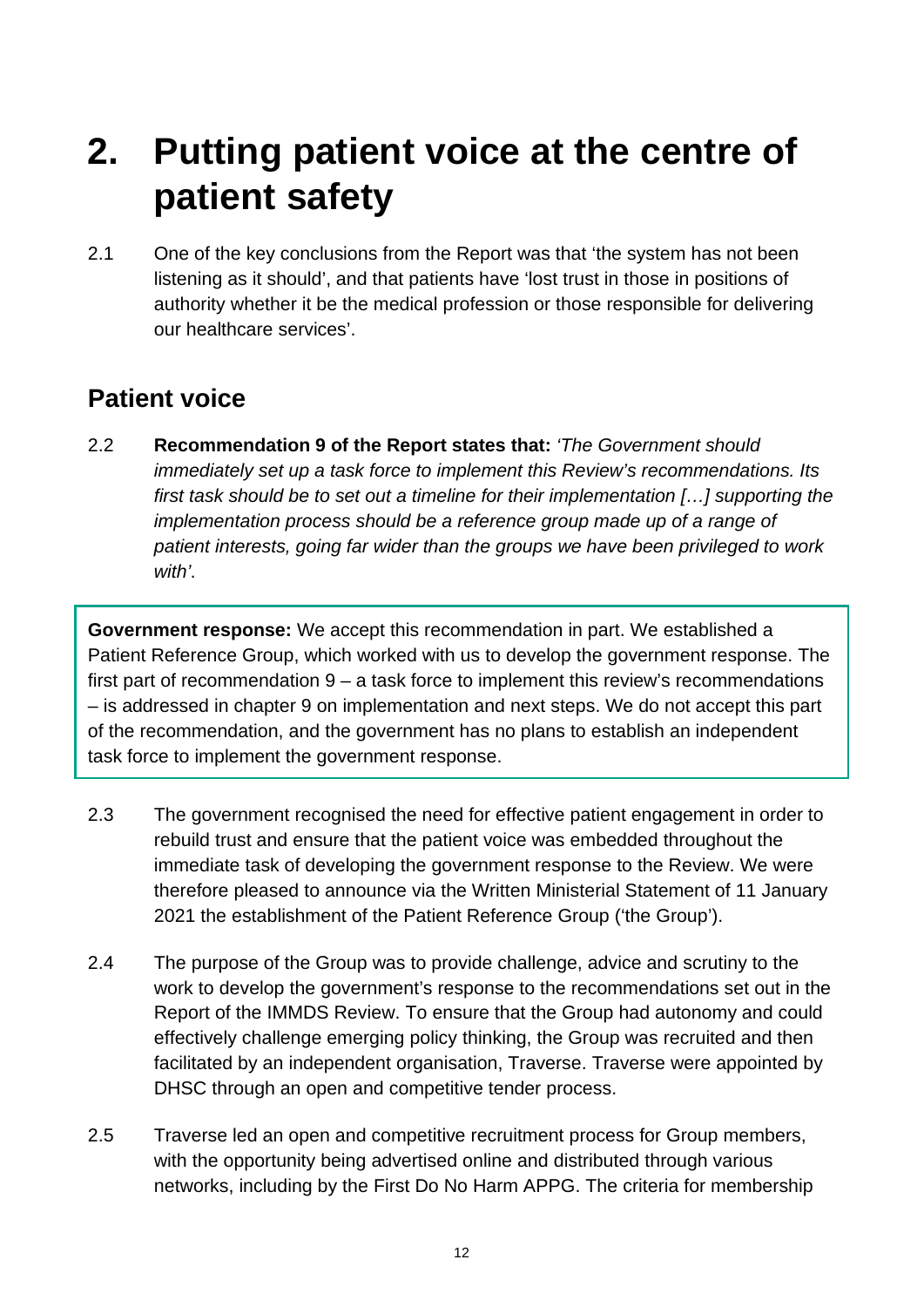was set out in the recruitment pack made available to all applications and included:

- "have a personal experience or understand the context of the Review and the content of the report from the perspective of patients, carers or families
- are committed to improving the experience of patients
- want to engage with others on the group and representatives of the Department to support the implementation of the Review
- can consider complex and emotive issues in a balanced and sensitive way; and
- have good communication skills and want to build strong working relationships with the rest of the group"
- 2.6 The Group was made up of 14 individuals from across England, including those who have been affected by or have an interest in pelvic mesh, sodium valproate, and Hormone Pregnancy Tests (HPTs), those who have been affected by or have an interest in other medicines or medical devices, and also those with a wider interest in patient safety. Group members were appointed as individuals, not as representatives of patient groups or other organisations. The Group was also chaired by a patient representative, who was elected by Group members.
- 2.7 As recommended in the Report, group members worked with Traverse to codevelop the Group's Terms of Reference, which ensured that the Group's purpose was grounded in patients' priorities.
- 2.8 The Group met regularly and worked closely with officials in DHSC, NHS England and Improvement (NHSEI), NHS Digital, NHSX and the MHRA to discuss the Report's recommendations in detail. In each meeting, officials presented an update on progress to consider a recommendation. This was followed by questions from the group and breakout discussions to discuss issues in more depth. The feedback from the Group then informed the final response to the recommendations. Additionally, the Minister of State Nadine Dorries MP met with the Group in June 2021, to listen to feedback from the Group.
- 2.9 Transparency was of paramount importance to the Group and summaries of each meeting were published on a dedicated page on the Traverse website. To ensure group members were fully supported during the process, they were given access to a free counselling service hosted by Victim Support. Further details of the Group including the recruitment process, membership, terms of reference, the schedule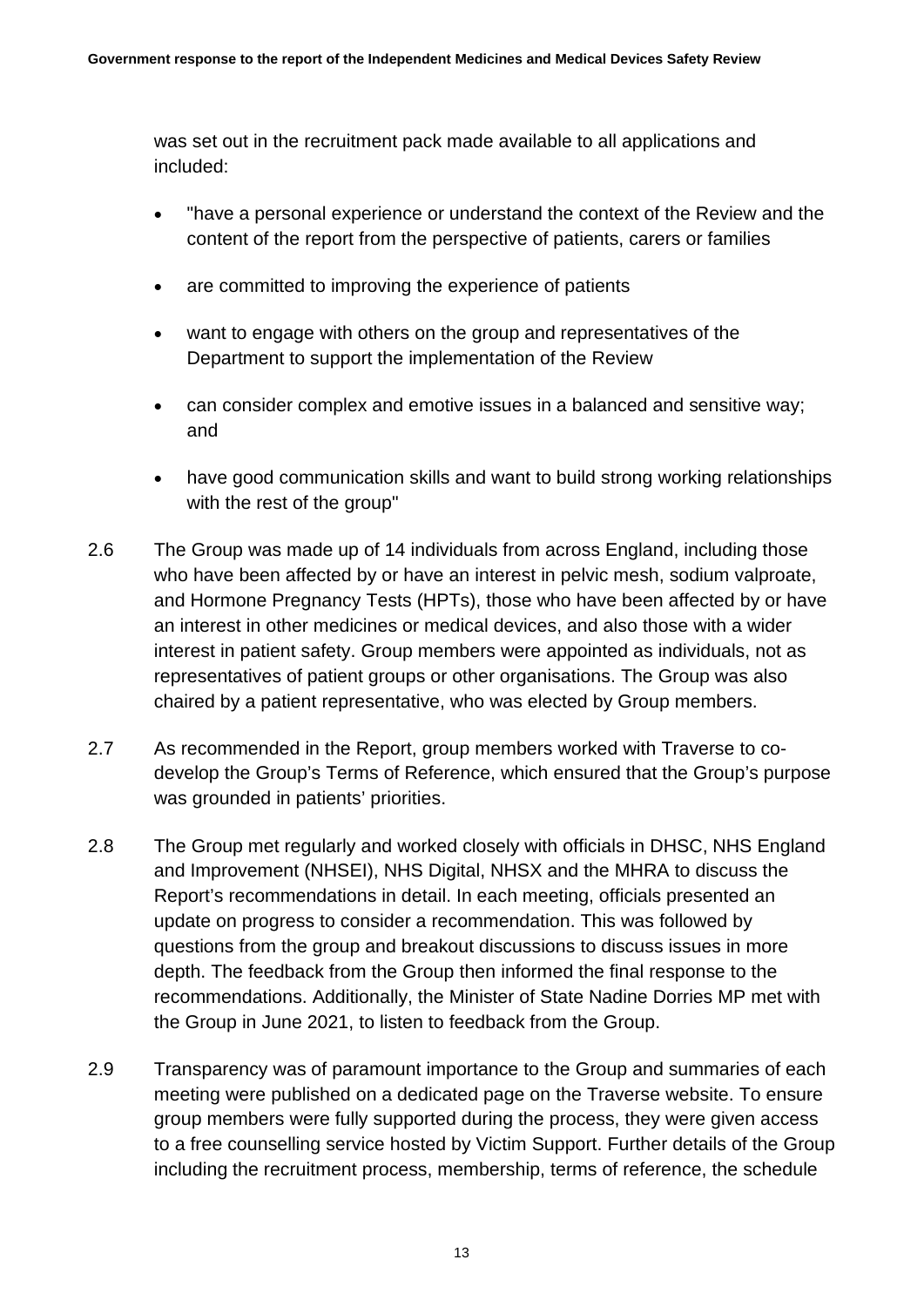of meetings and key points raised by the Group can be found in the independent end of project published by Traverse.

2.10 The Group as a whole, and the individuals on it, have been invaluable in shaping the government's response to the Report. We are extremely grateful to group members for partaking in difficult discussions and we recognise the emotional burden of re-sharing experiences and reflections. The government response has undoubtedly been strengthened through listening to and learning from group members' experiences, knowledge and expertise. It is our desire that this work serves as a blueprint for future work between patients and decision makers to ensure that the patient voice is always at the heart of patient safety.

## <span id="page-13-0"></span>**The Patient Safety Commissioner**

2.11 **Recommendation 2 of the Report states:** *'The appointment of a Patient Safety Commissioner who would be an independent public leader with a statutory responsibility. The Commissioner would champion the value of listening to patients and promoting users' perspectives in seeking improvements to patient safety around the use of medicines and medical devices'.*

**Government response:** We accept this recommendation and have legislated for a Patient Safety Commissioner through the Medicines and Medical Devices Act 2021.The Patient Safety Commissioner will act as a champion for patients in relation to medicines and medical devices, adding to and enhancing the existing work described above. We are now consulting on the proposed legislative details that will govern the Commissioner's appointment and operation.

- 2.12 The government believes that patient voice must be central to everything the healthcare system does. In 2018, the former Secretary of State for Health and Social Care asked the new National Director of Patient Safety, Dr Aidan Fowler, to develop a ten-year strategy for patient safety. The NHS National Patient Safety [Strategy](https://www.england.nhs.uk/wp-content/uploads/2020/08/190708_Patient_Safety_Strategy_for_website_v4.pdf) (the Strategy) was published by NHSEI in July 2019. and seeks to significantly improve the way the NHS learns, treats staff and involves patients and support the creation of a safety and learning culture across the NHS.
- 2.13 A key initiative from the Strategy is the planned publication in 2021/22 of a new [Framework for Involving Patients in Patient Safety.](https://engage.improvement.nhs.uk/policy-strategy-and-delivery-management/framework-for-involving-patients-in-patient-safety/) This will set expectations to NHS organisations for ensuring patients contribute to both their own safety and the safety of NHS services.
- 2.14 In addition, this year, we have established a new Patient Safety Programme Board, co-chaired by Minister of State for Patient Safety, Suicide Prevention and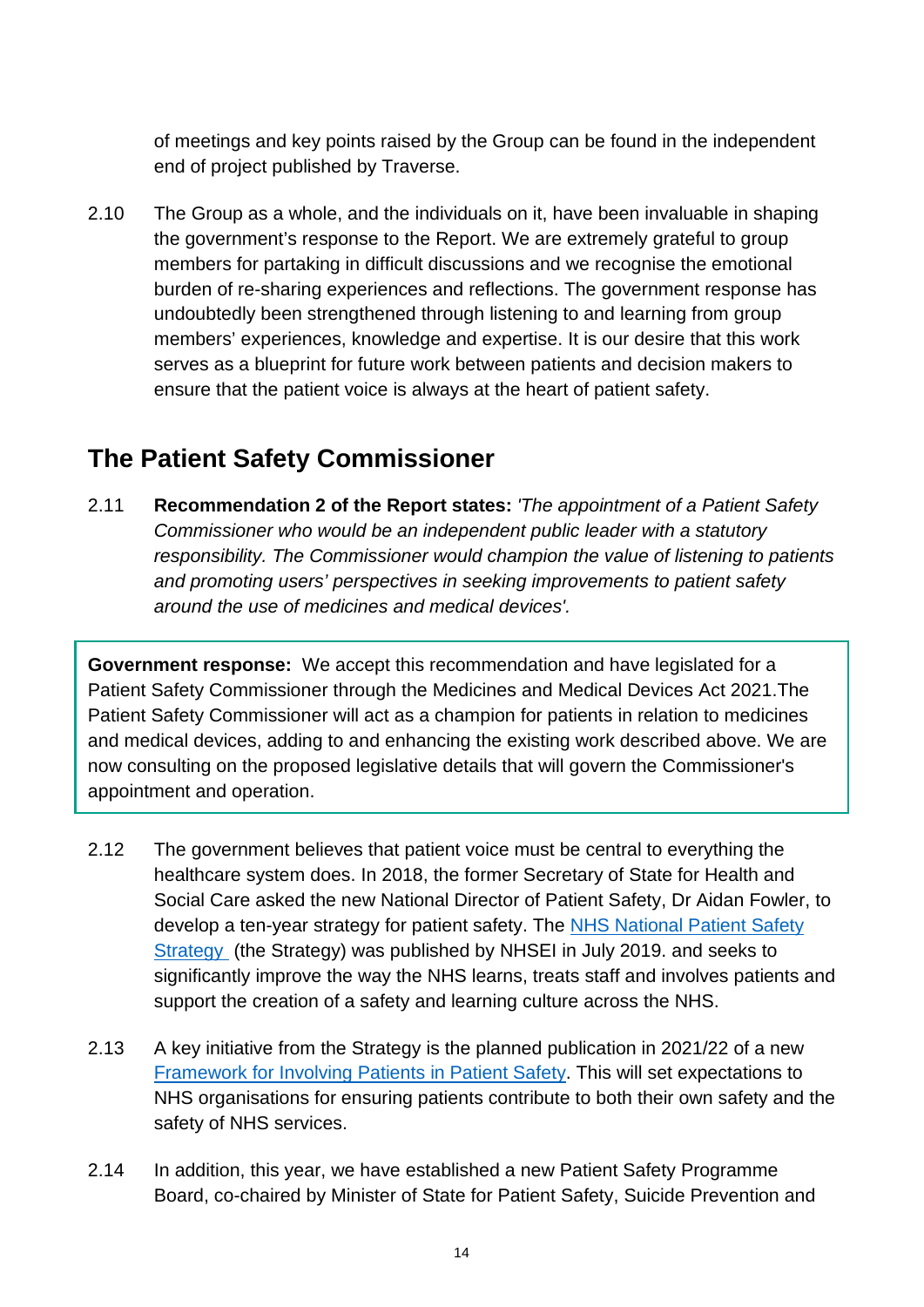Mental Health to strengthen oversight and governance of measures to improve patient safety.

- 2.15 We plan to have the first Patient Safety Commissioner in post in 2022. It is integral that patients are listened to in our healthcare system and the Commissioner will help to make sure patient voices are heard, as envisaged in the Report.
- 2.16 [A public consultation](https://www.gov.uk/government/consultations/the-appointment-and-operation-of-the-patient-safety-commissioner) on the proposed legislative details that will govern the appointment and operation of the Commissioner was required by the MMD Act. This consultation launched on 10 June 2021 runs until the 5 August 2021. The consultation seeks views from interested parties and the public on the proposed legislative details on the appointment and operation of the Commissioner. The proposals cover a range of topics, including for example, the terms of office for the role, remuneration and funding and the establishment of an advisory panel to support the Commissioner.
- 2.17 The core role of the Commissioner will be to promote the safety of patients in the context of the use of medicines and medical devices and to promote the importance of the views of patients and other members of the public in relation to the safety of medicines and medical devices. The Commissioner has a number of a statutory powers to help them fulfil their core role. This includes the power to request and share information with relevant persons and the power to make reports or recommendations to relevant persons.
- 2.18 The Commissioner will be provider neutral, and able to exercise these powers in relation to both the NHS and independent sector. These powers will help to ensure that the Commissioner is a valuable and useful addition to our healthcare landscape.
- 2.19 We presented an update to the Patient Reference Group in June this year of the progress of the Patient Safety Commissioner and the public consultation. The group provided feedback that centred around the independence of the Commissioner, the transparency of the appointment process, and the efficacy of the Commissioner's powers. This feedback will be considered along with feedback received from the public consultation on the proposed legislative details that will govern the appointment and operation of the Commissioner.

#### **Next steps**

2.20 After the consultation has closed, responses received will be carefully considered and reviewed and will feed into the drafting of the regulations on the appointment and operation of the Commissioner.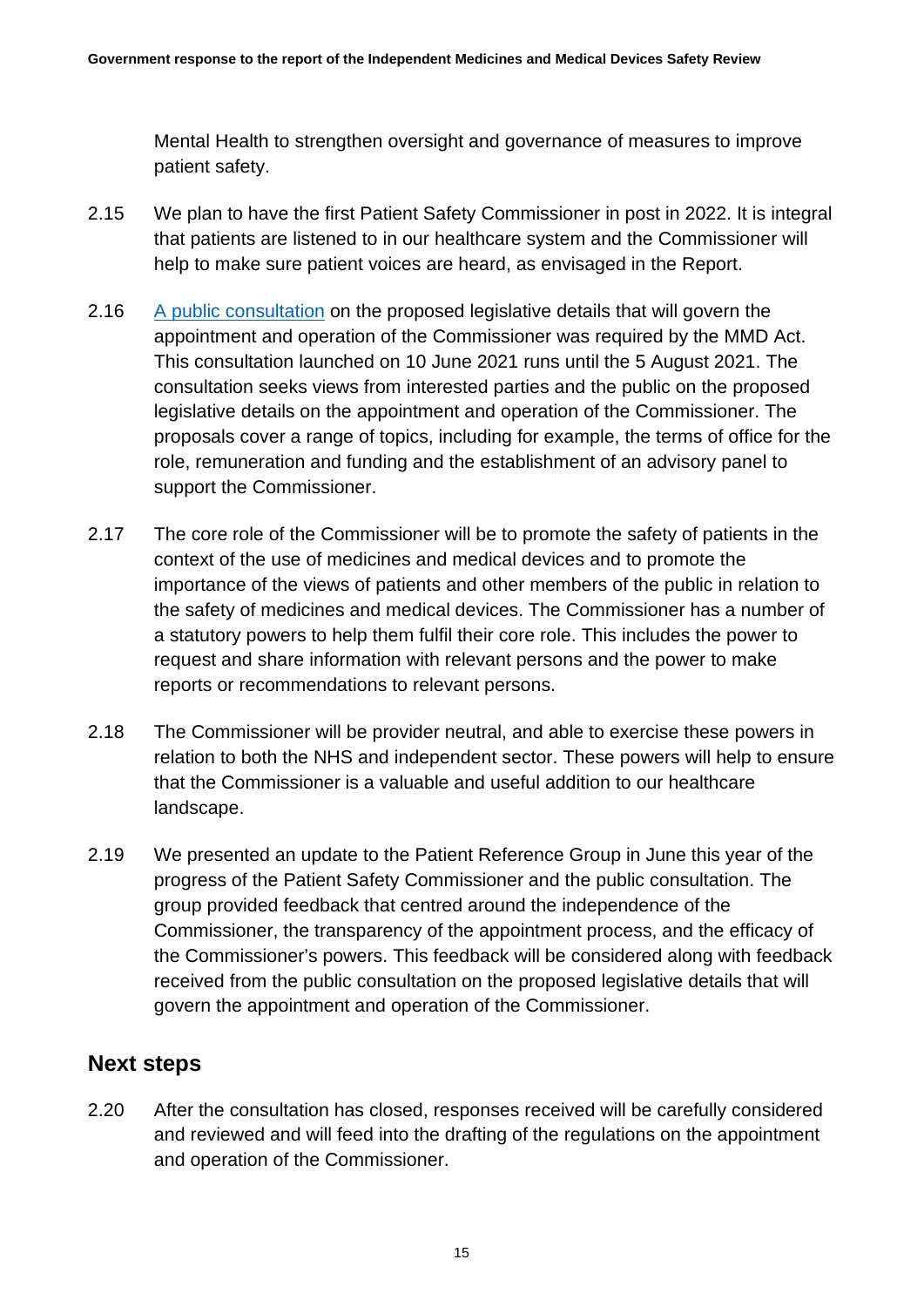2.21 A campaign to fill the Commissioner position is also due to be launched later this year, in line with the public appointments process. We expect to appoint the Commissioner in early 2022.

## <span id="page-15-0"></span>**Actions for improvement**

#### **Regulation**

2.22 There are a number of Actions for Improvement in the Report that relate to regulation. One action proposed in the Report relates to the operation of the Patient Safety Commissioner, set out below

| <b>Action for improvement</b>                                                                                                                                                                                                                | <b>Government response</b>                                                                                                                                                                                                                                                                                                        |
|----------------------------------------------------------------------------------------------------------------------------------------------------------------------------------------------------------------------------------------------|-----------------------------------------------------------------------------------------------------------------------------------------------------------------------------------------------------------------------------------------------------------------------------------------------------------------------------------|
| We recommend the creation of a system-<br>wide healthcare intelligence unit to facilitate<br>early signal detection which would draw on<br>various sources of information, including<br>issues raised by the patient safety<br>commissioner. | <b>Accept in principle.</b> The government<br>understands the significance of early signal<br>detection and welcomes the emphasis<br>placed on it in the Report. We acknowledge<br>how the role of a system-wide healthcare<br>intelligence unit could safeguard the<br>interests of patients and other members of<br>the public. |
|                                                                                                                                                                                                                                              | <b>Next steps:</b> will look into this matter further<br>in collaboration with other system wide<br>healthcare bodies.                                                                                                                                                                                                            |

#### **Informed consent**

- 2.23 The Report acknowledges that consent is at the heart of the patient-clinician relationship, and that listening to patients is essential for effective shared decisionmaking around future care and treatment.. The [NHS Long Term Plan](https://www.longtermplan.nhs.uk/) states personalised care will become 'business as usual' across the healthcare system, and [Universal personalised are: Implementing the Comprehensive Model](https://www.england.nhs.uk/personalisedcare/upc/comprehensive-model/) sets out how the NHS in England will deliver this by 2023/24. Shared decision making is one of the key components of universal personalised care.
- 2.24 The Review contains 3 Actions for Improvement related to informed consent, set out below:

| <b>Action for improvement</b>              | <b>Government response</b>                   |
|--------------------------------------------|----------------------------------------------|
| Information should be conveyed to patients | <b>Accept.</b> The General Medical Council's |
| in a way that is clear and meaningful. The | (GMC) revised guidance on 'Decision          |
| opportunity to speak to, or hear from,     | making and consent' came into effect on 9    |
| others who have undergone the same         | November 2020. This makes clear that         |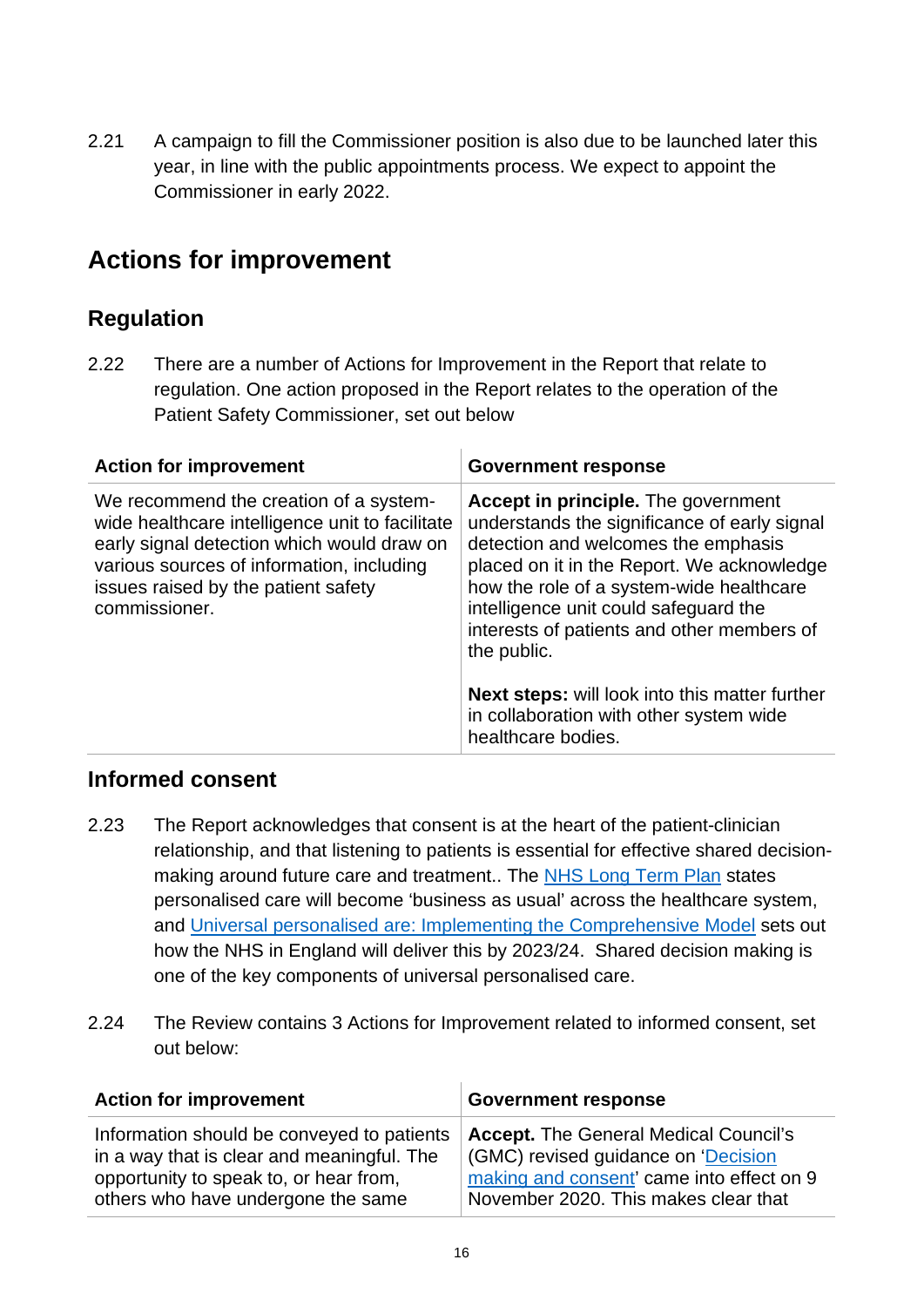| <b>Action for improvement</b>                                                                                                                                                                           | <b>Government response</b>                                                                                                                                                                                                                                                                                                                                                                                                                                                                                                                                                                                |
|---------------------------------------------------------------------------------------------------------------------------------------------------------------------------------------------------------|-----------------------------------------------------------------------------------------------------------------------------------------------------------------------------------------------------------------------------------------------------------------------------------------------------------------------------------------------------------------------------------------------------------------------------------------------------------------------------------------------------------------------------------------------------------------------------------------------------------|
| intervention should be considered.                                                                                                                                                                      | serious harm can result from patients not<br>being listened to or not being given relevant<br>information by doctors. The guidance<br>encourages doctors to be open with their<br>patients about uncertainties, to answer<br>questions honestly and to share all relevant<br>information with patients about potential<br>benefits and harms of treatment options so<br>they can make informed decisions about<br>their care. The guidance further advises<br>doctors to consider talking to patients about<br>other sources of information including<br>expert patient programmes and support<br>groups. |
|                                                                                                                                                                                                         | <b>Next steps:</b> in line with the revised<br>guidance, the GMC is creating a patient-<br>facing page on its website to highlight its<br>expectations of doctors. This page will be<br>live by the summer of 2021. This page will<br>also signpost to materials that support<br>patients to have better conversations with<br>doctors.                                                                                                                                                                                                                                                                   |
|                                                                                                                                                                                                         | In addition to the GMC, all 9 other<br>healthcare professional regulators have<br>clear guidance on decision making and<br>consent in their codes and standards. All<br>other professional regulators will consider<br>this action for improvement when they next<br>review their guidance.                                                                                                                                                                                                                                                                                                               |
| A single patient decision aid (or core set of<br>information) should be produced for each                                                                                                               | Accept in principle.                                                                                                                                                                                                                                                                                                                                                                                                                                                                                                                                                                                      |
| surgical procedure or medical intervention,<br>co-designed by patients and clinicians. The<br>National Institute for Health and Care<br>Excellence (NICE) should take the lead on<br>facilitating this. | NICE have recently published a new<br>shared decision making guideline (NG197).<br>This guideline covers how to make shared<br>decision making part of everyday care in all<br>healthcare settings.                                                                                                                                                                                                                                                                                                                                                                                                       |
|                                                                                                                                                                                                         | In addition, NHSEI have commissioned<br>NICE to develop a set of standards for the<br>UK for tools that support shared decision<br>making, which will include Patient Decision<br>Aids (PDAs). This work is part of an<br>ongoing project, which involves<br>collaboration between teams from NICE<br>and an oversight group of external shared                                                                                                                                                                                                                                                           |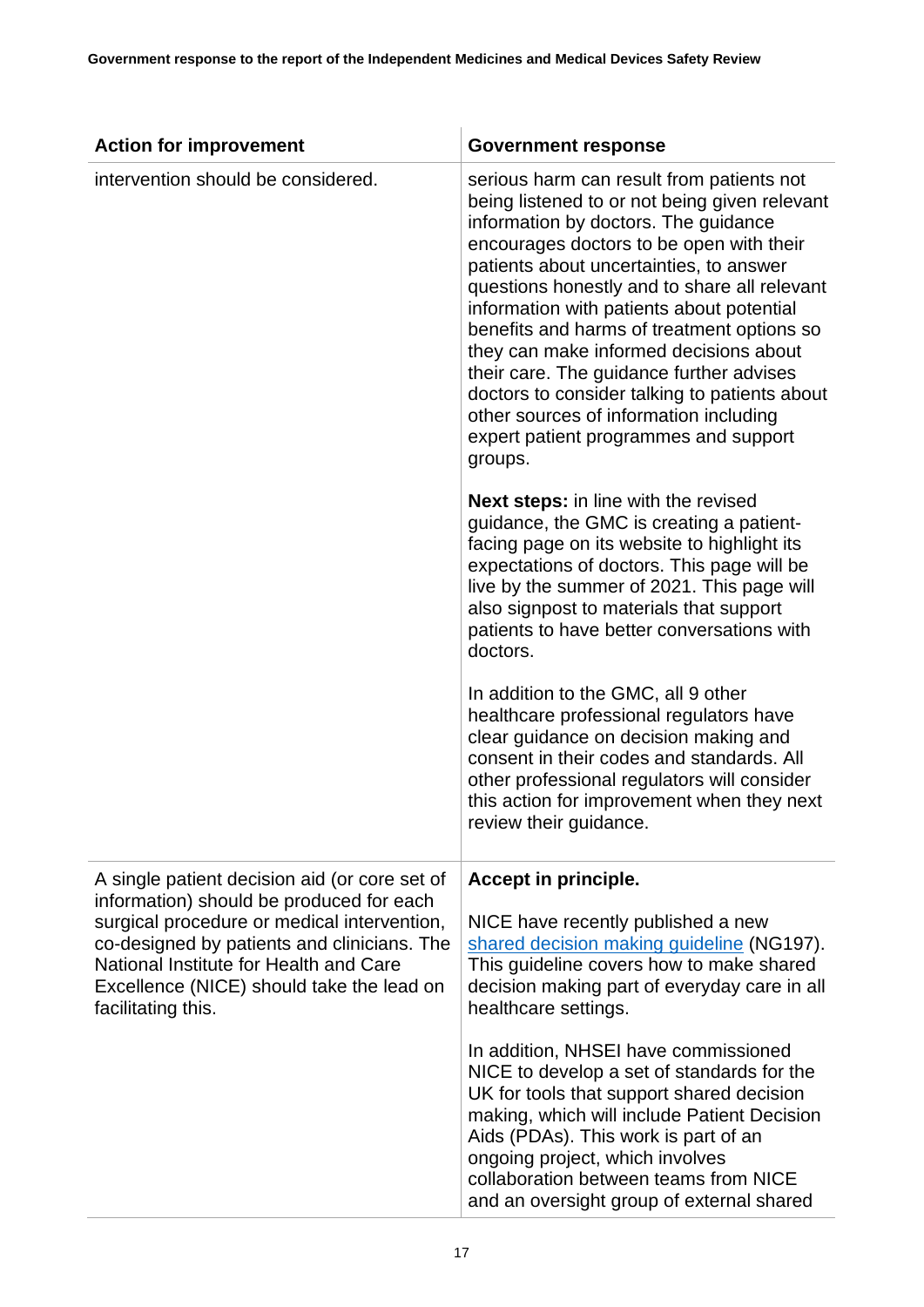| <b>Action for improvement</b>                                                                                                                                                                                                                                                                                                                                                                                                                                                                                   | <b>Government response</b>                                                                                                                                                                                                                                                                                                                                                                                                                                                                                                                                                                                                                                                       |
|-----------------------------------------------------------------------------------------------------------------------------------------------------------------------------------------------------------------------------------------------------------------------------------------------------------------------------------------------------------------------------------------------------------------------------------------------------------------------------------------------------------------|----------------------------------------------------------------------------------------------------------------------------------------------------------------------------------------------------------------------------------------------------------------------------------------------------------------------------------------------------------------------------------------------------------------------------------------------------------------------------------------------------------------------------------------------------------------------------------------------------------------------------------------------------------------------------------|
|                                                                                                                                                                                                                                                                                                                                                                                                                                                                                                                 | decision-making experts.                                                                                                                                                                                                                                                                                                                                                                                                                                                                                                                                                                                                                                                         |
|                                                                                                                                                                                                                                                                                                                                                                                                                                                                                                                 | <b>Next steps:</b> NICE is considering how it<br>might take a lead in collaborating with the<br>health system on the production of PDAs<br>for all surgical procedures or medical<br>interventions. This is a potentially complex<br>and resource intensive task. NICE will need<br>to carefully consider the methods used to<br>produce each PDA, its quality assurance,<br>how it is optimally presented and how best<br>it might be validated.                                                                                                                                                                                                                                |
| Patient-clinician consultations about<br>consent must be proportionate to the<br>circumstance and appropriately<br>documented. Both the patient's and<br>clinician's concerns and comments should<br>be recorded. Where appropriate and with<br>the agreement of both parties,<br>conversations around consent should be<br>audio or video recorded to allow the patient<br>to take it away and reflect upon it. In future<br>a copy of this discussion should be stored<br>on the patient's electronic record. | Accept. The GMC's revised guidance on<br>decision making and consent states that<br>doctors should take a proportionate<br>approach to the level of detail they record<br>about decision making and consent. The<br>guidance also stipulates that, if necessary,<br>patients should be given the time and<br>opportunity to consider any information<br>before making a decision about their<br>treatment and/or care.                                                                                                                                                                                                                                                           |
|                                                                                                                                                                                                                                                                                                                                                                                                                                                                                                                 | The guidance advises doctors to record a<br>summary of discussions with a patient, to<br>be made available both to the patient and<br>those involved in their care, and make sure<br>that when a patient gives consent, this is<br>recorded in their notes. The guidance<br>states that doctors should accommodate a<br>patient's wishes if they would like to record<br>the discussion themselves. Any recording<br>made by the healthcare provider as part of<br>a patient's care should form part of the<br>patient's medical record. It is important to<br>note that recordings made by a patient<br>themselves do not have to be stored as<br>part of their medical record. |
|                                                                                                                                                                                                                                                                                                                                                                                                                                                                                                                 | The GMC have provided specific guidance<br>on "Making and using<br>visual and audio recordings of patients".<br>This guidance clearly outlines the principles<br>clinicians should adhere to when making or<br>using visual and audio recordings of<br>patients.<br>The GMC is working with organisations                                                                                                                                                                                                                                                                                                                                                                        |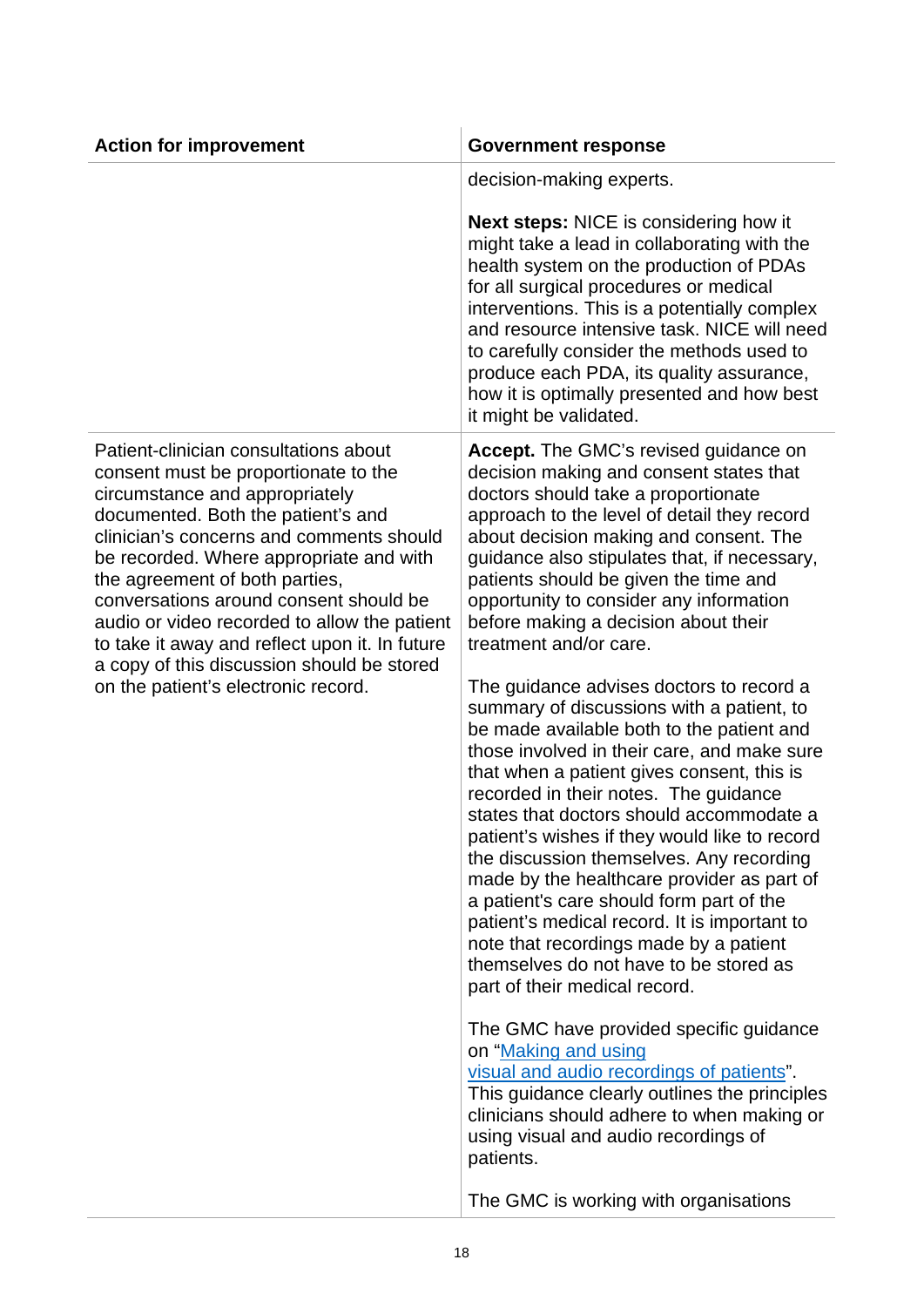| <b>Action for improvement</b> | <b>Government response</b>                                                                                                                                                                                                                                                                                                             |
|-------------------------------|----------------------------------------------------------------------------------------------------------------------------------------------------------------------------------------------------------------------------------------------------------------------------------------------------------------------------------------|
|                               | across the UK's health services to support<br>doctors to embed this guidance into their<br>everyday practice. This includes<br>collaboration with the Professional Records<br>Standards Body to develop an information<br>record standard for consent and shared<br>decision making that is consistent and<br>effective across the UK. |

#### **Complaints**

- 2.25 The Report concludes that '*Patients struggle to navigate the complaints system and it may take some time to find the correct organisation to complain to'*. The government is committed to improving the way the NHS listens to the concerns raised by patients and improving the patient experience.
- 2.26 The Report contains 4 Actions for Improvement related to complaints, set out below:

Ŷ.

| <b>Action for improvement</b>                                                                                                                                                                                                                                                          | <b>Government response</b>                                                                                                                                                                                                                                                                                                                                                                                                                                                                                                                                                                                                                                                                                                                                                                                                                                                                                                                                                                      |
|----------------------------------------------------------------------------------------------------------------------------------------------------------------------------------------------------------------------------------------------------------------------------------------|-------------------------------------------------------------------------------------------------------------------------------------------------------------------------------------------------------------------------------------------------------------------------------------------------------------------------------------------------------------------------------------------------------------------------------------------------------------------------------------------------------------------------------------------------------------------------------------------------------------------------------------------------------------------------------------------------------------------------------------------------------------------------------------------------------------------------------------------------------------------------------------------------------------------------------------------------------------------------------------------------|
| Patients across the NHS and private sector<br>must have a clear, well publicised route to<br>raise their concerns about aspects of their<br>experiences in the healthcare system. It will<br>be for the implementation task force (see<br>Recommendation 9) to address this<br>problem | Accept. The government recognises how<br>important patient feedback is to improving<br>the safety and quality of NHS services and<br>we remain committed to increasing the<br>impact of the voice of patients. Once<br>appointed, the Patient Safety<br>Commissioner will be an important<br>advocate for patients in relation to<br>medicines and medical devices. In addition,<br>DHSC is developing a Patient Safety Action<br>Plan, which will set out a specific set of<br>actions for improving the way the NHS<br>responds to complaints and concerns.<br>The GMC have introduced a number of<br>steps to improve how it supports<br>complainants, including the creation of a<br>Patient Liaison Service, established to<br>improve communications while the GMC<br>are investigating their concerns. In their<br>meetings with complainants, the GMC<br>explains how it is undertaking the<br>investigation relating to their concerns and<br>then informs them of their decisions. In |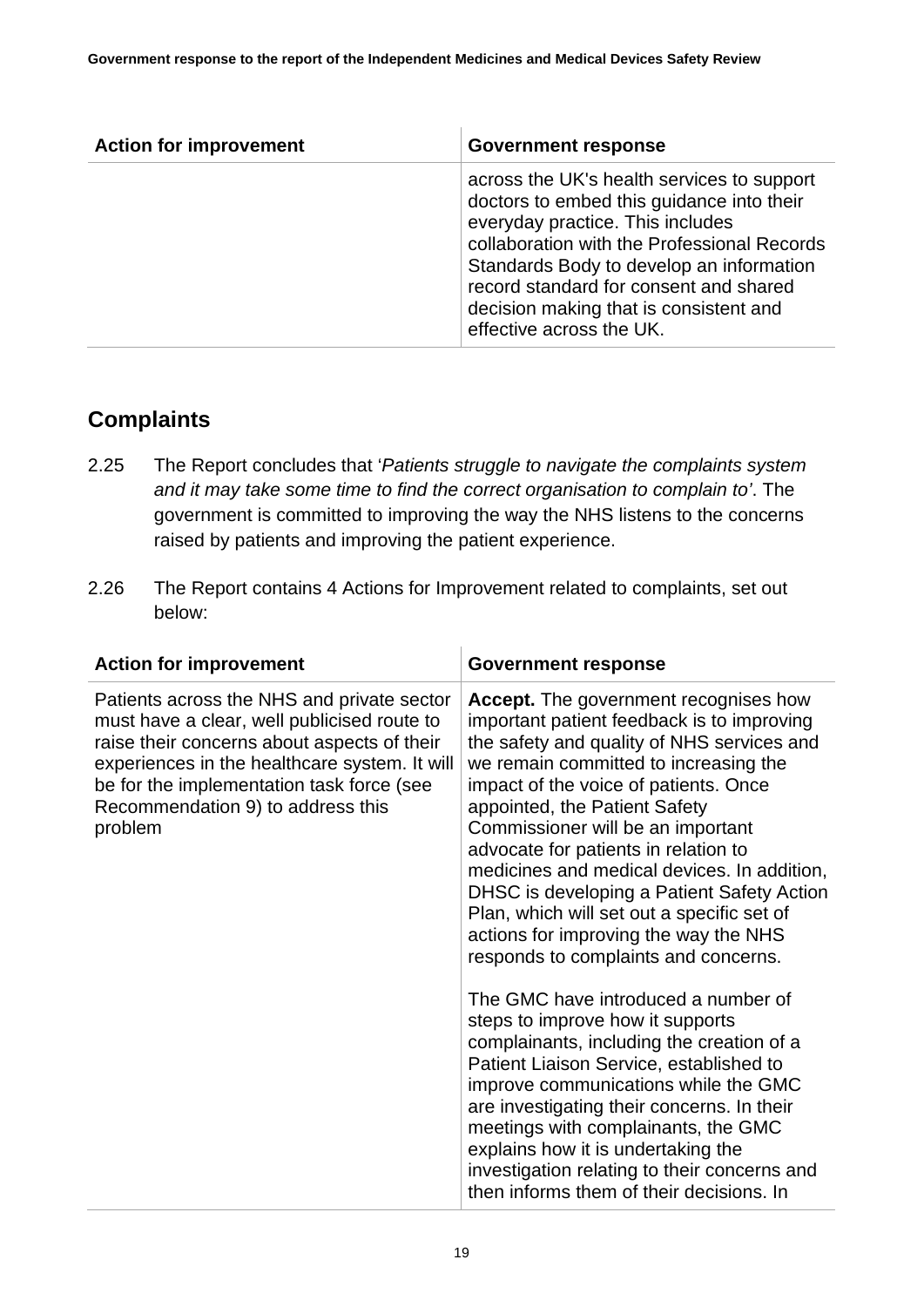| <b>Action for improvement</b>                                                                                                     | <b>Government response</b>                                                                                                                                                                                                                                                                                                                                                                                                                                                                                                                                                                                           |
|-----------------------------------------------------------------------------------------------------------------------------------|----------------------------------------------------------------------------------------------------------------------------------------------------------------------------------------------------------------------------------------------------------------------------------------------------------------------------------------------------------------------------------------------------------------------------------------------------------------------------------------------------------------------------------------------------------------------------------------------------------------------|
|                                                                                                                                   | addition, through its' Better Signposting<br>programme, the GMC can support<br>complainants, whose concerns would be<br>better directed to another organisation, to<br>find the right place for their complaint. The<br>GMC have revised their online directory of<br>help for complainants and have updated<br>their online complaint form and signposting<br>decision tool.                                                                                                                                                                                                                                        |
|                                                                                                                                   | CQC enables individuals who may wish to<br>complain or give feedback on the quality of<br>their care in a variety of ways. In line with<br>the commitment CQC made in the 'People<br>and Communities' theme of its new<br>strategy, CQC is improving how it<br>encourages and enables people to share<br>their experiences. This work has focused<br>on making it easier for people to share<br>information with CQC in the first place,<br>improving how CQC values and uses that<br>information, and being more transparent in<br>reporting back to people about how CQC<br>acts on what patients share with them. |
| The time bar on GMC investigations should<br>not be a barrier to establishing a pattern of<br>poor practice by any one clinician. | <b>Accept.</b> The GMC cannot currently<br>consider fitness to practise concerns which<br>are more than 5 years old (the 5-year rule).<br>The 5-year rule was highlighted by both the<br>Paterson Inquiry and the Report of the<br>IMMDS Review as a potential barrier to<br>public protection.                                                                                                                                                                                                                                                                                                                      |
|                                                                                                                                   | Next steps: DHSC is currently modernising<br>the legislation that governs professional<br>regulators. On 24 March 2021, the<br>Department published the consultation<br>document, 'Regulating Healthcare<br>Professionals, Protecting the Public'.<br>This document consults on the<br>Department's proposals for reform,<br>including the proposal to remove the 5-year<br>rule, allowing regulators greater discretion<br>to consider whether a concern should be<br>considered.                                                                                                                                   |
| The bodies that have received complaints<br>about the interventions under review should<br>reassess what they have been told and  | Accept in principle.<br>System-wide action: In 2018, 8 health<br>and social care regulators and other bodies                                                                                                                                                                                                                                                                                                                                                                                                                                                                                                         |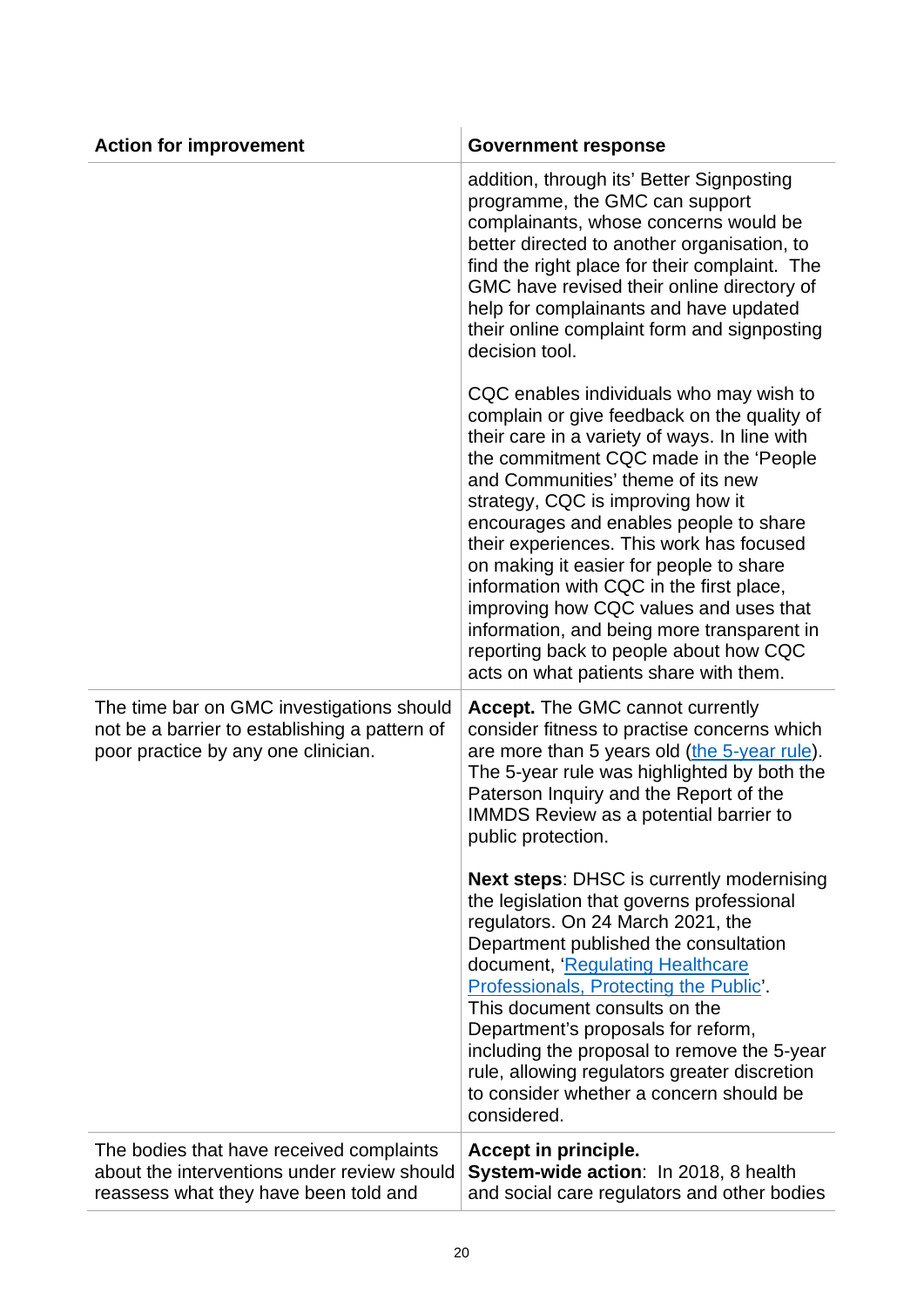| <b>Action for improvement</b>                                                                                                      | <b>Government response</b>                                                                                                                                                                                                                                                                                                                                                                                                                                                                                                                                                                                                                                                                                                                                             |
|------------------------------------------------------------------------------------------------------------------------------------|------------------------------------------------------------------------------------------------------------------------------------------------------------------------------------------------------------------------------------------------------------------------------------------------------------------------------------------------------------------------------------------------------------------------------------------------------------------------------------------------------------------------------------------------------------------------------------------------------------------------------------------------------------------------------------------------------------------------------------------------------------------------|
| satisfy themselves that they have taken<br>necessary steps to identify any patterns<br>and trends. They should inform the relevant | launched the <b>Emerging Concerns Protocol</b> ,<br>a new agreement to help them share<br>concerns with each other more effectively.                                                                                                                                                                                                                                                                                                                                                                                                                                                                                                                                                                                                                                   |
| organisations and Patient Safety<br>Commissioner of outcomes of concern                                                            | <b>GMC:</b> The GMC has, since 2006,<br>completed 18 investigations into complaints<br>relating to mesh (including Hernia Mesh), 5<br>investigations into complaints relating to<br>Sodium Valproate and no investigations<br>into complaints relating to Primodos. The<br>GMC are also undertaking further work to<br>improve information sharing between<br>regulatory bodies and to promote joint<br>analysis of emerging risk. Key priorities are:<br>reviewing how low-level concerns which<br>may not meet the threshold for<br>investigation are shared; developing a<br>shared understanding of factors that<br>characterise high or low performance<br>service providers; and developing a shared<br>data platform with the Nursing and<br>Midwifery Council. |
|                                                                                                                                    | <b>CQC:</b> From an initial review of past<br>complaints, the CQC are satisfied that they<br>are taking the necessary steps to identify<br>any patterns of concern or trends but will<br>undertake further sampling of other sources<br>of information they hold.                                                                                                                                                                                                                                                                                                                                                                                                                                                                                                      |
|                                                                                                                                    | <b>Parliamentary and Health Service</b><br><b>Ombudsman (PHSO): the PHSO reviewed</b><br>complaints that were in scope of the<br>Review, and shared learning from these<br>with the Review team in July 2019. They<br>were unable to comment on the use of<br>Primodos as this pre-dated PHSO's NHS<br>jurisdiction. They undertook a sampling of<br>125 maternity cases but found none<br>referred to the use of sodium valproate.<br>They identified 2 cases that we had<br>investigated about surgical mesh and had<br>been partly upheld. While we did not find<br>any clinical failing, we did see failings in the<br>communication of the risks associated with<br>mesh procedures.<br>In December 2019, PHSO introduced a                                       |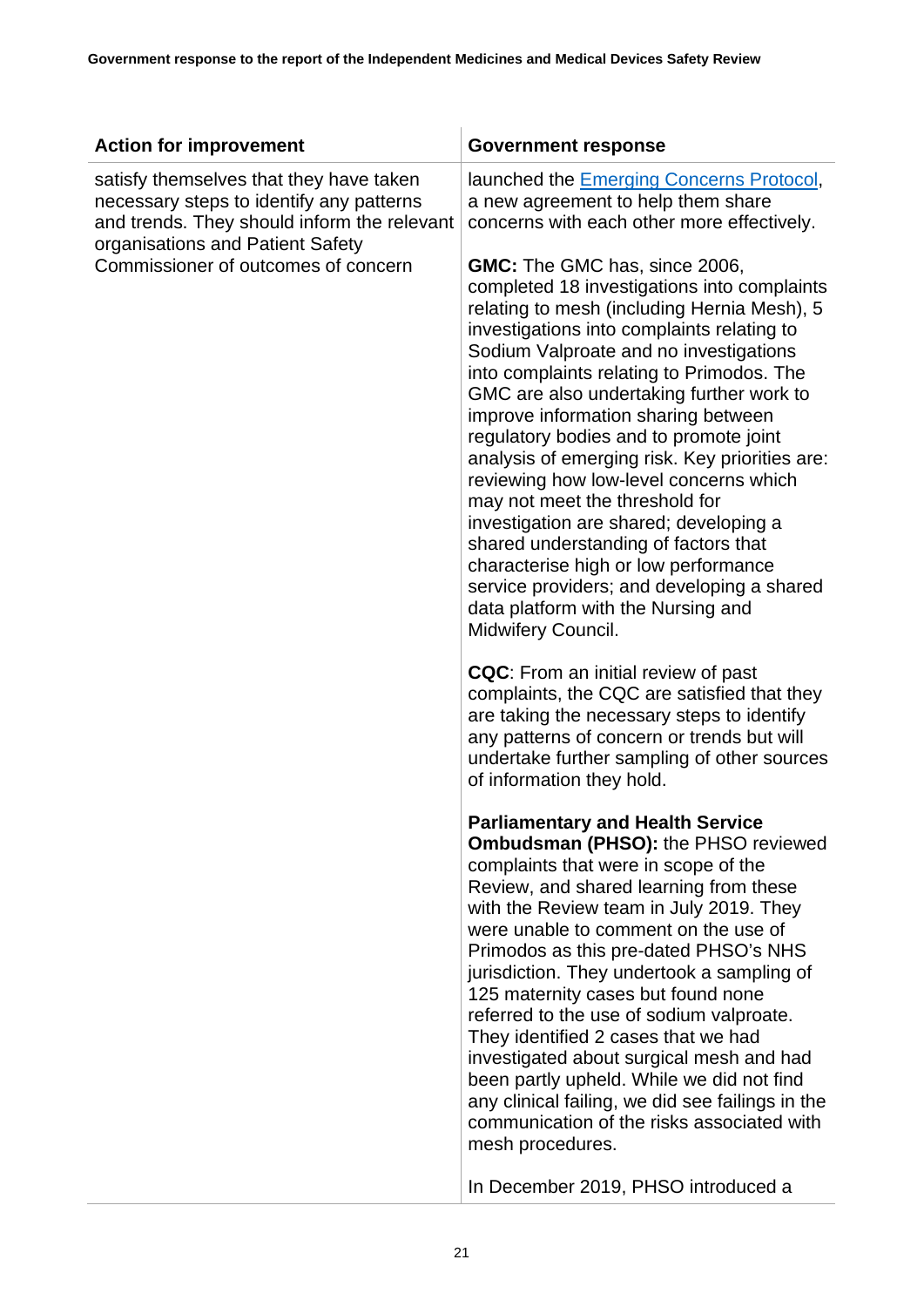| <b>Action for improvement</b>                                                                                                                                                                                                | <b>Government response</b>                                                                                                                                                                                                                                                                                                                                                                                                                                                              |
|------------------------------------------------------------------------------------------------------------------------------------------------------------------------------------------------------------------------------|-----------------------------------------------------------------------------------------------------------------------------------------------------------------------------------------------------------------------------------------------------------------------------------------------------------------------------------------------------------------------------------------------------------------------------------------------------------------------------------------|
|                                                                                                                                                                                                                              | new digital system to manage casework.<br>This has enabled the PHSO to more easily<br>identify and understand emerging themes<br>and trends in complaints. The PHSO<br>shares systemic learning from casework<br>through publications and engagement with<br>stakeholders, to help make improvements<br>to the quality and safety of NHS care and<br>treatment.                                                                                                                         |
|                                                                                                                                                                                                                              | <b>Trust level:</b> At a Trust level, the Patient<br>Safety Action Plan will work to improve the<br>way the NHS handles complaints and<br>concerns including to drive a more open<br>and transparent culture. Specific actions<br>include commissioning behavioural<br>analysis to support improvement in the<br>NHS's first response to feedback, and<br>working with the PHSO to support their<br>work to pilot a new set of complaints<br>standards and complaint handling training. |
| Organisations who take complaints from<br>the public should designate a non-<br>executive member of the board to oversee<br>the complaint handling processes and<br>outcomes, and ensure that appropriate<br>action is taken | Accept in principle. Senior leaders play<br>an important role in creating an open and<br>honest culture and improving the way<br>complaints and concerns are responded to<br>in the NHS. DHSC is developing a Patient<br>Safety Action Plan, which will set out a<br>specific set of actions for improving the way<br>the NHS responds to complaints and<br>concerns.                                                                                                                   |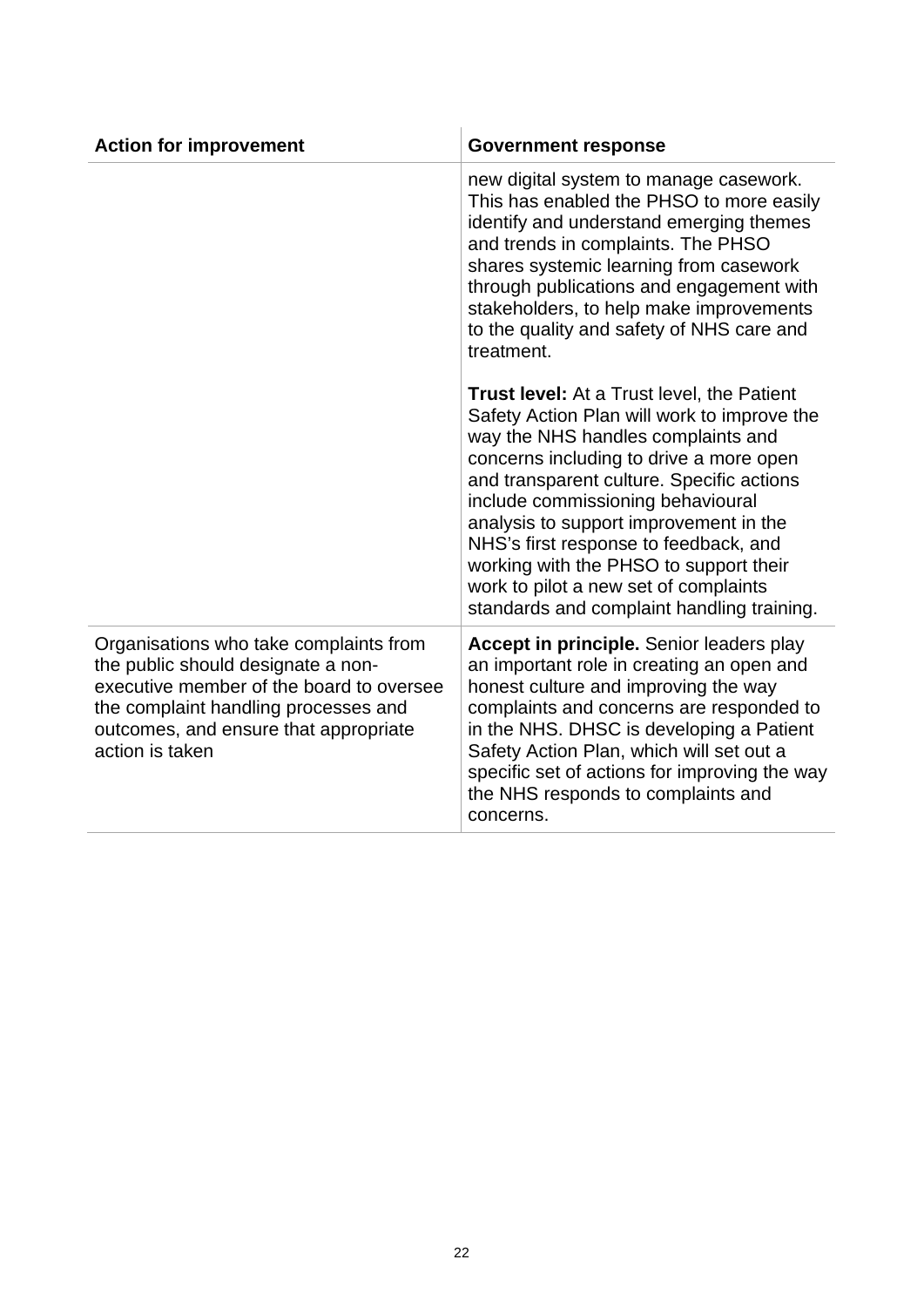## <span id="page-22-0"></span>**3. Redress**

3.1 **Recommendation 3 of the Review states:** *'A new independent Redress Agency for those harmed by medicines and medical devices should be created based on models operating effectively in other countries. The Redress Agency will administer decisions using a non-adversarial process with determinations based on avoidable harm looking at systemic failings, rather than blaming individuals'.*

**Government response:** We do not accept this recommendation. We do not believe that a redress agency would make products safer and support our commitment to patient safety. We also believe it is already possible for government and others to provider redress where this is considered necessary, the government therefore has no plans to establish an independent redress agency.

- 3.2 We said in the Written Ministerial Statement of 11 January 2021 that the government has no current plans to establish a redress agency as set out in recommendation 3. We do not believe it is necessary to create a new agency for redress as it is already possible for the government and others to provide redress for specific issues where that is considered necessary (for example, the ex-gratia support through the Infected Blood Support Scheme). If, as the recommendation proposes, existing redress schemes were relocated behind a single front door of a new agency, we do not see that would necessarily improve patient's redress experience.
- 3.3 Nor do we believe a redress agency in this country would necessarily make products safer or drive the right incentives for industry because many decisions by pharmaceutical and devices companies are made at a global level. Our primary focus as described throughout the government's response is on improving medicines and medical devices safety, setting high standards for industry to market and manufacture products, with the aim of reducing harm in the future. The UK has one of the safest medicines systems in the world and we will continue to make sure patients and the public have access to the best and most innovative medicines.
	- 3.4 Recommendation 4 of the Review states: 'Separate schemes should be set up for each intervention – HPTs, valproate and pelvic mesh – to meet the cost of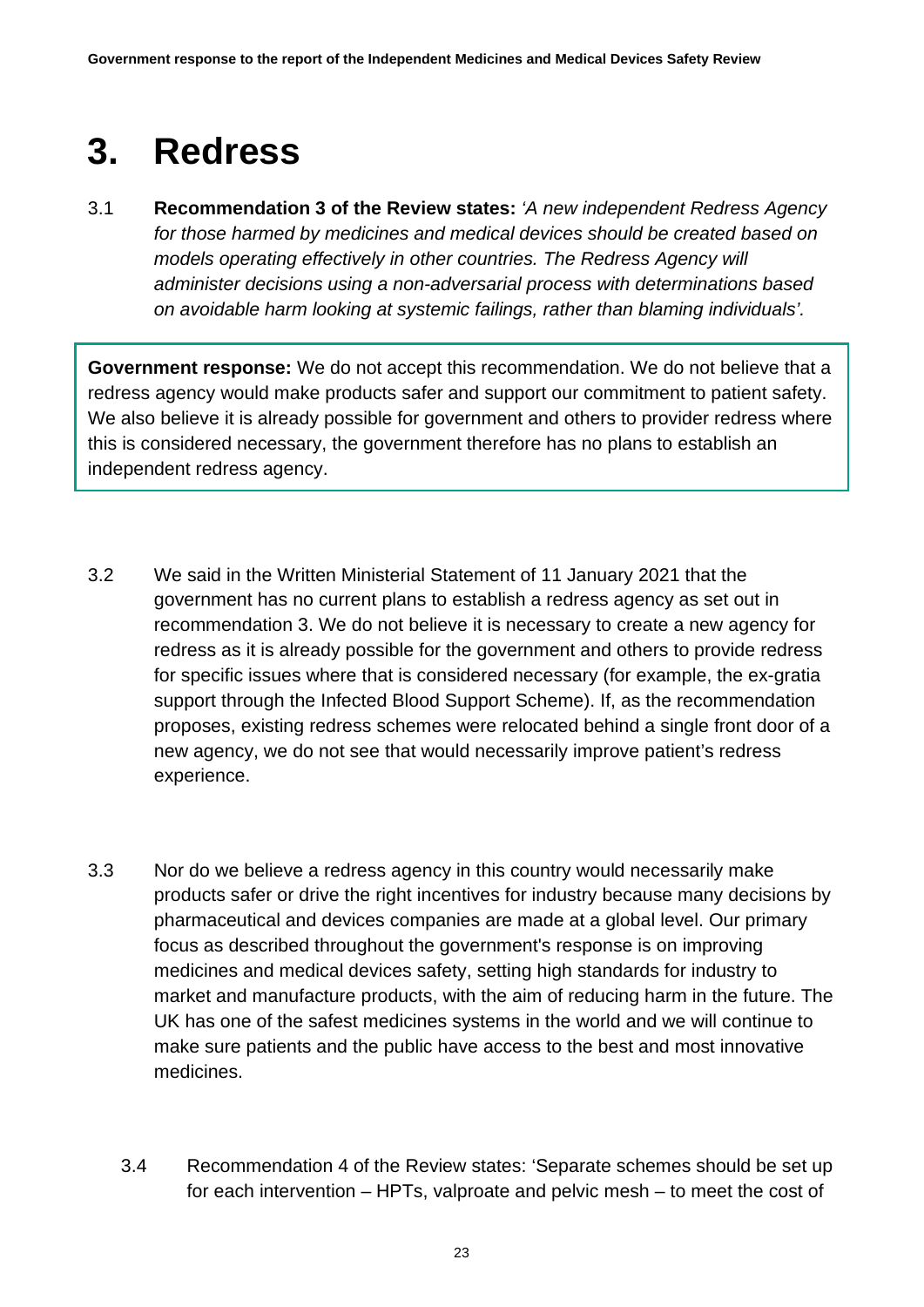providing additional care and support to those who have experienced avoidable harm and are eligible to claim'

Government Response: We do not accept this recommendation. Our priority is to make medicines and devices safer and the government is pursuing a wide range of activity to further this aim.

- 3.5 The Report calls for redress schemes to be set up for each intervention, separate to the agency recommended under recommendation 3. For HPTs this is 'in view of the stress, anxiety, psychological harm, and toll of fighting for recognition'. For Sodium Valproate and Mesh, this is to meet the cost of providing additional care and support to those who have experienced avoidable harm and are eligible to claim.
- 3.6 Patients have the right to take healthcare providers to court for clinical negligence, or manufacturers to court for product liability. We appreciate many patients that the Review team have spoken to have not been successful in achieving redress through these legal routes, although for valproate and pelvic mesh, claims have been successful for some but not other patients. The report calls for redress for each intervention in the form of 'ex gratia' schemes. These are voluntary payments made by governments or others to harmed groups where there is no legal liability to do so.
- 3.7 We discussed recommendations 3 and 4 with the Patient Reference Group, including informing the Group in advance that the government had said in the WMS of 11 January that we have no plans to establish an independent redress agency. Group members shared views on a number of issues. This included feedback on the effectiveness of seeking redress through existing routes including litigation, and views on recommendations 3 and 4.
	- 3.8 While the government is sympathetic to the experiences of those patients who gave evidence to the report, our primary focus is on improving future medicines and medical devices safety. It is therefore crucial that we focus government funds on initiatives that directly improve future safety (including specialist mesh centres and support for families affected by medicines in pregnancy). For this reason, redress schemes will not be established in response to recommendation 4.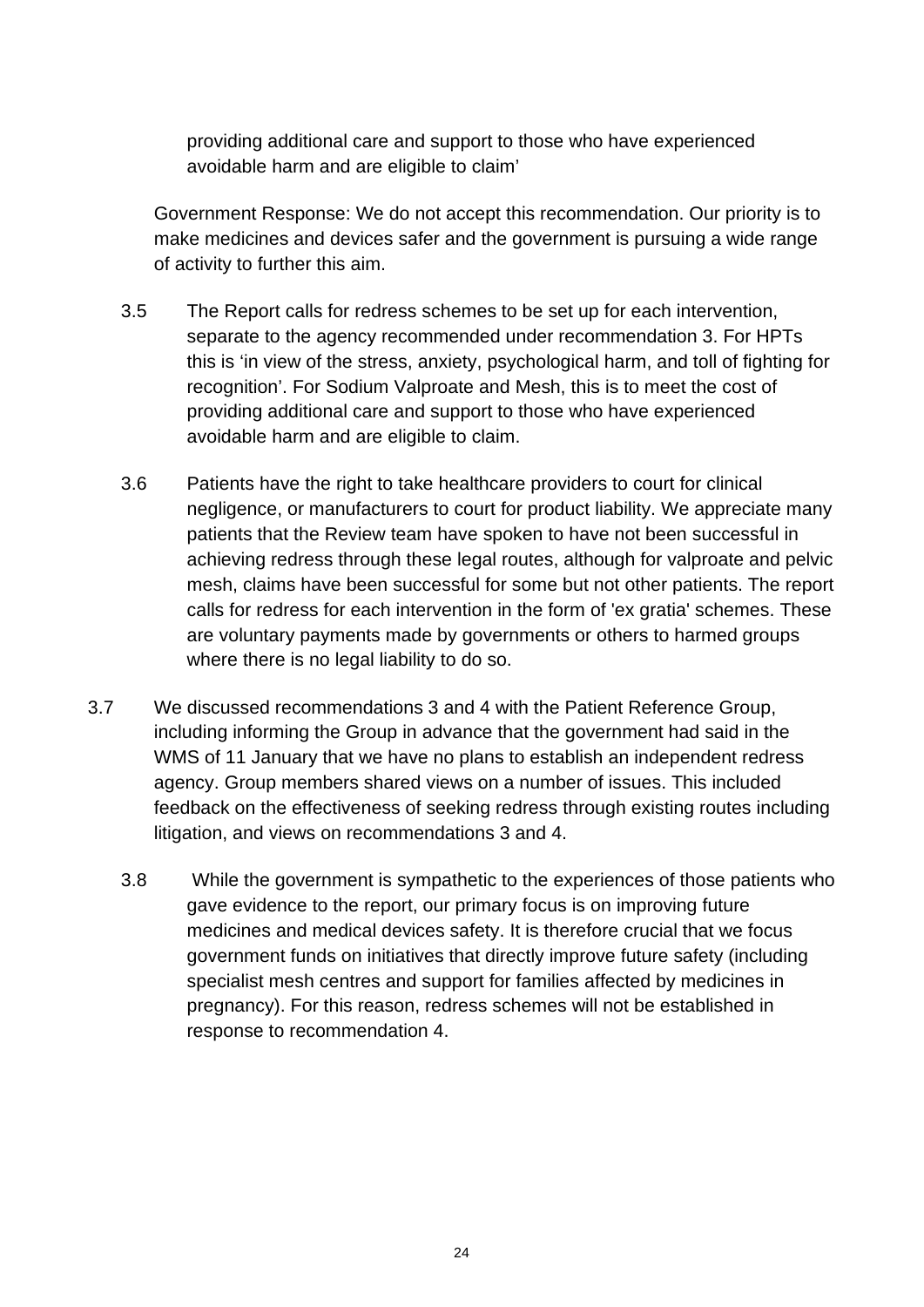## <span id="page-24-0"></span>**Actions for improvement**

#### **Redress**

3.9 The Report contains one Action for Improvement related to redress, set out below:

| <b>Action for improvement</b>                                                                                                                                                                                           | <b>Government response</b>                                                                                                                                                                                                                                                                                                                                                                                                                                                                                                                                                                                        |
|-------------------------------------------------------------------------------------------------------------------------------------------------------------------------------------------------------------------------|-------------------------------------------------------------------------------------------------------------------------------------------------------------------------------------------------------------------------------------------------------------------------------------------------------------------------------------------------------------------------------------------------------------------------------------------------------------------------------------------------------------------------------------------------------------------------------------------------------------------|
| There is a need for additional training for<br>those carrying out assessments for DWP<br>based on the insight condition reports. This<br>should help those carrying out the<br>assessments to make equitable decisions. | Accept in full for sodium valproate and<br>vaginal mesh. Pause on Hormonal<br>pregnancy tests due to live litigation.<br>Entitlement to Personal Independence<br>Payment (PIP) is assessed on a person's<br>ability to undertake certain everyday tasks<br>rather than the health condition/disability<br>itself. PIP was developed with independent<br>health, social care and disability experts,<br>including those with experience of the<br>benefit system.                                                                                                                                                  |
|                                                                                                                                                                                                                         | Guidance on a range of disabilities<br>(condition insight reports) is one of the<br>resources assessors can use when making<br>PIP decisions. Condition insight reports on<br>mesh and sodium valproate have been<br>completed and may be used by assessors<br>when preparing to make an assessment to<br>better understand a claimant's condition,<br>any sensitivities they should be aware of<br>and how to best evaluate the claimant<br>against the criteria. Condition insight<br>reports are often developed with input from<br>stakeholder groups that advocate for those<br>with the relevant condition. |
|                                                                                                                                                                                                                         | Assessment providers have regular<br>engagement with organisations<br>representing disabled people discussing<br>PIP, including the PIP assessor's training.<br>Assessors must conform to a rigorous set<br>of quality standards and training.                                                                                                                                                                                                                                                                                                                                                                    |
|                                                                                                                                                                                                                         | Guidance on the third area of concern<br>(hormone pregnancy tests) is paused in<br>view of current litigation. The absence of<br>this internal guidance does not prevent<br>people from applying for health and<br>disability benefits: there has been no<br>change to the ability of an individual who                                                                                                                                                                                                                                                                                                           |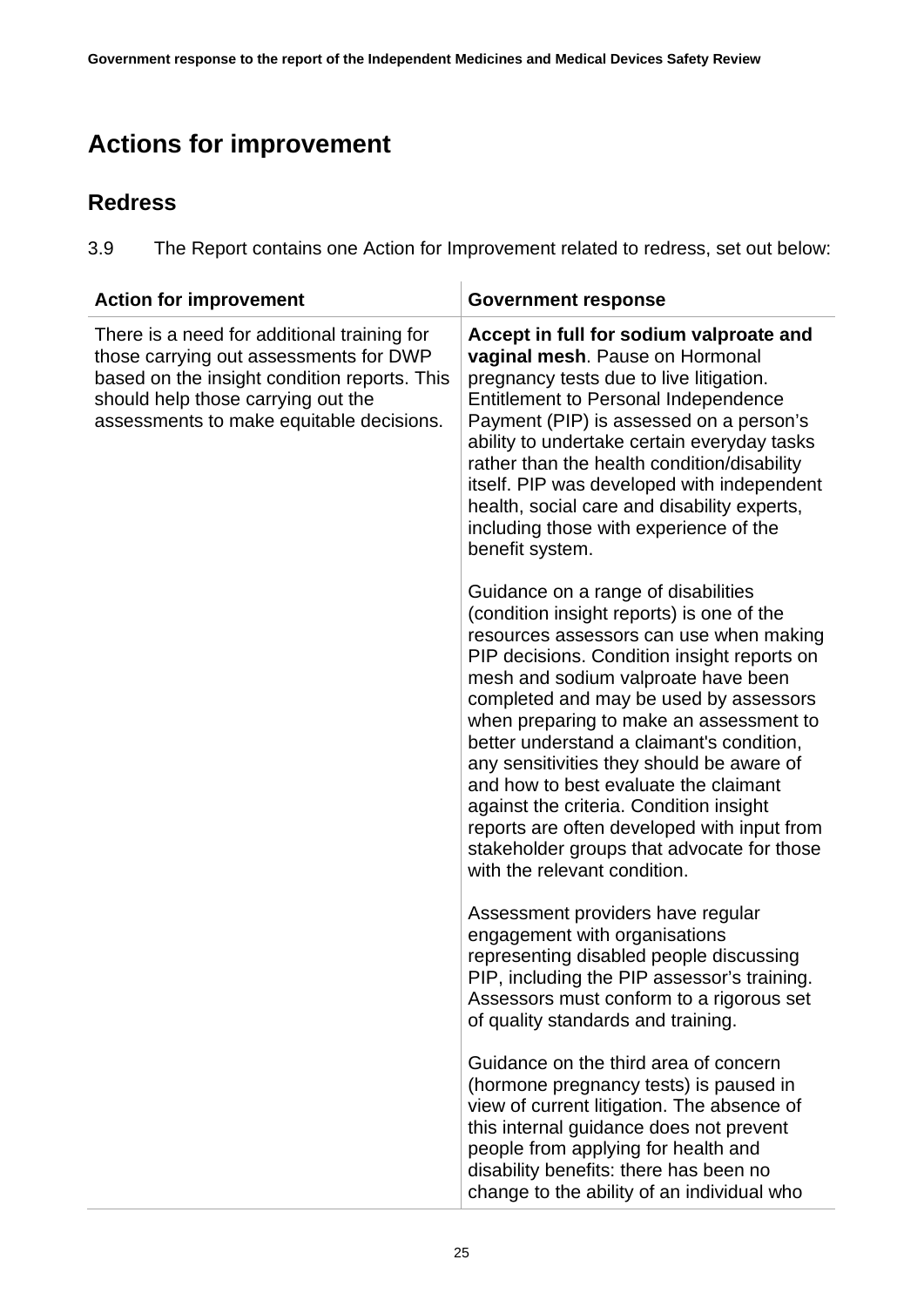| <b>Action for improvement</b> | <b>Government response</b>                                                                                                                                                                                                                                                                   |
|-------------------------------|----------------------------------------------------------------------------------------------------------------------------------------------------------------------------------------------------------------------------------------------------------------------------------------------|
|                               | believes they have been affected by a<br>hormone pregnancy test to potentially<br>access welfare support.                                                                                                                                                                                    |
|                               | <b>Next steps:</b> Everyone will have an<br>opportunity to respond to the Health and<br>Disability Support Green Paper. The Green<br>Paper will explore how the welfare system<br>can better meet the needs of disabled<br>people and those with health conditions<br>now and in the future. |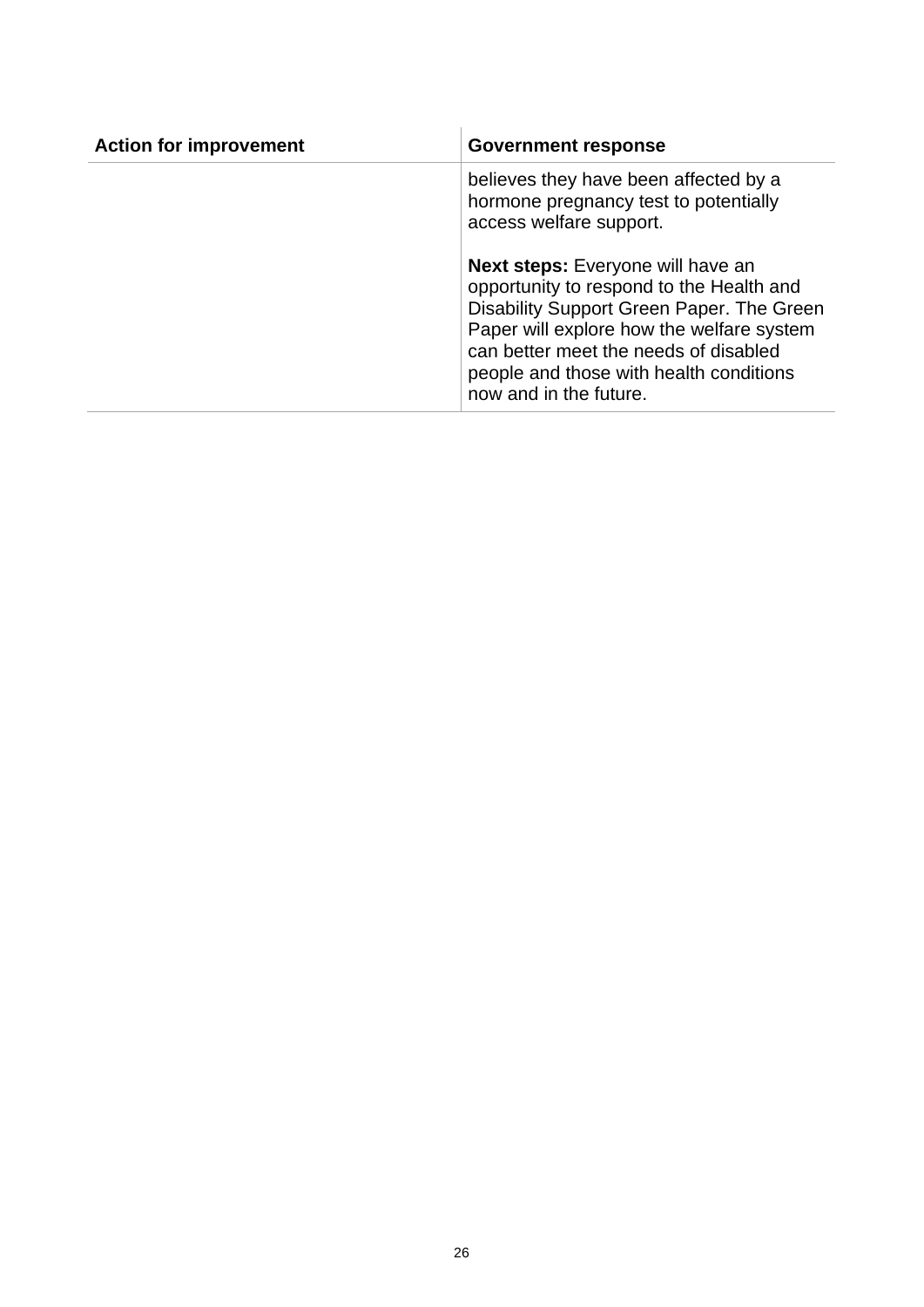## <span id="page-26-0"></span>**4. Pelvic mesh**

- 4.1 **Recommendation 5 of the Review states:** *'networks of specialist centres should be set up to provide comprehensive treatment, care and advice for those affected by implanted mesh; and separately for those adversely affected by medications taken during pregnancy'*.
- 4.2 This chapter updates on the work of the first part of the recommendation specialist mesh services, as well as wider work on pelvic mesh. The second part of the recommendation relating to medicines taken during pregnancy, is addressed in chapter 5 on sodium valproate.

### <span id="page-26-1"></span>**Specialist mesh services**

**Government response:** We accept this recommendation. NHS England and Improvement has led work to establish specialist mesh services. There are now 8 specialist centres in operation. Further work is being taken forward to enhance data collection to report every pelvic floor and comparative procedure to a central database.

- 4.3 The establishment of specialised centres was recommended by the NHSEI Mesh [Oversight Group Report](https://www.england.nhs.uk/publication/mesh-oversight-group-report/) in 2017. It recommended that a national specialised commissioning team were to develop, consult on and approve a service specification for centres to provide an experienced team for mesh removal. This team would include advice on referral and multi-disciplinary assessment to consider mesh removal, and surgery by expert teams. In addition, a limited number of provider centres were recommended to be selected to strike a balance between geographical access and maximising centre activity to rapidly build expertise. These centres were to be linked by a national network to report treatment outcomes.
- 4.4 The NHSEI Specialised Women's services clinical reference group (CRG) have since led the development of *'Specialised services for women with complications of mesh inserted for urinary incontinence and vaginal prolapse (16 years and above)'*.
- 4.5 Recommendation 5 of the Review re-enforced the need for the commissioned Mesh Centres to network across providers to ensure each service provides comprehensive treatment, care and advice services for those affected by implanted mesh. The NHSEI specialised commissioning team worked with the Review team to review and update the service specification against the review's interim and final findings. The review of the service specification was carried out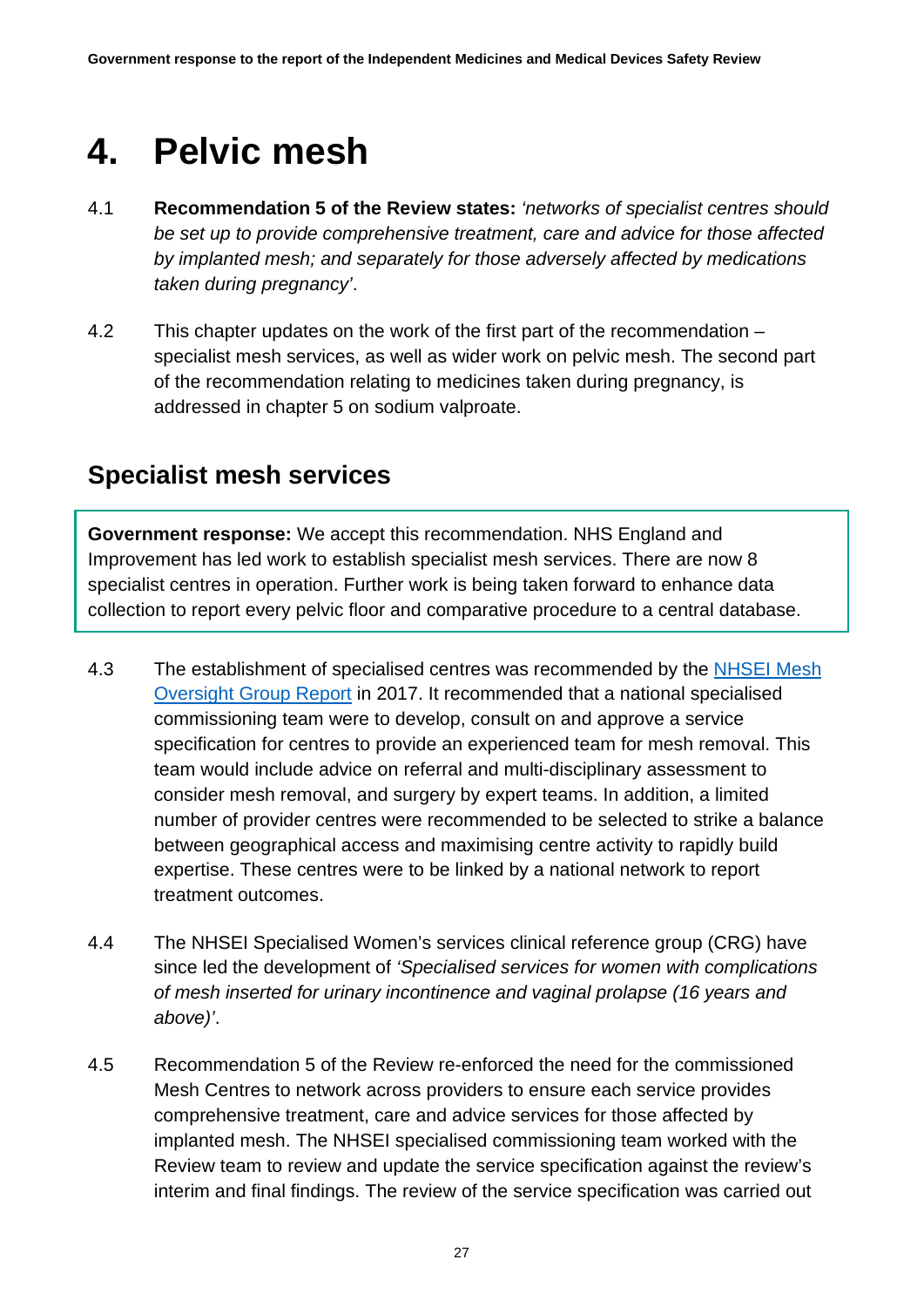with patient stakeholders in September 2020 and it was concluded that no changes to the service specification were required.

- 4.6 The service specification, which was outlined in the procurement process, includes working across providers and with commissioners to develop best practice and to streamline the national approach. This includes providing detailed protocols and pathways, patient information and standard patient consent mechanisms. The [full](https://www.england.nhs.uk/publication/specialised-services-for-women-with-complications-of-mesh-inserted-for-urinary-incontinence-and-vaginal-prolapse-16-years-and-above/) service [specification](https://www.england.nhs.uk/publication/specialised-services-for-women-with-complications-of-mesh-inserted-for-urinary-incontinence-and-vaginal-prolapse-16-years-and-above/) can be found on the NHSEI website.
- 4.7 An invitation to tender was advertised in September 2019 for the delivery of specialised services for women with complications of mesh inserted for urinary incontinence and vaginal prolapse. It closed in October 2019 and eleven bids were received and assessed.
- 4.8 Following this assessment, NHSEI commissioned the following Trusts to provide specialised services for women with complications of mesh:
	- Newcastle Upon Hospitals NHS FT
	- Sheffield Teaching Hospitals NHS FT
	- Manchester University NHS FT
	- Cambridge University Hospital NHS FT
	- University College London Hospitals NHS FT
	- University Hospitals of Leicester NHS Trust
	- Nottingham University Hospitals NHS Trust
	- University Hospital Southampton NHS FT
- 4.9 The specialised services became operational on 1 April 2021 and mobilisation plans were developed to enable patients to be treated by these services. For some women, this may involve a transfer of care and treatment from their current NHS hospital to the specialised service. The specialised mesh services will aim to see patients as quickly as possible while managing the impact of COVID-19 on waiting times for services, and will ensure that patients can be seen safely.
- 4.10 This service specification covers the multi-disciplinary team management, including surgery for women with mesh complications consequent to mesh insertion vaginally or abdominally for urinary incontinence and prolapse. All women with mesh complications must be treated by a Mesh Service's Multi-Disciplinary Team (Mesh MDT).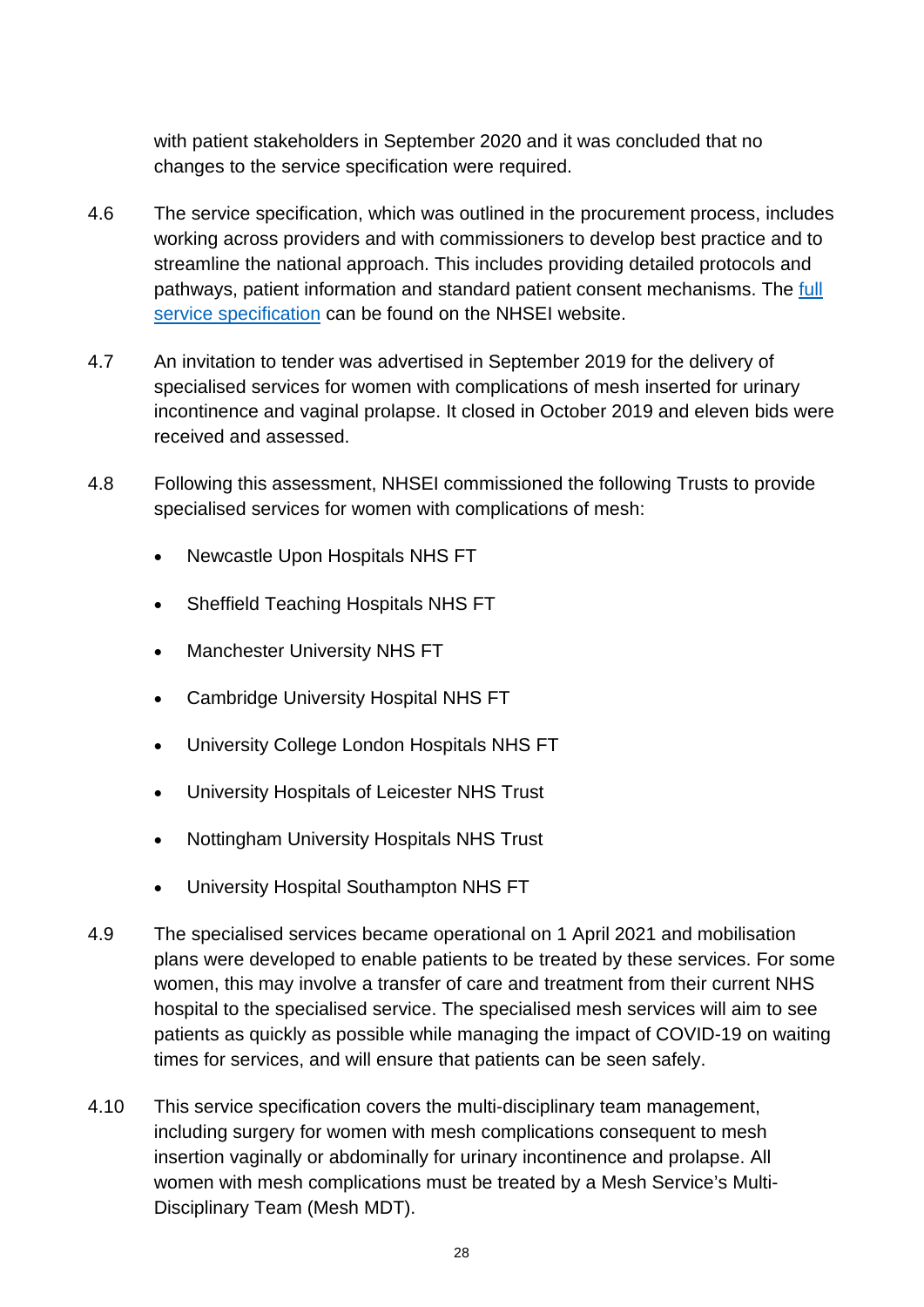#### 4.11 The Mesh MDT includes the following membership:

| <b>Core members</b> |                                                                                 | Other membership (optional) |                                                                                                                                                                 |
|---------------------|---------------------------------------------------------------------------------|-----------------------------|-----------------------------------------------------------------------------------------------------------------------------------------------------------------|
|                     | named consultant sub-specialist in<br>urogynaecology                            | $\bullet$                   | named colorectal Surgeon with<br>expertise in pelvic floor problems                                                                                             |
|                     | named consultant Urologist with<br>expertise in female urological<br>conditions |                             | a pelvic floor specialist physiotherapist<br>a plastic surgeon                                                                                                  |
|                     | consultant Radiologist with expertise in<br>pelvic floor imaging                | ٠<br>٠                      | a neurologist<br>a psychologist                                                                                                                                 |
|                     | a specialist in pain management with<br>an expertise in pelvic pain             | $\bullet$                   | a psychosexual counsellor                                                                                                                                       |
|                     | a specialist nurse (urogynaecology,<br>urology or incontinence)                 | $\bullet$                   | an occupational therapist<br>access to a member of the Care of the<br><b>Elderly team</b><br>a gastroenterologist<br>other specialist imaging<br>a neurosurgeon |

- 4.12 All surgeons providing complex surgery for urinary incontinence and vaginal and uterine prolapse must be members of the appropriate subspecialist society, and all urogynaecologists must have British Society of Urogynaecology (BSUG) membership. Finally, all urologists forming part of the specialist MDT must have membership of Female, Neurological and Urodynamic Urology section of the British Association of Urological Surgeons.
- 4.13 Mesh Services must provide patients with information on all mesh and non-mesh treatment options, types of treatment and risks, and allow patients time to consider their options and obtain patient informed consent for treatment. To support this process, NHSEI and NICE have developed patient decision aids (PDAs) in coproduction with patient representatives, as well as seeking comments from a very wide range of stakeholders. NHSEI will be evaluating the PDAs in practice during 2021/22.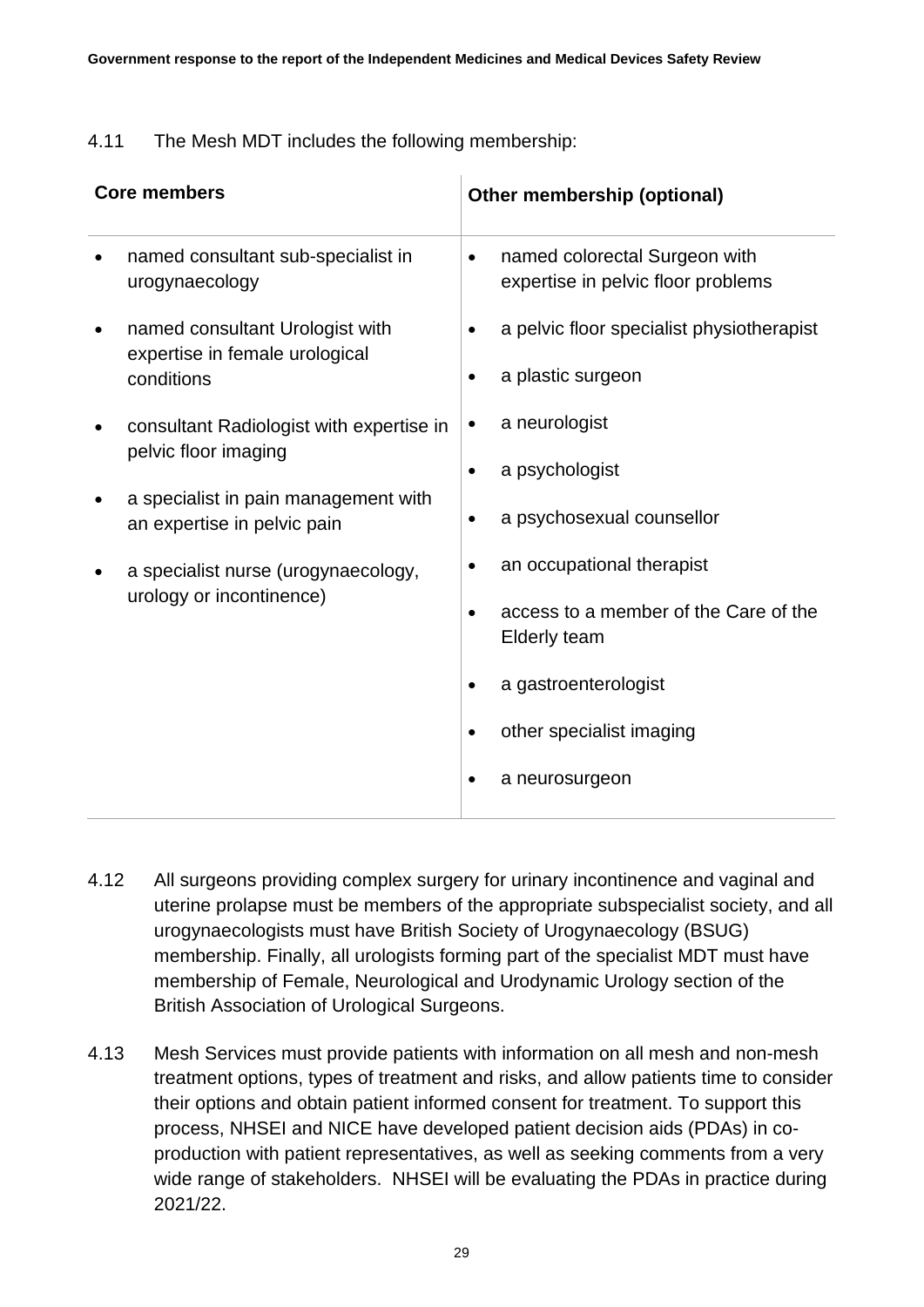- 4.14 Prior to any surgery, shared decision-making between clinicians and patients must include whether a full or partial removal is planned, and the potential risks if it becomes clear during the procedure that a full removal is not safe, nor possible. Even when a full removal is planned, this may not always be feasible due to complications revealed during the operation, so all the potential outcomes must be discussed in advance.
- 4.15 An update was presented to the Patient Reference Group on progress to establish and operationalise the specialised mesh services. The Group provided useful feedback on a number of areas, including the importance of the right data being collected, with a focus on the need for enhanced patient reported outcome measures. The Group also discussed the importance of patients being given the necessary information and patient decision aids, and the importance of the specialised services working together and sharing data on patient outcomes**.**

#### **Next steps:**

- 4.16 NHSEI will work to ensure that there will be a continued transfer of patients to the specialised services.
- 4.17 There is currently no specialised service within the South West NHS region. Good progress is being made towards the establishment of a regional service with a South West provider. NHSEI will announce the location of the South West provider in due course.
- 4.18 All specialised services for women with complications of mesh must meet annually at a Clinical Summit to present data and discuss outcomes. The annual Clinical Summit will include discussion of clinical performance and outcomes, including surgical and non-surgical outcomes and patient feedback.

### <span id="page-29-0"></span>**Enhanced data collection - the Pelvic Floor Information System**

4.19 Recognising the need for enhanced data collection, as part of the announcement of the Review in February 2018, the then Secretary of State Jeremy Hunt announced the provision of £1.1m to develop a comprehensive database of urogynaecological procedures, including vaginal mesh, to treat pelvic organ prolapse and stress urinary incontinence, improve clinical practice and identify issues. The establishment of such a database was also a recommendation of the Mesh Oversight Group report of 2017. In December 2019 the Secretary of State issued a Direction to NHS Digital (updated in July 2020) to enable NHS Digital to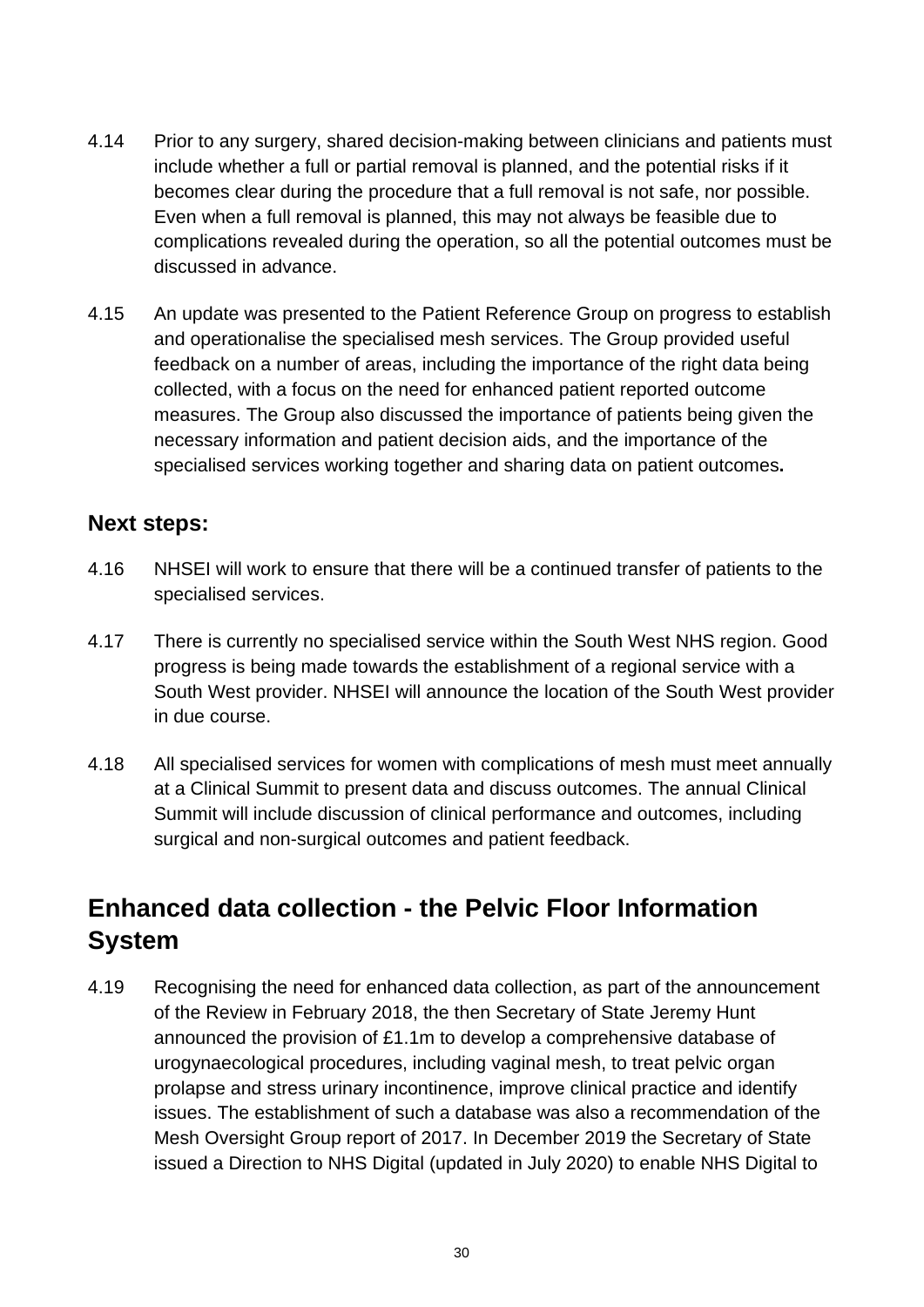establish and operate the database, now known as the 'pelvic floor information system'.

4.20 The information system has started to receive live data, including historical data from July 2017 onwards, with an initial focus on supporting pelvic organ prolapse (POP)/ stress urinary incontinence (SUI) and removal centre organisations to report every pelvic floor and comparative procedure to this national database. The reporting of every procedure is one of the conditions of the 'pause' on mesh (see paras 4.25-4.27).

#### **Next steps**

- 4.21 The Review recommends that the development of the information system *'should be combined with a selective retrospective audit of a defined cohort of women who have undergone mesh procedures some years ago, in order to establish the rates of complications in the long term'*. The government accepts this recommendation, and DHSC has commissioned NHS Digital to scope and deliver this retrospective audit with the findings of this audit published upon completion.
- 4.22 The establishment of a clinical registry function to sit alongside the pelvic floor information system was recommended by the Report. This would bring together patients, clinicians, data scientists and analysts to complete detailed analysis and drive insight from urogynaecology data to support surveillance and identification of follow-ups by clinical bodies, regulators and commissioners to act on. A clinical registry function for pelvic floor & urogynaecology will be considered as part of work on the Medical Device Safety Programme.
- 4.23 The Review also notes the need for a validated patient reported outcome measure (PROM) or patient reported experience measure (PREM) related to mesh, and recommends that one is developed. The government accepts this recommendation. Development, testing, evaluation and validation of a new PROM can take 2-3 years and requires patient, clinical and specialist academic input to ensure the data collected is suitable for outcome-based analysis and evaluation. The National Institute for Health Research (NIHR) has commissioned a halfmillion-pound research study on 'Experiences of Urogynaecological services', which will inform work to establish a new validated PROM for pelvic floor (mesh and related procedures), including Patient Reported Experience Measures (PREMs). Recognising patients' calls for a wider range of outcomes to be recorded, DHSC has commissioned NHS Digital to work with patient groups and clinicians to develop a patient questionnaire. This will be used alongside existing PROMs in the interim until a new validated PROM for pelvic floor is developed.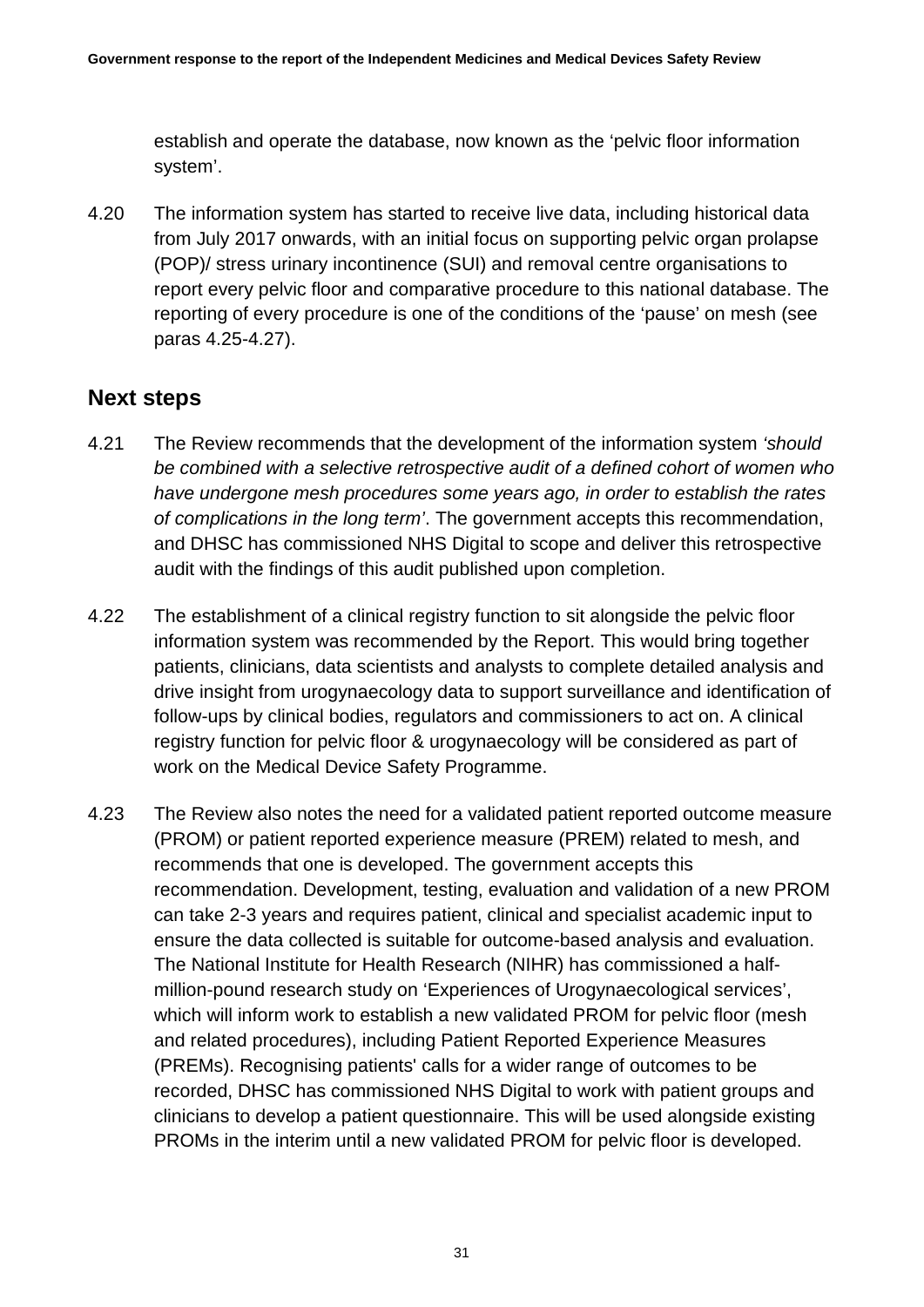4.24 The work to establish the Pelvic Floor Information System and related work including the patient questionnaire, will also provide valuable insights to inform the scoping and design of the Medical Devices Information System (MDIS) - see chapter 7.

## <span id="page-31-0"></span>**The High Vigilance Restriction on the use of mesh**

- 4.25 In July 2018, and in response to concerns raised by the Review Team, the government announced that a High Vigilance Restriction, informally referred to as a 'pause', in the use of vaginally inserted mesh to treat prolapse and the use of tape or slings to treat SUI should be instituted immediately. This was to be done through implementation of a high vigilance programme of restricted practice to allow the NHS to put in place a consistent, high-quality service that adequately meets the conditions set out by NHSEI. Thereby, the NHS issued a 'High Vigilance Restriction' and national pause in the use of surgical mesh/tape to treat SUI for urogynaecological prolapse.
- 4.26 Both the Chief Medical Officer and Baroness Cumberlege recommended that a blanket ban of the relevant procedures should not be introduced, and that there is need to have some exceptions within the high vigilance programme of restricted practice. The restriction period was formally extended in March 2019 and is still in place.

#### **Next steps:**

4.27 The High Vigilance Restriction will remain in place until the conditions are met, including the development and implementation of specialised mesh centres for women with complications of mesh inserted for SUI/POP. NHSEI are monitoring progress on meeting the conditions of the national pause on vaginal mesh insertion procedure and changes will only be made following consultation with stakeholders including patients, professional bodies and other NHS organisations.

## <span id="page-31-1"></span>**Strategic leadership - the 'Pelvic Floor Health Oversight Group'**

4.28 To improve care for women with pelvic floor health issues nationally, NHSEI established a 'Pelvic Floor Health Oversight Group' in August 2019. It continues the work of previously established stakeholder groups, including the Mesh Oversight Group, which were responsible for setting and communicating the conditions of the national pause on vaginal mesh insertion procedures to the NHS and private providers in July 2018. The Pelvic Floor Oversight Group has been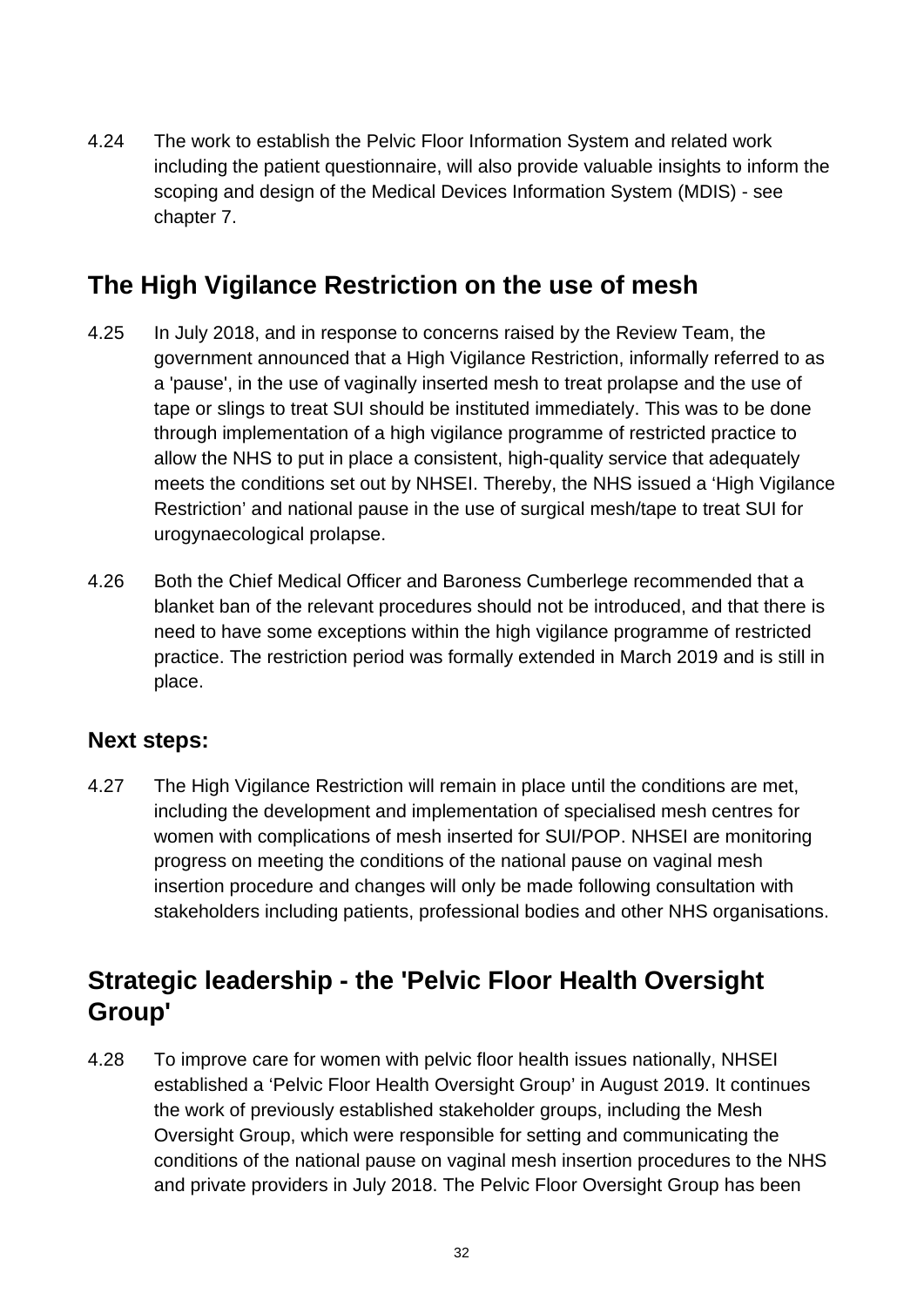considering the pelvic mesh related recommendations and Actions for Improvement from the report as part of a broader programme of work (for more detail on progress on the Actions for Improvement please refer to the table at the end of this chapter).

- 4.29 The Oversight Group benefits from patient and clinical expertise, as do its various work streams which are currently working on:
	- improving the prevention and identification of pelvic floor dysfunction and improving access to specialist care perinatally
	- establishing the enhanced data collection for the pelvic floor information system and a clinical registry (as described above)
	- the development and implementation of specialist mesh services for women considering mesh removal (as described above)

#### **Next steps:**

4.30 NHSEI is establishing two further subgroups to develop better pathways for women experiencing stress-urinary incontinence (SUI) and pelvic organ prolapse (POP), and further opportunities to develop research and promote education and training in pelvic floor health.

## <span id="page-32-0"></span>**Actions for improvement**

#### **Pelvic mesh**

4.31 The Report contains 15 Actions for Improvement related to pelvic mesh, set out below:

| <b>Action for improvement</b>                                                                                                            | <b>Government response</b>                                                                                                                                                                                                                                                                         |  |
|------------------------------------------------------------------------------------------------------------------------------------------|----------------------------------------------------------------------------------------------------------------------------------------------------------------------------------------------------------------------------------------------------------------------------------------------------|--|
| Further research is urgently needed so that<br>a clearer view can be reached on the<br>inherent properties and safety of pelvic<br>mesh. | <b>Accept in principle.</b> The National Institute<br>for Health Research (NIHR) welcomes<br>funding applications for research into any<br>aspect of human health, including the<br>safety of pelvic mesh; it is not usual<br>practice to ring-fence funds for particular<br>topics or conditions. |  |
|                                                                                                                                          | <b>Next steps:</b> Applications are subject to<br>peer review and judged in open<br>competition, with awards being made on                                                                                                                                                                         |  |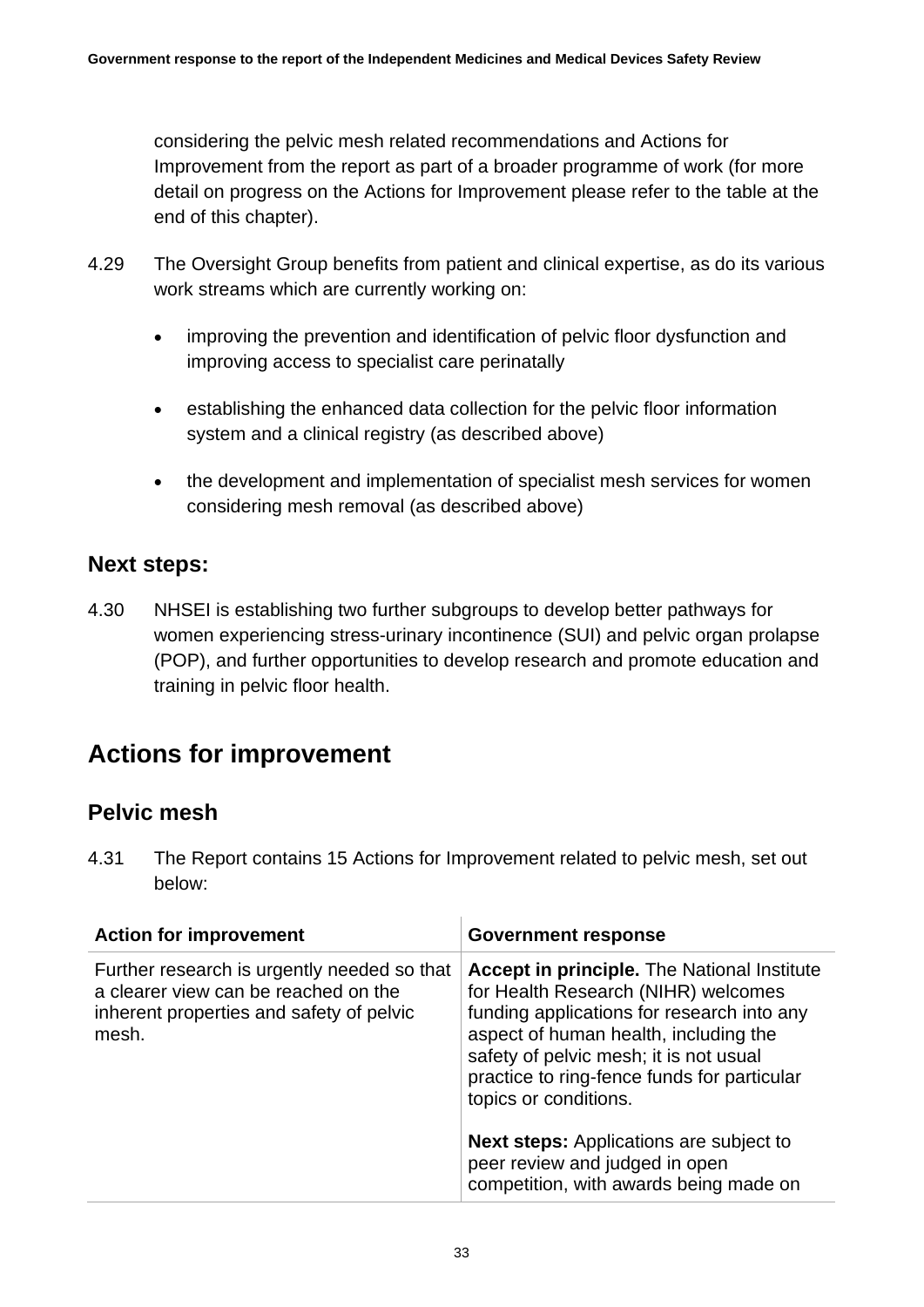| <b>Action for improvement</b>                                                                                                                                                                                                                                                                                                                                                                                                        | <b>Government response</b>                                                                                                                                                                                                                                                                                                                                                                                                                                                                  |
|--------------------------------------------------------------------------------------------------------------------------------------------------------------------------------------------------------------------------------------------------------------------------------------------------------------------------------------------------------------------------------------------------------------------------------------|---------------------------------------------------------------------------------------------------------------------------------------------------------------------------------------------------------------------------------------------------------------------------------------------------------------------------------------------------------------------------------------------------------------------------------------------------------------------------------------------|
|                                                                                                                                                                                                                                                                                                                                                                                                                                      | the basis of the importance of the topic to<br>patients and health and care services,<br>value for money and scientific quality.                                                                                                                                                                                                                                                                                                                                                            |
|                                                                                                                                                                                                                                                                                                                                                                                                                                      | The NIHR has commissioned a half-million-<br>pound research study on 'Women's<br><b>Experiences of Urogynaecological</b><br>services', which will inform work to<br>establish a new validated PROM for pelvic<br>floor (mesh and related procedures).                                                                                                                                                                                                                                       |
| Medical device manufacturers must<br>research and develop a remedial strategy<br>to address any severe complications<br>caused by their product. This strategy<br>should be set out in the Instructions for Use<br>(IFUs) and guidance. The strategy should<br>be developed collaboratively with<br>appropriate input from others, such as the<br>regulators and the commissioners of any<br>services required to carry out actions. | <b>Accept in principle.</b> The government is<br>determined to strengthen the current UK<br>regulatory regime for medical devices to<br>increase patient safety, enhance regulatory<br>transparency, increase medical device<br>traceability and drive additional pre-market<br>scrutiny of medical devices.<br>A controlled introduction and proactive<br>clinical follow up provides the opportunity<br>for the early identification of unexpected<br>safety issues and remedial actions. |
|                                                                                                                                                                                                                                                                                                                                                                                                                                      | Manufacturers publishing a remedial safety<br>strategy would need to illustrate how their<br>device is expected to perform,<br>discrepancies in performance, an analysis<br>of the reasons and plans to address the<br>gap between anticipated and actual<br>performance.                                                                                                                                                                                                                   |
|                                                                                                                                                                                                                                                                                                                                                                                                                                      | This would provide reassurance to patients.<br>Plans could only be based on anticipated<br>harms, and remedial strategies to address<br>unanticipated harms may be subject to<br>change.                                                                                                                                                                                                                                                                                                    |
|                                                                                                                                                                                                                                                                                                                                                                                                                                      | <b>Next Steps:</b> The MHRA is developing<br>plans to ensure the UK has a world-leading<br>regime that draws on international best<br>practice. The government plans to formally<br>consult on the proposed future regime for<br>medical devices through a formal public<br>consultation later this year. This will include<br>consideration of this action for<br>improvement.                                                                                                             |
| We recommend that when a device or<br>procedure is introduced a cohort of early                                                                                                                                                                                                                                                                                                                                                      | Accept in principle. The government is<br>determined to strengthen the current UK                                                                                                                                                                                                                                                                                                                                                                                                           |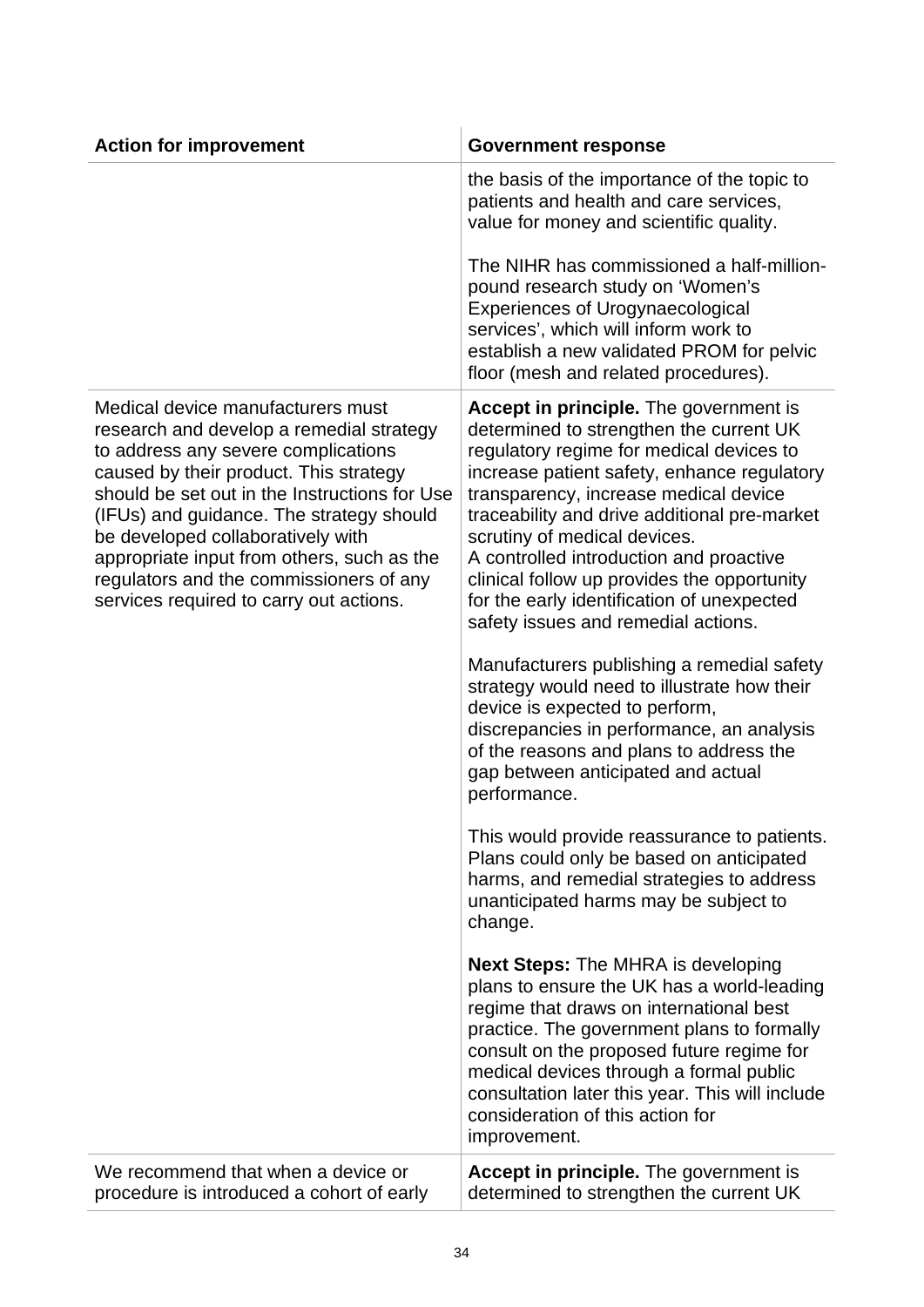| <b>Action for improvement</b>                                                                                                                                                                                         | <b>Government response</b>                                                                                                                                                                                                                                                                                                                                                                      |  |
|-----------------------------------------------------------------------------------------------------------------------------------------------------------------------------------------------------------------------|-------------------------------------------------------------------------------------------------------------------------------------------------------------------------------------------------------------------------------------------------------------------------------------------------------------------------------------------------------------------------------------------------|--|
| recipients undergo enhanced reporting to<br>detect unexpected adverse impacts.                                                                                                                                        | regulatory regime for medical devices to<br>increase patient safety, enhance regulatory<br>transparency, increase medical device<br>traceability and drive additional pre-market<br>scrutiny of medical.                                                                                                                                                                                        |  |
|                                                                                                                                                                                                                       | <b>Next steps:</b> A controlled introduction and<br>proactive clinical follow up provides the<br>opportunity for the early identification of<br>unexpected safety issues and remedial<br>actions.                                                                                                                                                                                               |  |
|                                                                                                                                                                                                                       | Manufacturers publishing a remedial safety<br>strategy would need to illustrate how their<br>device is expected to perform,<br>discrepancies in performance, an analysis<br>of the reasons and plans to address the<br>gap between anticipated and actual<br>performance.                                                                                                                       |  |
|                                                                                                                                                                                                                       | This would provide reassurance to patients.<br>Plans could only be based on anticipated<br>harms, and remedial strategies to address<br>unanticipated harms may be subject to<br>change.                                                                                                                                                                                                        |  |
| NICE's most recent guidance states that<br>the Transvaginal Tension Free Vaginal<br>Tape-Obturator (TVT-O) should not be<br>offered routinely. In the future, we feel the<br>TVT-O should only be used in exceptional | <b>Accept.</b> The Clinical Guidelines team<br>consulted with the NICE Topic Adviser for<br>Urinary Incontinence for the Clinical<br>Guideline.                                                                                                                                                                                                                                                 |  |
| circumstances, if at all.                                                                                                                                                                                             | The Topic Advisor has advised that NICE's<br>guidance with respect to TVT-O mirrors<br>that suggested by the Review, though<br>worded slightly differently. At present, NICE<br>recommends: "Do not offer a transobturator<br>approach unless there are specific clinical<br>circumstances (for example, previous<br>pelvic procedures) in which the retropubic<br>approach should be avoided." |  |
|                                                                                                                                                                                                                       | Currently, NICE does not make a specific<br>recommendation on the relative risks and<br>benefits of full and partial mesh removal, or<br>which techniques and approaches should<br>be offered.                                                                                                                                                                                                  |  |
|                                                                                                                                                                                                                       | Next Steps: To address these points<br>raised, NICE has undertaken an                                                                                                                                                                                                                                                                                                                           |  |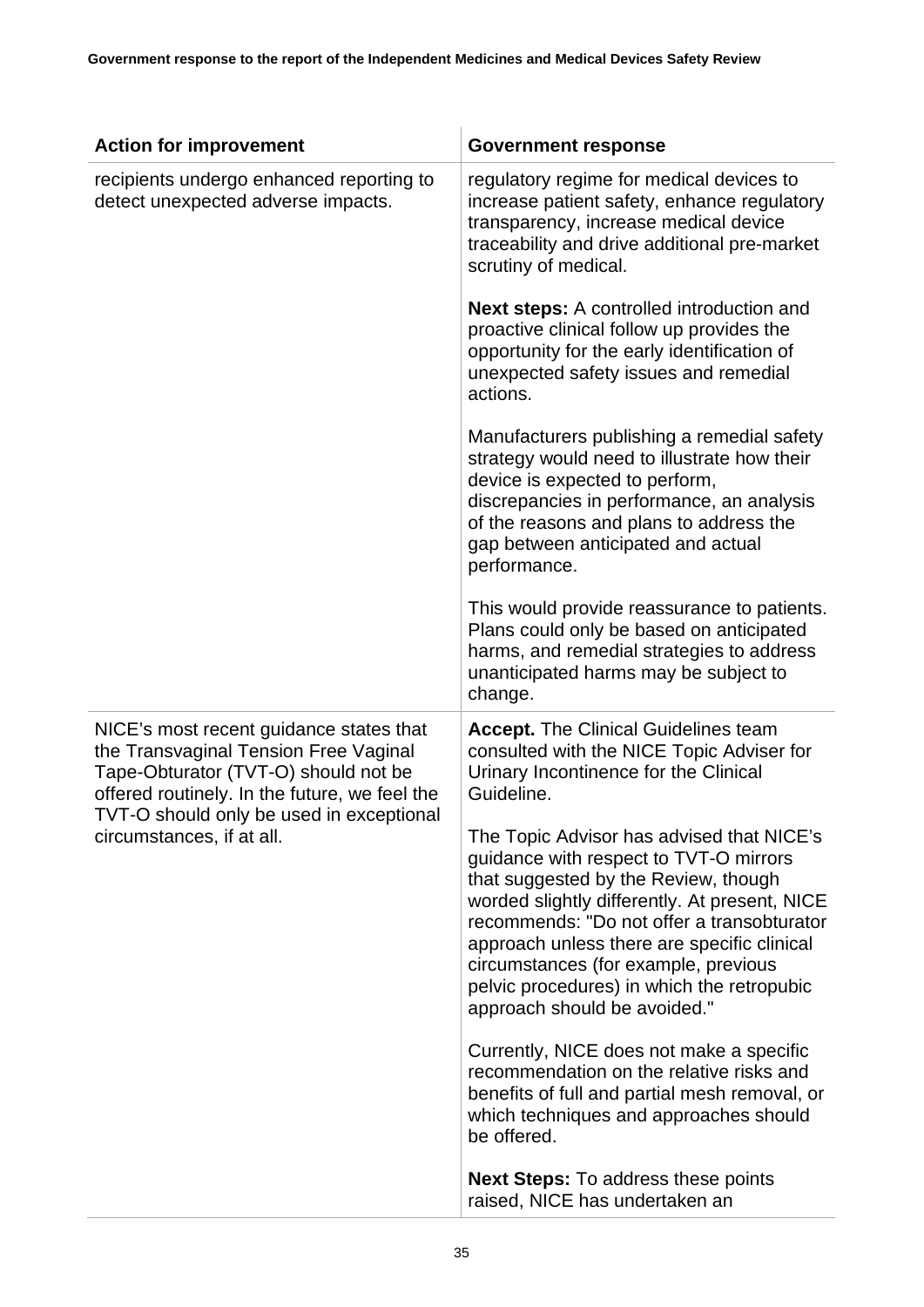| <b>Action for improvement</b>                                                                                                                                                                                                                                             | <b>Government response</b>                                                                                                                                                                                                                                                                                                                                                                                                                                                                                                                        |
|---------------------------------------------------------------------------------------------------------------------------------------------------------------------------------------------------------------------------------------------------------------------------|---------------------------------------------------------------------------------------------------------------------------------------------------------------------------------------------------------------------------------------------------------------------------------------------------------------------------------------------------------------------------------------------------------------------------------------------------------------------------------------------------------------------------------------------------|
|                                                                                                                                                                                                                                                                           | exceptional review of NG123: urinary<br>incontinence and pelvic organ prolapse in<br>women: management. This review did not<br>identify any new evidence which would<br>justify an update to the current guidance.                                                                                                                                                                                                                                                                                                                                |
|                                                                                                                                                                                                                                                                           | NICE will actively monitor the situation and<br>update its guidance as required in the<br>event that relevant new evidence is<br>published.                                                                                                                                                                                                                                                                                                                                                                                                       |
| Professional bodies should lead on<br>ensuring surgeons only operate within their<br>capabilities. They must provide guidance<br>for their members and ensure that<br>surgeons are appropriately trained, and this<br>should be assured through the appraisal<br>process. | Accept. In November 2019, the British<br>Society of Urogynaecologist set up a<br>mentorship scheme, approved by the<br><b>Specialty Education Advisory Committee</b><br>(SEAC) of the Royal College of<br>Obstetricians and Gynaecologists (RCOG).<br>It ensured that any consultant clinician<br>undertaking a Stress Urinary Incontinence<br>procedure had adequate training to<br>complete this. Currently, 26 clinicians have<br>completed the mentorship scheme.                                                                             |
|                                                                                                                                                                                                                                                                           | To ensure that only those clinicians who<br>should be performing these procedures are<br>doing so, individuals are only able to take<br>part in the training if a medical or clinical<br>Director agrees it sits within the remit of the<br>clinician's job. This safeguard professional<br>bodies only train those clinicians who<br>undertake pelvic floor surgery as part of<br>their routine practice.                                                                                                                                        |
|                                                                                                                                                                                                                                                                           | <b>Next Steps: In Urology, although operative</b><br>treatment of stress urinary incontinence is<br>confined to consultants with a special<br>interest in functional and reconstructive<br>urology, all trainees are required to<br>demonstrate level 4 competency regarding<br>the management of patients with stress<br>incontinence, as included in the advanced<br>curriculum in Urology. Those with a<br>specialist interest, a level 3 competency<br>requirement ensures new consultants are<br>appropriately trained in this subspecialty. |
|                                                                                                                                                                                                                                                                           | The British Association of Urological<br>Surgeons (BAUS) provides data pertaining<br>to consultant outcomes, up to 2020 on their                                                                                                                                                                                                                                                                                                                                                                                                                  |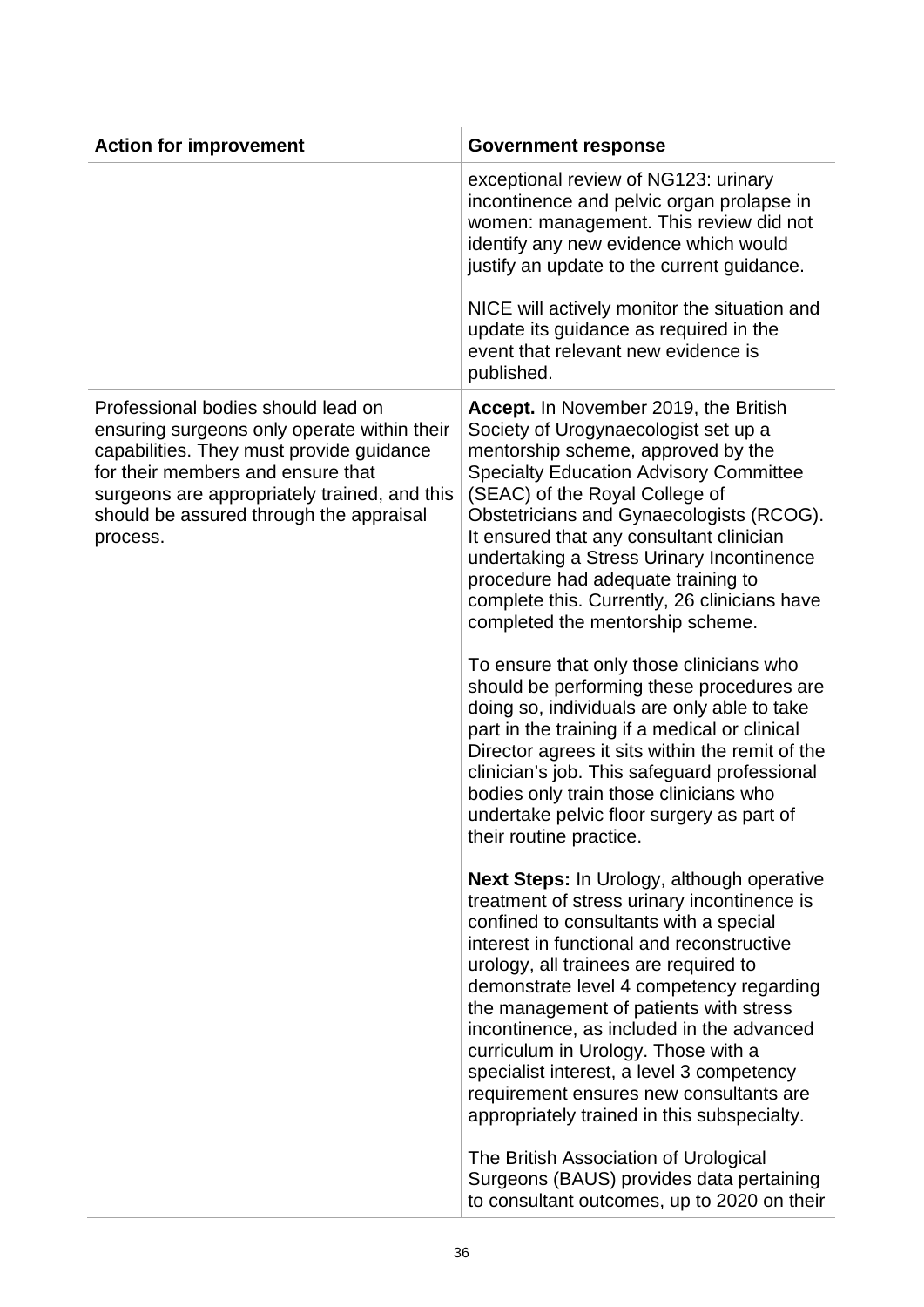| <b>Action for improvement</b>                                                                                                                                                                                                                                                                                                                                                                        | <b>Government response</b>                                                                                                                                                                                                                                                                                                                                                                                                                                                                        |
|------------------------------------------------------------------------------------------------------------------------------------------------------------------------------------------------------------------------------------------------------------------------------------------------------------------------------------------------------------------------------------------------------|---------------------------------------------------------------------------------------------------------------------------------------------------------------------------------------------------------------------------------------------------------------------------------------------------------------------------------------------------------------------------------------------------------------------------------------------------------------------------------------------------|
|                                                                                                                                                                                                                                                                                                                                                                                                      | website. Going forward the Pelvic Floor<br>Registry set up by NHS digital will be<br>expected to capture this data. Data<br>regarding surgical outcomes are a key part<br>of the appraisal process and summaries<br>have been used routinely by members for<br>this purpose.                                                                                                                                                                                                                      |
| A culture must exist where all multi-<br>disciplinary team (MDT) members feel able<br>to speak up and that their input will be<br>listened to. Trusts must work to create a<br>culture that facilitates effective MDTs.                                                                                                                                                                              | <b>Accept.</b> The service specification for the<br>mesh specialist centres describes the<br>importance of a multi-disciplinary team<br>(MDT) approach to support treatment<br>planning. All women with mesh<br>complications must be discussed at the<br>Mesh Service's MDT.<br>Please refer to paragraph 4.11, 4.12 and                                                                                                                                                                         |
|                                                                                                                                                                                                                                                                                                                                                                                                      | 4.13 for further detail on the exact clinical<br>membership of MDTs.                                                                                                                                                                                                                                                                                                                                                                                                                              |
|                                                                                                                                                                                                                                                                                                                                                                                                      | <b>Next steps: NHSEI is working with the</b><br>mesh centres to develop a standardised<br>approach to MDT working which includes<br>the full range of specialised clinicians listed<br>in the MDT. The MDT can only function if<br>all members play an active part and all<br>members contribute towards treatment<br>planning.                                                                                                                                                                   |
|                                                                                                                                                                                                                                                                                                                                                                                                      | We will explore how CQC can assure itself<br>that all hospital providers are complying<br>effectively with up-to-date national<br>guidance on MDT meetings in the<br>government's response to the Paterson<br>Inquiry.                                                                                                                                                                                                                                                                            |
| Conservative measures must be offered to<br>women before surgery. We have heard that<br>specialist pelvic floor physiotherapy cannot<br>match the current demand. The service<br>commissioner should identify gaps in the<br>workforce and notify specialist clinicians,<br>professional organisations<br>and Royal Colleges. A co-ordinated<br>strategy can then be developed to<br>remedy the gap. | <b>Accept.</b> The NHS Long-Term Plan<br>commits to improving access to postnatal<br>physiotherapy, and for all women to have<br>access to multidisciplinary pelvic health<br>care across England by March 2024.<br>This will be delivered locally through the<br>establishment of Perinatal Pelvic Health<br>Services (PPHS). One key action for PPHS<br>will be to recruit additional specialist<br>physiotherapists and midwives locally and<br>provide additional training to maternity staff |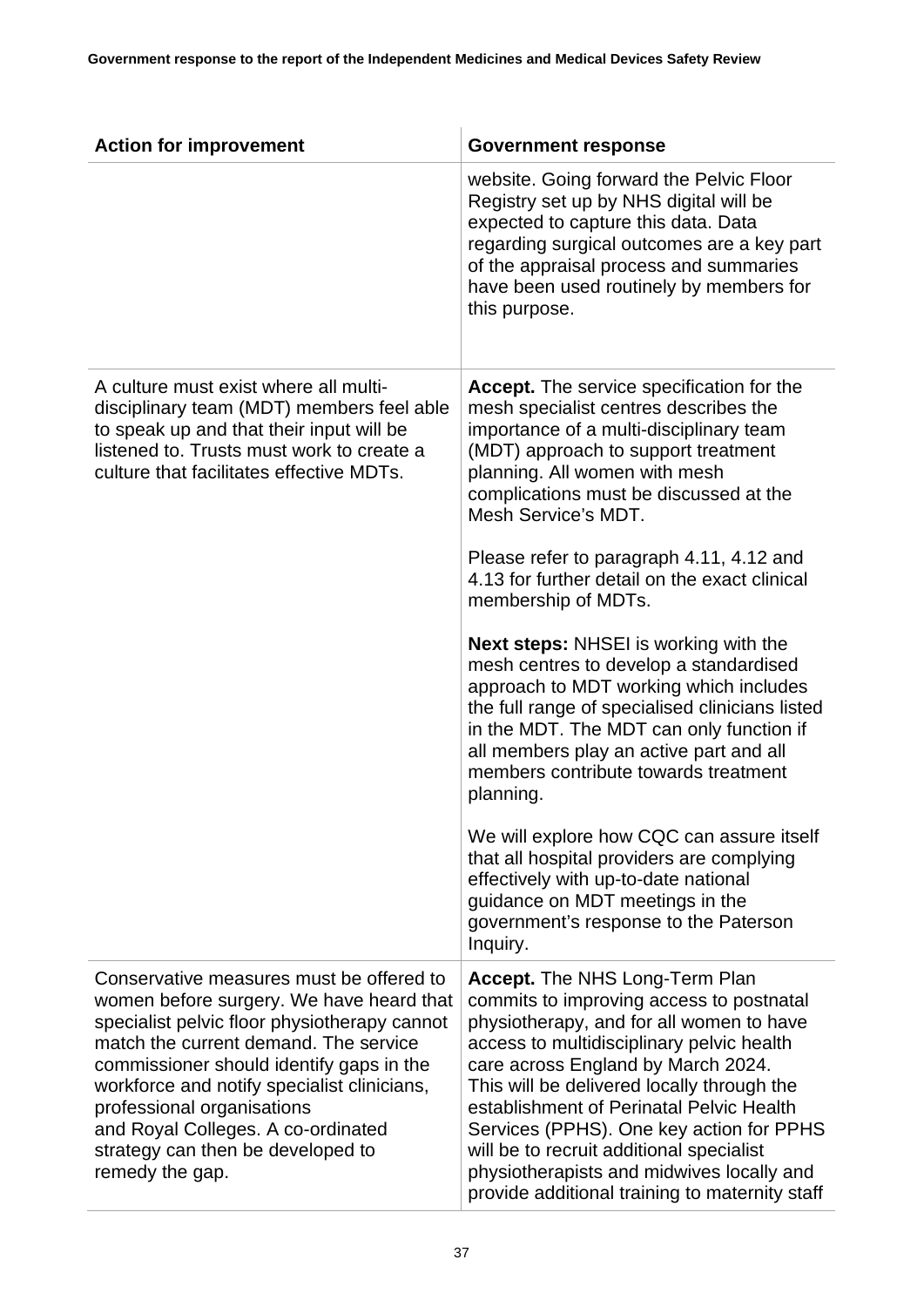| <b>Action for improvement</b>                                                                                                                                                                                                                                                                   | <b>Government response</b>                                                                                                                                                                                                                                                                                                                                             |
|-------------------------------------------------------------------------------------------------------------------------------------------------------------------------------------------------------------------------------------------------------------------------------------------------|------------------------------------------------------------------------------------------------------------------------------------------------------------------------------------------------------------------------------------------------------------------------------------------------------------------------------------------------------------------------|
|                                                                                                                                                                                                                                                                                                 | to improve the prevention, identification and<br>treatment of pelvic floor dysfunction in the<br>perinatal period.                                                                                                                                                                                                                                                     |
|                                                                                                                                                                                                                                                                                                 | Individuals face variation in the availability<br>of commissioned services and care<br>pathways. As part of the Long-Term Plan,<br>NHSEI has committed to improving access<br>to postnatal physiotherapy by 23/24 and<br>ensuring that all women have access to<br>multidisciplinary pelvic health clinics and<br>pathways across England by referral.                 |
|                                                                                                                                                                                                                                                                                                 | This commitment sits within a broader<br>ambition to reduce the number of women<br>living with dysfunction in England, and the<br>associated personal, societal and financial<br>costs.                                                                                                                                                                                |
|                                                                                                                                                                                                                                                                                                 | <b>Next Steps: National funding will be</b><br>available from 20/21 to support delivery of<br>the Long-Term Plan commitment and wider<br>ambition. The amount will be phased year-<br>on-year, with limited funding to support the<br>roll out of these clinics in some sites from<br>2020/21, rising to full funding for all health<br>systems in England by 2023/24. |
|                                                                                                                                                                                                                                                                                                 | In April 2021, 14 Early Implementer<br>Systems (EIS) were launched to test and<br>develop improved pelvic health support<br>perinatally, including timely access to<br>physiotherapy. An implementation group<br>will observe progress and share learnings<br>from EIS, to assist with the national roll out.                                                          |
| Clinicians must ensure patients have<br>sufficient understanding of their<br>treatment including the benefits, the<br>potential risks it presents, and the<br>alternative treatment options, including<br>doing nothing, in order to decide whether<br>they are willing to have that treatment. | <b>Accept.</b> NHSEI is working with patients<br>and clinicians to identify where areas of the<br>clinical pathways for stress urinary<br>incontinence and pelvic organ prolapse can<br>be improved, so that patients receive safer<br>and more personalised care based on<br>shared decision making and fully informed<br>consent to procedures.                      |
|                                                                                                                                                                                                                                                                                                 | As part of this, NHSEI is taking into account<br>existing initiatives and guidance, such as<br>the recently updated <b>GMC</b> guidance on<br><b>Decision Making and Consent (November</b>                                                                                                                                                                             |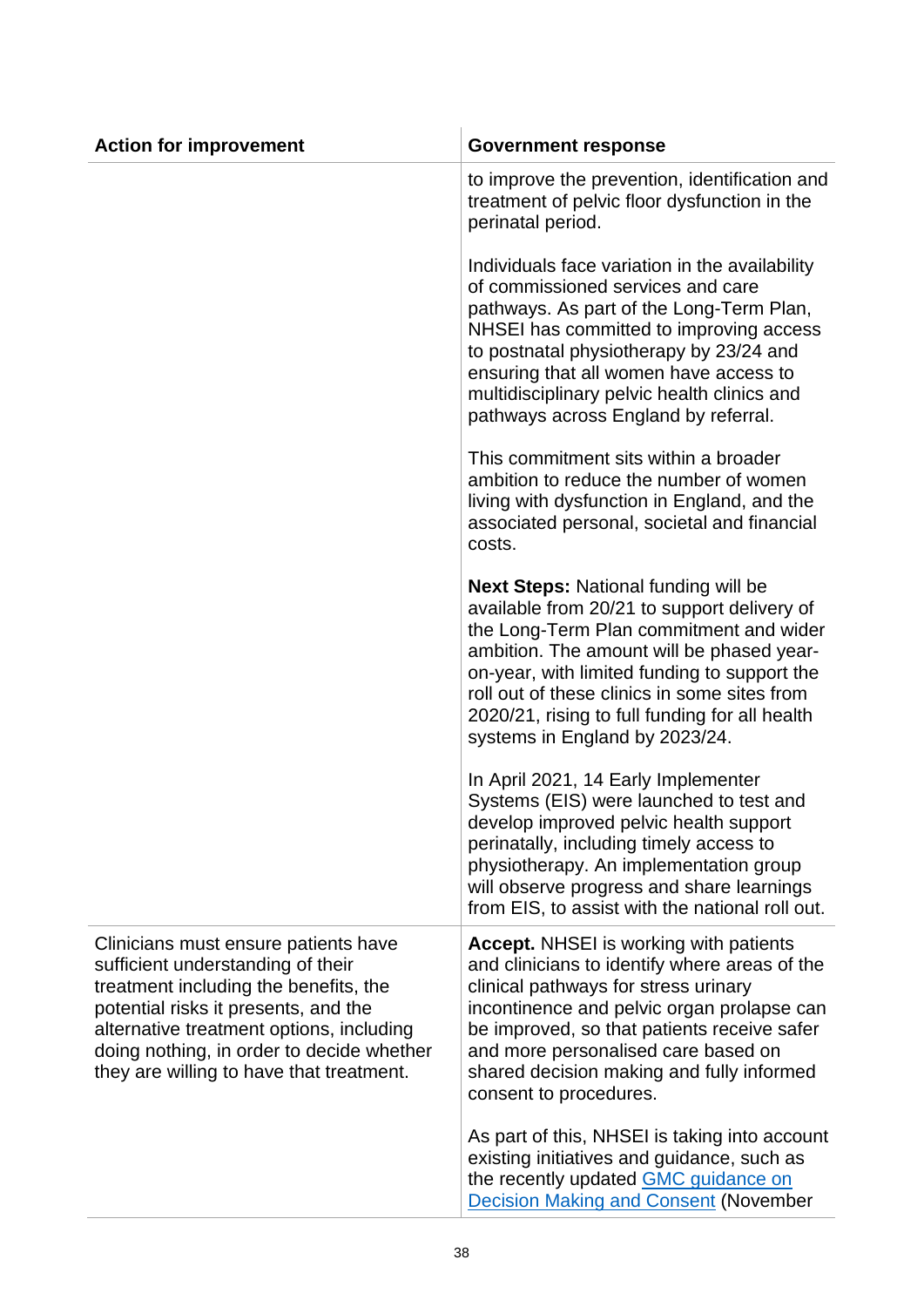| <b>Action for improvement</b>                                                                                          | <b>Government response</b>                                                                                                                                                                                                                                                                                                                                                                                                                                                                    |
|------------------------------------------------------------------------------------------------------------------------|-----------------------------------------------------------------------------------------------------------------------------------------------------------------------------------------------------------------------------------------------------------------------------------------------------------------------------------------------------------------------------------------------------------------------------------------------------------------------------------------------|
|                                                                                                                        | 2020), Patient Decision Aids produced by<br>NICE, and Personalised and Care Support<br>Planning to design a best practice pathway<br>of care for stress urinary incontinence and<br>pelvic organ prolapse.                                                                                                                                                                                                                                                                                    |
|                                                                                                                        | An initial scoping session has been held to<br>identify areas for improvement as well as<br>existing initiatives that may help to improve<br>the care that patients receive. Design work<br>of the pathway is at an early stage.                                                                                                                                                                                                                                                              |
|                                                                                                                        | <b>Next Steps: NHSEI will work with patients,</b><br>clinicians and other stakeholders<br>throughout 2021/22 to fully develop the<br>pathway and consider a mechanism for<br>implementation.                                                                                                                                                                                                                                                                                                  |
| Clinicians need to establish and agree<br>terminology and definitions related to both<br>mesh insertions and removals. | <b>Accept.</b> Patient Decision Aids have been<br>published by NICE which clearly define<br>terminology and definitions related to both<br>mesh insertion and removal surgery.<br>Details of surgery are provided in Patient<br>Information Leaflets published jointly by<br>BSUG and BAUS. NICE, BSUG and BAUS<br>have worked together, and with patients to<br>ensure all terminology used is consistent<br>and understandable to help support the<br>clarity of discussions with patients. |
|                                                                                                                        | The published NICE Patient Decision Aids<br>include the following:<br>surgery for stress urinary<br>incontinence: patient decision<br>aid and user guide                                                                                                                                                                                                                                                                                                                                      |
|                                                                                                                        | surgery for uterine prolapse: patient<br>decision aid and user guide                                                                                                                                                                                                                                                                                                                                                                                                                          |
|                                                                                                                        | surgery for vaginal vault<br>prolapse: patient decision<br>aid and user guide                                                                                                                                                                                                                                                                                                                                                                                                                 |
|                                                                                                                        | treating complications from mesh<br>used for pelvic organ prolapse -<br>Options for women referred to                                                                                                                                                                                                                                                                                                                                                                                         |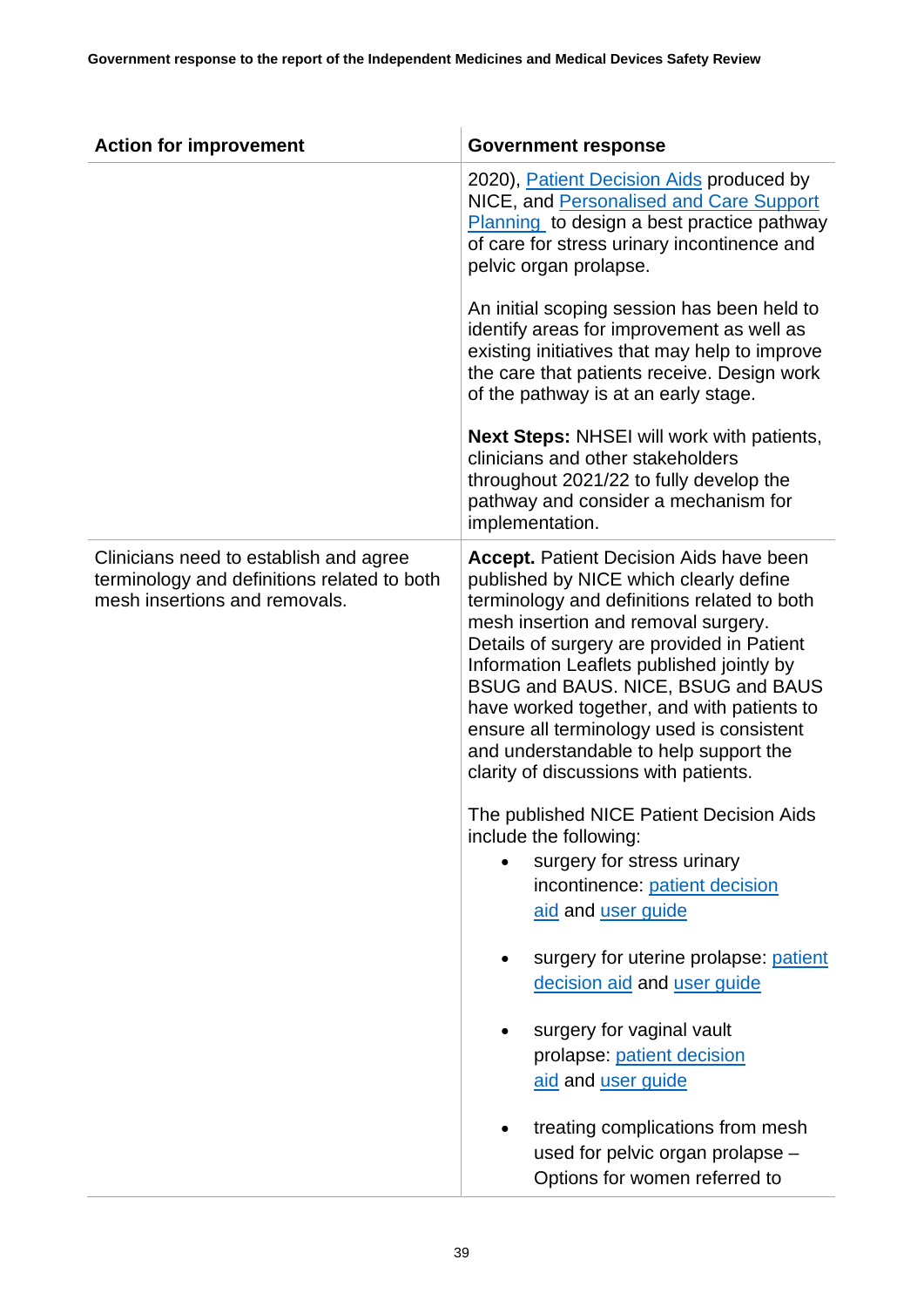| <b>Action for improvement</b>                                                                                                                                                                                                                                                                                        | <b>Government response</b>                                                                                                                                                                                                              |
|----------------------------------------------------------------------------------------------------------------------------------------------------------------------------------------------------------------------------------------------------------------------------------------------------------------------|-----------------------------------------------------------------------------------------------------------------------------------------------------------------------------------------------------------------------------------------|
|                                                                                                                                                                                                                                                                                                                      | specialist centres: patient decision<br><u>aid</u>                                                                                                                                                                                      |
|                                                                                                                                                                                                                                                                                                                      | treating complications from mesh<br>$\bullet$<br>used for stress urinary incontinence<br>- options for women referred to<br>specialist centres: patient decision<br><u>aid</u>                                                          |
|                                                                                                                                                                                                                                                                                                                      | The published BSUG/ BAUS Patient<br>Information Leaflets on mesh removal<br>include the following:<br>patient Information Leaflet for<br>removal of tension-free vaginal<br>tape<br>patient Information Leaflet for<br>$\bullet$        |
|                                                                                                                                                                                                                                                                                                                      | removal of transobturator tape                                                                                                                                                                                                          |
|                                                                                                                                                                                                                                                                                                                      | <b>Next Steps: BSUG are also working on 2</b><br>further PILs for removal of vaginal and<br>abdominal mesh for prolapse in<br>collaboration with BAUS and the PFS<br>which will be published by Autumn 2021.                            |
| An audit to establish complication rates<br>should be attempted using the<br>women who had mesh insertions in 2010.                                                                                                                                                                                                  | <b>Accept.</b> DHSC has commissioned NHS<br>Digital to scope and deliver this<br>retrospective audit with the findings of this<br>audit published upon completion.                                                                      |
| A consensus needs to be reached on<br>whether it is better to carry out full or partial<br>removals. This is a clinical matter, and it<br>must be done collaboratively, including<br>consulting international experts. This<br>consensus should be validated by carrying<br>out follow up on those who have removals | <b>Accept.</b> The Urinary Incontinence Topic<br>Advisor for the Clinical Guideline has<br>advised that NICE's guidance with respect<br>to TVT-O is the same as that suggested by<br>the Review, though worded slightly<br>differently. |
| at the specialist centres. We strongly<br>recommend that NICE actively monitor the<br>situation and update their guidance<br>promptly once a consensus has been<br>reached.                                                                                                                                          | Currently, NICE does not make a specific<br>recommendation on the relative risks and<br>benefits of full and partial mesh removal, or<br>which techniques and approaches should<br>be offered.                                          |
|                                                                                                                                                                                                                                                                                                                      | To address these points raised, NICE has                                                                                                                                                                                                |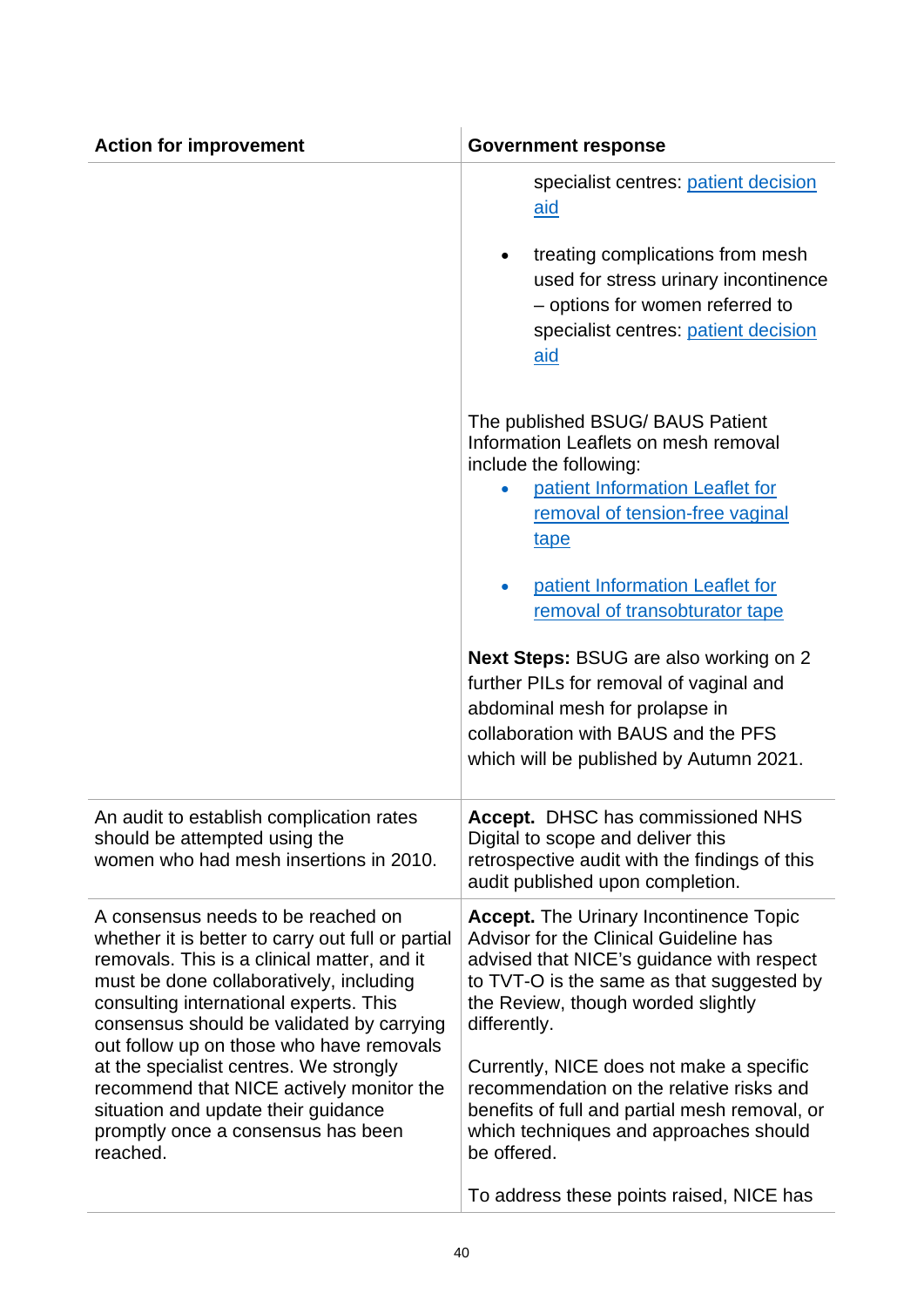| <b>Action for improvement</b>                                                                                                                | <b>Government response</b>                                                                                                                                                                                                                                                                                                                                                                                                                                               |
|----------------------------------------------------------------------------------------------------------------------------------------------|--------------------------------------------------------------------------------------------------------------------------------------------------------------------------------------------------------------------------------------------------------------------------------------------------------------------------------------------------------------------------------------------------------------------------------------------------------------------------|
|                                                                                                                                              | undertaken an exceptional review of<br>NG123: urinary incontinence and pelvic<br>organ prolapse in women: management.<br>This review did not identify any new<br>evidence which would justify an update to<br>the current guidance.                                                                                                                                                                                                                                      |
|                                                                                                                                              | <b>Next Steps: NICE will actively monitor the</b><br>situation and update its guidance as<br>required in the event that relevant new<br>evidence is published.                                                                                                                                                                                                                                                                                                           |
|                                                                                                                                              | When considering more specifically the<br>service specification for specialised<br>services who provide treatment for women<br>with complications of mesh inserted for<br>urinary incontinence and vaginal prolapse,<br>it does not distinguish between partial and<br>full removal.                                                                                                                                                                                     |
|                                                                                                                                              | Shared decision-making between clinicians<br>and patients prior to surgery, must include<br>whether a full or partial removal is planned,<br>and the potential risks if it becomes clear<br>during the procedure that a full removal is<br>not safe or possible. Even when a full<br>removal is planned, this may not always be<br>feasible due to complications revealed<br>during the operation. Therefore, all<br>potential outcomes must be discussed in<br>advance. |
| Consideration should be given to<br>credentialing a small number of centres<br>and surgeons for particular complex pelvic<br>mesh surgeries. | Accept. GMC are currently piloting 5 early<br>adopter credentials and hope to complete<br>this work later this year. These are in the<br>areas of liaison psychiatry, mechanical<br>thrombectomy, pain medicine, rural and<br>remote medicine, and cosmetic surgery.<br>This is a learning phase to help the GMC<br>strengthen their framework and create<br>processes that will facilitate the<br>development of future credentials to<br>support patient safety.       |
|                                                                                                                                              | <b>Next Steps: Stakeholders and patient</b><br>groups have already made a strong case<br>for a credential in mesh removal, which the<br>GMC will assess as they move to the next<br>phase. The GMC Curricula Oversight                                                                                                                                                                                                                                                   |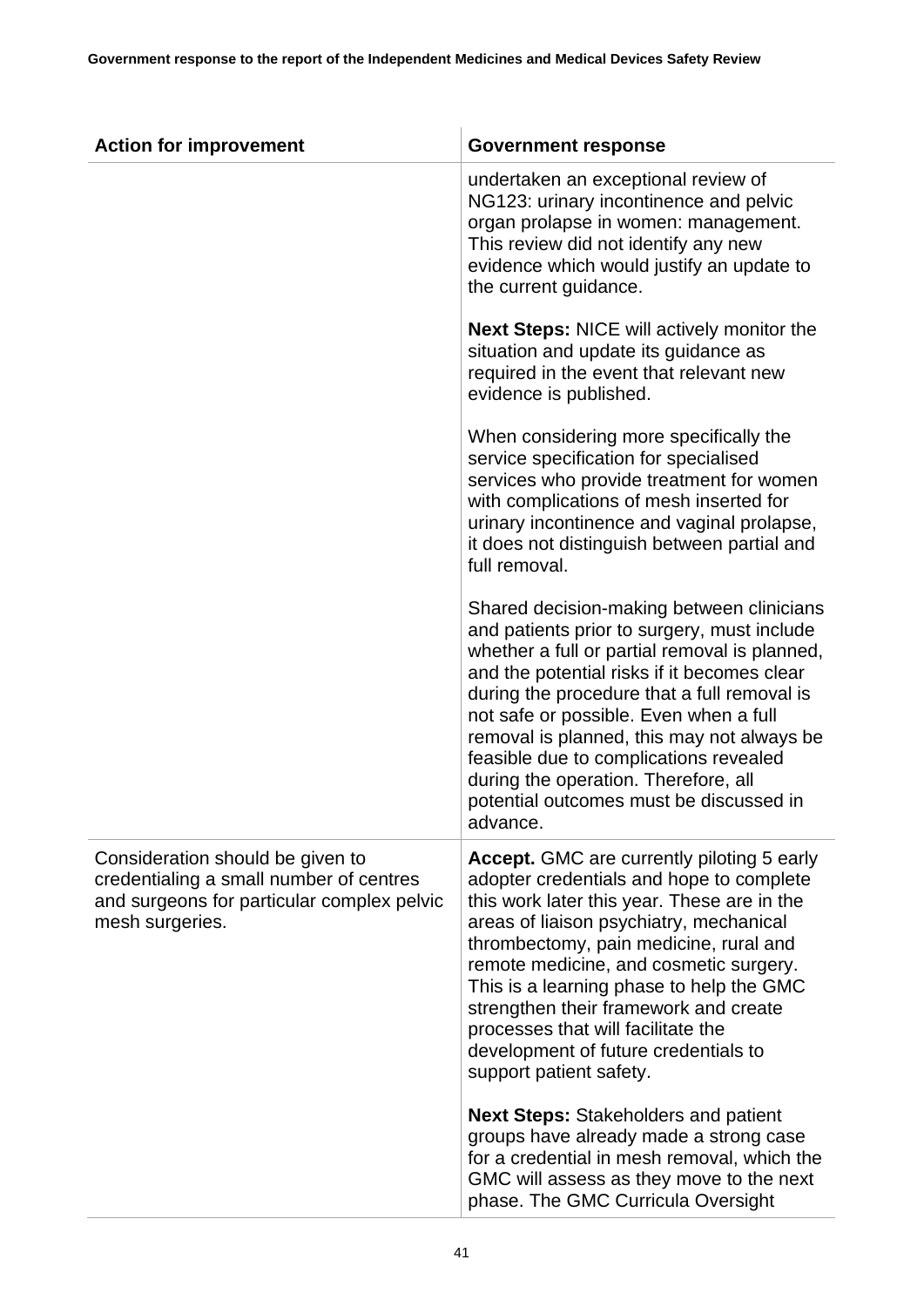| <b>Action for improvement</b>                                                                                                                                                                                                                       | <b>Government response</b>                                                                                                                                                                                                                                                                                                                                                                                                                                                                                                                                                                                                                                                                                                   |
|-----------------------------------------------------------------------------------------------------------------------------------------------------------------------------------------------------------------------------------------------------|------------------------------------------------------------------------------------------------------------------------------------------------------------------------------------------------------------------------------------------------------------------------------------------------------------------------------------------------------------------------------------------------------------------------------------------------------------------------------------------------------------------------------------------------------------------------------------------------------------------------------------------------------------------------------------------------------------------------------|
|                                                                                                                                                                                                                                                     | Group (COG) will start to prioritise areas for<br>credentials later this year, so that<br>submissions can be considered for<br>approval as soon as possible once the<br>early adopter phase is completed. When<br>these areas have been agreed, the GMC<br>will work with credential developers to<br>establish a timeframe and support progress<br>towards approval.                                                                                                                                                                                                                                                                                                                                                        |
|                                                                                                                                                                                                                                                     | Credentialing is also being considered by<br>the British Association of Urological<br>Surgeons (BAUS), the British Society of<br>Urogynaecologist (BSUG) and the Royal<br>College of Obstetricians and<br>Gynaecologists (RCOG) and when in place<br>will be linked to the centres commissioned<br>to deliver specialised services for women<br>with complications of mesh inserted for<br>stress urinary incontinence and vaginal<br>prolapse.                                                                                                                                                                                                                                                                              |
| A remote counselling service along the<br>lines we set up during this Review should<br>continue to exist.                                                                                                                                           | Do not accept. The NHSEI specification<br>for specialised services for women with<br>complications of mesh surgery does not<br>include a remote counselling service. The<br>service specification for specialised mesh<br>centres describes how all women with<br>mesh complications should be referred to a<br>specialised service for women with<br>complications of mesh. This referral will<br>enable all women to receive a<br>comprehensive assessment, discussions<br>about treatment options and any further<br>support required.<br>Within that context, the mesh services have<br>access to a range of Mesh MDT members<br>to provide patient support, including<br>psychologists and psychosexual<br>counsellors. |
|                                                                                                                                                                                                                                                     |                                                                                                                                                                                                                                                                                                                                                                                                                                                                                                                                                                                                                                                                                                                              |
| Pelvic floor education should be<br>encouraged, where appropriate, in schools<br>and certainly in antenatal classes. In<br>addition, we recommend that the NHS<br>adopts the French model for universal post-<br>natal pelvic floor rehabilitation. | Accept in principle. NHSEI has committed<br>to improving the prevention, identification<br>and treatment of pelvic floor dysfunction<br>through the establishment of Perinatal<br><b>Pelvic Health Services.</b>                                                                                                                                                                                                                                                                                                                                                                                                                                                                                                             |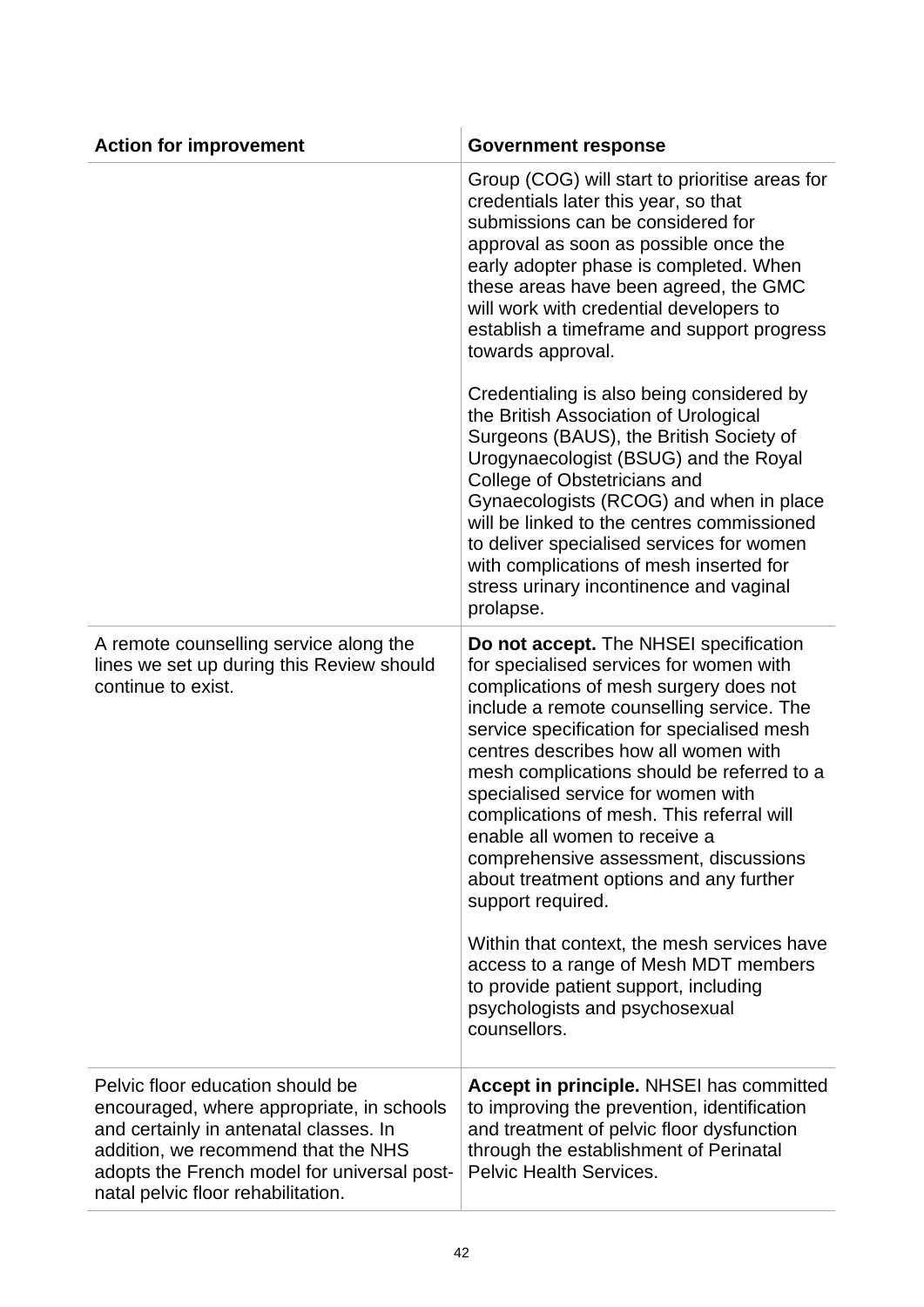| <b>Action for improvement</b>                                                                                                                                              | <b>Government response</b>                                                                                                                                                                                                                                                                                                                                                                                                                                                                                                              |
|----------------------------------------------------------------------------------------------------------------------------------------------------------------------------|-----------------------------------------------------------------------------------------------------------------------------------------------------------------------------------------------------------------------------------------------------------------------------------------------------------------------------------------------------------------------------------------------------------------------------------------------------------------------------------------------------------------------------------------|
|                                                                                                                                                                            | As part of the service model being<br>implemented and tested by 14 Early<br>Implementer Systems, PPHS will embed<br>education on pelvic floor health in antenatal<br>care for all women, including how to<br>perform pelvic floor muscular exercises as<br>a preventative measure. PPHS will also<br>have responsibility for ensuring that pelvic<br>floor health is followed up in all postnatal<br>appointments, and simplifying and<br>improving access to NICE-recommended<br>specialist support when women experience<br>problems. |
|                                                                                                                                                                            | PPHS will therefore be able to provide a<br>more personalized approach to pelvic<br>health care, that is proportionate to level of<br>individual need and that takes advantage of<br>all the local professionals in contact with<br>women before and following birth.                                                                                                                                                                                                                                                                   |
|                                                                                                                                                                            | Furthermore, the introduction of<br>compulsory education about relationships,<br>sex and health in schools marks an<br>important milestone by increasing<br>knowledge of female sexual health, and<br>pupils are now taught the facts about a<br>number of areas of women's health,<br>including menstruation, contraception,<br>fertility, pregnancy and about the<br>menopause.                                                                                                                                                       |
|                                                                                                                                                                            | Teaching pupils about physical health and<br>mental wellbeing will give female students<br>the information they need to make good<br>decisions about their own health and<br>wellbeing. It empowers students to<br>recognise issues in themselves and others<br>and, when issues arise, they will have the<br>confidence to seek support as early as<br>possible from appropriate sources.                                                                                                                                              |
| Dismissive, defensive attitudes by<br>surgeons are a cultural issue that<br>needs to be addressed by the medical<br>profession, its professional bodies and<br>regulators. | Accept. GMC have commenced their<br>review of Good Medical Practice (GMP).<br>GMP is the core ethical guidance for the<br>medical profession and defines the<br>professional values, knowledge, skills and<br>behaviours required of all doctors working<br>in the UK. Professional behaviours and                                                                                                                                                                                                                                      |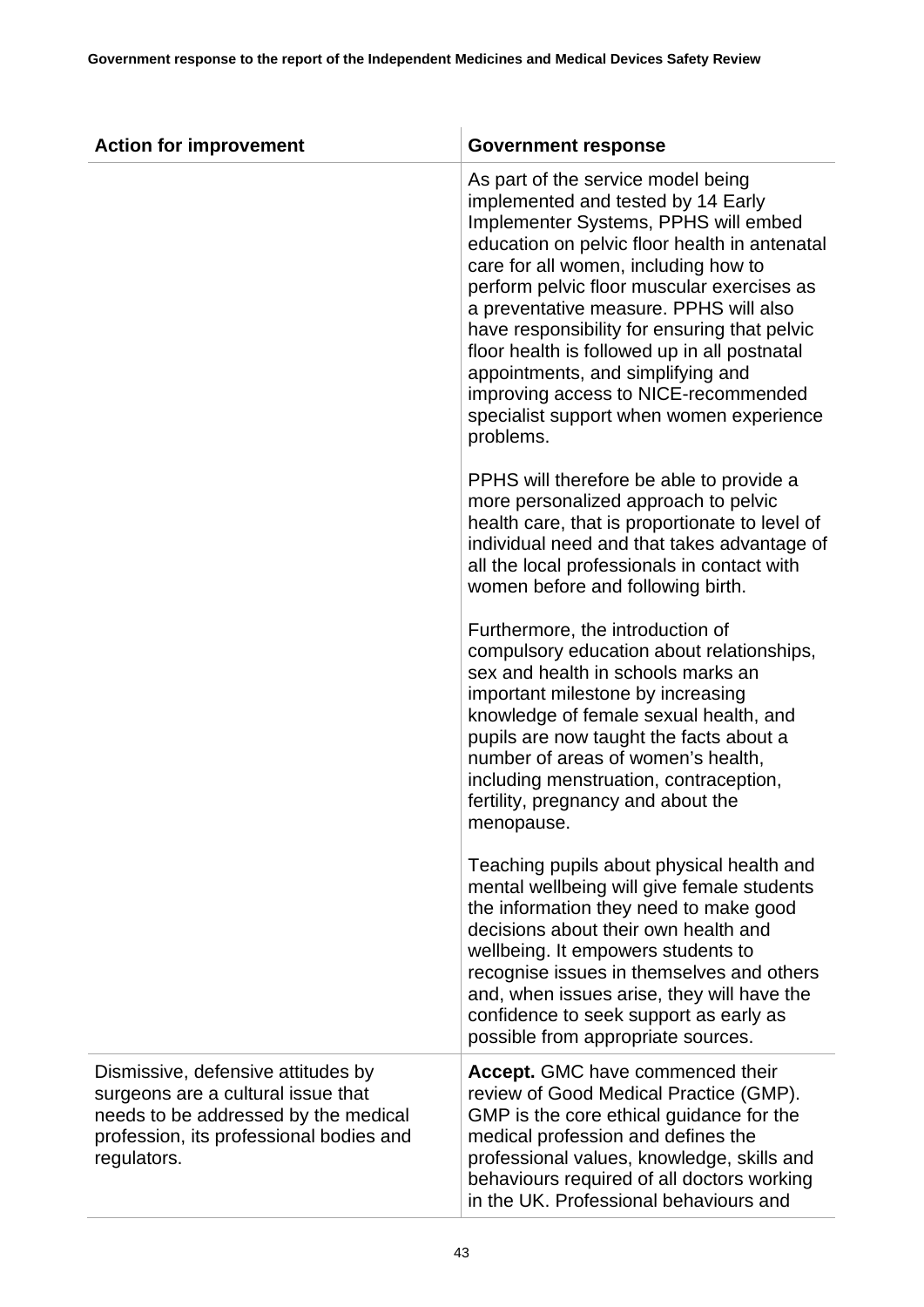| <b>Action for improvement</b> | <b>Government response</b>                                                                                                                                                                                                                                                                                                                                                                                                                                                                                                                                                                                            |
|-------------------------------|-----------------------------------------------------------------------------------------------------------------------------------------------------------------------------------------------------------------------------------------------------------------------------------------------------------------------------------------------------------------------------------------------------------------------------------------------------------------------------------------------------------------------------------------------------------------------------------------------------------------------|
|                               | culture will be a key theme of their<br>engagement with registrants and patients.                                                                                                                                                                                                                                                                                                                                                                                                                                                                                                                                     |
|                               | When considering mesh specifically, the<br><b>British Association of Urological Surgeons</b><br>(BAUS) have included extensive coverage<br>of mesh issues for over 4 years at their<br>annual conference pertaining to this topic.<br>Included on the website is widespread<br>information regarding the surgical treatment<br>of stress incontinence and an archive of<br>statements made by the BAUS mesh lead<br>across this period. This degree of emphasis<br>placed by BAUS is to ensure that women<br>presenting with possible mesh<br>complications are not dismissed and<br>receive the help that they need. |
|                               | <b>Next Steps: GMC education outcomes are</b><br>also clear on the expected professional<br>behaviours for doctors. The GMC is due to<br>complete a review of all postgraduate<br>curricula this year, which will require all<br>postgraduate curricula to fully reflect the<br>professional behaviours that are included in<br>the Generic Professional Capabilities<br>framework, in particular those outlined<br>under professional values and behaviours.<br>The GMC has approved all the surgical<br>specialties' new curricula, and they will be<br>going live this year.                                       |
|                               | The British Society of Urogynecologists<br>(BSUG) have included as a key component<br>comprehensive coaching and workshops<br>on consent in both of the main courses run<br>by BSUG, namely the Annual Scientific<br>Update and the Surgical Masterclass. They<br>have had dedicated sessions allocated to<br>the identification, management and service<br>provisions for mesh complications over the<br>past 4 years at each of their educational<br>meetings.                                                                                                                                                      |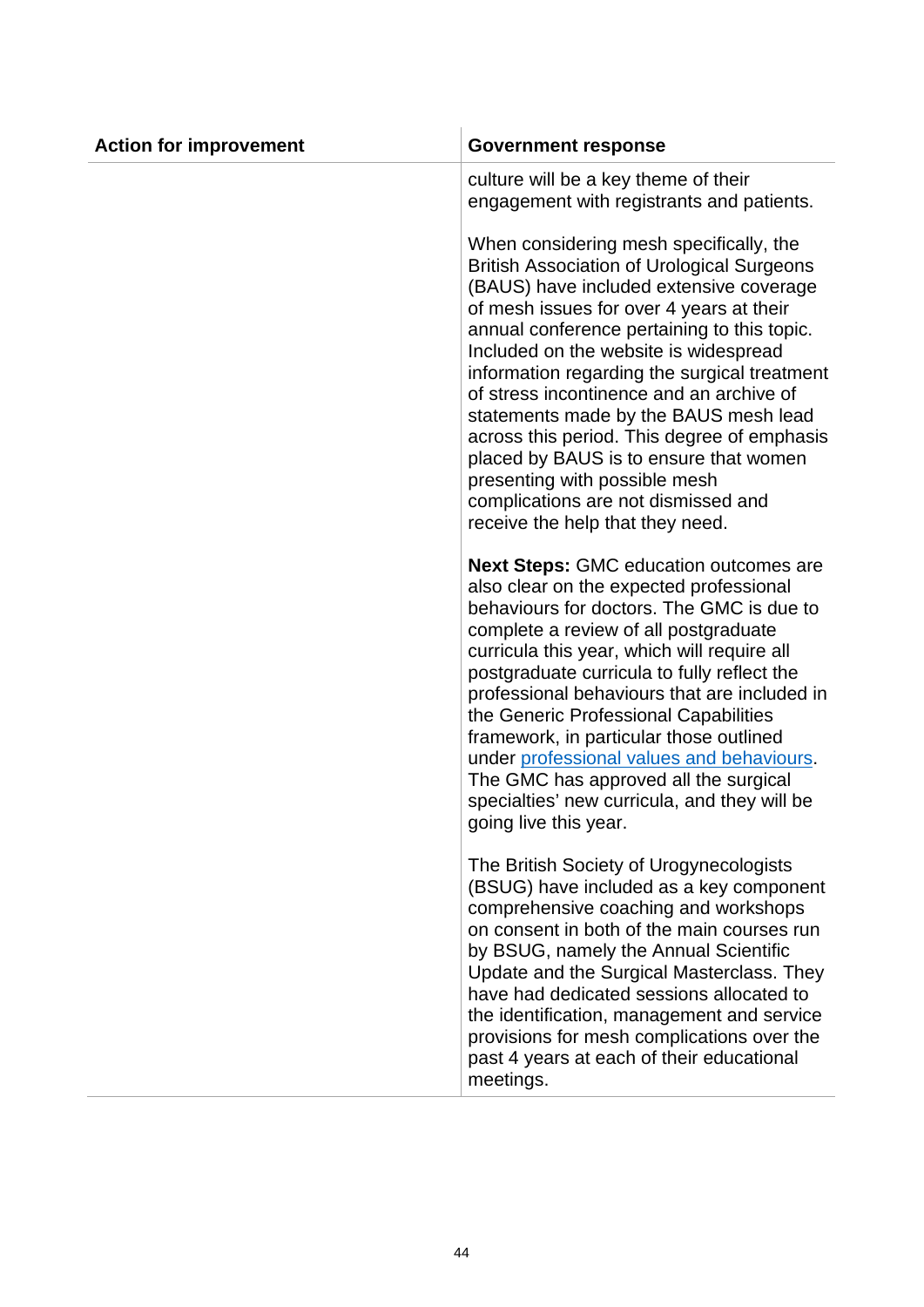# **5. Specialist services for those adversely affected by medicines in pregnancy**

- 5.1 **The second part of Recommendation 5 of the Review states:** *'networks of specialist centres should be set up for those adversely affected by medications taken during pregnancy'*
- 5.2 This section sets out the government response to the second part of this recommendation, specialised centres for those adversely affected by medicines. The first part of recommendation 5 is addressed in chapter 4 on pelvic mesh.

## **Specialist services**

**Government response:** We do not accept this recommendation. However, we recognise the underlying issue that there is a need to improve the care and support for the individuals and families affected by a range of medicines used in pregnancy, including valproate exposure. Our view is that a network of new specialist centres is not the most effective way forward. We will in instead take forward work to improve the care pathways for children and families affected by medicines in pregnancy. Additionally, we will continue work to improve the safety of medicines in pregnancy more widely, and to ensure that valproate is only prescribed where clinically appropriate. See chapter 6 for action being taken forward on sodium valproate.

- 5.3 We interpret the background to this recommendation as relating both to the range of conditions that may arise from use of medicines in pregnancy, with a particular emphasis on sodium valproate (valproate). The Review states that there is a need to improve the care and support for the individuals and families affected by valproate exposure during pregnancy, including access to diagnostic services and other service provision. In response, the Review recommends the establishment of specialist centres for those adversely affected by any medicine taken in pregnancy.
- 5.4 We recognise that there is variation in access to services across NHS regions that support children and families affected by exposure to potentially teratogenic medicines or non-prescription drugs during foetal development, for example, maternal anticonvulsants, antidepressants, non-prescription drugs or alcohol.
- 5.5 However, the establishment of a new network of specialist centres specifically focused on those affected by medicines in pregnancy is not viewed as the most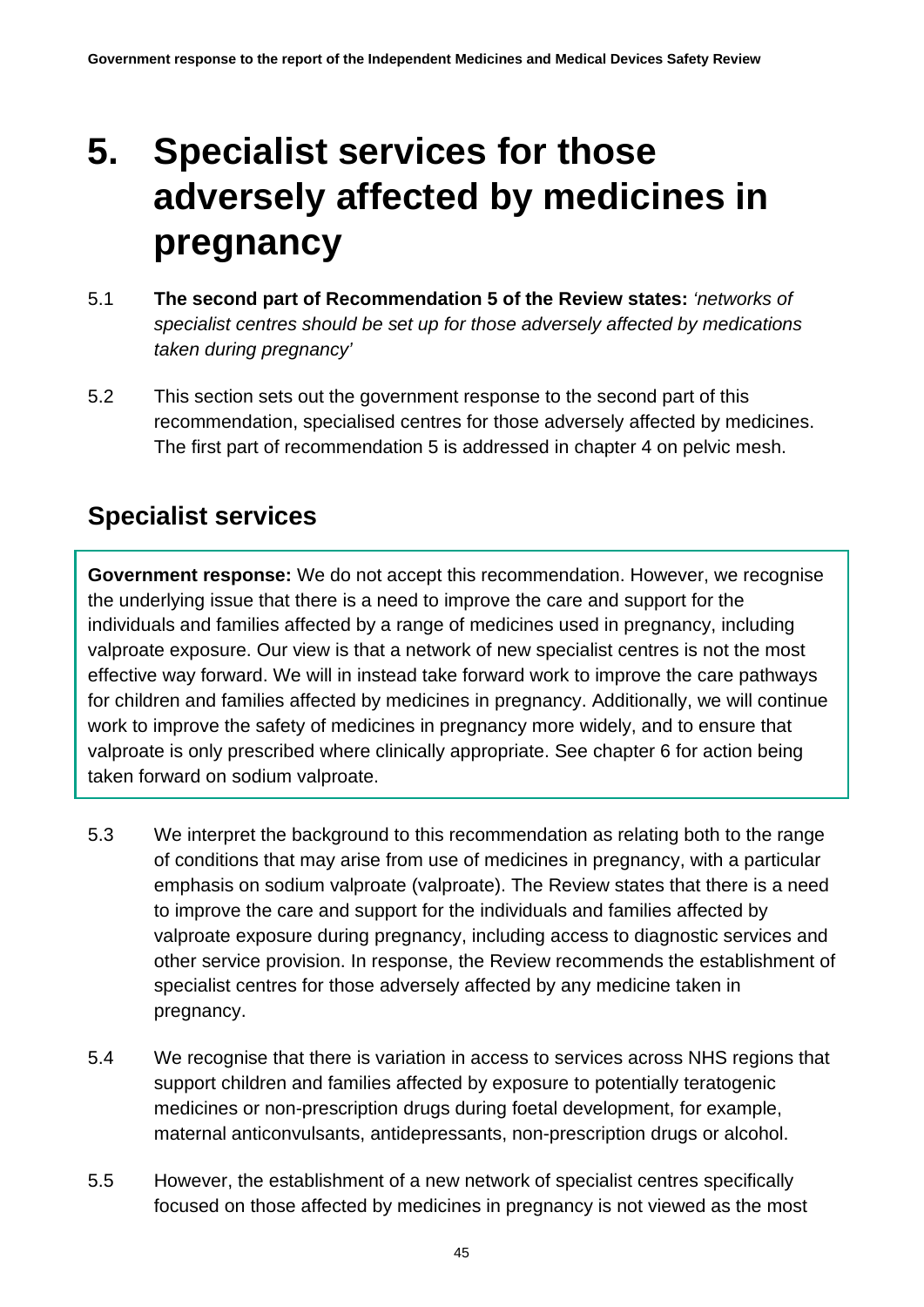effective way forward. A limited number of specialist centres would not be able to provide the whole range of services that patients need for example coordinating provision across local health, education and social care systems. It is important that patients who need ongoing care can access services as conveniently as possible, and many of these services are better delivered at a local level.

- 5.6 Furthermore, existing specialised centres with the essential specialist expertise focus on supporting all children with neurodevelopment disorders, regardless of causation. Establishing separate centres focussed only on those affected by medicines in pregnancy could dilute clinical expertise and potentially result in a reduced service for all the patient groups involved.
- 5.7 Children affected by teratogenics are at risk of developing a variety of physical and behavioural problems, dependent on the specific agent of exposure. The highest prevalence observed is of cognitive, neuro-developmental, for example, communication and movement, and neuro-behavioural, for example, attention, concentration and hyperactivity disorders. There is also increased risk of other neurological challenges such as neural tube defects and epilepsy together with other organ involvement such as cardiac, kidney, orthopaedic or ear, nose and throat (ENT) impairment.
- 5.8 Currently, services for children with all neurodevelopmental disorders not just those related to medicines - are primarily managed by multidisciplinary teams within Child Development Centres, which are commissioned by Clinical Commissioning Groups (CCGs). Many of the necessary aspects of assessment, support and treatment are best managed at this level to ensure joined up local services across health, education and social care systems.
- 5.9 These local services are supported by regional clinical networks. The regional clinical networks work with specialised NHSEI-commissioned Neuroscience Centres, which are responsible for coordinating the pathways of care across neurodisability, neurology and neurosurgery services. The specialised Neuroscience Centres are also co-located with other specialist paediatric teams.
- 5.10 The pathways of care for children with all neurodevelopmental disorders involve medical teams from different specialities, including obstetrics and neonatology, as well as several areas of neurosciences, at a local and a regional level.
- 5.11 It is of paramount importance that there is good communication and pathways of care between services who can identify infants at risk of exposure, particularly in the first 3 months of pregnancy, and who can then provide targeted developmental services and clinical follow up.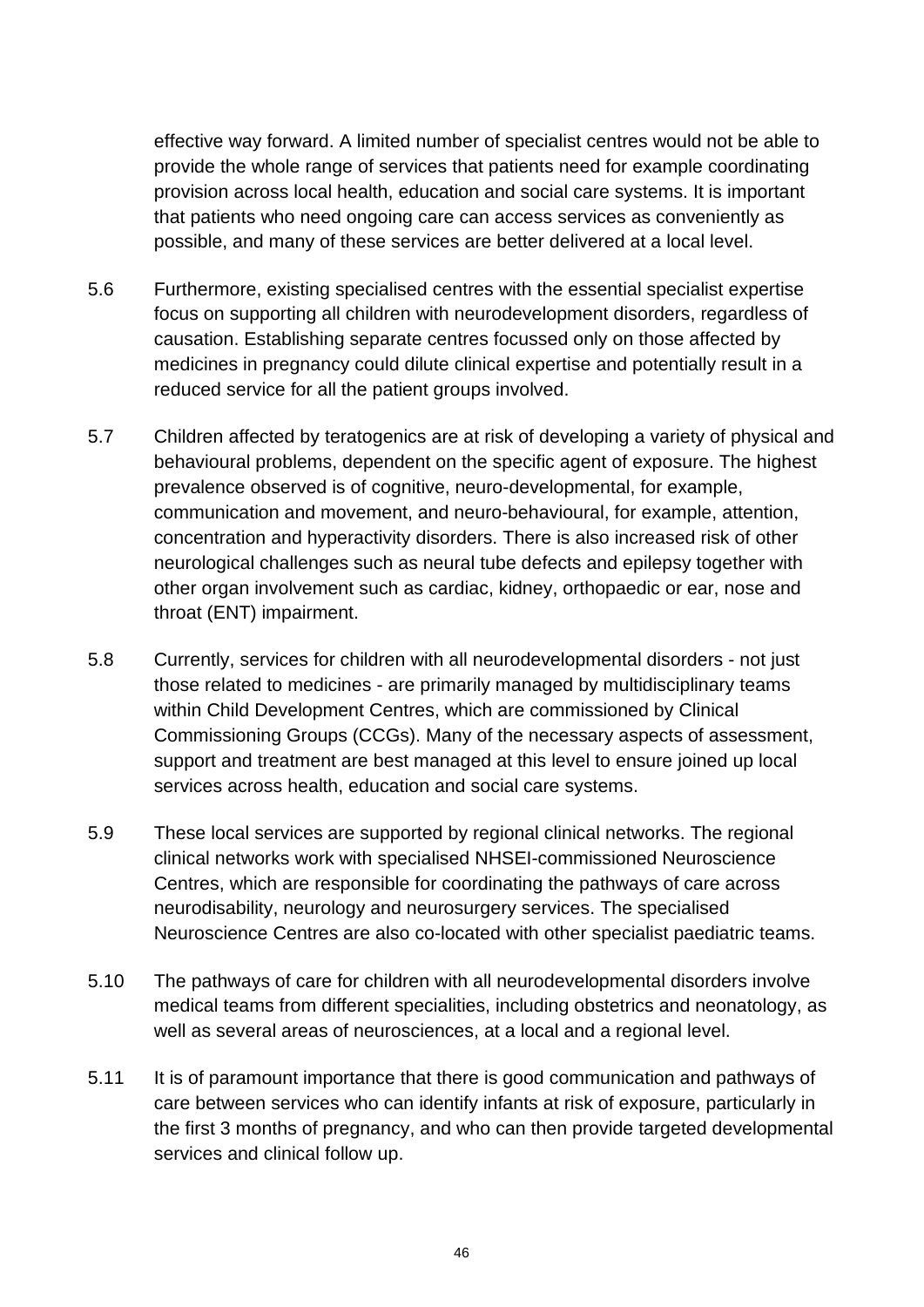- 5.12 The key to the provision of comprehensive treatment is through all the services involved working together in networks, and for there to be clear pathways of care supported by agreed guidelines and protocols. There are examples of good pathways and networks of care in place that ensure joined up obstetric, neonatal and neurodevelopment co-ordinated care in parts of the London Region, the South West and North East. However, we recognise that the pathways of care are not universal and there is variation, especially in areas that are challenged by a lack of co-location of specialist paediatric clinical and developmental services with obstetrics and neonates.
- 5.13 The capacity and expertise to provide local and regional enhanced developmental assessment for at risk children is in place. However, more needs to be done to identify all at risk babies and ensure that targeted surveillance and treatment interventions occur in line with agreed guidelines and protocols. For example, the pan Royal College [guidance on valproate use in women and girls of childbearing](https://www.rcgp.org.uk/clinical-and-research/resources/a-to-z-clinical-resources/valproate.aspx)  [years](https://www.rcgp.org.uk/clinical-and-research/resources/a-to-z-clinical-resources/valproate.aspx) also recommends routine follow up of all children exposed to valproate in utero. Clinical network arrangements need to be strengthened to ensure compliance with guidelines and protocols across all the services involved.
- 5.14 There is also a need to ensure that good examples of joint working between agencies and organisations are built upon and supported by patient pathways, network approaches, treatment guidelines and protocols across all NHS Regions. NHSEI will therefore take forward work to enable locally determined pathways to be developed and put in place.
- 5.15 For valproate specifically, the Department of Work and Pensions (DWP) has also developed a condition insight report for valproate to help assessors to better understand a claimant's condition, any sensitivities they should be aware of regarding that condition and, in light of those considerations, how best to evaluate the claimant against the assessment criteria.
- 5.16 We presented an update on our work to consider this recommendation to the Patient Reference Group. The Group provided discussed the challenges some families have faced in accessing diagnosis and treatment services, and provided useful feedback on what good service provision looks like. This included more of a focus on prevention and having robust processes in place to identify those at risk, clinicians being well-educated on the potential impacts of valproate and other teratogenic medicines, and being able to access specialist care in all parts of the country.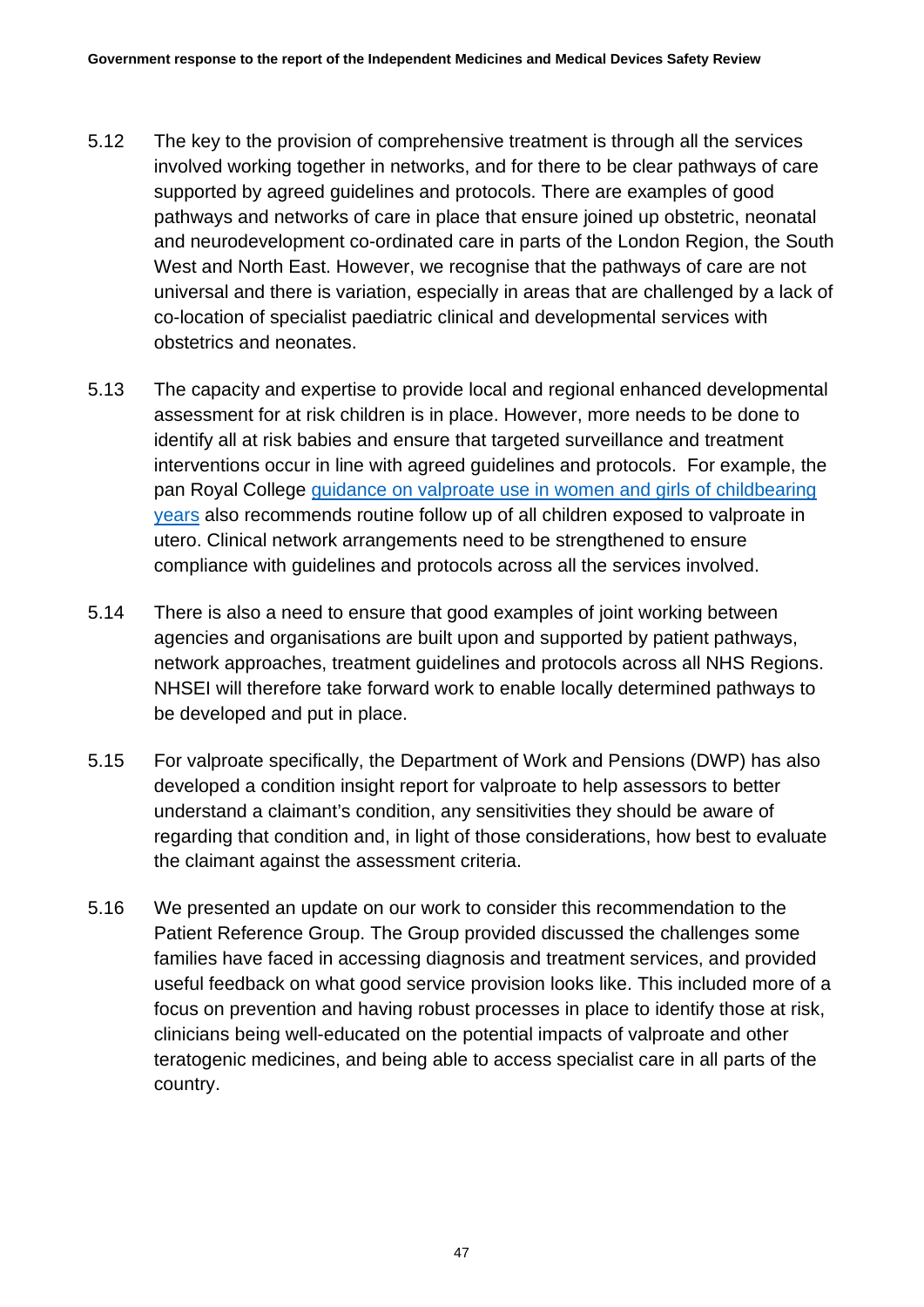#### **Next steps**

- 5.17 NHSEI will take forward work to support locally-determined pathways to be developed and put in place for those affected by exposure to potentially teratogenic medicines or non-prescription drugs during pregnancy. This will help tackle the variation in access to services across NHS regions and improve the communication between services.
- 5.18 On valproate specifically, we are also taking forward significant work to ensure valproate is only used where clinically appropriate, and to improve patient safety for women and girls for whom there is no alternative medicine by ensuring that a Pregnancy Prevention Programme is in place and that women receive annual reviews. Further detail is set out in chapter 6 on sodium valproate.

## **Improving the safety of medicines in pregnancy**

- 5.19 In the UK, three-quarters of a million babies are born each year, and more than half of expectant mothers will need to take medicines when pregnant. We are committed to improving the evidence base, and ensuring that women have highquality, accessible information, and are able to make informed decisions about their healthcare.
- 5.20 Earlier this year, the MHRA has established The Safer Medicines in Pregnancy [and Breastfeeding Consortium.](https://www.gov.uk/government/publications/safer-medicines-in-pregnancy-and-breastfeeding-consortium) This is a key initiative and an important example of system collaboration, as the Consortium brings together 16 leading organisations under a common pledge to meet the information needs of women and healthcare professionals, through accessible, clear and consistent advice. The group is now delivering a long-term programme of work to improve information provision for women who are contemplating pregnancy, are pregnant, or are breastfeeding.
- 5.21 The MHRA has also established an Expert Working Group (EWG) on Optimising [Data on Medicines used during Pregnancy.](https://www.gov.uk/government/publications/report-of-the-commission-on-human-medicines-expert-working-group-on-optimising-data-on-medicines-used-during-pregnancy) In January 2021, the EWG published recommendations on how to make better use of real-world data on medicines exposure during pregnancy and breastfeeding. This will facilitate research, improve the evidence base for decision making, and enable more individual patient-relevant information to support informed decisions. It will also allow for better measuring of the impact and effectiveness of regulatory action, for example the success of a pregnancy prevention plan for a teratogen. The MHRA is engaging with wider organisations on the delivery of these recommendations. Recent progress has been made with NICE who are currently consulting on updated antenatal care guidance that aims to ensure women are asked about all medicines used during pregnancy at the maternity booking appointment, and that data is captured.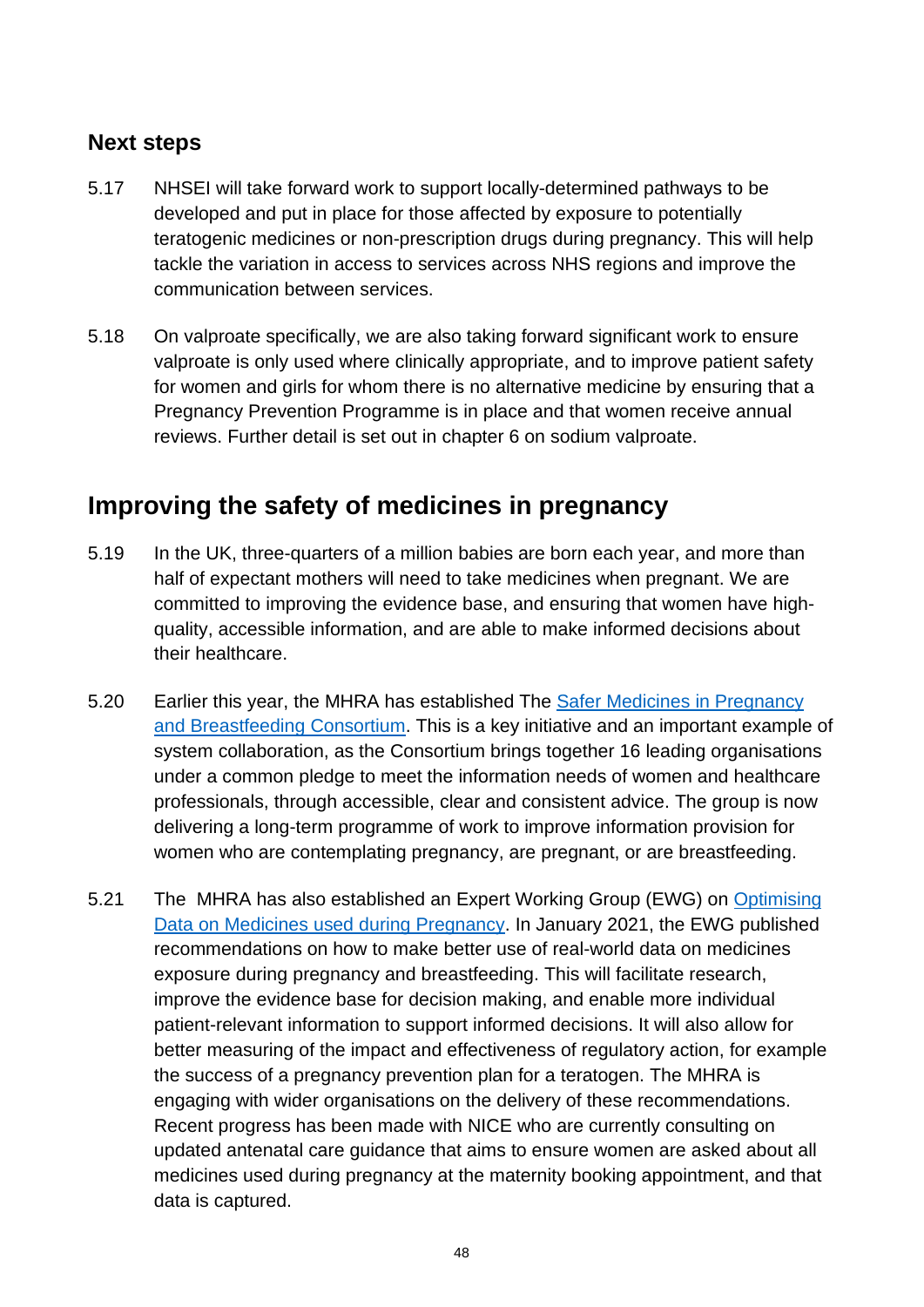- 5.22 The MHRA has also secured funding from the Bill and Melinda Gates Foundation for a 2-year project to support better evidence-based dosing for medicines used in pregnancy and in related training for obstetricians. The first stage of this project will finish in September 2021. Improving this evidence will help ensure optimal efficacy and minimal toxicity of medicines, which is vitally important for the health of mother and baby. Worldwide, data in this area remain limited, and new insights could potentially impact the health of pregnant women around the world. This will also give obstetricians further clarity on the optimal dose of a medicine, when treating pregnant patients, for whom use of a medicine is necessary.
- 5.23 Many of the important developments mentioned above follow from the delivery of recommendations made by the Commission on Human Medicines Expert Working Group on Hormone Pregnancy Tests. The **Group's report**, published in October 2017, included actions to safeguard future generations via further strengthening the systems that support the safe use of medicines in pregnancy and breastfeeding.

#### **Next steps**

- 5.24 The [Safer Medicines in Pregnancy and Breastfeeding Consortium](https://www.gov.uk/government/publications/safer-medicines-in-pregnancy-and-breastfeeding-consortium) has an ongoing programme of work to ensure pregnant and breastfeeding women can make informed decisions about their healthcare.
- 5.25 The MHRA is engaging with wider organisations on the delivery of the recommendations of the Expert Working group on [Optimising Data on Medicines](https://www.gov.uk/government/publications/report-of-the-commission-on-human-medicines-expert-working-group-on-optimising-data-on-medicines-used-during-pregnancy)  [used during Pregnancy](https://www.gov.uk/government/publications/report-of-the-commission-on-human-medicines-expert-working-group-on-optimising-data-on-medicines-used-during-pregnancy)
- 5.26 The MHRA will complete the first stage of the project to support better evidencebased dosing for medicines used in pregnancy and in related training for obstetricians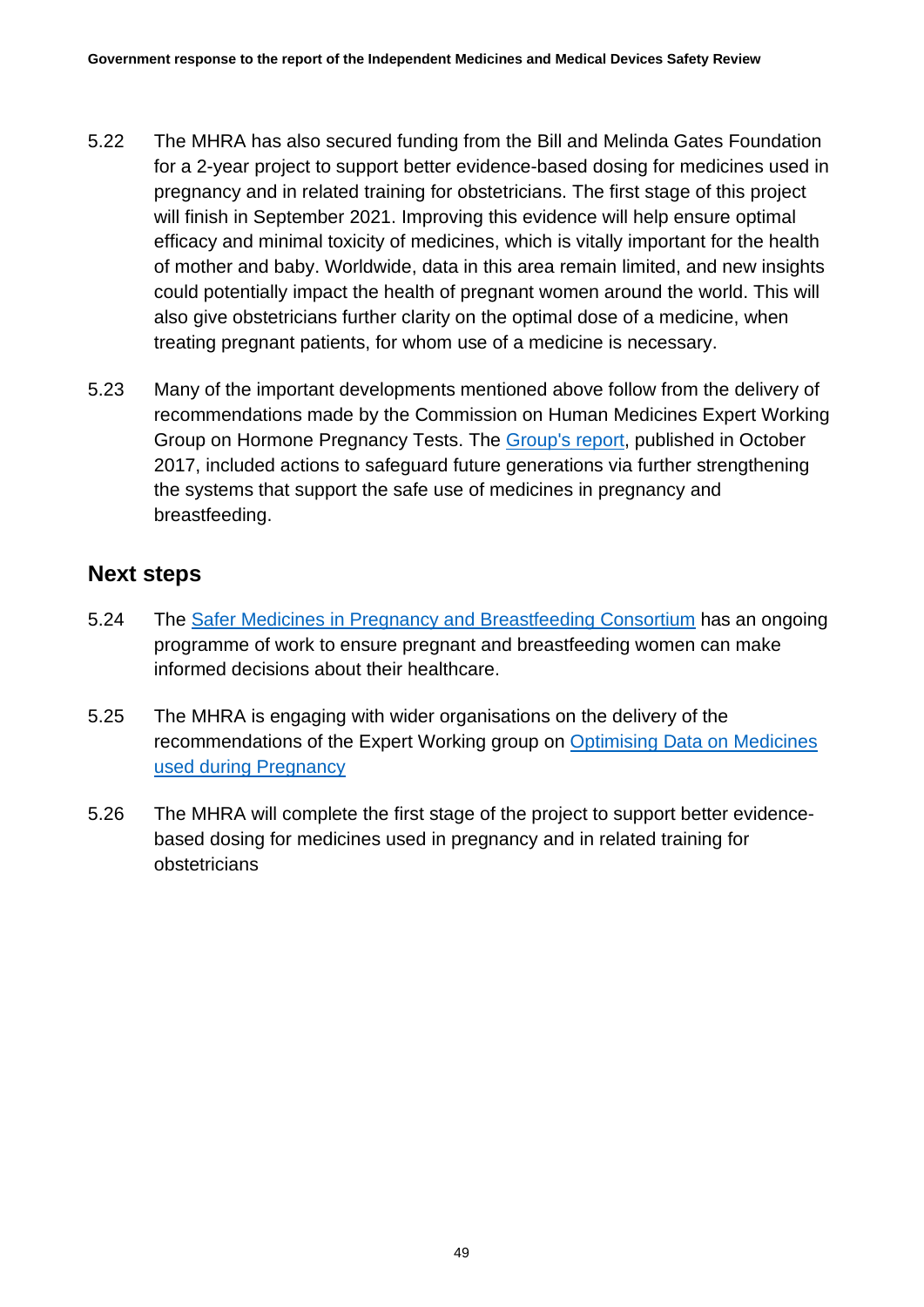# **6. Sodium Valproate**

- 6.1 Whilst the Report of the IMMDS Review does not contain a strategic recommendation specific to sodium valproate (valproate), it discusses valproate use in much detail and contains a number of Actions for Improvement related to valproate
- 6.2 We are taking forward significant work to ensure valproate is only used where clinically appropriate, and to improve patient safety for women and girls for whom there is no alternative medicine by ensuring that a Pregnancy Prevention Programme is in place and that women receive annual reviews. This chapter sets out further detail on the action being taken.

# **Strategic leadership – the Valproate safety implementation group**

- 6.3 The NHSEI National Director of Patient Safety has recently established a clinicallyled Valproate Safety Implementation Group (VSIG) to lead work to reduce the prescribing of valproate and better support women to make informed decisions about their healthcare.
- 6.4 The VSIG recommends this is achieved by stopping initiation of treatment unless there are no alternatives, and deprescribing valproate when there are alternative and safer treatments available. The VSIG has 3 workstreams considering specific aspects of valproate safety. The first is focussed on valproate deprescribing, the second is considering the provision of patient Information, and the third is concerned with the Pregnancy Prevention Programme.

# **Strengthening regulation and the Valproate Pregnancy Prevention Programme**

- 6.5 The MHRA has responsibility for updating the terms of the Marketing Authorisation of valproate in line with the latest scientific evidence of safety and efficacy; for the availability of information to support safe use; and for the collection of data to support evaluation of the effectiveness of risk minimisation measures, in particular the [Valproate Pregnancy Prevention Programme.](https://www.gov.uk/drug-safety-update/valproate-pregnancy-prevention-programme-actions-required-now-from-gps-specialists-and-dispensers)
- 6.6 In April 2018 the MHRA implemented a strengthened regulatory position on valproate. Valproate must not be used in any woman or girl able to have children unless she has a Pregnancy Prevention Programme in place. This is designed to make sure patients are fully aware of the risks and the need to avoid becoming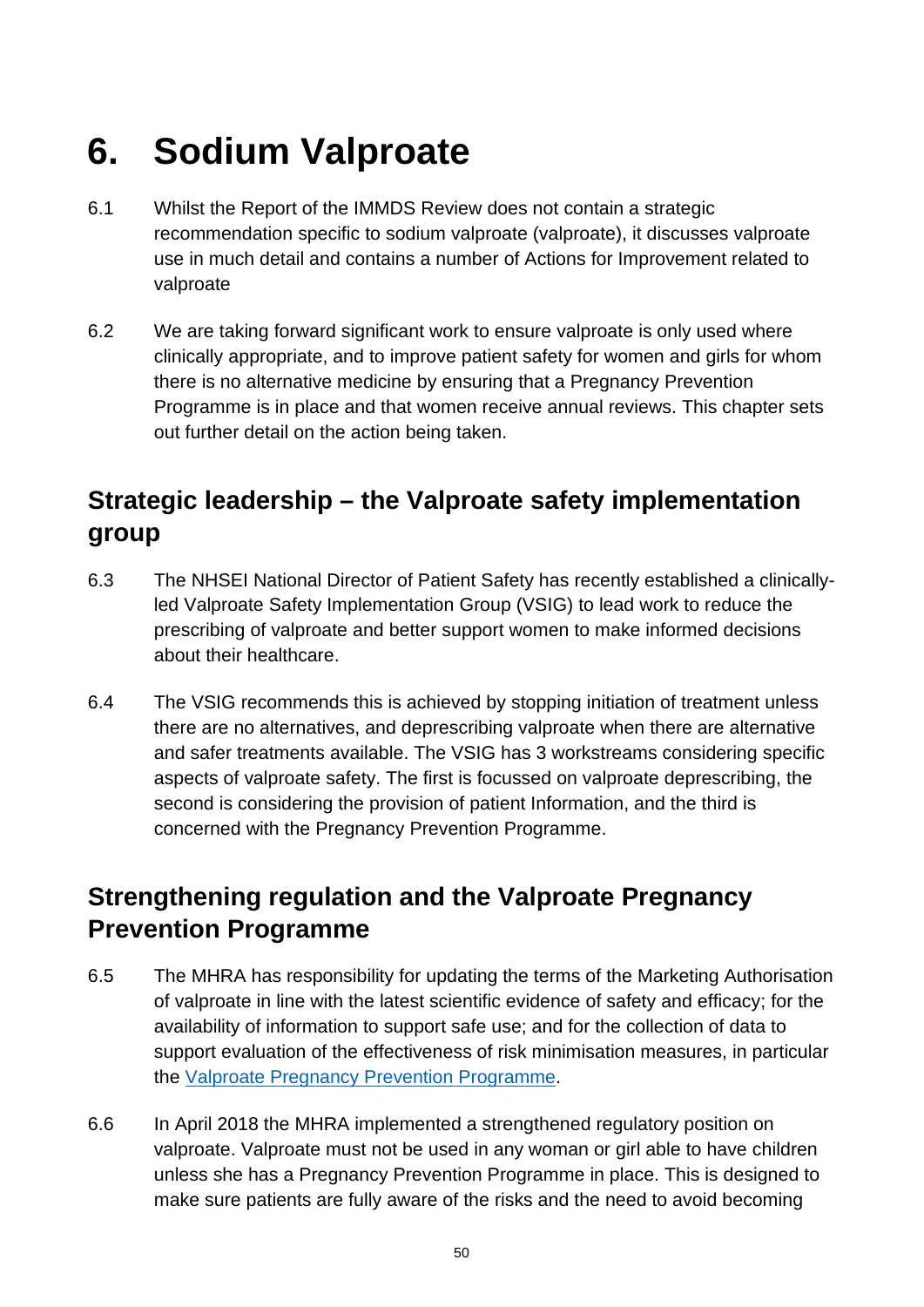pregnant. These regulatory measures, announced following an in-depth review of the risk, also include a ban on the use of valproate for migraine or bipolar disorder during pregnancy, and a ban on the use of valproate to treat epilepsy during pregnancy unless there is no other effective treatment available.

- 6.7 In order to keep the valproate Marketing Authorisation up to date, the MHRA has been conducting a reassessment of the use of valproate in the treatment of bipolar disorder. Clinical advice is that there are effective alternative treatment options for acute mania which are safer to use during pregnancy. With respect to epilepsy, the MHRA will consider further whether the indications for paediatric use of valproate could be better specified in the product information to ensure the initiation of girls on valproate only occurs when strictly necessary.
- 6.8 In terms of supporting access to information to support safe use, the MHRA is planning to consult on an amendment to the Human Medicines Regulations which would require pharmacists to supply sodium valproate in the manufacturer's original pack. This will ensure that prescriptions for valproate are dispensed with a patient information leaflet and information on risk minimisation measures.
- 6.9 Healthcare professionals who seek to prescribe valproate to their female patients must make sure the patient is enrolled in the Pregnancy Prevention Programme. This includes the completion of a signed risk acknowledgement form when their treatment is reviewed by a specialist, which must take place at least annually.

# **The Valproate Registry**

- 6.10 In 2018 MHRA and NHS Digital began work to establish the valproate registry, to support the strengthened regulatory position. Each step of the registry planning has been informed by discussion with the MHRA's Valproate Stakeholder Network which includes patient groups and charities, health professional bodies and healthcare system organisation.
- 6.11 The registry contains data on all NHS prescriptions of valproate in women and girls of childbearing age in England, and the first [report from the valproate registry](https://digital.nhs.uk/data-and-information/publications/statistical/mi-medicines-in-pregnancy-registry/valproate-use-in-females-aged-0-to-54-in-england-april-2018-to-september-2020) was published on 11 February 2021. This report presents an important step to improving our ability to monitor implementation and compliance with the Pregnancy Prevention Programme. This report will help us to understand changes in the use of valproate and their impact on maternal and child health, and to facilitate further research on the safety of valproate, in particular with regard to child outcomes. The valproate registry also forms the basis on which to build the anti-epileptics registry, which was also recommended in the Review.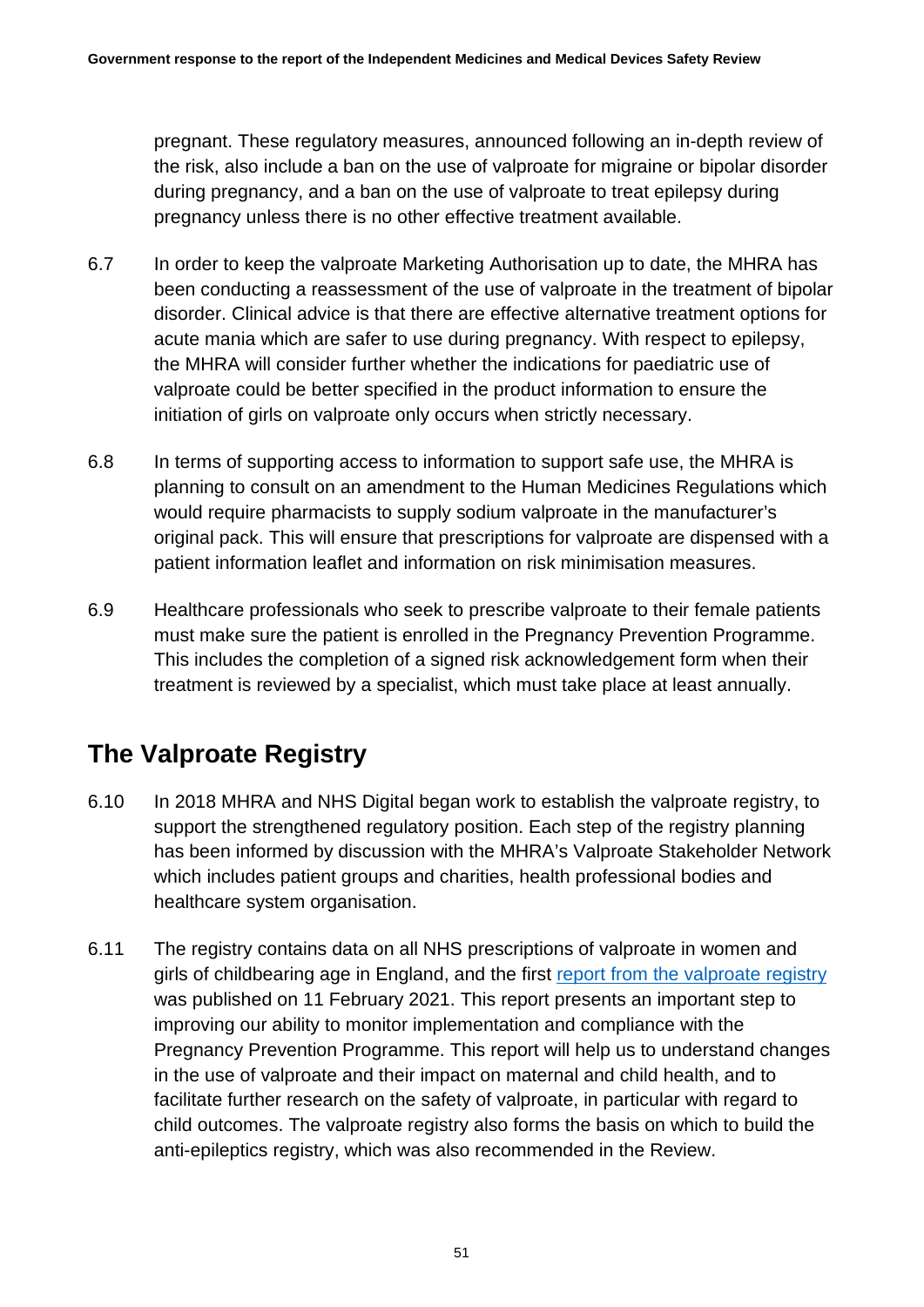#### **Next steps:**

- 6.12 A second report from the Valproate Registry is planned for September 2021. This will include an additional 8 months of data and a number of additional analyses of the core register. The next steps for the valproate registry are the building and integration of a digitalised annual risk acknowledgement form into the registry to fully monitor adherence to the Pregnancy Prevention Programme. There are also plans to extend the registry to the whole of the UK, and to enable women themselves to add data to the registry to inform its findings.
- 6.13 The MHRA and NHS Digital are also working to expand the registry to other antiepileptic drugs later this year, as recommended by the Report. The MHRA and NHS Digital are also working to develop a framework for comprehensive national Medicines in Pregnancy Registries which can give a better understanding of the use, benefits, and risks of medicines taken in pregnancy.
- 6.14 We will introduce statutory provisions for the establishment of publicly held medicines information systems through the recently published Health and Care Bill. Our aim is to enable the development and maintenance of centrally operated medicine registries, and to ensure that all patients prescribed a specific medicine are known to the relevant registry. This would support work to ensure that prescribing is in line with guidance, and for evidence needed to make fully informed decisions can be shared with patients and prescribers.

## **Identifying safer alternatives to valproate**

- 6.15 On 7 January 2021, the MHRA published the conclusions of [Antiepileptic drugs:](https://www.gov.uk/government/publications/public-assesment-report-of-antiepileptic-drugs-review-of-safety-of-use-during-pregnancy/antiepileptic-drugs-review-of-safety-of-use-during-pregnancy)  [review of safety of use during pregnancy,](https://www.gov.uk/government/publications/public-assesment-report-of-antiepileptic-drugs-review-of-safety-of-use-during-pregnancy/antiepileptic-drugs-review-of-safety-of-use-during-pregnancy) which was conducted by the Commission on Human Medicines. The review concluded that lamotrigine and levetiracetam are safer to use during pregnancy than other epilepsy medicines including valproate. This will facilitate the switching women to alternative antiepileptic medicines. The review's findings will help inform discussions between women with epilepsy and their clinicians at initiation of treatment, routine annual reviews, and if a woman is planning to become pregnant.
- 6.16 Following this safety review, a patient safety leaflet, which has been developed with input from patient organisations and patient charities, has also been made available to help support the discussions between a woman and her healthcare professionals. These regulatory measures are supported across the NHS with other authorities also making changes. NICE has updated all of its guidelines where the products in question are mentioned to include the Commission's advice.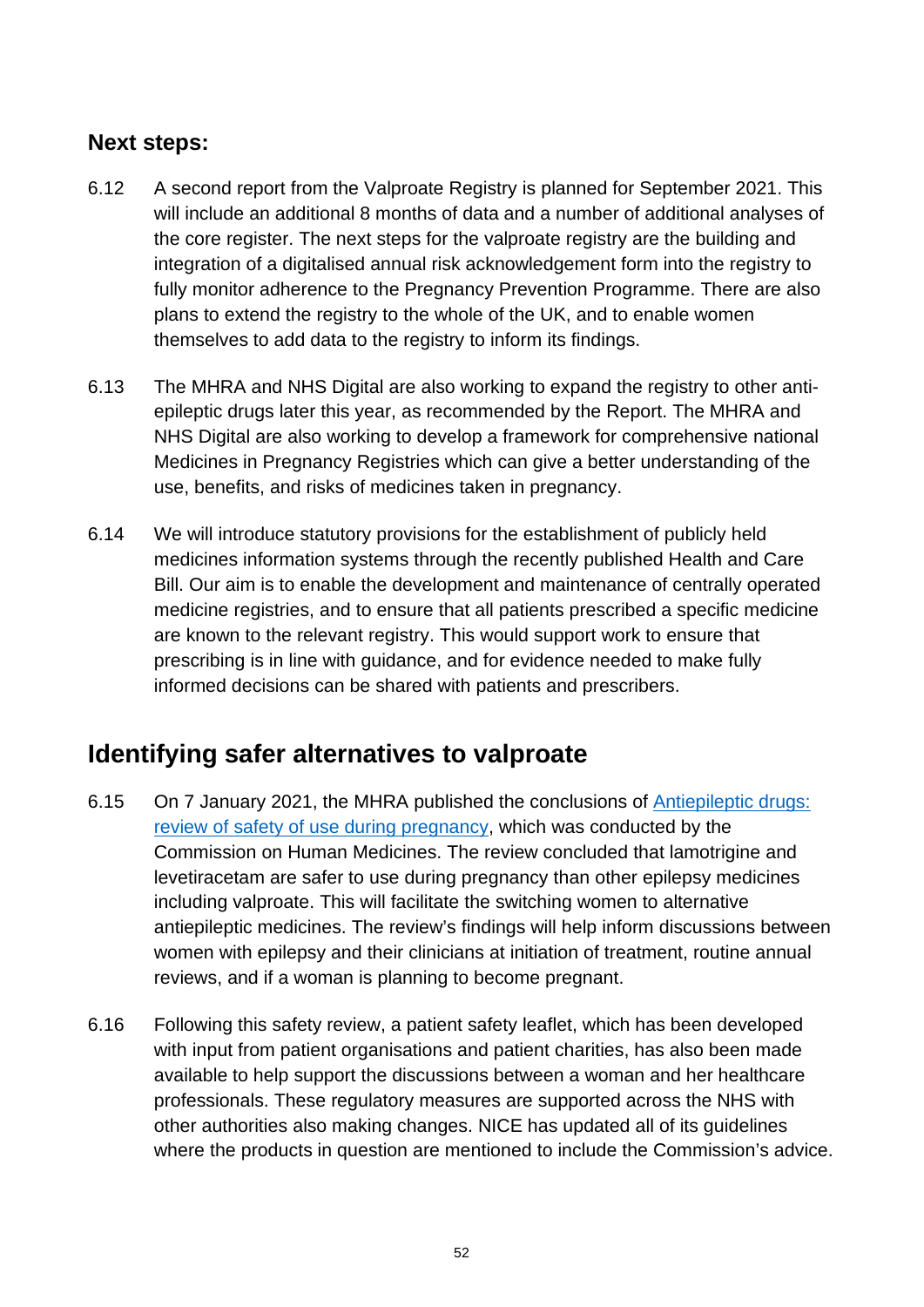- 6.17 The findings of the safety review of the safety of anti-epileptics in pregnancy also have relevance for women with bipolar disorder as some anti-epileptics are used for this. Clinical advice is that there are effective alternative treatment options for acute mania which do not carry the same teratogenic risk as valproate. In order to keep the valproate Marketing Authorisation up to date, the MHRA has been conducting a reassessment of the risks and benefits of valproate in the treatment of bipolar disorder
- 6.18 Chapter 7 on MHRA reform updates on wider work to improve the safety of medicines in pregnancy.

# **Actions for improvement**

### **Valproate**

6.19 The Report contains 15 Actions for Improvement related to valproate, set out below:

| <b>Action for improvement</b>                                                                                                                  | <b>Government response</b>                                                                                                                                                                                                                                                                                                                                                                            |
|------------------------------------------------------------------------------------------------------------------------------------------------|-------------------------------------------------------------------------------------------------------------------------------------------------------------------------------------------------------------------------------------------------------------------------------------------------------------------------------------------------------------------------------------------------------|
| An indicator on safe prescribing in<br>pregnancy should be introduced for future<br>iterations of the Quality and Outcomes<br>Framework (QOF). | Do not accept. Developing indicators in<br>this area specifically for use in QOF is<br>complicated due to the small numbers of<br>patients who are prescribed valproate at a<br>practice level.                                                                                                                                                                                                       |
|                                                                                                                                                | NHSEI is instead considering what further<br>action can be taken outside of QOF to<br>support the safer prescribing of valproate.                                                                                                                                                                                                                                                                     |
|                                                                                                                                                | The VSIG have worked with primary care<br>colleagues on the prescribing of valproate<br>as a potential trigger for a Structured<br>Medication Review (SMR) and this has<br>been included and launched in the updated<br>SMR guidance, published 31 March 2021.                                                                                                                                        |
|                                                                                                                                                | The 2021/22 Network Contract Directed<br><b>Enhanced Service includes this update to</b><br>requirements relating to delivery of a<br>structured medication review (SMR) of<br>valproate and medicines optimisation<br>service for Primary Care Networks (PCNs).<br>PCNs must proactively consider ensuring<br>that SMR of valproate are undertaken when<br>planning, implementing and delivering the |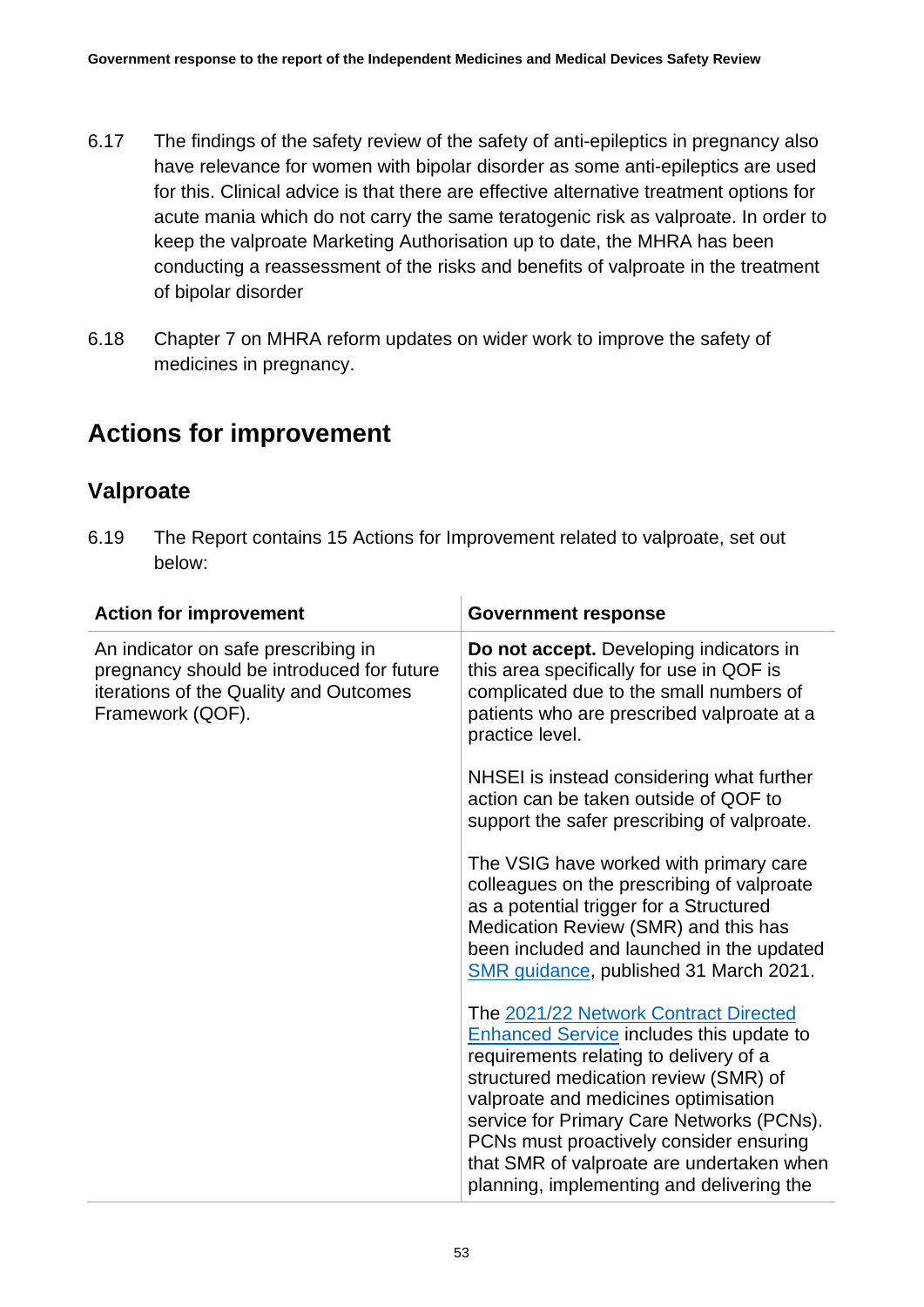| <b>Action for improvement</b>                                                                                                                                                    | <b>Government response</b>                                                                                                                                                                                                                                                                                                                                                                                                                                                                                                                                               |
|----------------------------------------------------------------------------------------------------------------------------------------------------------------------------------|--------------------------------------------------------------------------------------------------------------------------------------------------------------------------------------------------------------------------------------------------------------------------------------------------------------------------------------------------------------------------------------------------------------------------------------------------------------------------------------------------------------------------------------------------------------------------|
|                                                                                                                                                                                  | service.                                                                                                                                                                                                                                                                                                                                                                                                                                                                                                                                                                 |
|                                                                                                                                                                                  | The SMR triggers a practice-focused<br>prescribing safety report that will ensuring<br>that women and girls on valproate are<br>made aware of the potential harm if used in<br>pregnancy and not having annual specialist<br>reviews.                                                                                                                                                                                                                                                                                                                                    |
|                                                                                                                                                                                  | <b>Next steps: NHSEI will continue to review</b><br>developing new incentivised indicators for<br>GP practices.                                                                                                                                                                                                                                                                                                                                                                                                                                                          |
| In our view, a clear process should be<br>agreed to ensure women are able to get<br>appropriate counselling related to their<br>epilepsy treatment and contraceptive<br>choices. | <b>Accept.</b> As part of the valproate Pregnancy<br>Prevention Programme (PPP) all women<br>currently on valproate should be contacted<br>for an annual medication review. NHSEI<br>are aware that it has not happened in all<br>cases, as such, NHSEI have recently<br>written directly to all women of childbearing<br>age, outlining the risk of harm to the foetus<br>in pregnancy and the requirement for<br>prescribed valproate to be on highly<br>effective contraception. The letter asks<br>women to see their GP or specialist with a<br>copy of the letter. |
|                                                                                                                                                                                  | The VSIG recommended the development<br>of a national shared care protocol (SCP) for<br>valproate as there has been some<br>confusion among prescribers and clinicians<br>regarding responsibilities for monitoring<br>those who use valproate.                                                                                                                                                                                                                                                                                                                          |
|                                                                                                                                                                                  | A national SCP for valproate has been<br>developed and prioritised in the national<br>care protocol system which has been<br>recently launched, and the national SCP for<br>valproate is currently under consultation.<br>The SCP will represent the minimum<br>information required to allow safe, effective<br>sharing of prescribing of valproate. Upon<br>publication, individual organisations are<br>expected to consider adapting these SCP<br>templates for local adoption.                                                                                      |
|                                                                                                                                                                                  | The Medical Royal Colleges have also<br>produced helpful guidance for counselling<br>related to epilepsy treatment and                                                                                                                                                                                                                                                                                                                                                                                                                                                   |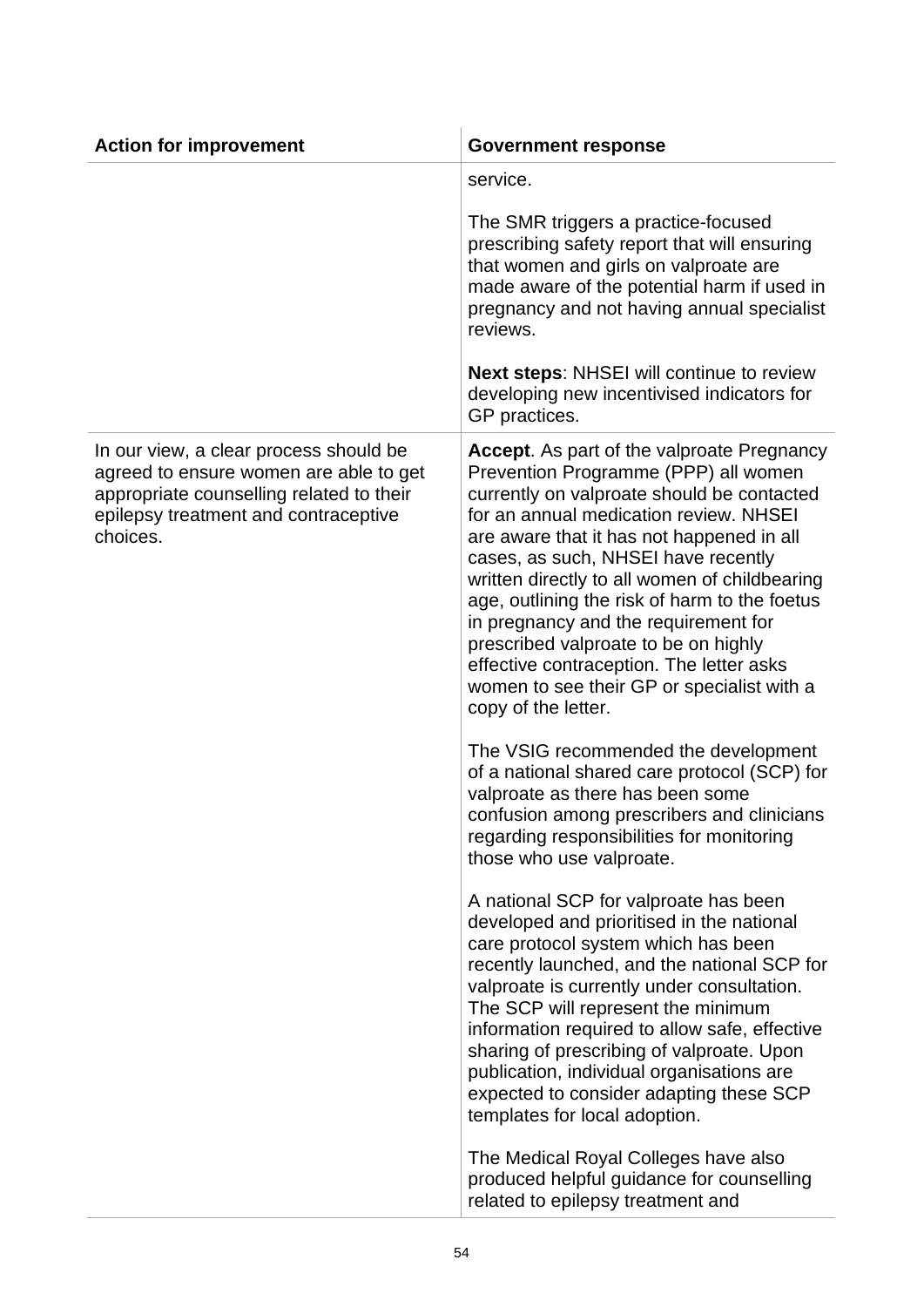| <b>Action for improvement</b>                                                                                                                                                                                                                                                                                                             | <b>Government response</b>                                                                                                                                                                                                                                                                                                                                                                                                                                                                                                                                                                                  |
|-------------------------------------------------------------------------------------------------------------------------------------------------------------------------------------------------------------------------------------------------------------------------------------------------------------------------------------------|-------------------------------------------------------------------------------------------------------------------------------------------------------------------------------------------------------------------------------------------------------------------------------------------------------------------------------------------------------------------------------------------------------------------------------------------------------------------------------------------------------------------------------------------------------------------------------------------------------------|
|                                                                                                                                                                                                                                                                                                                                           | contraceptive choices, to achieve better<br>consistency across primary and secondary<br>care.                                                                                                                                                                                                                                                                                                                                                                                                                                                                                                               |
|                                                                                                                                                                                                                                                                                                                                           | The VSIG contributed to GMC case studies<br>which have been formally approved by<br>regulators GMC, NMC, GPhC and are<br>jointly published on the respective<br>websites.                                                                                                                                                                                                                                                                                                                                                                                                                                   |
|                                                                                                                                                                                                                                                                                                                                           | <b>Next steps:</b> The VSIG has also created a<br>working group to look specifically at<br>deprescribing risks. The members of this<br>deprescribing working group will observe<br>the risks of deprescribing, and potential<br>harm from sudden death in epilepsy<br>(SUDEP), relapse and self- harm.                                                                                                                                                                                                                                                                                                      |
| Information should be collected to identify<br>those already affected by exposure to<br>valproate in utero to ensure they have<br>access to diagnosis and support, and to<br>plan service provision.                                                                                                                                      | <b>Under consideration. NHSEI will consider</b><br>the feasibility of a process to identify those<br>exposed to valproate in utero. The<br>valproate registry contains data dating back<br>to 2018 so further work is needed to<br>establish the feasibility of identifying those<br>exposed prior to 2018, for example through<br>prescribing data.                                                                                                                                                                                                                                                        |
| A prospective registry should be<br>established for all women on anti-epileptic<br>drugs who become pregnant, to include<br>mandatory reporting of data relating to<br>them and their child(ren) collated over<br>lifetimes. This registry could potentially be<br>expanded to collect data on paternal and<br>transgenerational effects. | <b>Accept.</b> The first report of the valproate<br>registry was published on 11 February<br>2021, and a second report from the<br>valproate registry is planned for September<br>2021<br><b>Next steps:</b> next steps are for the<br>valproate registry to be expanded to cover<br>all anti-epileptic drugs, and to enable<br>women themselves to add data. MHRA and<br>NHS Digital will also integrate a digital<br>annual risk acknowledgment form to fully<br>monitor adherence to the Pregnancy<br>Prevention Programme. The valproate<br>registry will also be extended to all regions<br>in the UK. |
| The relevant stakeholders should continue<br>to work with patient groups to monitor and<br>improve the Pregnancy Prevention<br>Programme and to consider the next steps,<br>which should include NHS England and                                                                                                                          | <b>Accept.</b> As detailed above, NHSEI have<br>recently written to all women and girls of<br>childbearing age prescribed valproate in<br>England to ask them to see their general<br>practitioner or a specialist on an annual                                                                                                                                                                                                                                                                                                                                                                             |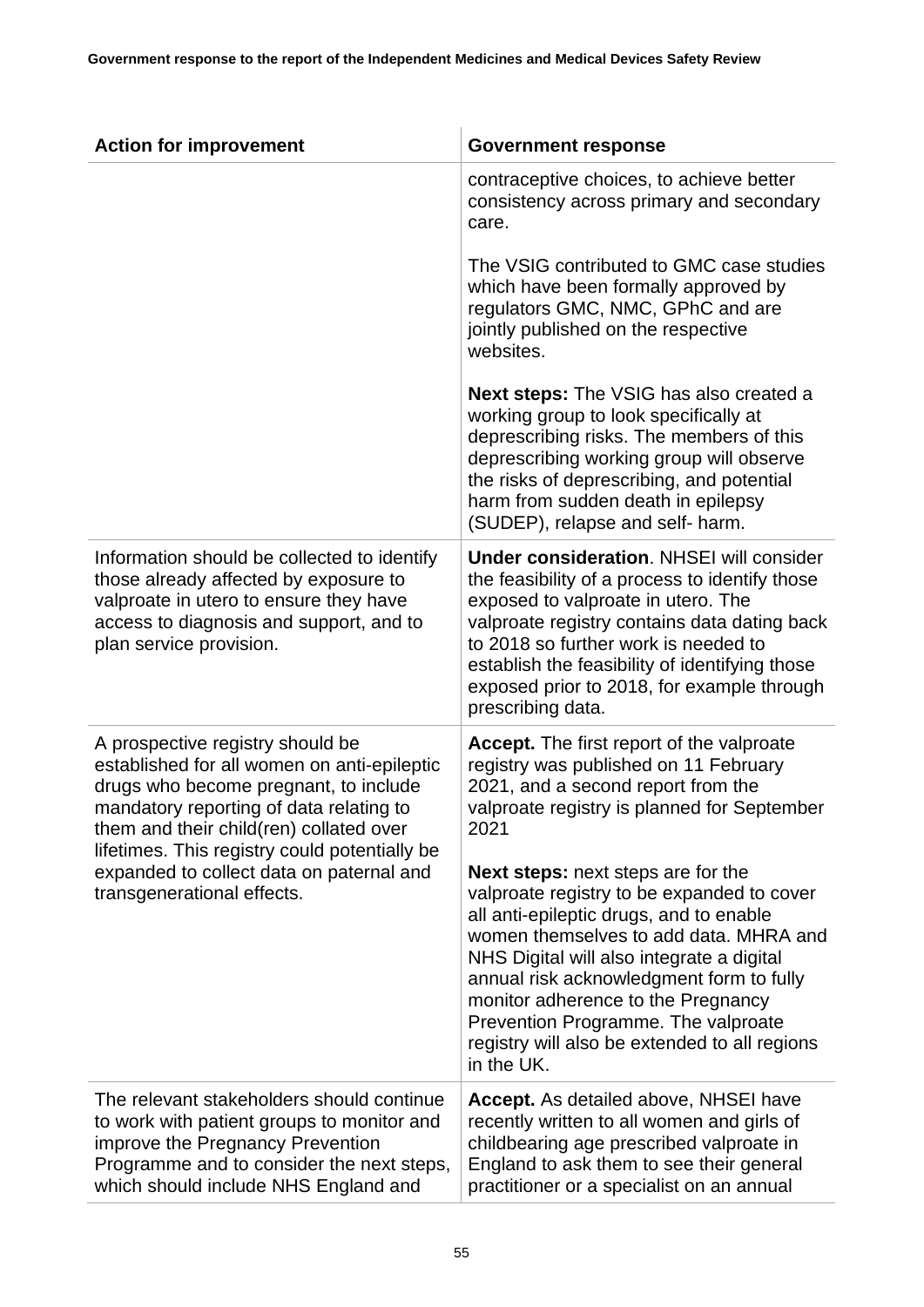| <b>Action for improvement</b>                                                                                                                                                                                                                                                               | <b>Government response</b>                                                                                                                                                                                                                                                                                                                                                                                                                                                                                                   |
|---------------------------------------------------------------------------------------------------------------------------------------------------------------------------------------------------------------------------------------------------------------------------------------------|------------------------------------------------------------------------------------------------------------------------------------------------------------------------------------------------------------------------------------------------------------------------------------------------------------------------------------------------------------------------------------------------------------------------------------------------------------------------------------------------------------------------------|
| NHS Improvement (NHSEI) writing directly<br>to all women and girls of childbearing<br>potential, asking them to see their general<br>practitioner or specialist                                                                                                                             | basis.<br>Additionally, NHSEI have recruited and<br>appointed 3 patient and public voice<br>representatives (PPV). These<br>representatives are also members of the<br>Valproate Safety Implementation Group.<br>NHSEI are working with the PPV to<br>develop a communication and engagement<br>plan to the engage patient groups, and<br>relevant charities in due course.                                                                                                                                                  |
|                                                                                                                                                                                                                                                                                             | <b>Next steps:</b> The VSIG has also created a<br>PPP working group to look specifically at<br>creating a shared protocol and improving<br>links between neurology mental health,<br>primary care and contraceptive providers.<br>The members of this working group<br>including the 3 patient and public voice<br>representatives have been tasked with<br>improving compliance of Annual Risk<br>Acknowledgement Form (ARAF) at the<br>point of dispensing and prescribing and<br>creating a digital version of ARAF form. |
| Clinicians should continue to follow<br>guidance regarding prescribing of valproate<br>and alternatives for all indications.                                                                                                                                                                | Accept. The answer has been provided in<br>response to the action 'In our view, a clear<br>process should be agreed to ensure<br>women are able to get appropriate<br>counselling related to their epilepsy<br>treatment and contraceptive choices' on<br>page 51.                                                                                                                                                                                                                                                           |
| A system similar to the Pregnancy<br>Prevention Programme should be used<br>where teratogenicity is well-known or the<br>effects are severe. Alternatively an<br>acknowledgement of risk form should be<br>attached to the prescribing and/or<br>dispensing of all medication considered to | <b>Accept in principle.</b> The MHRA accepts<br>the need for robust risk mitigation<br>measures for all teratogens but the exact<br>measures will depend on the magnitude of<br>risk associated with the medicine in<br>question and its intended use.                                                                                                                                                                                                                                                                       |
| have teratogenic potential or known to have<br>a risk above that of the general population                                                                                                                                                                                                  | The MHRA is reviewing the requirements<br>already in place in the UK and the EU for<br>medicines known or suspected to be<br>teratogenic, as part of the safer medicines<br>in pregnancy programme of work. The next<br>step will be to consider these in the context<br>of risk mitigation programmes of other<br>regulators to develop a consistent improved<br>approach to avoid inadvertent exposure of                                                                                                                  |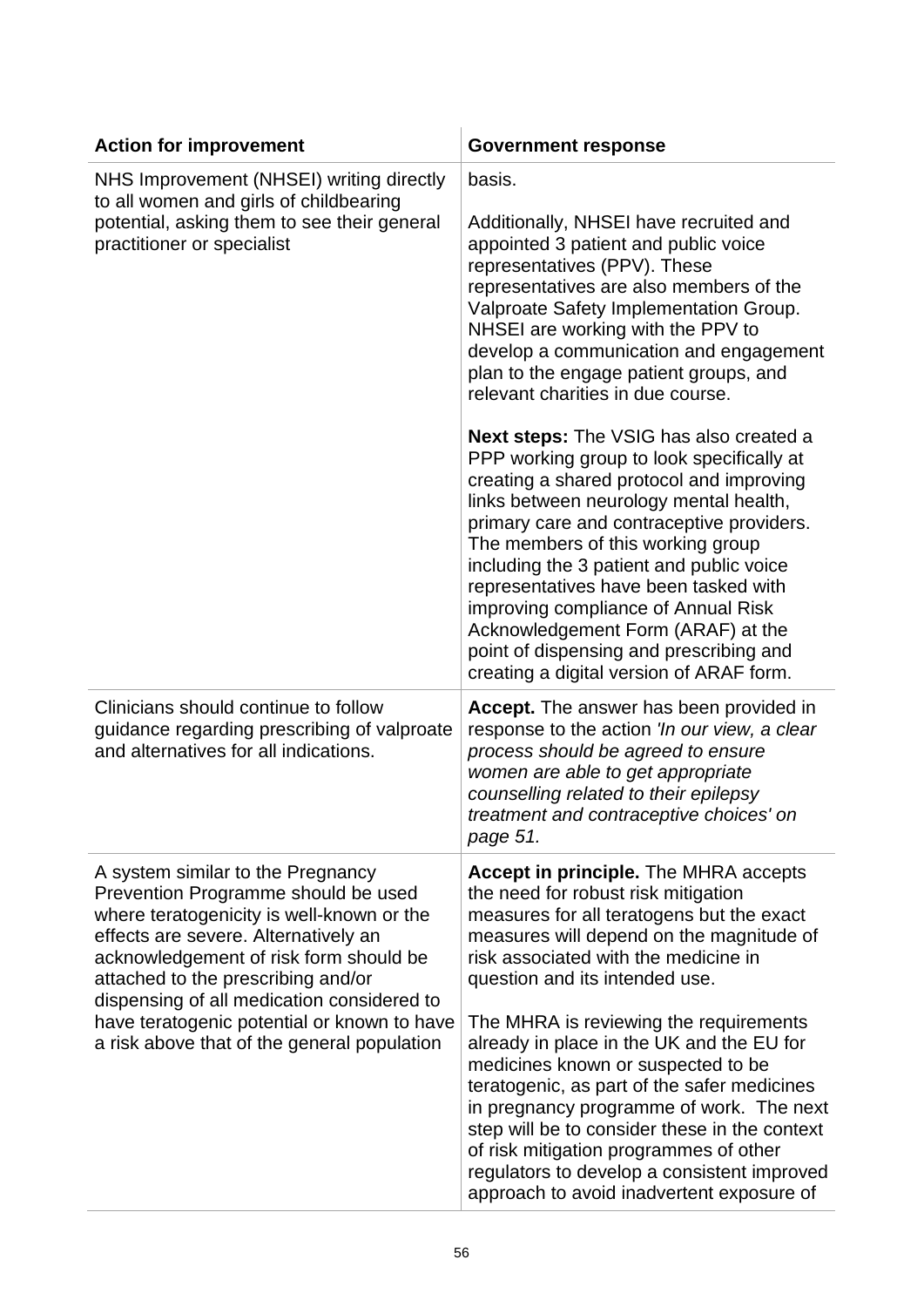| <b>Action for improvement</b> | <b>Government response</b>                                                                                                                                                                                                                                                                                                                                                      |
|-------------------------------|---------------------------------------------------------------------------------------------------------------------------------------------------------------------------------------------------------------------------------------------------------------------------------------------------------------------------------------------------------------------------------|
|                               | these medicines that takes into account<br>levels of risk and clinical use.                                                                                                                                                                                                                                                                                                     |
|                               | <b>Next steps:</b> Stakeholder input and expert<br>advice will be sought on the feasibility and<br>risk proportionality of the proposed<br>measures for use in the UK. Once agreed,<br>UK guidance will be issued and requests<br>for amendments to risk mitigation for<br>specific products will be requested, as<br>appropriate. MHRA will update as this work<br>progresses. |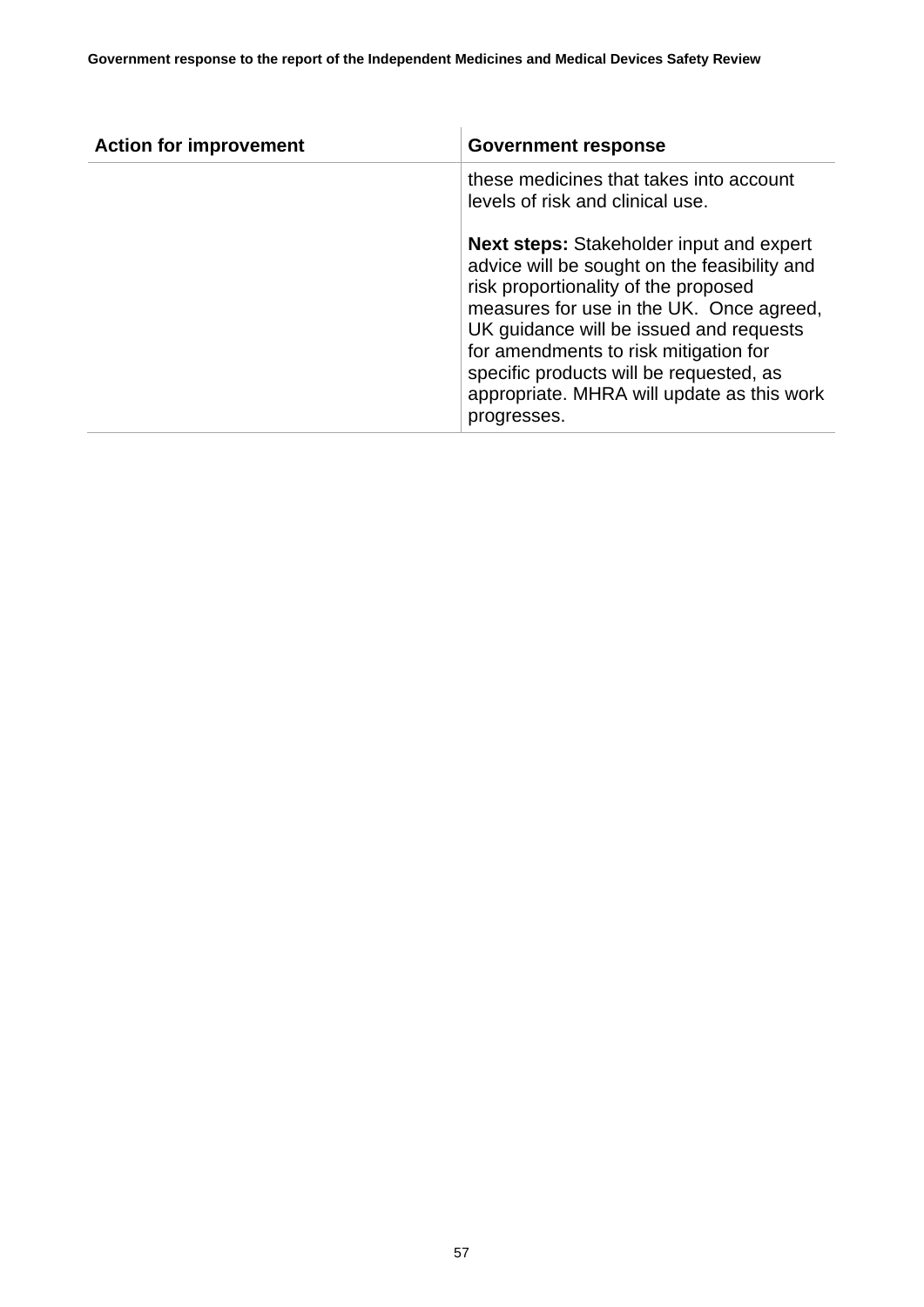# **7. MHRA transformation to put patients first**

7.1 **Recommendation 6 of the Review states:** *'the Medicines and Healthcare products Regulatory Agency (MHRA) needs substantial revision particularly in relation to adverse event reporting and medical device regulation. It needs to ensure that it engages more with patients and their outcomes. It needs to raise awareness of its public protection roles and to ensure that patients have an integral role in its work'.*

**Government response:** We accept this recommendation. The MHRA, reflecting its corporate Delivery Plan for 2021-2023 "Putting patients first - A new era for our Agency", has initiated a substantial programme of work to improve how it listens and responds to patients and the public, to develop a more responsive system for reporting adverse incidents, and to strengthen the evidence to support timely and robust decisions that protect patient safety. The MHRA is transforming organisational culture to ensure patient safety remains at its core.

## **Transforming culture**

- 7.2 The MHRA has made addressing the Review's concerns central to its new corporate Delivery Plan for 2021-2023 "Putting patients first - A new era for our Agency". The Delivery Plan is a focused 2-year programme of work that aims to transform the organisation. Involving patients is the MHRA's first priority, and the plan lists specific actions designed to address the Review's concerns.
- 7.3 The MHRA recognises that a change in its culture is necessary and has taken several steps to help deliver this. The MHRA has recruited a newly created Chief Safety Officer post and has established a Patient Safety and Engagement Committee, which advises and provides assurance to the Board in relation to its responsibilities regarding patient safety and engagement. This marks an important moment in the MHRA's commitment to patient safety.
- 7.4 Supporting this development are a change programme and new staff values that aim to more firmly embed patient outcomes. This will ensure that the organisational culture has patient safety at its core.
- 7.5 Additionally, the Conflict of Interest policy for the Commission on Human Medicines (CHM) and Expert Advisory Groups has been reviewed to further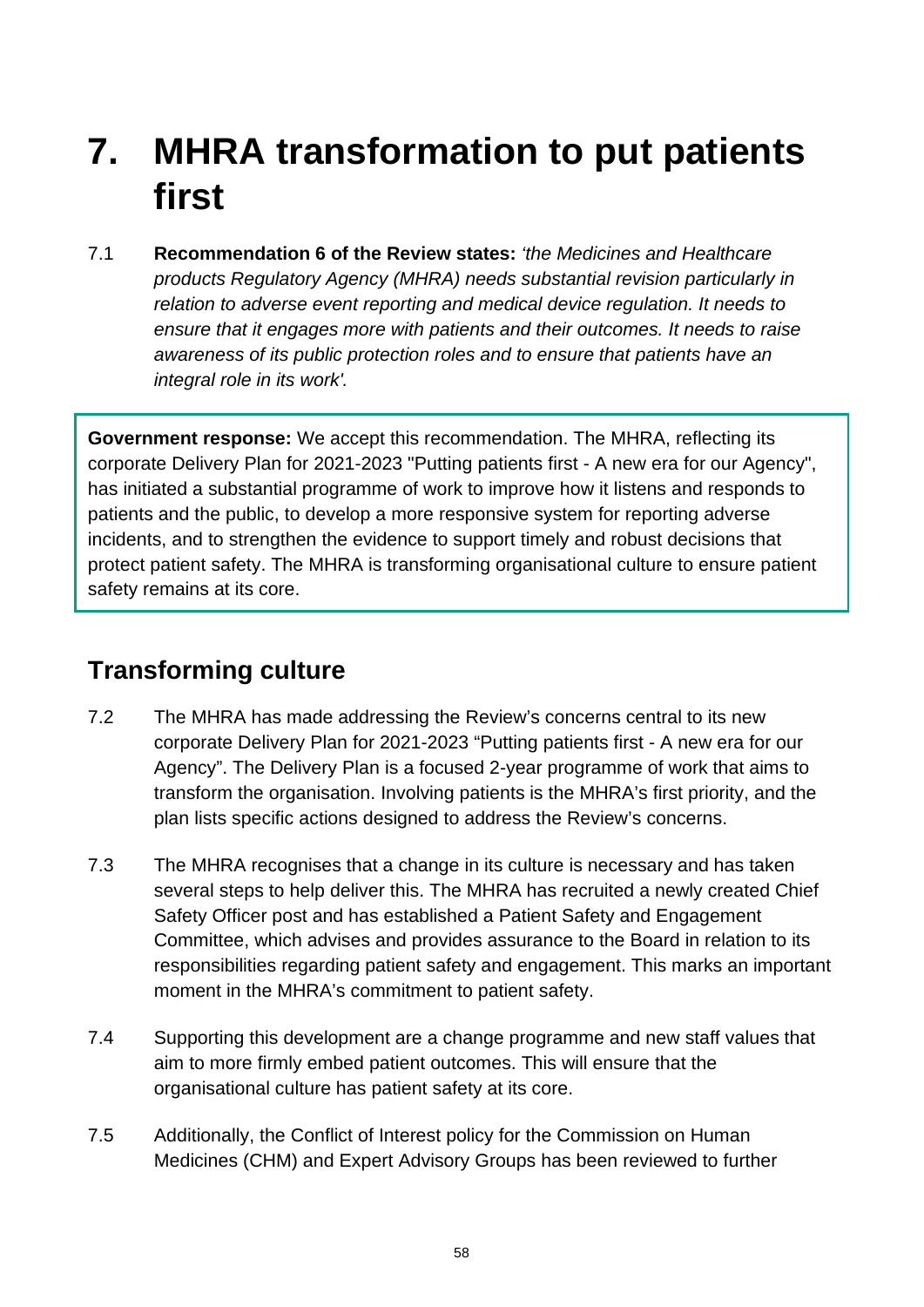strengthen governance to ensure consistency and transparency in the decisionmaking process for handling potential conflicts.

#### **Next steps**

- 7.6 The newly-appointed Chief Safety Officer will lead the MHRA's ongoing implementation of the recommendations from the Report. This will help to ensure that the Agency continues delivering on their commitment to keep patients safe. The post holder will oversee the development of a revitalised approach to vigilance of both medicines and medical devices. This is a key senior appointment in the strengthened Agency leadership and governance, and it is an important example of change within the Agency and a response to the Review.
- 7.7 The MHRA will launch a public consultation on a revised CHM code of practice, which will cover conflicts of interest. This is planned for summer 2021, and the MRHA aims to implement the revised code by the end of 2021.

## **Patient involvement**

- 7.8 In May 2021, the MHRA published a [Patient and Public Involvement Strategy](https://www.gov.uk/government/consultations/mhra-patient-involvement-strategy-consultation/proposed-patient-and-public-involvement-strategy-2020-25) for public consultation that sets out how the Agency will deliver a step change in its involvement and engagement with patients. This builds on recent progress and a previous consultation in 2019 that asked patients how they can best engage and involve them in their work.
- 7.9 The strategy aims to ensure the MHRA develops and introduces clear processes for engagement and involvement, to ensure teams have a systematic means of engaging and involving patients and the public in their work and that the agency publishes how it does that. The MHRA intends to have these processes embedded by June 2022.
- 7.10 Since the Review was published, patients have actively contributed to MHRA activities in workshops and committees on a wide range of topics from COVID-19 vaccination communication materials to medical device regulation.
- 7.11 The MHRA aims to achieve greater consistency in patient representation on decision-making committees by ensuring that there are two patient representatives for each Committee. The MHRA is also strengthening its Patient Group Consultative Forum to increase its size and to ensure that it is representative in terms of its breadth and diversity. The Forum acts as a means of bringing the patient and public voice into the MHRA and is a large pool of patient representatives who are actively involved in the MHRA's work. These patients will be provided with training and guidance to ensure that they are able to engage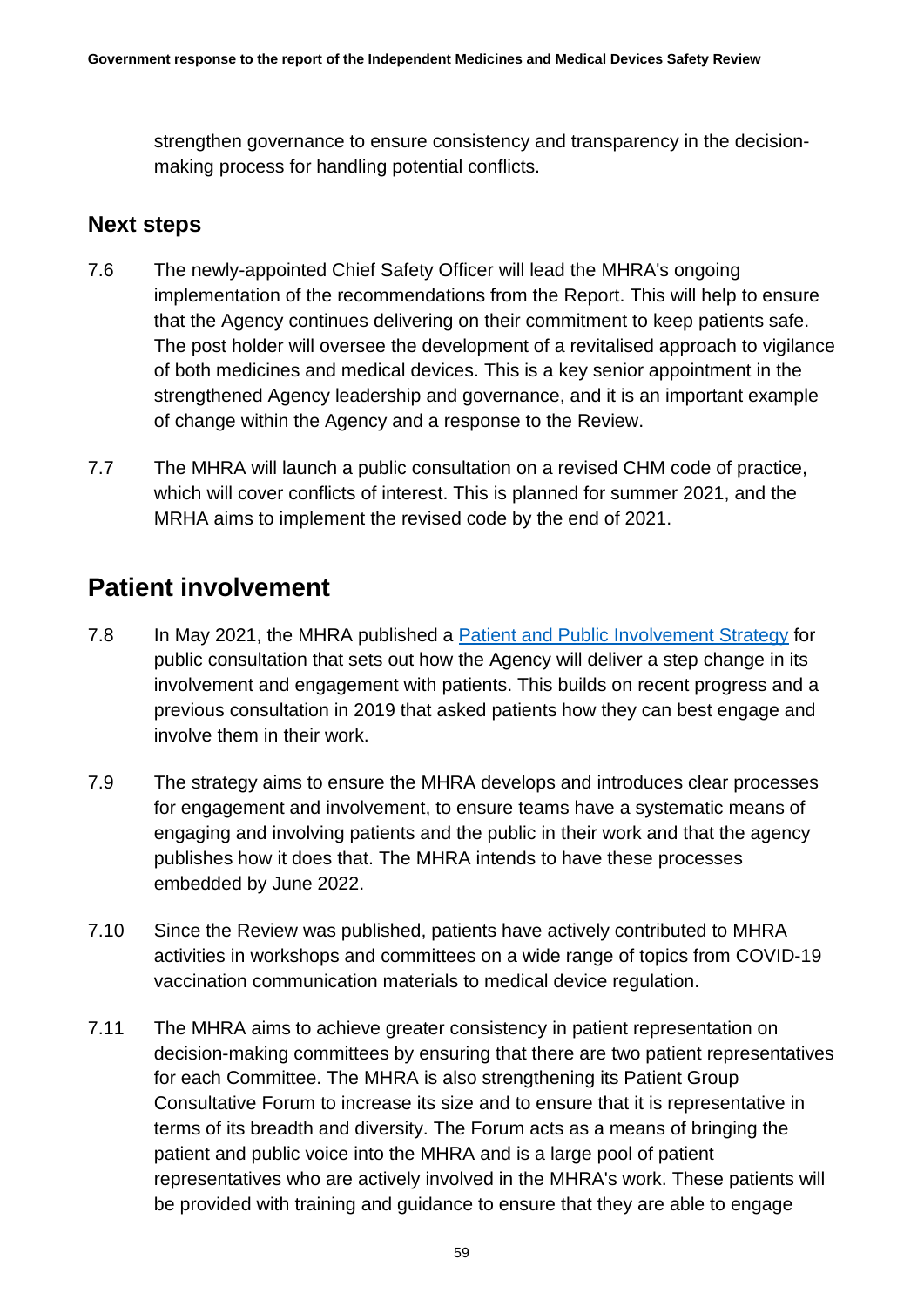meaningfully. A further improvement is the creation of an insight exchange forum so that patients can share insights within the Agency and with partners across the health sector.

7.12 The MHRA presented a progress update to the Patient Reference Group in April, covering work on the Patient and Public Involvement Strategy; developing a more responsive safety and reporting system; and improving evidence for patient safety decisions. The Group shared a number of suggestions on how adverse event reporting could be strengthened, and how the MHRA can involve patients more in everything it does. The MHRA is grateful to the Group for a useful, thoughtprovoking and challenging session. Members of the group rightly wanted to see further action in terms of implementation, and the MHRA offered a further meeting with the group over the summer]to discuss the MHRA's Patient and Public Engagement Strategy and further aspects of the MHRA's work to strengthen our it's safety systems.

#### **Next steps**

- 7.13 Public consultation underway on the Public Engagement and Involvement Strategy. The MHRA plans to collate responses and publish the final strategy later this year, and to have the new processes embedded by June 2022.
- 7.14 The MHRA will review and improve patient representation across all decisionmaking committees, to ensure there is patient representation across all, with training provided. This is linked to the expansion of the Patient Group Consultative Forum.

## **Improving adverse event reporting**

- 7.15 Substantial progress has been made on overhauling the UK's adverse event reporting system. New technologies have been introduced for the reporting of adverse events under the Yellow Card system for products used to treat Coronavirus as well as vaccines. In particular, the MHRA Safety Connect programme will introduce a brand new and more responsive vigilance service to detect and respond to safety concerns with any medicine, medical device or blood product more quickly and more comprehensively than ever before.
- 7.16 This will significantly improve how the MHRA interacts with patients and how it monitors and acts on safety issues, through joined up safety vigilance, reporting and information.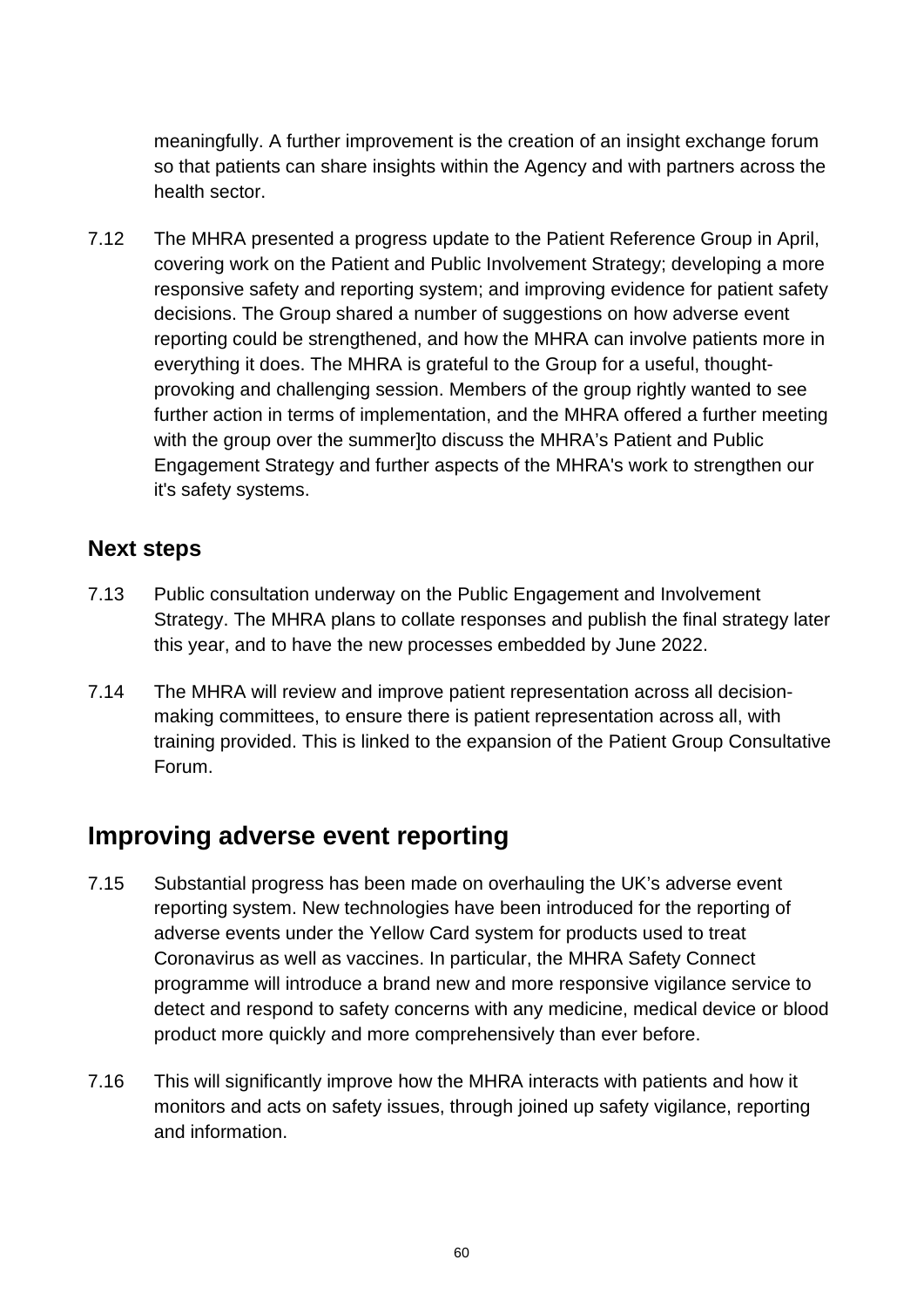#### **Next steps**

7.17 The Safety Connect system will be fully in place by March 2022 and a number of changes have already been made, for example making it easier to report and respond to side effects of coronavirus vaccines and treatments. The MHRA has been engaging with patients and the public directly to gain user feedback and perceptions on the Safety Connect programme via user needs sessions. The feedback gathered through these sessions is being used to help ensure the requirements of the new system are met for patients and that it provides a more user-friendly service.

## **Strengthening the regulatory framework for medicines and medical devices**

- 7.18 Following the United Kingdom's departure from the European medicines regulatory system, the MHRA is seizing the opportunities to evolve the United Kingdom's regulatory framework. The Medicines and Medical Devices Act 2021 presents a unique opportunity to update the regulatory framework for medical devices, medicines and clinical trials to better reflect the interests of patients and patient safety. In particular, the Agency is progressing development of a more transparent, robust, world-leading regulatory regime for medical devices. This will prioritise patient safety, while ensuring the UK remains an attractive place to develop and introduce medical devices so that patients have access to safe products.
- 7.19 The MHRA has begun engagement with stakeholders within the life sciences and healthcare sectors on a proposed regulatory regime. To inform the position on how best to engage patients, the MHRA has asked members of the public how they think they could make the most impact related to development of the new regulations, and via involvement in future regulatory decisions.
- 7.20 The Medicines and Medical Devices Act 2021 includes powers for independent advice for medical devices to be put onto a statutory footing. An independent, statutory advisory committee for medical devices will be established to strengthen the vigilance system for medical devices and support structured decision-making and formalise accountability. How this might operate will be informed by public consultation and the learning from the Agency's review of the current systems and processes associated with its Devices Expert Advisory Committee and its Expert Advisory Committees.
- 7.21 In addition, in January this year, additional legal requirements for registration of medical devices coming onto the GB market were introduced. This is a key first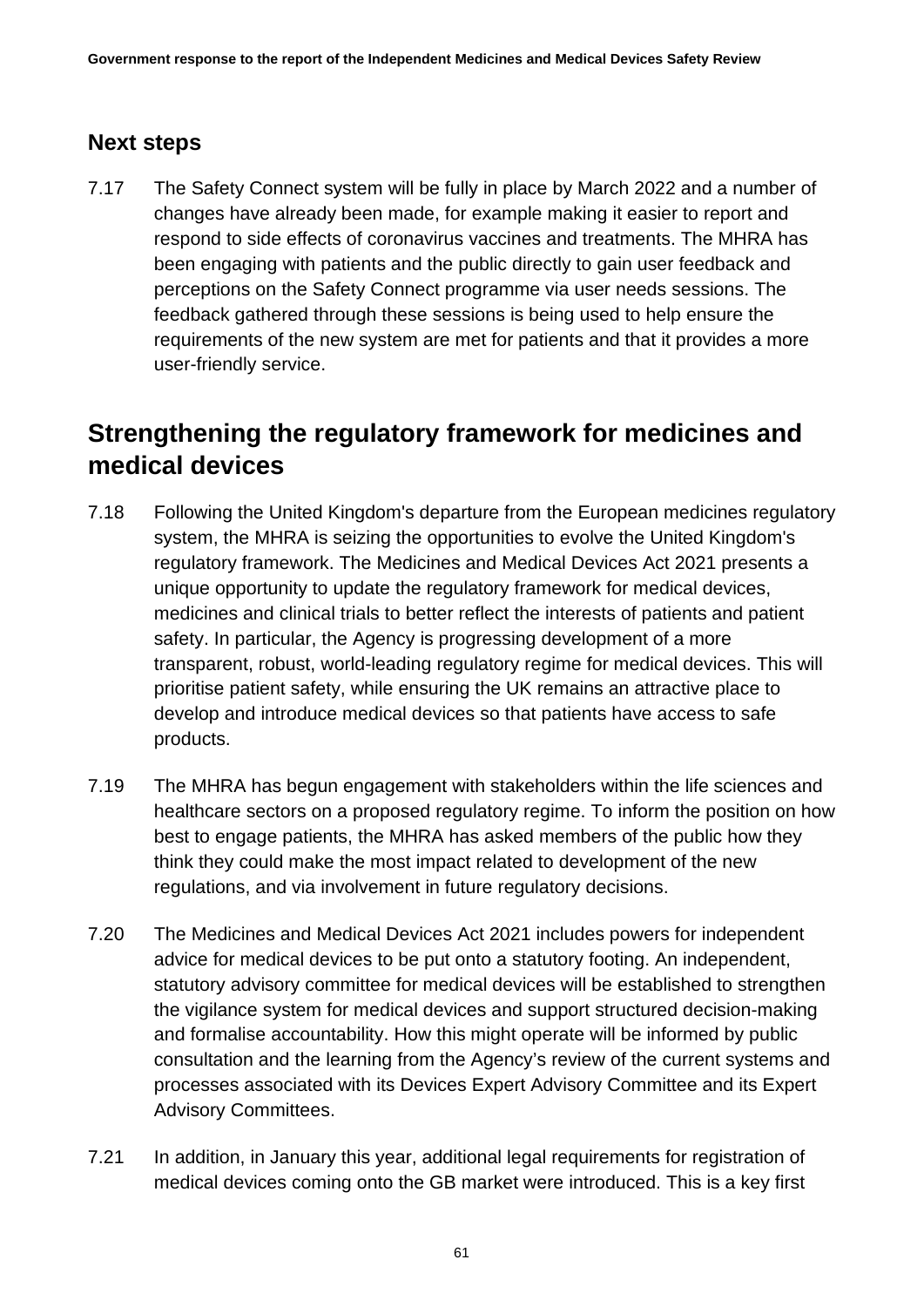step towards building a dataset to support safety and surveillance of medical devices. The Unique Device Identification will feed into the Medical Device Information System - see chapter 7 for further detail.

#### **Next steps**

- 7.22 As part of these discussions on the future regulatory framework, elements of international best practice that promote public health and patient safety are being identified and prioritised. This will be followed by a formal public consultation later in 2021, with the aim of delivering legislation to put in place a world-class regulatory system, by April 2022 with patients at its centre.
- 7.23 A review of the current systems and processes associated with the Devices Expert Advisory Committee will be undertaken, and changes implemented early next year, until it can be put on a statutory footing for the longer term.

# **Actions for improvement**

#### **Regulation**

7.24 Within the Actions for Improvement related to regulation, 4 actions are of relevance to the operation of the MHRA, set out below:

| <b>Action for improvement</b>                                                                                                                                                  | <b>Government response</b>                                                                                                                                                                                                                                                                                                                        |
|--------------------------------------------------------------------------------------------------------------------------------------------------------------------------------|---------------------------------------------------------------------------------------------------------------------------------------------------------------------------------------------------------------------------------------------------------------------------------------------------------------------------------------------------|
| When making regulatory decisions on<br>benefit and risk of medicines and medical<br>devices, the MHRA should demonstrate<br>how patient views have been taken into<br>account. | <b>Accept.</b> as described in the section above<br>on 'patient involvement', the has published a<br>Public and Patient Involvement Strategy for<br>public consultation, and is expanding its<br>Patient Group Forum.                                                                                                                             |
|                                                                                                                                                                                | The MHRA has also recently launched the<br>Innovative Licensing and Access Pathway<br>(ILAP) which will reduce the time to market<br>for innovative medicines and will have<br>meaningful involvement of patients at every<br>stage. A 15-person pilot patient group has<br>been set up to input on key stages and<br>regulatory decision making. |
|                                                                                                                                                                                | In March the Agency launched a pilot<br>project for selected applications to collect<br>evidence on patient involvement activities<br>undertaken as part of the product<br>development. Detailed analysis of the                                                                                                                                  |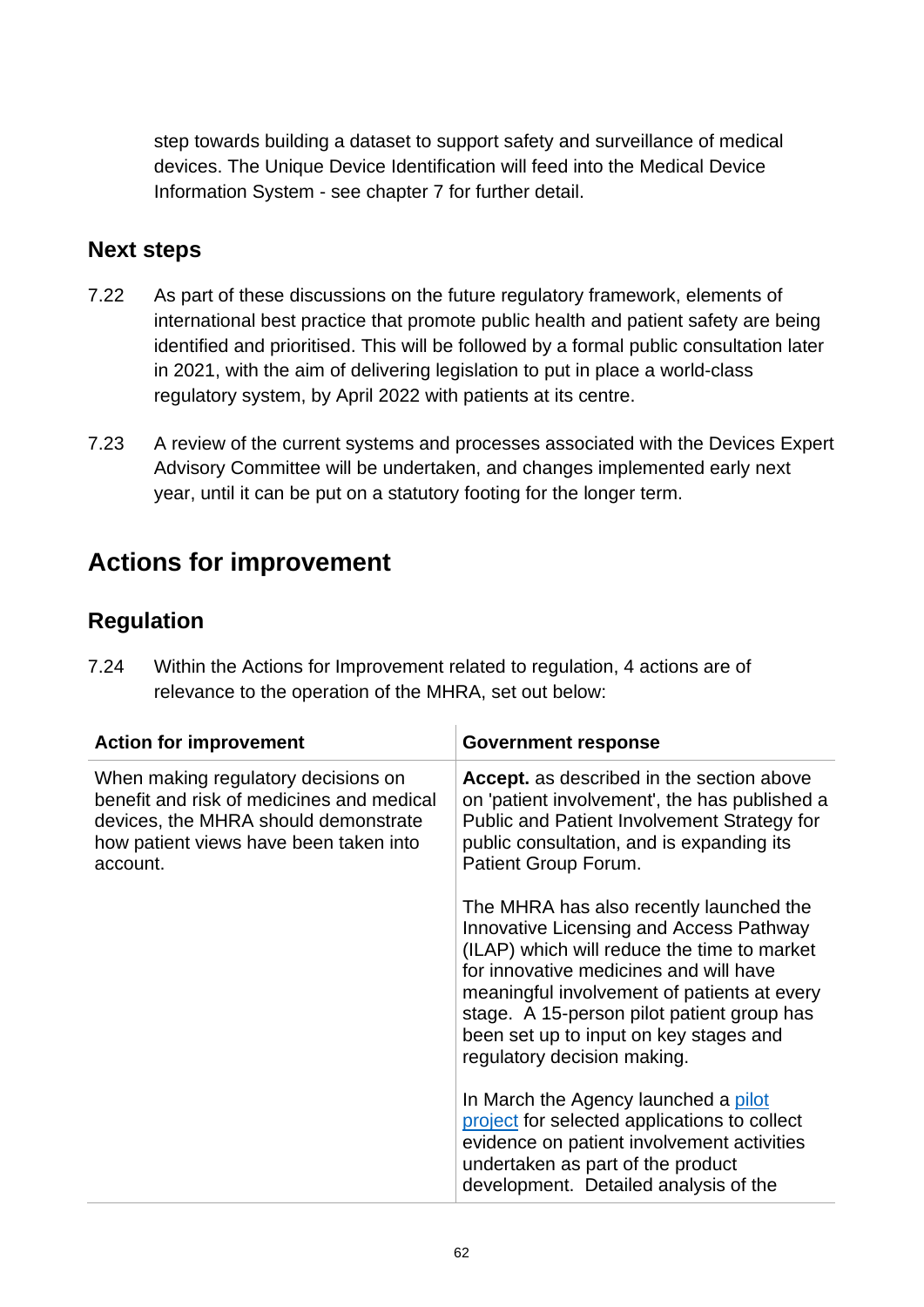| <b>Action for improvement</b>                                                                                                                                                | <b>Government response</b>                                                                                                                                                                                                                                                                                                                                                                                                                                                                                         |
|------------------------------------------------------------------------------------------------------------------------------------------------------------------------------|--------------------------------------------------------------------------------------------------------------------------------------------------------------------------------------------------------------------------------------------------------------------------------------------------------------------------------------------------------------------------------------------------------------------------------------------------------------------------------------------------------------------|
|                                                                                                                                                                              | evidence will help the Agency to improve<br>the quality of clinical drug development and<br>future health outcomes                                                                                                                                                                                                                                                                                                                                                                                                 |
|                                                                                                                                                                              | <b>Next steps: Publication of the MHRA's</b><br>Public and Patient Involvement Strategy.                                                                                                                                                                                                                                                                                                                                                                                                                           |
|                                                                                                                                                                              | The MHRA intends to set up a patient<br>reference group that will be involved in<br>decisions around the Innovation Passport<br>and other aspects of delivering the Target<br>Development Plan in the ILAP for innovative<br>products in developments.                                                                                                                                                                                                                                                             |
|                                                                                                                                                                              | The Commission on Human Medicines will<br>involve patient representatives in the future<br>to ensure the patient voice is a key part of<br>the consideration and advice to the MHRA.                                                                                                                                                                                                                                                                                                                               |
| To aid public understanding the MHRA<br>should give detailed reasons for its<br>decisions if they differ from decisions<br>made by another major international<br>regulator. | Accept in principle. As the UK's<br>Regulatory Authority, the MHRA may take<br>regulatory different decisions from other<br>regulators if it believes it is justified by the<br>scientific evidence, patients' and experts'<br>input and UK clinical practice. In such<br>circumstances the MHRA aims to always<br>clearly explain its rationale and the reasons<br>for any differences when the views of other<br>regulators are known.                                                                           |
|                                                                                                                                                                              | The MHRA has embedded this aim into our<br>work in monitoring the COVID-19 vaccines<br>in real-world use. The MHRA has worked in<br>collaboration with other key partners in the<br>health system to try and ensure that<br>available safety data, and analysis of how<br>this impacts on recommendations for use, is<br>transparent; accessible and clearly<br>understood in the context of the UK's public<br>health situation, especially where MHRA<br>advice differs from international regulatory<br>bodies. |
| The Department for Health and Social<br>Care (DHSC) should consider if an<br>equivalent of the Commission on Human<br>Medicines (CHM) is needed for devices.                 | <b>Accept.</b> The MMD Act includes powers for<br>independent advice for medical devices to<br>be put onto a statutory footing. An<br>independent, statutory advisory committee<br>for medical devices will be established to<br>strengthen the vigilance system for medical                                                                                                                                                                                                                                       |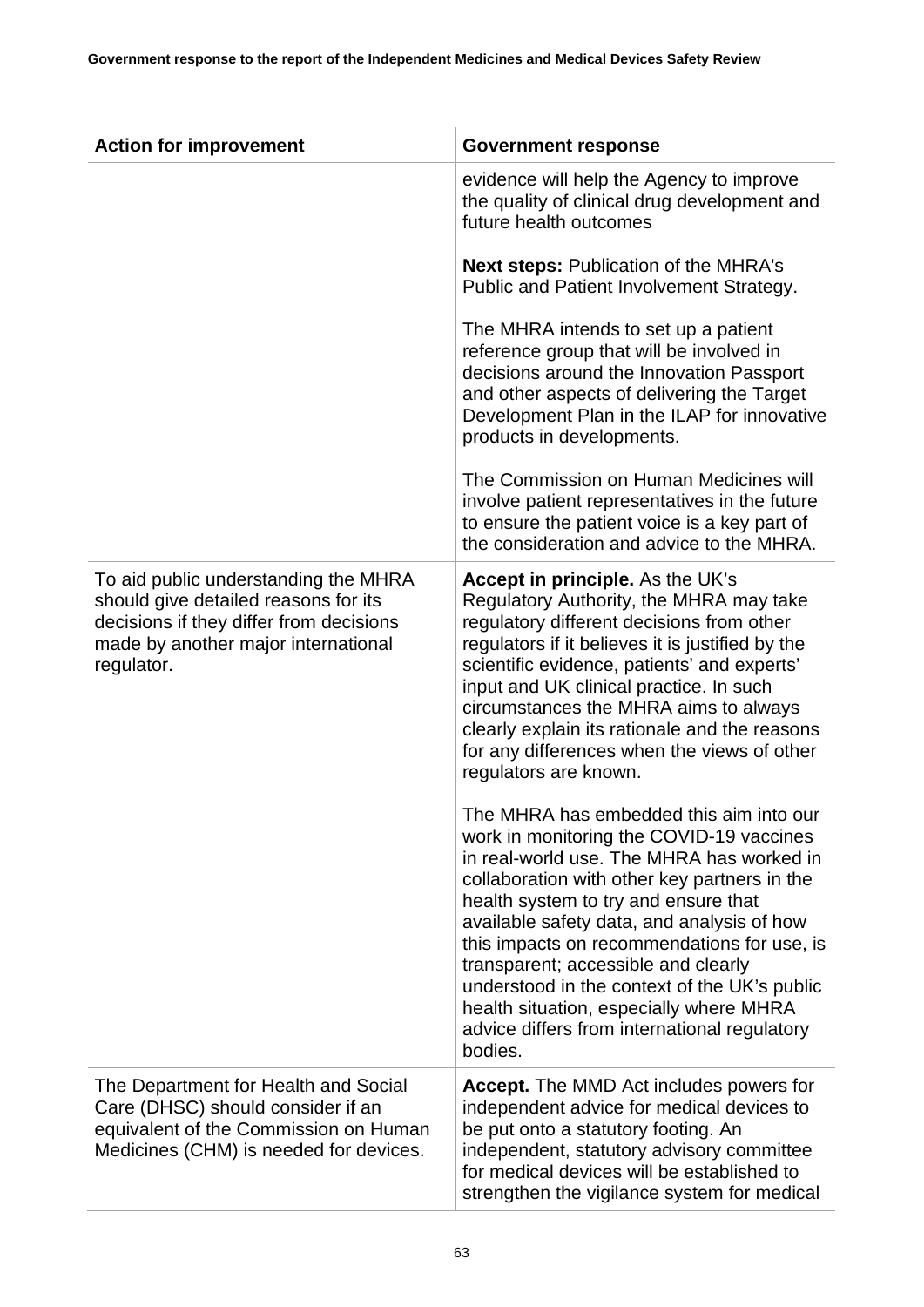| <b>Action for improvement</b>                                                                                                                                            | <b>Government response</b>                                                                                                                                                                                                                                                                                                                                                                                                                                                                                                                                                                                                                                                                                                                                                           |
|--------------------------------------------------------------------------------------------------------------------------------------------------------------------------|--------------------------------------------------------------------------------------------------------------------------------------------------------------------------------------------------------------------------------------------------------------------------------------------------------------------------------------------------------------------------------------------------------------------------------------------------------------------------------------------------------------------------------------------------------------------------------------------------------------------------------------------------------------------------------------------------------------------------------------------------------------------------------------|
|                                                                                                                                                                          | devices and support structured decision-<br>making and formalise accountability. How<br>this might operate will be informed by public<br>consultation and by the learning from the<br>Agency's review of the current systems and<br>processes associated with Devices Expert<br>Advisory Committee (DEAC) and the Expert<br><b>Advisory Committees.</b>                                                                                                                                                                                                                                                                                                                                                                                                                              |
|                                                                                                                                                                          | Next steps: The review of the use of DEAC<br>will be completed within the next 3 months<br>and by the end of quarter one in 2022 a<br>revised shadow DEAC will be implemented<br>until it can be put on statutory footing for the<br>longer term.                                                                                                                                                                                                                                                                                                                                                                                                                                                                                                                                    |
| In future we recommend careful<br>consideration should be given to<br>implementing risk mitigation strategies of<br>international regulators on potential<br>teratogens. | <b>Accept.</b> The MHRA is reviewing the<br>requirements already in place in the UK and<br>the EU for medicines known or suspected to<br>be teratogenic. These will be considered in<br>the context of the risk mitigation<br>programmes of other regulators in order to<br>develop a consistent approach. Stakeholder<br>input and expert advice will be sought on<br>the feasibility and risk proportionality of the<br>proposed measures for use in the UK.<br><b>Next steps:</b> Stakeholder input and expert<br>advice will be sought on the feasibility and<br>risk proportionality of the proposed<br>measures for use in the UK. Once agreed,<br>UK guidance will be issued and<br>amendments to risk mitigation for specific<br>products will be requested, as appropriate. |

# **Hormone Pregnancy Tests (HPTs)**

7.25 Additionally, the 'Action for Improvement' related to HPTs is of relevance to the operation of the MHRA, set out below:

| <b>Action for improvement</b>                                                                                                                | <b>Government response</b>                                                                                                                                                   |
|----------------------------------------------------------------------------------------------------------------------------------------------|------------------------------------------------------------------------------------------------------------------------------------------------------------------------------|
| The MHRA and CHM need to review<br>their Expert Working Group (EWG)<br>processes, specifically:<br>whether they should consider<br>$\bullet$ | Accept in part. The CHM Code of<br>Practice, including the policy on conflicts of<br>interest, has been reviewed to ensure it<br>provides Ministers, patients and the public |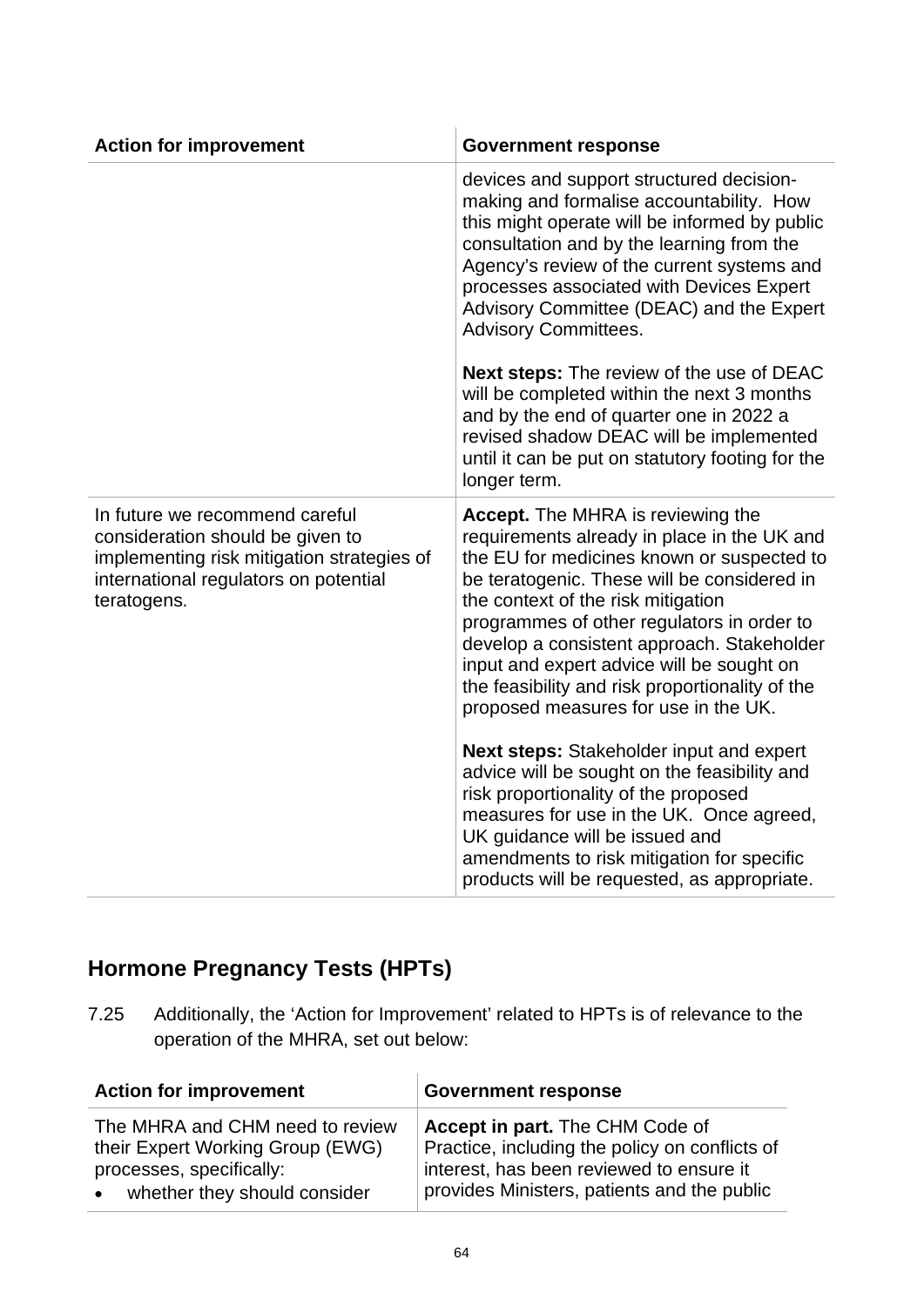| <b>Action for improvement</b>                                                                                                                                                                | <b>Government response</b>                                                                                                                                                                                                                                                                                                                                                                                                                                |
|----------------------------------------------------------------------------------------------------------------------------------------------------------------------------------------------|-----------------------------------------------------------------------------------------------------------------------------------------------------------------------------------------------------------------------------------------------------------------------------------------------------------------------------------------------------------------------------------------------------------------------------------------------------------|
| proactively checking potential<br>members' interests prior to their<br>appointment                                                                                                           | with the assurance that decisions made by<br>the Commission are impartial. The MHRA<br>plans to consult on this.                                                                                                                                                                                                                                                                                                                                          |
| how to best support the<br>involvement of affected and other<br>lay individuals in EWG meetings,<br>including both asking and<br>answering questions at<br>appropriate points of the meeting | The MHRA will also be providing better<br>support for patient representatives and<br>work is underway to review where it has<br>formal patient or public involvement on<br>advisory committees and groups with a<br>view to ensuring representation across all<br>groups.                                                                                                                                                                                 |
| whether an independent<br>secretariat should be used for<br><b>EWGs</b><br>whether EWG reports should be<br>reviewed by an independent<br>panel of experts                                   | There are no plans to create a new<br>independent secretariat. MHRA staff<br>provide secretariat support to the CHM and<br>its expert groups. Secretariat staff do not<br>participate in discussions or the decision-<br>making process and the MHRA considers<br>the current arrangement appropriate. The<br><b>MHRA's new Governance Office will</b><br>establish oversight of the secretariat<br>functions and will ensure continued best<br>practice. |
|                                                                                                                                                                                              | There are no plans to create a second<br>independent panel of experts. The CHM is<br>established in statute to give independent<br>advice to Ministers. As it is already<br>independent, the MHRA considers it is the<br>appropriate body to review EWG reports.                                                                                                                                                                                          |
|                                                                                                                                                                                              | Next steps: Public consultation on a<br>revised CHM code of practice is planned<br>for July, this will cover conflicts of interest<br>and the revised code will be implemented<br>by December 2021.                                                                                                                                                                                                                                                       |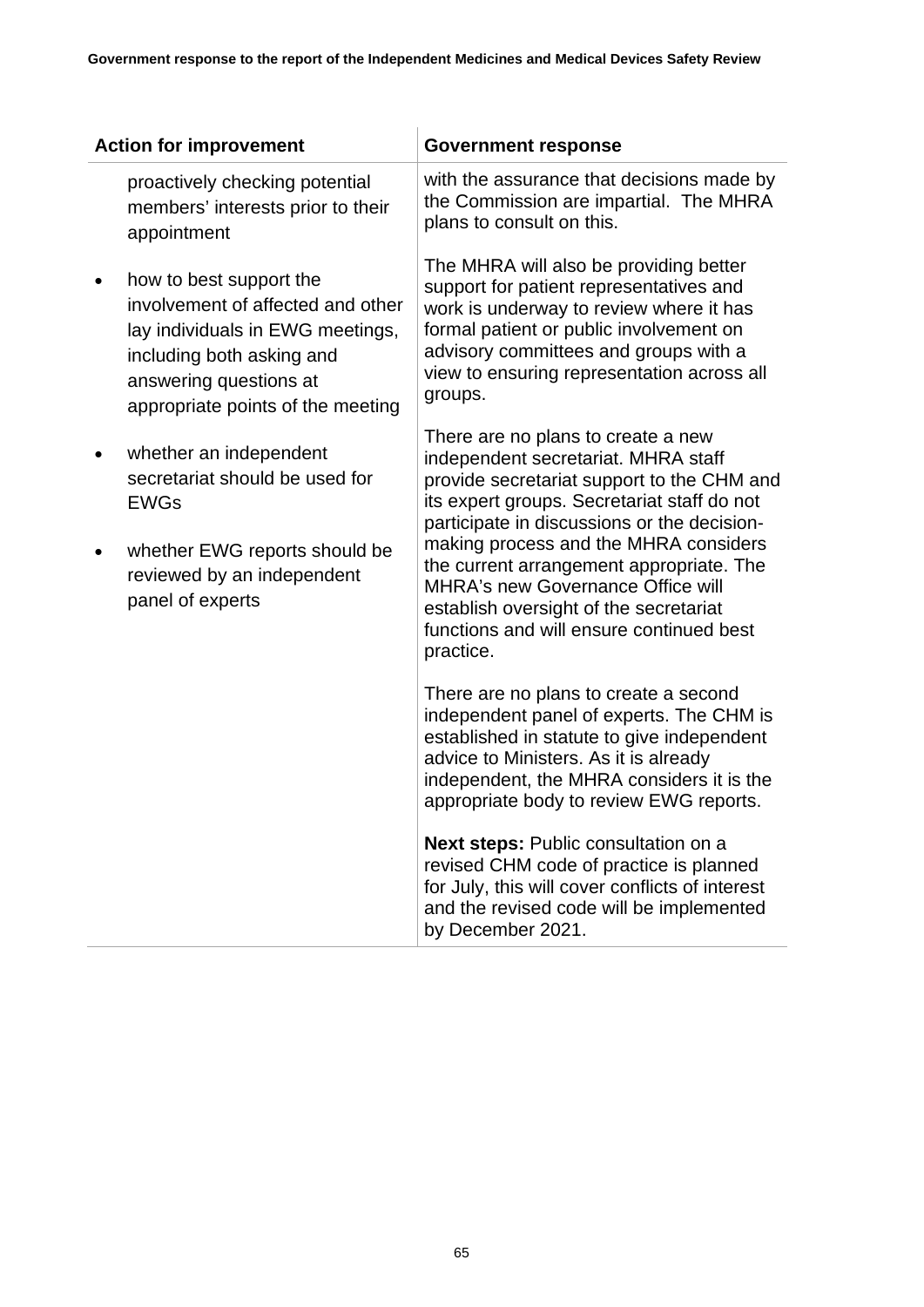# **8. The Medical Device Information System (MDIS)**

8.1 **Recommendation 7 of the Review states:** *'A central patient-identifiable database should be created by collecting key details of the implantation of all devices at the time of the operation. This can then be linked to specifically created registers to research and audit the outcomes both in terms of the device safety and patient reported outcomes measures'.*

**Government response:** We accept this recommendation. We have already legislated for this through the Medicines and Medical Devices Act 2021, which creates a power for the Secretary of State to regulate for the establishment of a UK-wide Medical Device Information System (MDIS). Alongside developing regulations, over £11m has been setaside for a package of work in 2021/22 involving partners across the healthcare system to scope, test and cost options for MDIS and other medical devices patient safety workstreams, as well as complete a business case for a 5-year programme of work .

- 8.2 The Review rightly identifies the need for the healthcare system to centralise and standardise the collection, retention and analysis of data for monitoring the safety and effectiveness of implantable medical devices.
- 8.3 In order to close the gap identified in the collection and analysis of this data, it is essential that the UK has a comprehensive system to ensure that implantable devices are effectively monitored and any issues affecting patient safety are responded to appropriately. For this reason, the government welcomes recommendation 7. The recommendation is timely and well considered, supporting an existing programme of work which the government initiated prior to the publication of the Review.

## **Legislating for MDIS under the Medicines and Medical Devices Act 2021**

8.4 The government acted in June 2020 to amend the Medicines and Medical Devices Bill to introduce powers, now at section 19 of the Medicines and Medical Devices Act 2021, that enable the Secretary of State to make regulations for the establishment and operation of the Medical Device Information System by NHS Digital. The new statutory powers were necessary to allow NHS Digital to mandate the provision of key data in relation to implanted medical devices from NHS and private sector healthcare providers in England, as well as similar healthcare providers in the Devolved Administrations.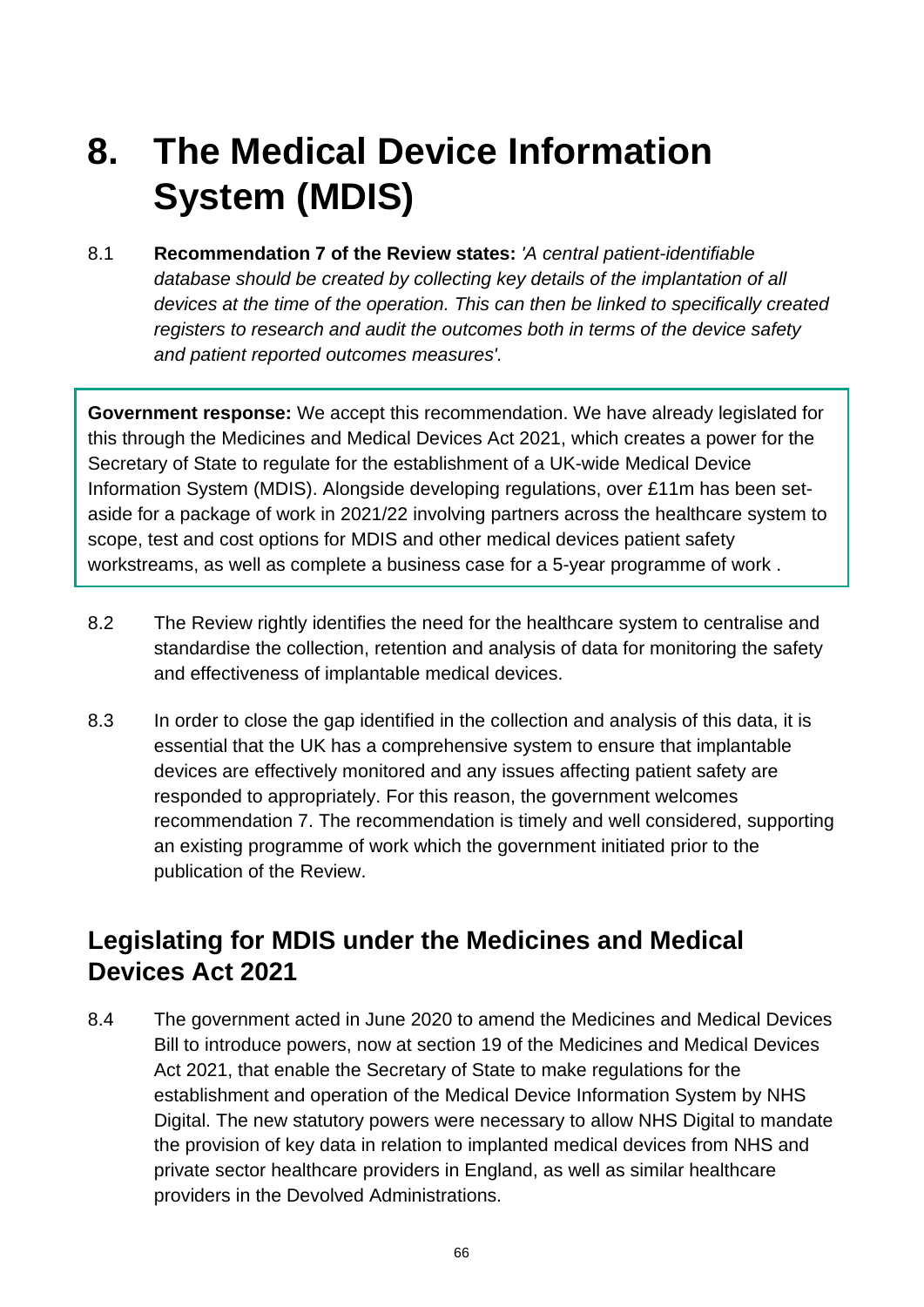- 8.5 The government would like to thank the Devolved Administrations for providing Legislative Consent Motions to enable their participation in the MDIS, ensuring it has UK-wide benefit. The efficacy of the MDIS will be greatly strengthened by their continuing involvement in its development and the inclusion of data from their healthcare systems.
- 8.6 The work on MDIS builds on the important work already underway following the Secretary of State's direction to NHS Digital under which they are developing the Pelvic Floor Information System – as set out in chapter 4 on pelvic mesh.
- 8.7 Early work on the MDIS is progressing with regular engagement between NHSX, NHS Digital, NHSEI-GIRFT, DHSC, the Devolved Administrations, and a range of stakeholders to scope the MDIS and the regulations that will underpin it.
- 8.8 Officials from DHSC, NHSX, NHS Digital and NHSEI-GIRFT presented an update to the Patient Reference Group. The Group emphasised the need for effective engagement and the importance of empowering patients to provide their views on MDIS, both for the forthcoming consultation and via any informal consultation sessions. Effective engagement would also build trust and understanding, not only on how MDIS will work but also how data will be held and used to enhance patient safety. The Group also provided valuable practical suggestions on the key principles for how the MDIS should operate. The advice and suggestions of the Group will be included in developing the next steps of the MDIS.

#### **Next steps:**

8.9 The government welcomes the requirement in section 45 of the Medicines and Medical Devices Act 2021 to consult before making regulations regarding the establishment and operation of the MDIS. The government would like views from a wide variety of stakeholders and is currently planning to hold a public consultation on the MDIS regulations later in 2021. We then plan for finalised regulations for MDIS to come into force in 2022. In particular, we will continue to listen to the views and concerns of patients.

## **Delivering the Medical Device Information System**

8.10 Based on interest expressed from provider/trust sites, several pilot and early adopter organisations will be selected to participate in the NHS Digital MDIS pilot programme. The aim of the pilots is to provide assurance that the capabilities, functionality, and processes of the information system are fit for purpose, particularly on an end-to-end basis and from a customer point of view. The pilots will also evaluate the feasibility, time, cost, risk, and performance of the information system and will include training participants and gathering data on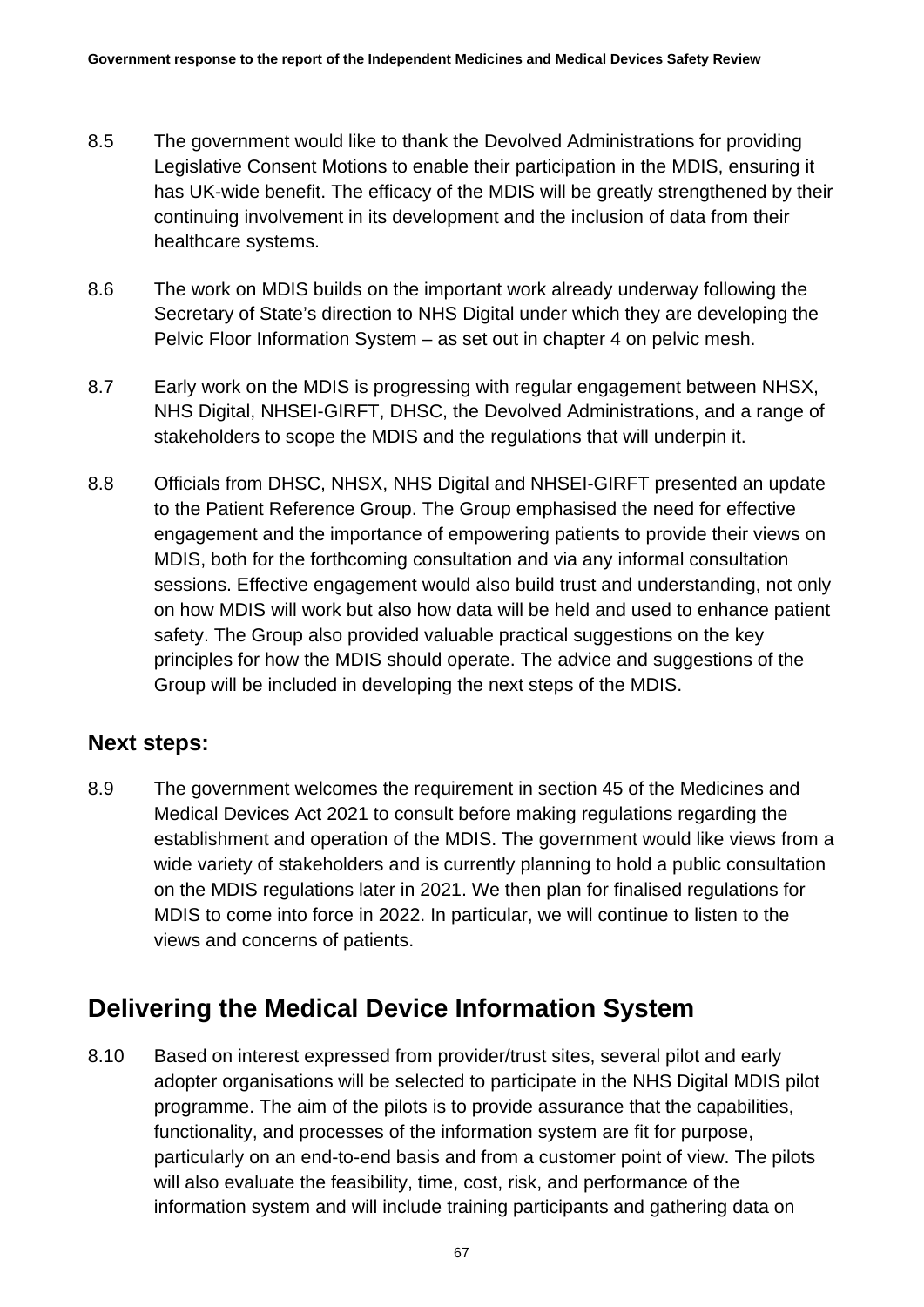user problems. This will ensure that solutions to identified issues can be implemented prior to transitioning the information system into live service.

### **Next steps**

- 8.11 The government is ambitious for what the MDIS can deliver. We want an information system which enhances patients' confidence, ensuring patients know that when they receive or are treated with an implantable medical device their details, information about the procedure, and the details of the device will be held securely. This information can be used to contact patients swiftly so that appropriate action can be taken should an issue with the device, or procedure, be identified.
- 8.12 We are fortunate in the UK to have exemplar registries with world-leading expertise which could provide a template for the analysis and review of devices to support roll-out across all specialities. In particular, the National Joint Registry and the Orthopaedic Data Evaluation Panel/Beyond Compliance, which works with implant manufacturers to assess the relative risk of any new product. These are widely regarded as setting international best practice in analysing outcomes for orthopaedic procedures.
- 8.13 MDIS will work securely in partnership with central patient records to ensure a whole system response to optimise patient care. As our work progresses, the government is considering how MDIS could be supported in England by simplifying the inputting of secure data for clinicians and other healthcare workers, including the use of scanning solutions and automated data capture in perioperative settings. We are also considering how MDIS could enable detailed analysis of patient outcomes based on the device used, to enhance clinician and patient decision making, utilising clinical expertise in NHSEI-GIRFT. This should also support early detection of safety issues, clinical improvement and better patient outcomes.

# **Actions for improvement**

### **Regulation**

8.14 Within the Actions for Improvement related to regulation, 3 actions are of relevance to the establishment of the MDIS, set out below:

| <b>Action for improvement</b>             | <b>Government response</b>               |
|-------------------------------------------|------------------------------------------|
| Where the patient gives permission an     | Accept in principle. The creation of the |
| adverse device report should be linked to | Medical Device Information System (MDIS) |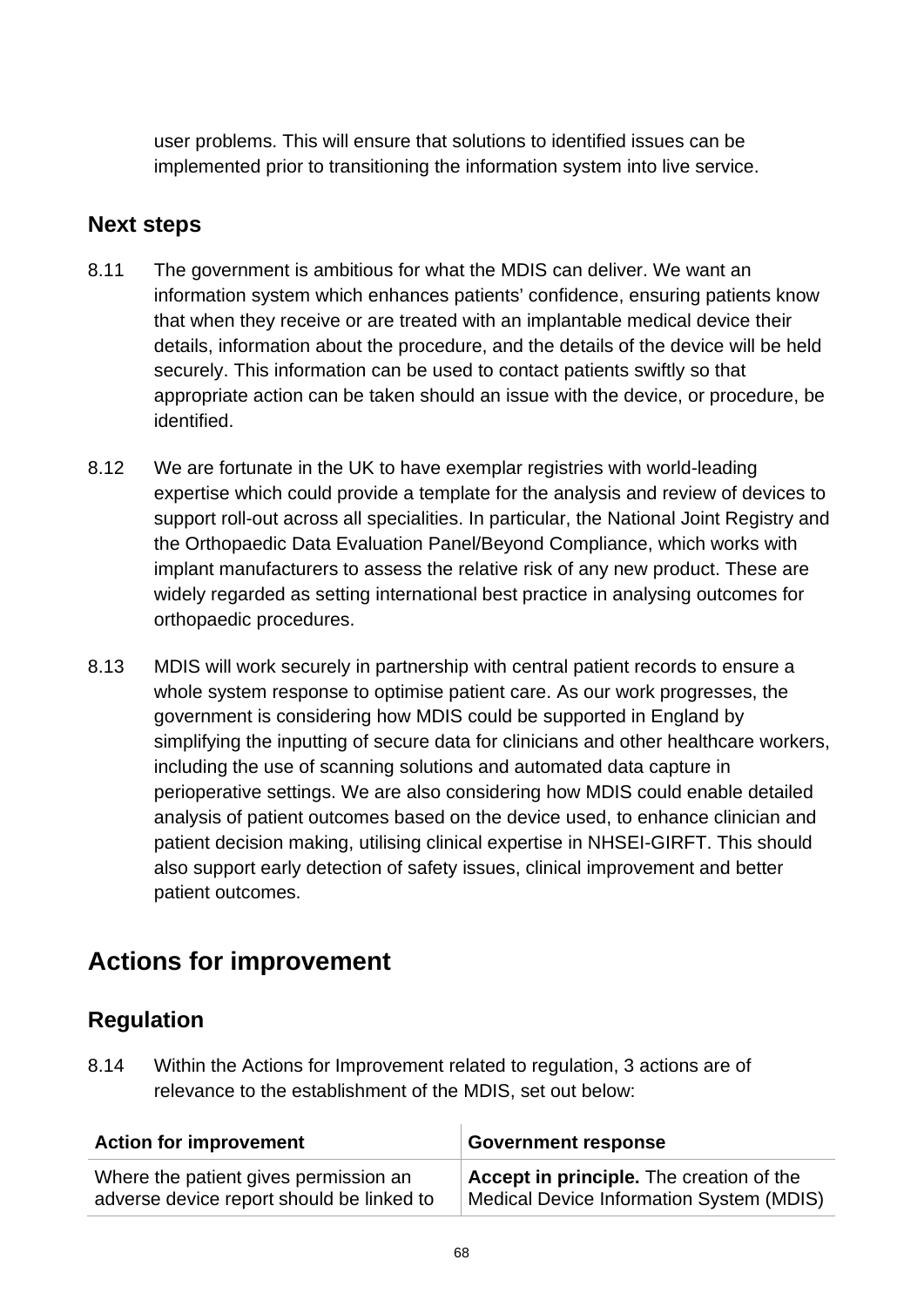| <b>Action for improvement</b>                                                                                                                                           | <b>Government response</b>                                                                                                                                                                                                                                                                                                                                                                                                                                                                                                          |
|-------------------------------------------------------------------------------------------------------------------------------------------------------------------------|-------------------------------------------------------------------------------------------------------------------------------------------------------------------------------------------------------------------------------------------------------------------------------------------------------------------------------------------------------------------------------------------------------------------------------------------------------------------------------------------------------------------------------------|
| the patient identifiable database of<br>implanted devices.                                                                                                              | will capture key information on the device<br>implanted, the procedure and the hospital<br>where the procedure was performed. We<br>also expect that if for example a patient or<br>healthcare professional wishes to report an<br>adverse incident to the MHRA through the<br>Yellow Card reporting scheme, data from<br>MDIS will be able to assist by providing<br>additional information in relation to the<br>particular implanted device.                                                                                     |
|                                                                                                                                                                         | Additionally, MDIS could assist clinicians in<br>the reporting of events to MHRA relating to<br>device revision. We have been working<br>with NHS Digital to ensure that when a<br>clinician inputs a revision in the pelvic floor<br>registry, they are directed to the MHRA<br>Yellow Card website to report the revision<br>to the MHRA. A link to the Yellow Card<br>scheme has now been added to the<br>registry web form and is being tested.                                                                                 |
|                                                                                                                                                                         | <b>Next steps:</b> The government is planning a<br>public consultation later in 2021 on the<br>MDIS regulations, and plans for finalised<br>regulations for MDIS to come into force in<br>2022.                                                                                                                                                                                                                                                                                                                                     |
| A public-facing Unique Device Identification<br>(UDI) database for UK devices based on<br>the Global Unique Device Identification<br>Database (GUDID) should be scoped. | <b>Accept.</b> The MHRA recognises that there<br>is an explicit need for devices registration<br>data to be outward facing, to allow patients<br>and the public to view and interrogate<br>information about the safety of devices.<br>The MHRA will achieve this by developing<br>a UK medical devices registration / UDI<br>system which will make identification of<br>medical devices and related safety<br>information more accessible to patients, the<br>public and the health services, through its<br>availability online. |
|                                                                                                                                                                         | Work in the area is already underway and<br>by the end of the year it will be a<br>requirement under the UK Medical Devices<br>Regulations 2002 (SI 2002 No 618, as<br>amended) (UK MDR 2002) that all medical<br>devices, In vitro diagnostic (IVD) medical<br>devices and custom-made devices are<br>registered with the MHRA before being                                                                                                                                                                                        |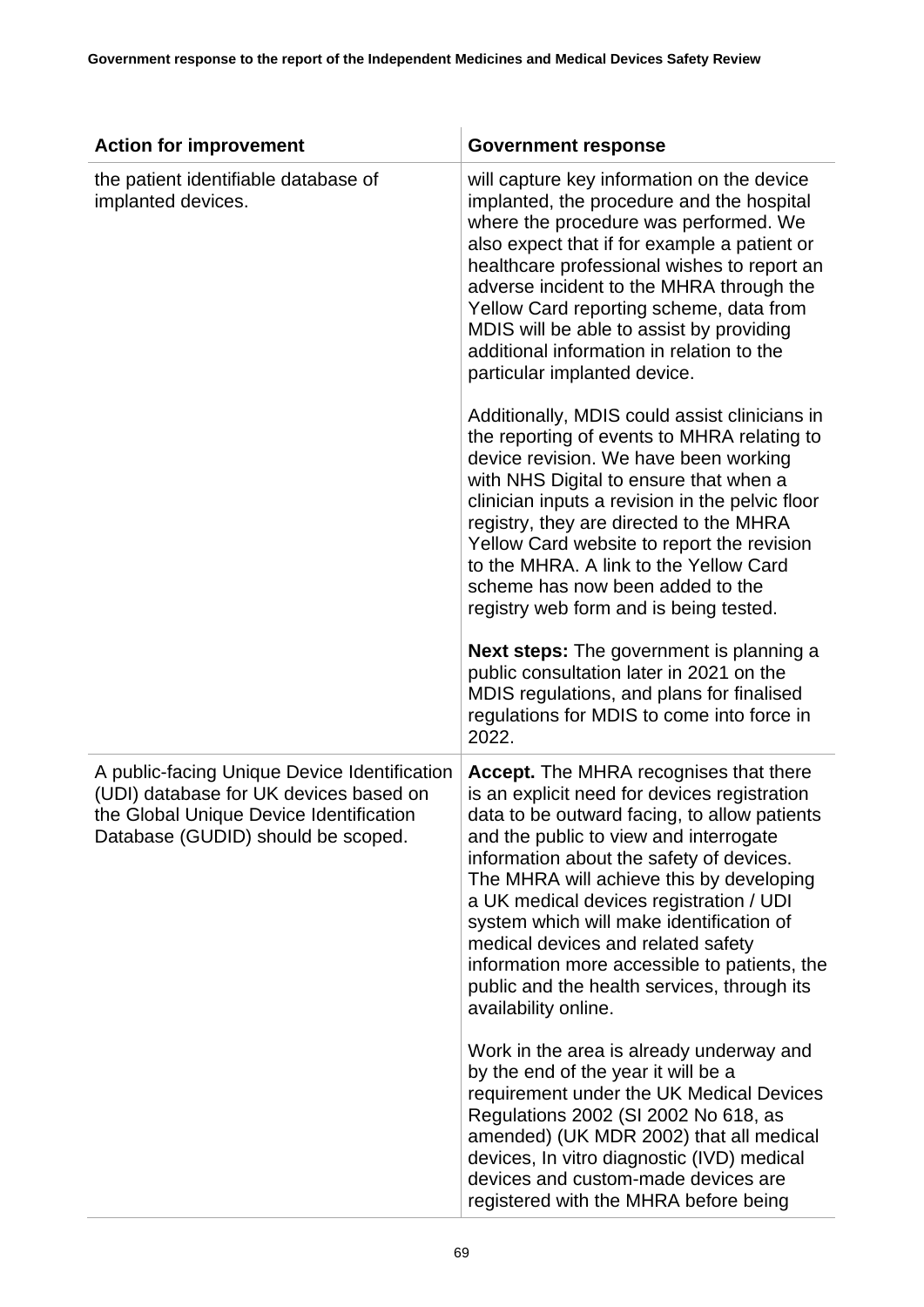| <b>Action for improvement</b>                                                                       | <b>Government response</b>                                                                                                                                                                                                                                                                                                                                                                                                                                                                                                                          |
|-----------------------------------------------------------------------------------------------------|-----------------------------------------------------------------------------------------------------------------------------------------------------------------------------------------------------------------------------------------------------------------------------------------------------------------------------------------------------------------------------------------------------------------------------------------------------------------------------------------------------------------------------------------------------|
|                                                                                                     | placed on the Great Britain market.<br>Different registration arrangements exist for<br>devices placed on the market in Northern<br>Ireland.                                                                                                                                                                                                                                                                                                                                                                                                        |
|                                                                                                     | The Medicines and Medical Devices Act<br>2021 which received Royal Assent in<br>February 2021, provides further powers to<br>create a comprehensive devices<br>registration / UDI system and disclose<br>information held within the system to the<br>public and others.                                                                                                                                                                                                                                                                            |
|                                                                                                     | The MHRA devices registration/UDI system<br>will be the main source of medical device<br>reference data for patients and the UK<br>healthcare community including the NHS<br>Digital Medical Device Information System<br>(MDIS).                                                                                                                                                                                                                                                                                                                   |
|                                                                                                     | <b>Next steps:</b> The MHRA is currently<br>developing a formal public consultation on<br>the future regulatory regime. The<br>consultation is expected to take place this<br>summer. The implementation of our new<br>regime for medical devices will incorporate<br>the revised MHRA devices registration/UDI<br>system.                                                                                                                                                                                                                          |
| We recommend a publicly searchable<br>database of adverse events for both<br>medicines and devices. | <b>Accept.</b> The MHRA SafetyConnect<br>programme will introduce a new and more<br>responsive vigilance service to detect and<br>respond to safety concerns with any<br>medicine, medical device or blood product<br>more quickly and more comprehensively<br>than ever before. This will significantly<br>improve how the MHRA monitors and acts<br>on safety issues, through joined up safety<br>vigilance, reporting and information. It will<br>also improve how the system interacts with<br>patients and make data available to<br>patients. |
|                                                                                                     | <b>Next steps:</b> The implementation of the<br>MHRA's new adverse event reporting<br>system will be completed by March 2022.                                                                                                                                                                                                                                                                                                                                                                                                                       |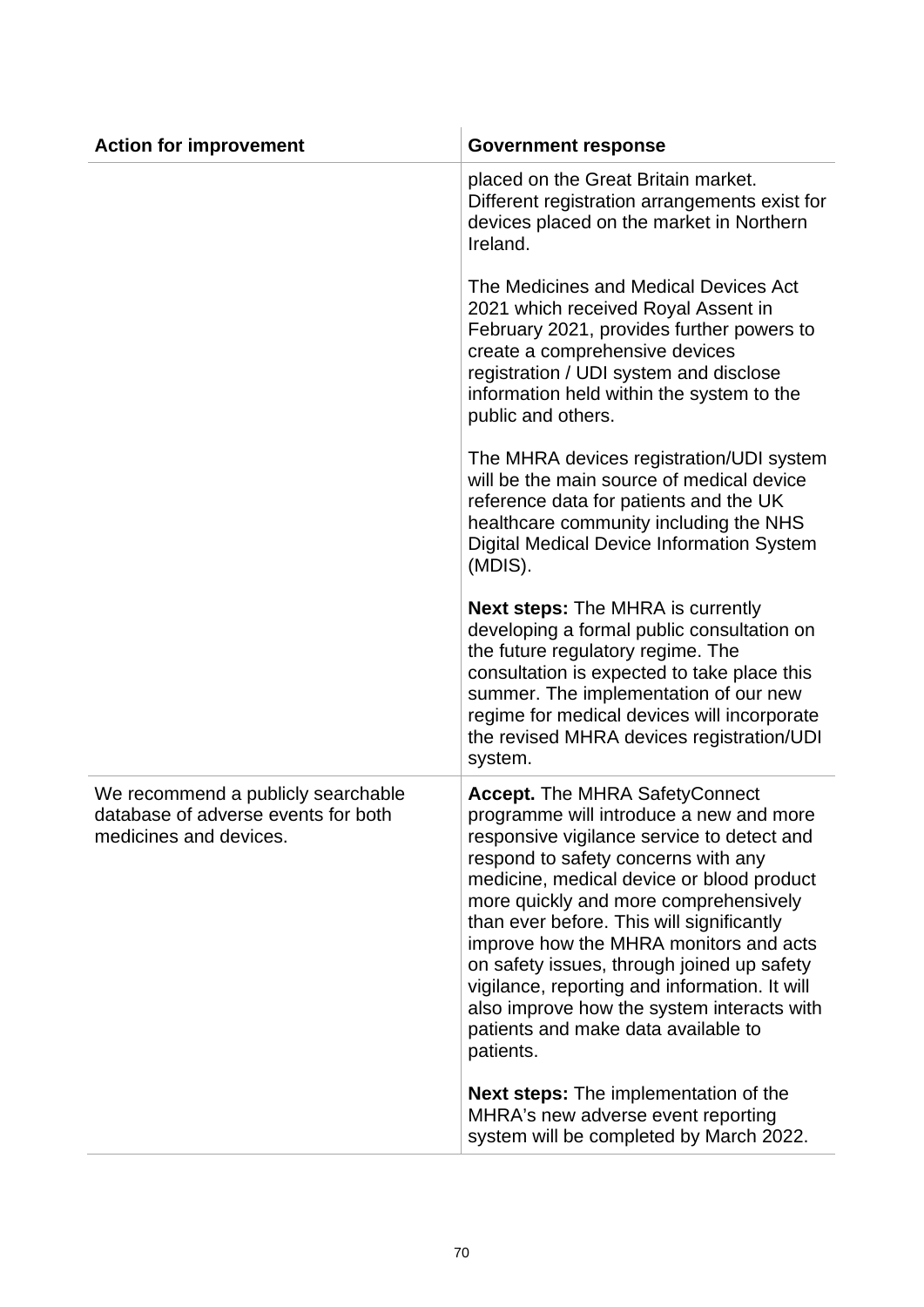### **Databases and registries**

8.15 The Report contains one 'Action for Improvement' related to databases and registries, set out below:

| <b>Action for improvement</b>                                                                                                 | <b>Government response</b>                                                                                                                                                                                                                                                                                                                                |
|-------------------------------------------------------------------------------------------------------------------------------|-----------------------------------------------------------------------------------------------------------------------------------------------------------------------------------------------------------------------------------------------------------------------------------------------------------------------------------------------------------|
| Databases and subsequent<br>registries should embrace the private<br>or independent health care sector as<br>well as the NHS. | <b>Accept.</b> The government acted in June<br>2020 to amend the Medicines and Medical<br>Devices Bill including powers, now section<br>19 of the Medicines and Medical Devices<br>Act 2021, that enable the Secretary of State<br>to make regulations for the establishment<br>and operation of the Medical Device<br>Information System by NHS Digital. |
|                                                                                                                               | The new statutory power enables NHS<br>Digital to mandate the provision of key data<br>in relation to implanted medical devices from<br>NHS and private sector healthcare providers<br>in England, as well as similar healthcare<br>providers in the Devolved Administrations.                                                                            |
|                                                                                                                               | This recognises that a number of<br>procedures using implanted medical devices<br>are carried out in the private sector,<br>particularly for certain clinical specialities. It<br>is therefore critical that the MDIS provides a<br>comprehensive UK-wide system covering<br>procedures carried out both by the NHS and<br>private sector providers.      |
|                                                                                                                               | Early work on the MDIS is underway with<br>regular engagement between NHSx, NHS<br>Digital, NHSEI-GIRFT, the Department of<br>Health and Social Care (DHSC), the<br>Devolved Administrations and a range of<br>stakeholders, to scope the MDIS and the<br>regulations which will underpin it.                                                             |
|                                                                                                                               | <b>Next Steps:</b> The government will continue<br>engaging with stakeholders, including with<br>the private healthcare sector, as the project<br>develops. We have also worked with the<br>Safety Review Patient Reference Group as<br>part of our approach to ensure that we listen<br>to the views and concerns of patients.                           |
|                                                                                                                               | The government plans a public consultation<br>before the MDIS regulations are made.                                                                                                                                                                                                                                                                       |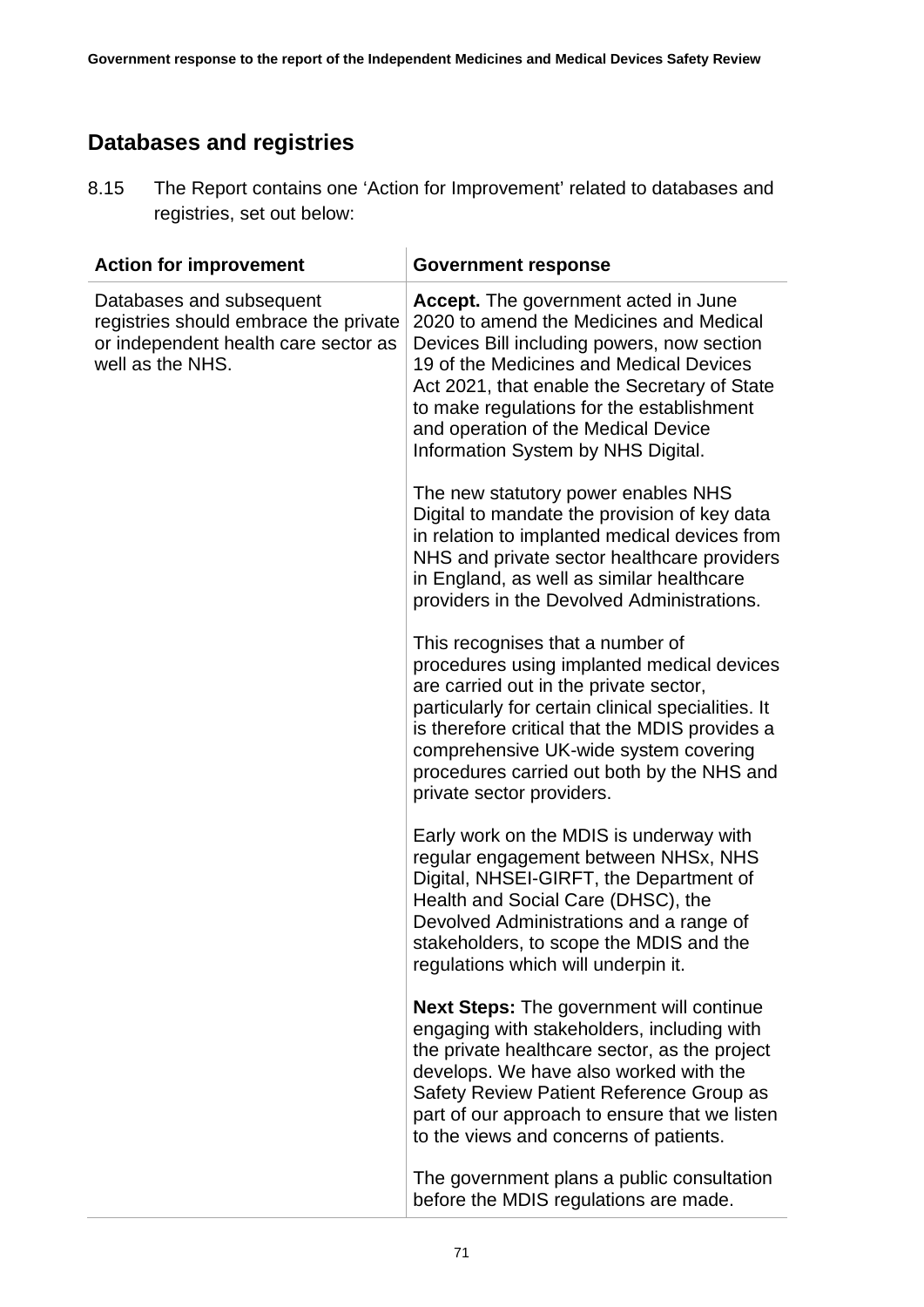## **Collecting and using data**

8.16 The Report contains 3 Actions for Improvement related to collecting and using data, set out below:

| <b>Action</b>                                                                                                                                                                                                                                                               | <b>Response</b>                                                                                                                                                                                                                                                                                                                                                                                                                                                                                                                                                                                                                                                                                                                           |
|-----------------------------------------------------------------------------------------------------------------------------------------------------------------------------------------------------------------------------------------------------------------------------|-------------------------------------------------------------------------------------------------------------------------------------------------------------------------------------------------------------------------------------------------------------------------------------------------------------------------------------------------------------------------------------------------------------------------------------------------------------------------------------------------------------------------------------------------------------------------------------------------------------------------------------------------------------------------------------------------------------------------------------------|
| Patient reported measures such as<br><b>Patient Reported Outcome</b><br>Measures (PROMs) and Patient<br><b>Reported Experience Measures</b><br>(PREMs) should become common<br>currency in the assessment of the<br>benefits and risks of current and new<br>interventions. | <b>Accept.</b> Patient-reported outcome<br>measures (PROMs) and patient-reported<br>experience measures (PREMs) are used to<br>assess the quality of care delivered to NHS<br>patients from the patient perspective.<br>PROMS data has been collected by all<br>providers of NHS-funded care since April<br>2009 and currently cover two clinical<br>procedures: hips and knee replacements.<br>The measures calculate the health gains<br>after surgical treatment using pre- and post-<br>operative surveys. They provide an<br>indication of the outcomes or quality of care<br>delivered to NHS patients and can help<br>healthcare providers, commissioners and<br>other stakeholders to make informed<br>changes to their services. |
|                                                                                                                                                                                                                                                                             | NHSEI is committed to embedding the<br>patient voice in the design and delivery of<br>healthcare. There are many ways in which<br>programmes and interventions will include<br>greater patient involvement to ensure better<br>patient experience and patient outcomes.<br>This may be though patient public<br>involvement (PPI), co-production and input<br>from those with lived experience within the<br>design and delivery of services and/or<br>though shared decision making at delivery.                                                                                                                                                                                                                                         |
|                                                                                                                                                                                                                                                                             | <b>Next Steps: Patient surveys and</b><br>questionnaires which give insight into the<br>experience and outcomes of service users<br>are vital in order for us to improve service<br>delivery. Insights from national surveys such<br>as those in primary care or maternity<br>services are augmented by more bespoke<br>questionnaires such as the Friends and<br>Family Test (FFT), and those used within<br>specific clinical improvement programmes<br>such as the Cancer Quality of Life measure<br>and other patient reported measures being<br>developed, for example, for women                                                                                                                                                    |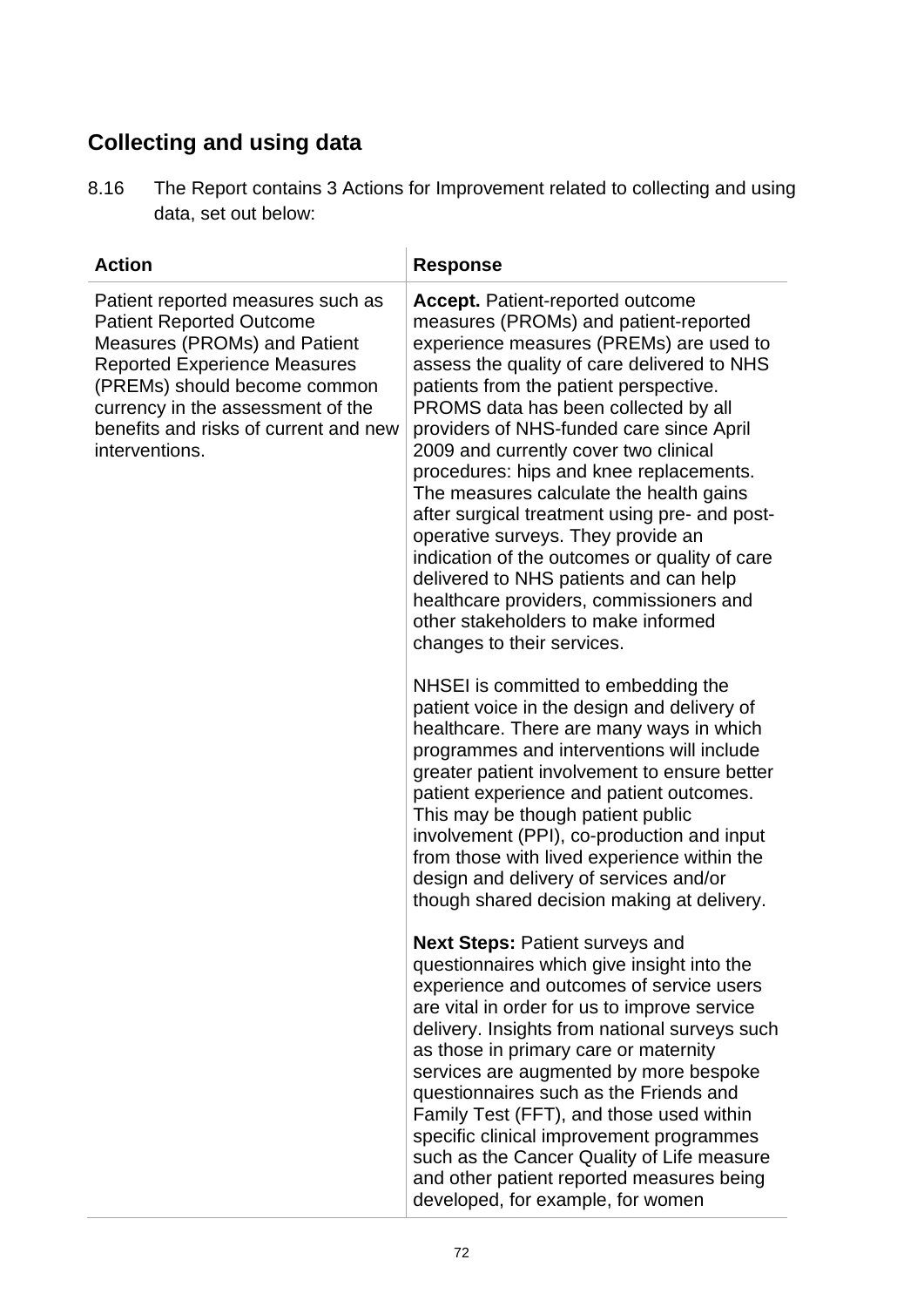| <b>Action</b>                                                                                                                                                                                                                                                     | <b>Response</b>                                                                                                                                                                                                                                                                                                                                                                                                                                                                                                                                                               |
|-------------------------------------------------------------------------------------------------------------------------------------------------------------------------------------------------------------------------------------------------------------------|-------------------------------------------------------------------------------------------------------------------------------------------------------------------------------------------------------------------------------------------------------------------------------------------------------------------------------------------------------------------------------------------------------------------------------------------------------------------------------------------------------------------------------------------------------------------------------|
|                                                                                                                                                                                                                                                                   | considering a mesh implant. The various<br>measures all come with costs, benefits and<br>real-world implementation challenges that<br>will need careful consideration. The most<br>important thing is that patients receive high-<br>quality care that delivers good outcomes<br>and a positive experience.                                                                                                                                                                                                                                                                   |
| Every interaction the patient has with<br>a health service provider should be<br>captured once only and by one or<br>other data subset, ideally in the<br>electronic health record. The NHS<br>number should be included to<br>enable those subsets to be linked. | <b>Accept.</b> The government will work closely<br>with NHS Digital and partners, including in<br>the Devolved Administrations, to consider<br>how we best minimise the implications for<br>providers when delivering a UK-wide<br>Medical Device Information System (MDIS),<br>which is addressed under recommendation<br>7.                                                                                                                                                                                                                                                 |
|                                                                                                                                                                                                                                                                   | The government is committed to significantly<br>reducing the burden on the front line in the<br>NHS and private sector providers in<br>England. Data collection via ADAPt /PHIN<br>will be repurposed where possible to reduce<br>burden. The Data Alliance Partnership<br>(DAP) was formed last year at the request of<br>the Secretary of State, which aims to<br>facilitate the sharing of data across member<br>organisations, thereby supporting a<br>reduction in data collected from front line<br>services.                                                           |
|                                                                                                                                                                                                                                                                   | <b>Next Steps:</b> It is anticipated that the data<br>collections from NHSEI for the MDIS and<br>other interrelated elements such as patient<br>safety and adverse incident reporting will be<br>reviewed by the Data Alliance Partnership<br>Board, looking at burden reduction and<br>ensuring there are no duplications or gaps.<br>This cross-service Board, and the measures<br>being put in place to support it, will reassure<br>the Health and Adult Social Care system<br>that we are able to drive progress towards<br>reducing burden swiftly and collaboratively. |
| Every child's NHS number should be<br>entered on their school attainment<br>record on year of entry.                                                                                                                                                              | <b>Accept in principle.</b> Teams across<br>Government and in NHSx are working<br>together to consider solutions to enable<br>information-sharing with the aim of<br>supporting local authorities and other                                                                                                                                                                                                                                                                                                                                                                   |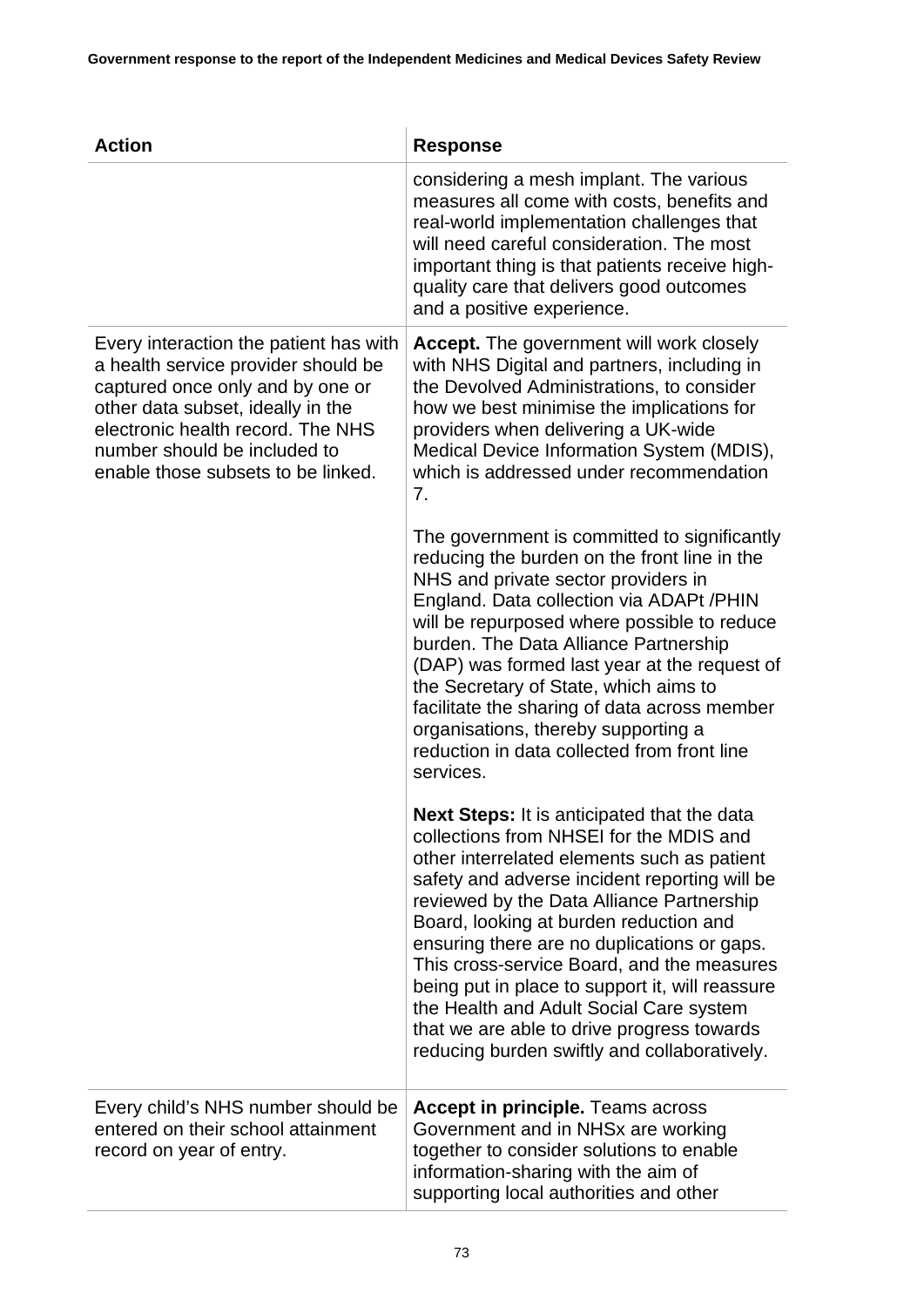| <b>Action</b> | <b>Response</b>                                                                                                                                                                                                                                                                                                                                                               |
|---------------|-------------------------------------------------------------------------------------------------------------------------------------------------------------------------------------------------------------------------------------------------------------------------------------------------------------------------------------------------------------------------------|
|               | agencies to identify and help vulnerable<br>children and young people. This work may<br>include linking data across health, education<br>and care to identify children and young<br>people who are known to services and at<br>risk of harms and poor outcomes. Some of<br>this work will explore how unique identifiers,<br>such as NHS numbers, can be used<br>effectively. |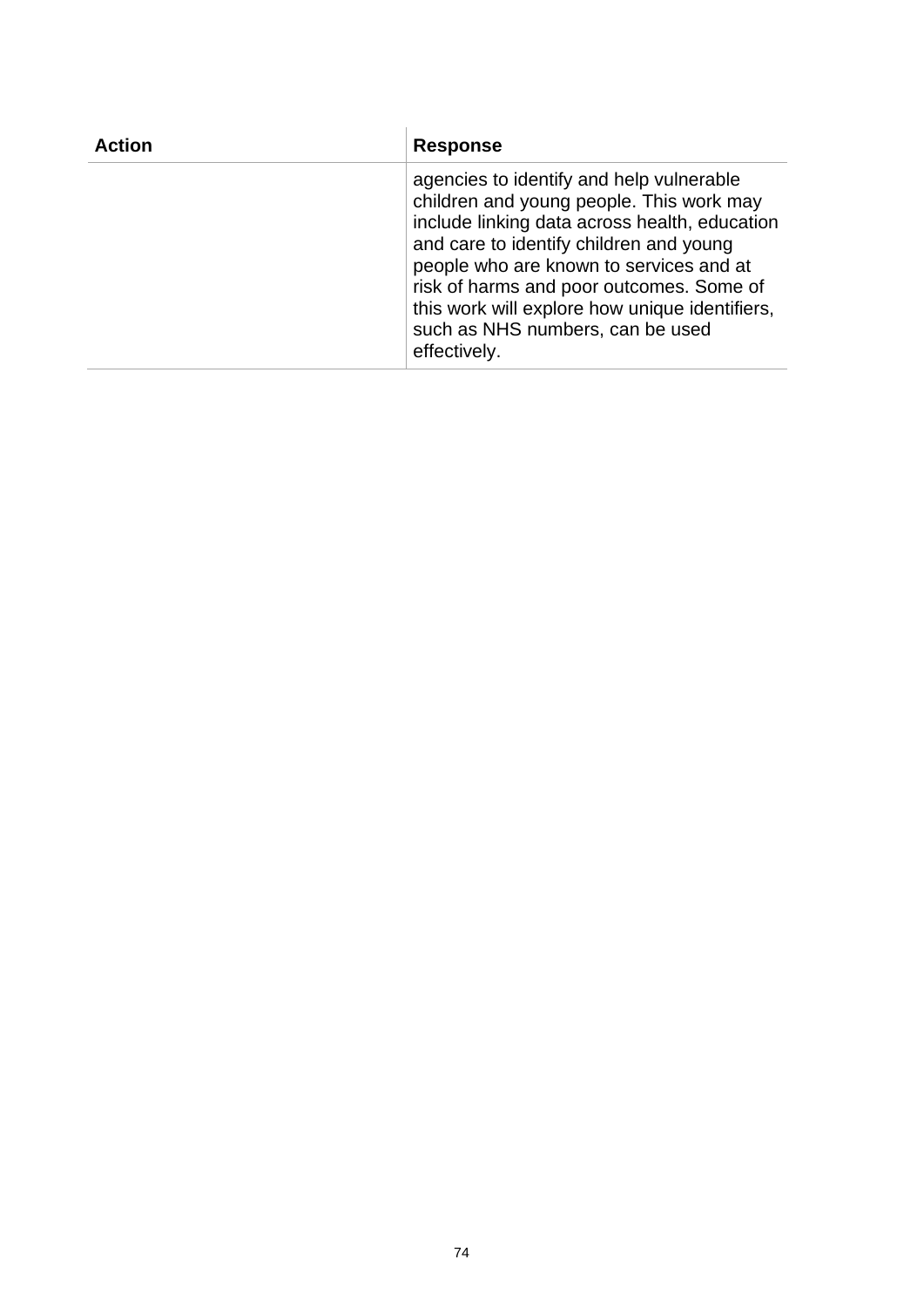# **9. Conflicts of interest**

## **Conflicts of interest**

- 9.1 **Recommendation 8 of the Review states:** *'Transparency of payments made to clinicians needs to improve. The register of the General Medical Council (GMC) should be expanded to include a list of financial and non-pecuniary interests for all doctors, as well as doctors' particular clinical interests and their recognised and accredited specialisms. In addition, there should be mandatory reporting for the pharmaceutical and medical device industries of payments made to teaching hospitals, research institutions and individual clinicians'.*
- 9.2 The Review concludes that transparency of interests needs to improve, and makes the case that responsibility for transparency of interests should lie with all relevant parties, including individual clinicians, manufacturers, regulators, and research journals. The government agrees with these sentiments – transparency is essential for patient trust and informed consent, and for ensuring the best possible outcomes in terms of patient safety and efficiency.

**Government response***:* **accept in principle.** We agree that lists of doctors' interests should be publicly available, but we do not think that the GMC register is the best place to hold this information. Our approach is to ensure it is a regulatory requirement that all registered healthcare professionals declare their relevant interests, and that this information is published locally at employer level. We also agree with the second part of the recommendation, and we are exploring options to expand and reinforce current schemes.

9.3 Our response to recommendation 8 is in two, inter-dependent, parts. To address the first part of the recommendation, we will ensure it is a regulatory requirement that all registered healthcare professionals must declare their relevant interests, and that this information is meaningful and accessible for patients at a local level. This approach is underpinned by our response to the second part of the recommendation, which considers the options to expand the reporting of payments by industry to healthcare professionals and organisations, including in a mandatory system. The two parts, when read together, therefore, ensure the reporting of healthcare professionals' interests and industry payments are both transparent, accessible and mandatory. Together they ensure patients can make informed decisions about their treatment and care. The sections below detail our response to the two parts of the recommendation in turn.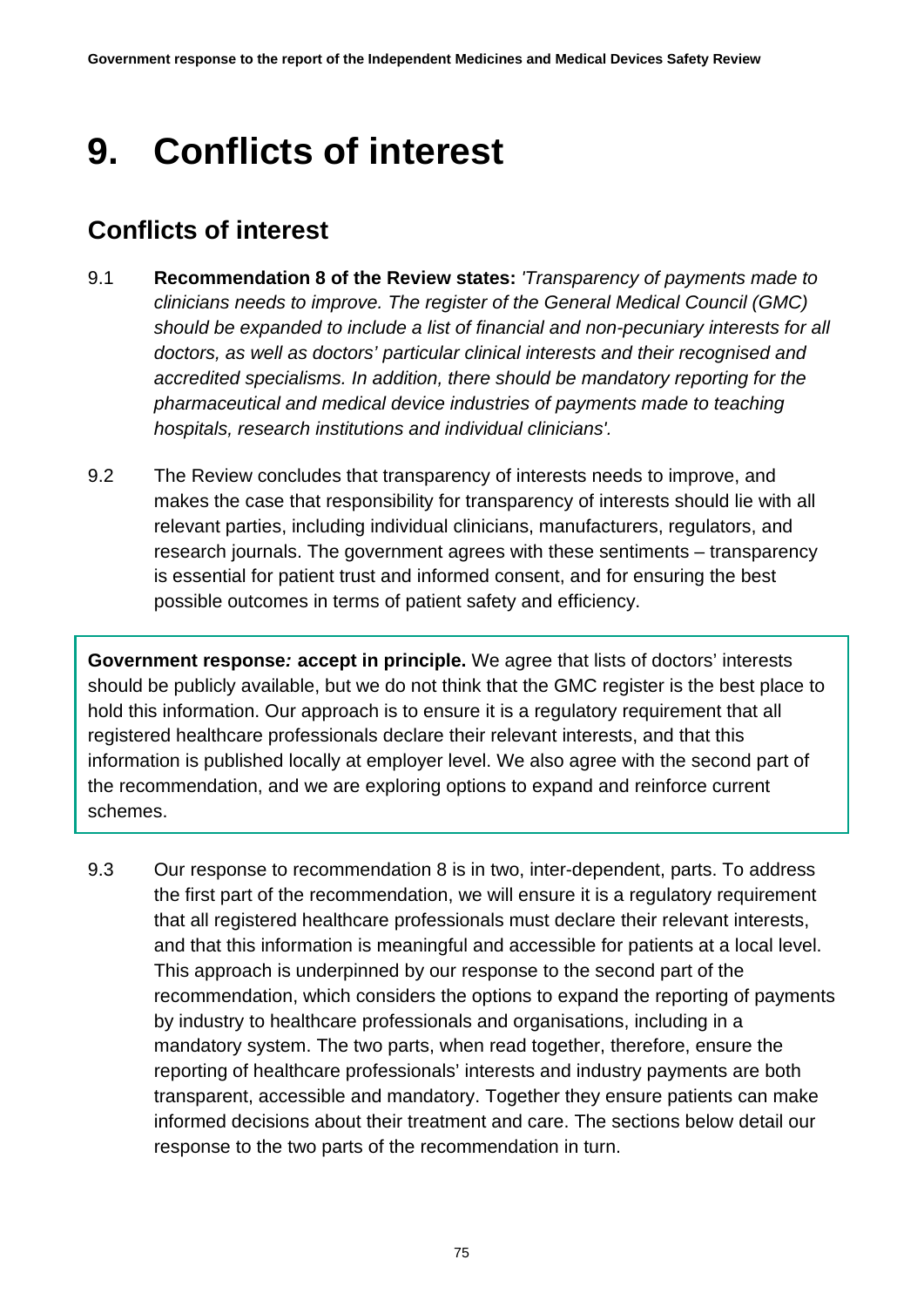## **Lists of doctors' interests**

*9.4* **The first part of recommendation 8 states**: *'Transparency of payments made to clinicians needs to improve. The register of the General Medical Council (GMC) should be expanded to include a list of financial and non-pecuniary interests for all doctors, as well as doctors' particular clinical interests and their recognised and accredited specialisms'.*

**Government response**: We accept this part of the recommendation in principle as we agree that doctors' interests should be declared and publicly available. Furthermore, we believe this should be extended to all registered healthcare professionals. We do not think that the GMC (or other regulator's) register is the best place to hold this information. We will ensure there is a regulatory requirement that all registered healthcare professionals declare their relevant interests, and that this information is published locally at employer level.

- 9.5 The government agrees that doctors' financial and non-pecuniary interests must be declared and publicly available. It is essential there is a culture in which all registered healthcare professionals are open and honest about their interests and agree it is vital that all patients can make informed decisions about their treatment and care. While we recognise that conflicts of interest may be unavoidable in complex healthcare systems, it is critical that all relevant financial and nonpecuniary interests are identified, declared, properly managed, and publicly available.
- 9.6 The government also believes that it is not just doctors who must declare their relevant interests, but rather all registered healthcare professionals. We are therefore going further than the recommendation, and we will make it a regulatory requirement that all registered healthcare professionals must declare their interests to their employer, contractor, or the organisation where they are providing services. The healthcare provider must then ensure that all declarations of interest are publicly available for patients at a local level.
- 9.7 It is crucial that any published list of interests is meaningful and accessible to patients at a local level. Our approach is for publications of interests to be held at a local level as patients know where healthcare professionals work and are more likely to seek information from the organisation that provides their treatment and care. All healthcare providers will be required to collect, monitor, and publish a list of their employee's interests in a prominent place on their website. Organisations without websites must maintain registers on-site, clearly available for patient review. We will continue to work with healthcare organisations across the NHS and independent sector to ensure there is appropriate implementation, governance, and enforcement of this approach.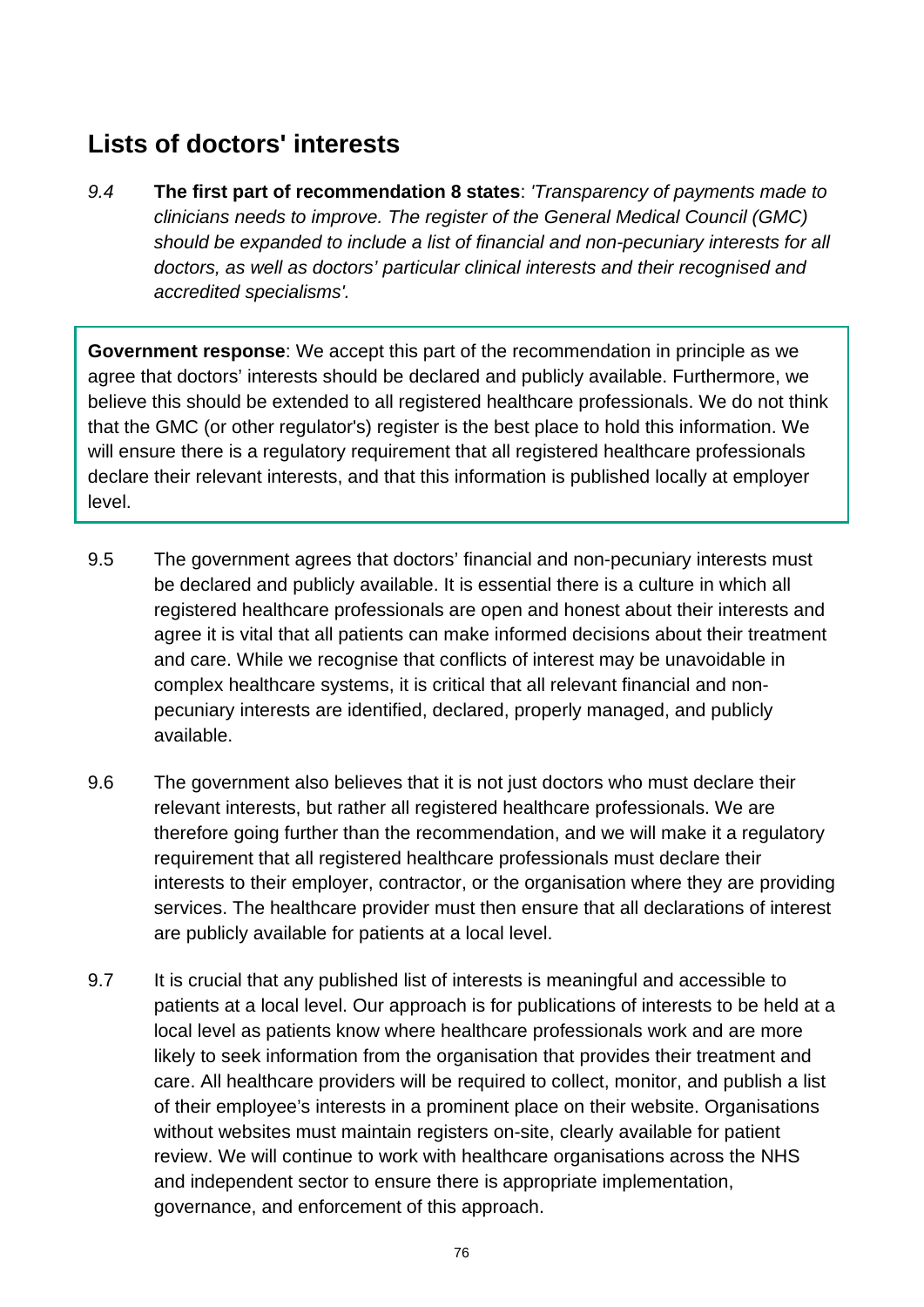- 9.8 The government believes that regulators' registers are not the best place to hold registrants' interests. The [role of the regulator's register](https://www.gmc-uk.org/-/media/documents/M06___Developing_the_UK_medical_register.pdf_69417294.pdf) is to record specific information on a healthcare professional's qualifications and fitness to practise. Accessing regulators' registers also requires a knowledge of how healthcare professionals are regulated. A [report by the Council for Healthcare Regulatory](https://www.professionalstandards.org.uk/docs/default-source/publications/policy-advice/health-professional-regulators-registers-2010.pdf?sfvrsn=99c77f20_10)  [Excellence](https://www.professionalstandards.org.uk/docs/default-source/publications/policy-advice/health-professional-regulators-registers-2010.pdf?sfvrsn=99c77f20_10) shows that many patients do not have this knowledge.
- 9.9 It is essential patients can easily access any publication of interests and are supported to interpret the information. At a local level, healthcare providers can also ensure there is meaningful oversight of any publication of interests. The interests of clinical decision-makers can be complex, and our approach ensures there will be local mechanisms in place to ensure patients have the necessary support to understand any relevant information. This accessibility, availability, and oversight of information will allow patients to make informed decisions about their treatment and care.
- 9.10 We are working with NHSEI and the Independent Healthcare Providers Network (IHPN) to ensure this approach is consistently applied across the NHS and independent sector. NHSEI has [guidance](https://www.england.nhs.uk/wp-content/uploads/2017/02/guidance-managing-conflicts-of-interest-nhs.pdf) that says all staff should declare their interests to their employer. The current guidance states providers should, as a minimum, publish the interests of decision-making staff. Decision-making staff are defined as those who influence how taxpayers' money is spent. We will work with NHSEI to extend the scope of this guidance so that it applies to all registered healthcare professionals. We will work with the IHPN to ensure guidance is distributed across the independent healthcare sector.
- 9.11 We have engaged with [all professional regulators.](https://www.professionalstandards.org.uk/what-we-do/our-work-with-regulators/find-a-regulator) Regulators will ensure their standards, guidance, and communications are clear that registrants must declare all of their competing and potentially competing interests. Each professional regulator has standards their registrants must adhere to. These standards set out the professional values, knowledge, skills and behaviours required of all healthcare professionals working in the UK. It is a requirement of all registered healthcare professionals' registration that they meet these standards. A failure to meet these standards, in a way that poses a risk to patient safety or public trust in doctors, will put registrants' registration at risk. The regulators will ensure this approach is effectively communicated to their registrants via appropriate channels. In addition, all healthcare regulators have committed to reviewing their [joint](https://www.gmc-uk.org/-/media/gmc-site-images/ethical-guidance/related-pdf-items/conflicts-of-interest/joint-statement-from-the-chief-executives-of-statutory-regulators-of-health-and-care-professionals.pdf?la=en&hash=A29836358B7C3AB3750A7CEAC6F49AEBC5C76C1D)  [statement](https://www.gmc-uk.org/-/media/gmc-site-images/ethical-guidance/related-pdf-items/conflicts-of-interest/joint-statement-from-the-chief-executives-of-statutory-regulators-of-health-and-care-professionals.pdf?la=en&hash=A29836358B7C3AB3750A7CEAC6F49AEBC5C76C1D) on conflicts of interest. This sets out the expectations of how doctors and other professionals, working in healthcare, should act in relation to avoiding, declaring, and managing actual or potential interests.
- 9.12 We have worked with the Care Quality Commission (CQC) to ensure that implementation is monitored and that there is local accountability. Through its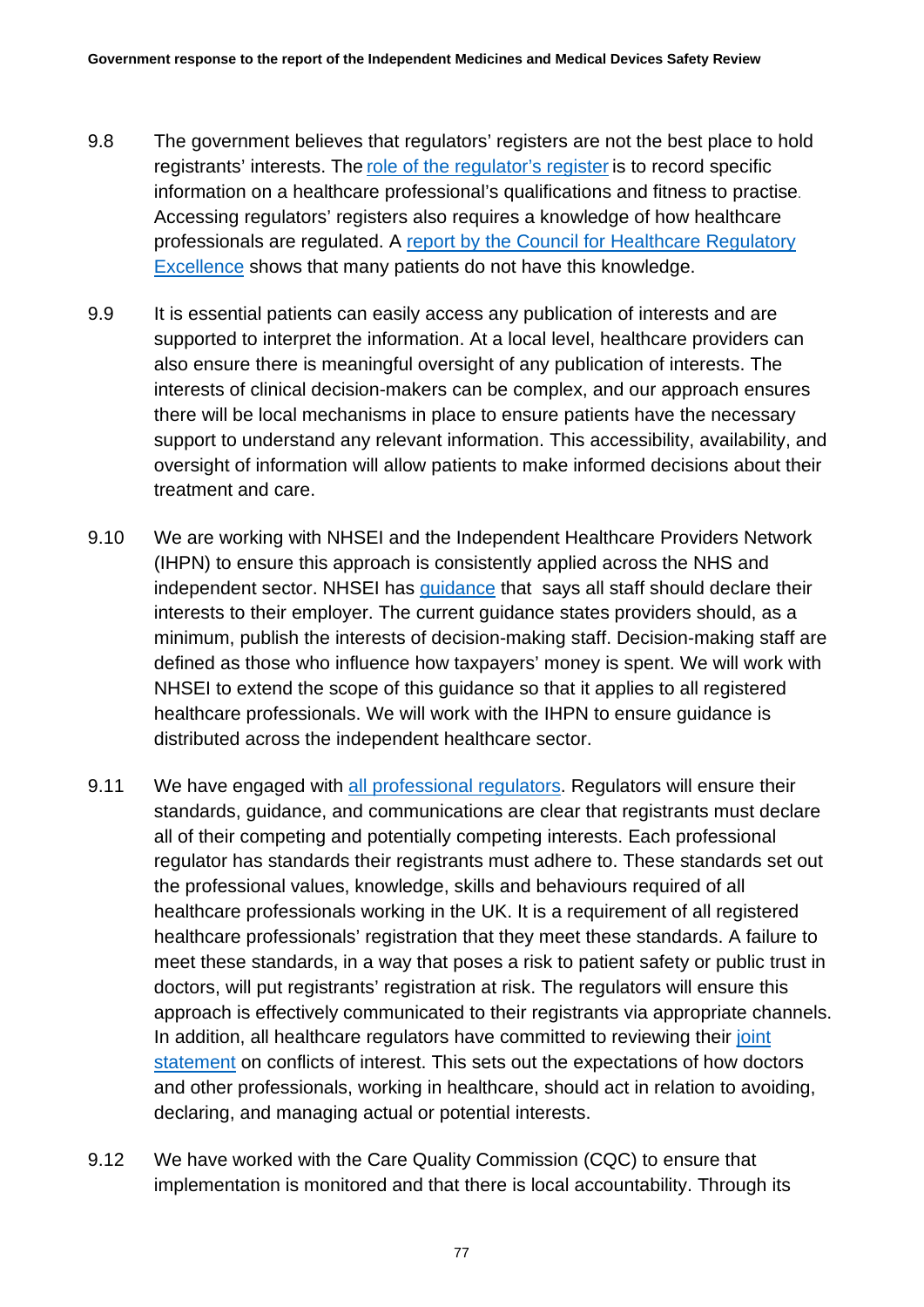ongoing monitoring of healthcare providers, the CQC will check that NHS and independent providers are collecting, maintaining and publishing their employee's interests in line with guidance. The CQC is also updating its guidance on the assessment methodology for its ['well-led' key question.](https://www.cqc.org.uk/sites/default/files/Well-led%20framework%20statement%20of%20intent%20FINAL.pdf) We will work with the CQC to ensure the expectation for all healthcare providers to publish their employee's interests is included in this updated guidance. The CQC will make sure its assessment of healthcare providers is in line with any updated guidance on declarations of interests issued by NHSEI, GMC, and other relevant stakeholders. We will continue to work with the CQC to explore the options for publicising the findings from its assessments in this area.

- 9.13 We presented a working proposal of this response to a patient reference group. Participants' engagement and feedback on the proposal has informed our final response. Group members felt strongly that any registry of interests must be mandatory. In response, we have ensured it is a regulatory requirement that all registered healthcare professionals must declare their interests to their employer.
- 9.14 Group members stated professional healthcare regulators must take responsibility and act if registrants fail to declare their interests. We have worked closely with all professional healthcare regulators to ensure their responsibilities are clear. All professional healthcare regulators must have clear expectations and standards for registrants on how they declare and manage their interests. Regulators must also act when there is failure to meet those standards in a way that poses a risk to patient safety or public trust in doctors.
- 9.15 Some Group members raised concerns around the implementation of our approach at a local level. This included specific questions around how temporary staff, such as; locums, bank staff and staff working under practicing privileges, declare their interests. We have adjusted our approach to be clear that any registered healthcare professional must declare their interests to their employer, contractor, or the organisation where they are providing services. The healthcare provider must then ensure that all declarations of interest are publicly available for patients at a local level.
- 9.16 The recommendations in the Report apply to England only. We have, however, worked closely with the Devolved Administrations and are in joint agreement that this will be a UK-wide approach to ensure consistency in transparency across the four nations. We are grateful to the Devolved Administrations for their advice and collaboration and will continue to work closely with them on implementation, particularly in relation to temporary staff and the independent sector.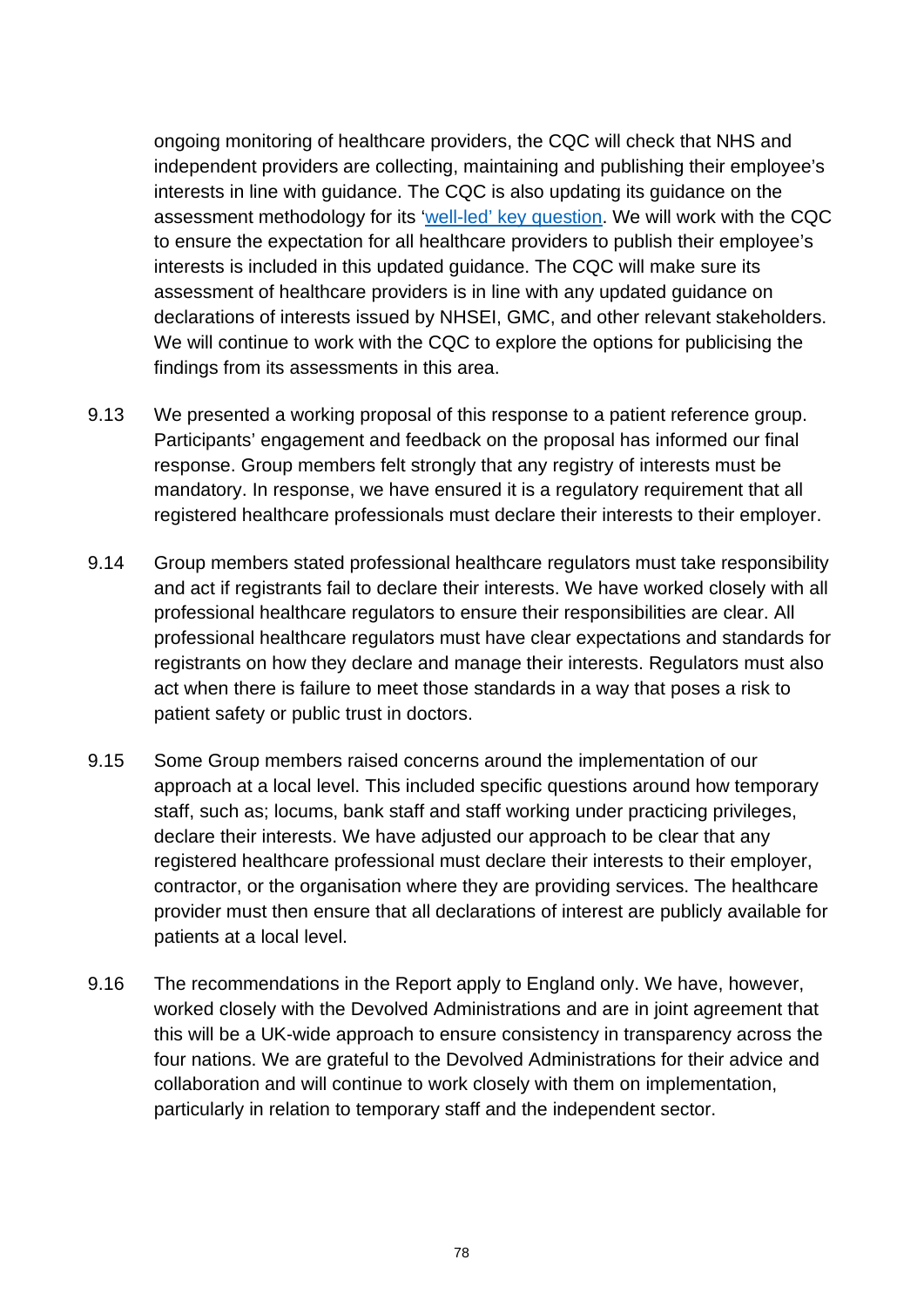#### **Next steps:**

- 9.17 Over the next 12 months, we will work to implement this approach through completing the following actions.
- 9.18 We will ensure that NHSEI guidance is updated to reflect all registered healthcare professionals. We will work with IHPN to ensure that the NHSEI guidance is clear and consistent across both the NHS and Independent sectors.
- 9.19 Continue to work with all professional healthcare regulators to ensure their standards show clear expectations of healthcare professionals in terms of declaring and managing interests.
- 9.20 Work with the Professional Standards Authority to ensure that all regulators develop and promote guidance on declarations of interests.
- 9.21 Work with the Care Quality Commission to create oversight and enforcement routes for both professionals and providers.
- 9.22 Continue to work with NHSEI, IHPN and NHS employers to monitor how our approach is implemented at a local level

### **Mandatory reporting for industry**

*9.23* **The second part of recommendation 8 states:** *'In addition, there should be mandatory reporting for the pharmaceutical and medical device industries of payments made to teaching hospitals, research institutions and individual clinicians'.*

**Government response**: We accept in principle the need for stronger reporting in this part of recommendation 8. We support transparency of payments from industry, and we are exploring options to expand and reinforce current industry schemes, including making reporting mandatory through legislation.

- 9.24 The government agrees with that transparency of medicine and medical device industry payments to relevant professionals and organisations is an important part of ensuring patient confidence. As with doctors' interests, it is important that this information is published and easily accessible for patients.
- 9.25 Regarding medicines, the existing industry scheme for medicines, Disclosure UK, is run by the Association of the British Pharmaceutical Industry and participation is a condition of their industry code of conduct. It is also used by non-members of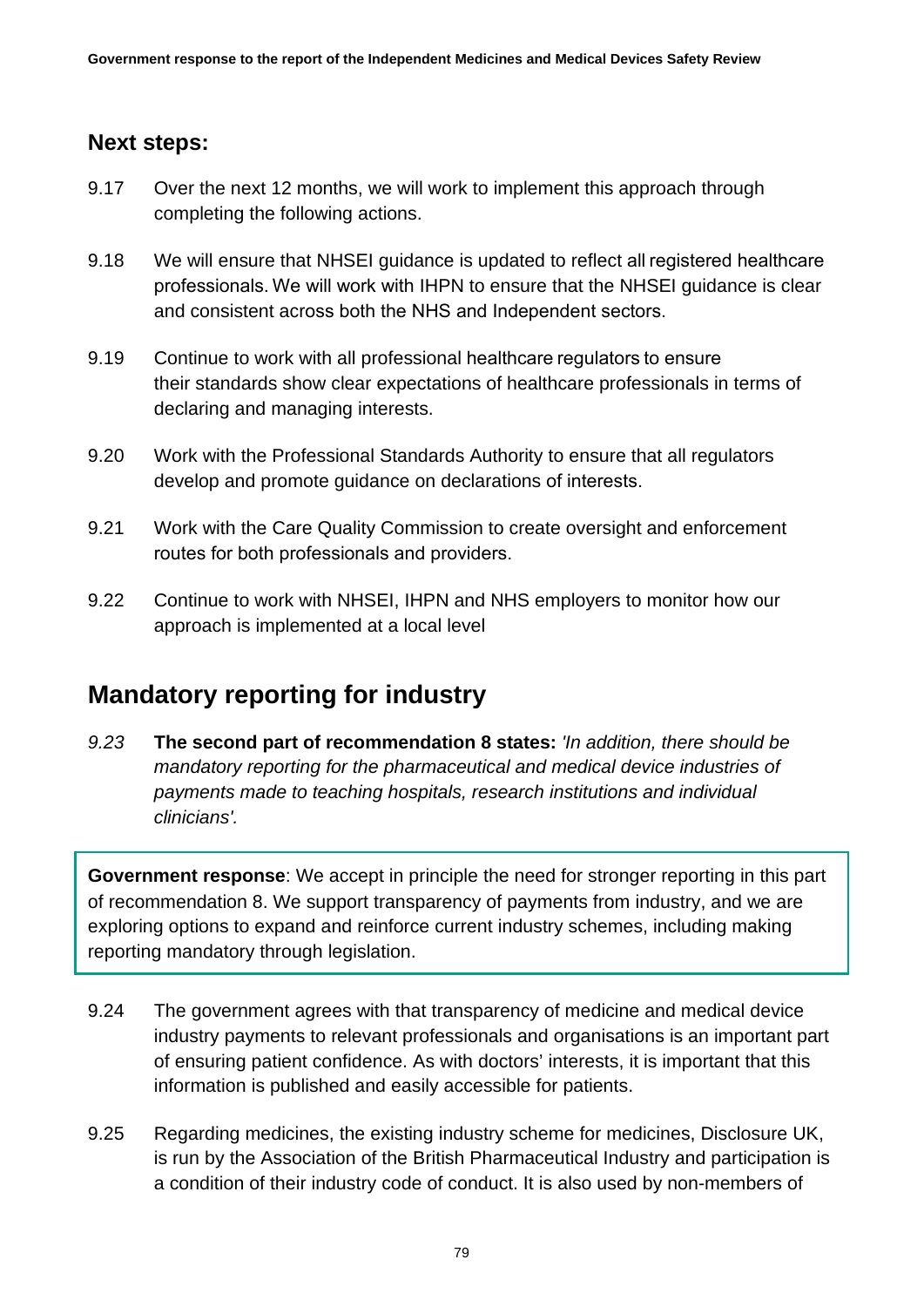ABPI. It is comparable to schemes in other leading countries and has a strong level of industry participation.

- 9.26 However, the government has heard stakeholder concerns that the medicines sector Disclosure UK scheme is not supported by legislation. This means that clinicians' voluntary permission is usually sought for payment details to be published, and in a significant minority of cases, individual names are withheld. It is also difficult to establish that all relevant companies are included.
- 9.27 Regarding medical devices, the medical device sector does not have any formal scheme for transparency of payments, meaning that patients lack information on a highly important area of clinical decision-making.
- 9.28 We have engaged with the Patient Reference Group, MHRA, ABPI, and other industry stakeholders to better understand the strengths and weaknesses of current systems for medicines and medical devices, and to understand options to strengthen reporting for the medicines and to introduce reporting for medical devices.
- 9.29 We presented an update on our progress considering the recommendation to the patient reference group. The Group felt strongly that reporting for both the medicines and medical devices sectors should be mandatory, and should include a broad range of organisations, including medical device manufacturers. The Group also felt that it was critically important to patient transparency that information is accessible and user-friendly.

#### **Next steps**

- 9.30 We will work to further develop options for improving industry reporting requirements. We will investigate whether reporting and transparency in the current industry scheme for medicines could be improved by allowing the industry to publish clinicians' names without seeking their consent. We will explore options to make such reporting mandatory, including legislation. This will require further consultation with stakeholders on the detail.
- 9.31 We will continue to work with the devices industry and other stakeholders on the options for introducing reporting of payments for the medical devices sector. This will be a significant change, as no formal scheme currently exists. The government intends for this to give patients full confidence in the transparency of decisionmaking.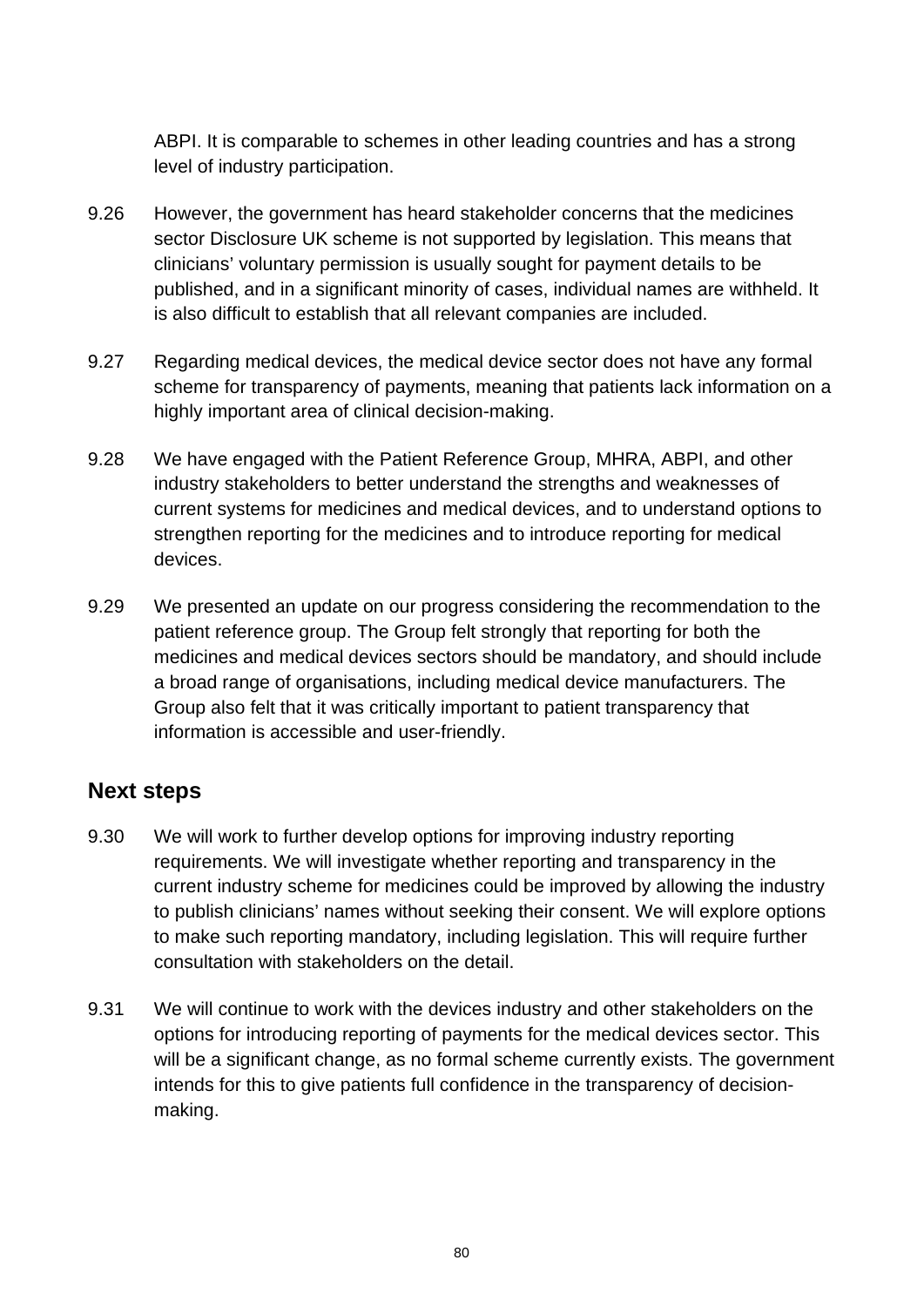## **Actions for improvement**

### **Conflicts of interest**

| <b>Action for improvement</b>                                                                                                                                                                                                                                                                                                                                                                                                                                                    | <b>Government response</b>                                                                                                                                                                                                                                                                                                                                                                                                                                                                                                                    |
|----------------------------------------------------------------------------------------------------------------------------------------------------------------------------------------------------------------------------------------------------------------------------------------------------------------------------------------------------------------------------------------------------------------------------------------------------------------------------------|-----------------------------------------------------------------------------------------------------------------------------------------------------------------------------------------------------------------------------------------------------------------------------------------------------------------------------------------------------------------------------------------------------------------------------------------------------------------------------------------------------------------------------------------------|
| Organisations: Organisations should<br>ensure clear governance arrangements<br>to cover the potential conflicts of<br>interests of any individual who<br>participates in either regulatory activities<br>or inquiries, including the composition of<br>expert panels. Whilst it is to be expected<br>that those people asked to participate<br>should declare any potential conflicts of<br>interest, the organisation itself has a<br>responsibility to make its own enquiries. | <b>Accept.</b> The rules governing the<br>identification and handling of conflicts of<br>interest for the Commission on Human<br>Medicine (CHM) and its Expert Advisory<br>Groups are contained in the<br><b>Commission on Human Medicines Code</b><br>of Practice (the Code). The Code has<br>been reviewed and is being updated<br>with aim to provide Ministers, patients<br>and the public with assurances that<br>decisions are impartial and processes to<br>manage conflicts are robust, transparent<br>and allow for public scrutiny. |
|                                                                                                                                                                                                                                                                                                                                                                                                                                                                                  | <b>Next steps:</b> Key changes under<br>consideration to achieve the above aims<br>include:                                                                                                                                                                                                                                                                                                                                                                                                                                                   |
|                                                                                                                                                                                                                                                                                                                                                                                                                                                                                  | A description of the process as to how<br>and when interests are proactively<br>identified.                                                                                                                                                                                                                                                                                                                                                                                                                                                   |
|                                                                                                                                                                                                                                                                                                                                                                                                                                                                                  | The introduction of a 'public register' of<br>interests, which will be accessed<br>through the MHRA website and updated<br>throughout the year.                                                                                                                                                                                                                                                                                                                                                                                               |
|                                                                                                                                                                                                                                                                                                                                                                                                                                                                                  | The establishment of a Conflicts<br>Advisory Panel, which will interpret<br>policy in the event that doubt arises<br>regarding an interest. The Panel's<br>decisions will be published.                                                                                                                                                                                                                                                                                                                                                       |
|                                                                                                                                                                                                                                                                                                                                                                                                                                                                                  | The creation of a new category of<br>'invited expert', which permits personal<br>interests and outlines how the interest is<br>managed. For example, the interest may<br>be managed by excluding the individual<br>from the discussion/decision but<br>allowing questions from the members.<br>This would strike a balance between<br>allowing access to the best advice, while<br>also protecting the impartiality of the                                                                                                                    |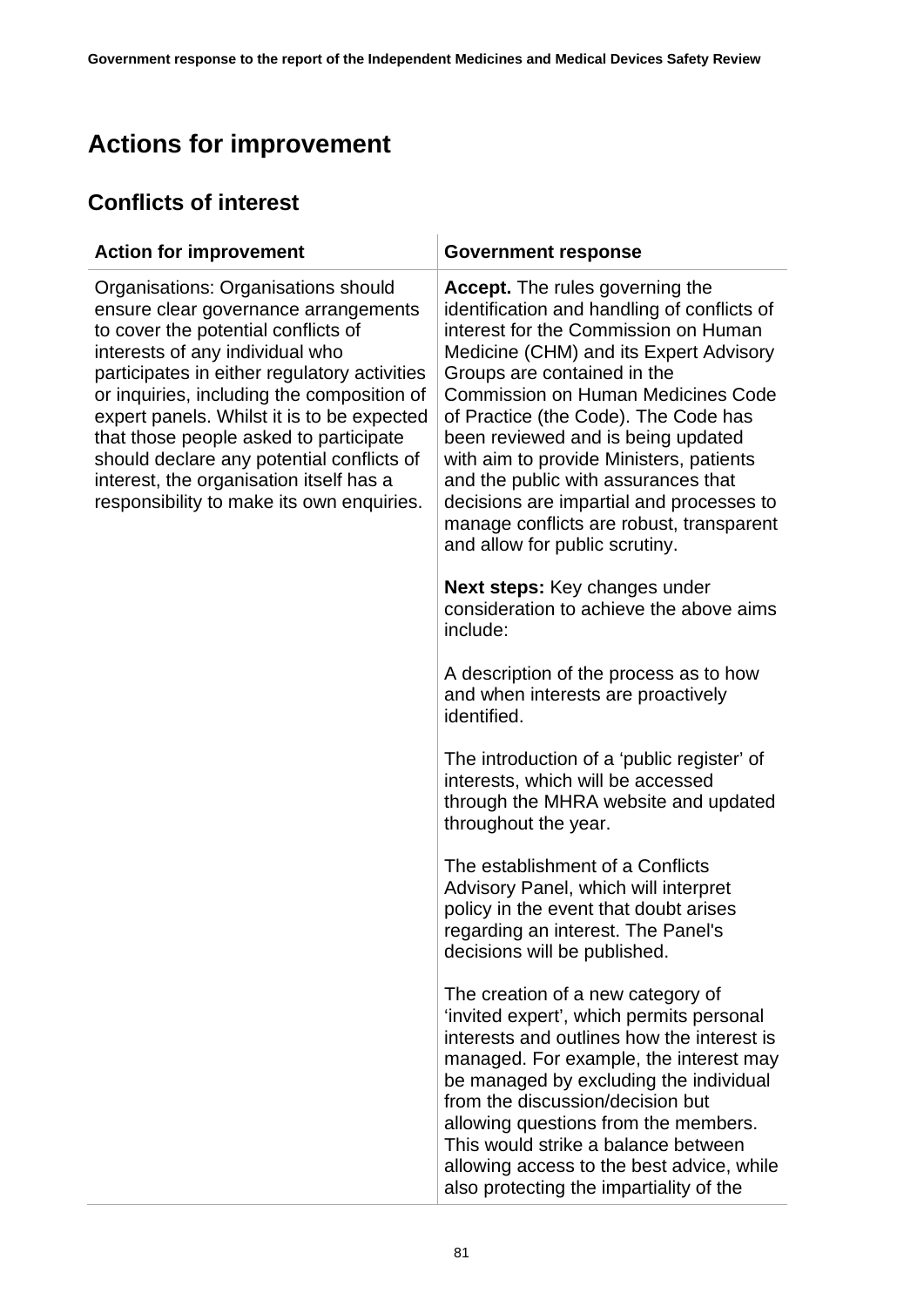| <b>Action for improvement</b>                                                                                                                                                                                                   | <b>Government response</b>                                                                                                                                                                                                                                                                                                                                                                                                                                                                    |
|---------------------------------------------------------------------------------------------------------------------------------------------------------------------------------------------------------------------------------|-----------------------------------------------------------------------------------------------------------------------------------------------------------------------------------------------------------------------------------------------------------------------------------------------------------------------------------------------------------------------------------------------------------------------------------------------------------------------------------------------|
|                                                                                                                                                                                                                                 | committee.                                                                                                                                                                                                                                                                                                                                                                                                                                                                                    |
|                                                                                                                                                                                                                                 | Extending the Code's scope to include<br><b>Expert Working Groups and additional</b><br>definitions for observers, invited experts<br>and experts providing written advice who<br>may not attend the meeting.                                                                                                                                                                                                                                                                                 |
|                                                                                                                                                                                                                                 | A public consultation on a revised CHM<br>code of practice is planned for July and<br>the revised code will be implemented by<br>December 2021.                                                                                                                                                                                                                                                                                                                                               |
| Research: All journals should provide<br>assurances to their readers that their<br>Code of Practice relating to Conflict of<br>Interest is compliant with the policy set<br>out by the World Association of Medical<br>Editors. | <b>Accept in principle.</b> The National<br>Institute for Health Research (NIHR) and<br>UK Research and Innovation (UKRI)<br>strongly uphold the highest standards of<br>rigour and integrity in all aspects of<br>research. This includes enabling an<br>environment where research is<br>conducted according to appropriate<br>ethical, legal and professional<br>frameworks, obligations and standards.                                                                                    |
|                                                                                                                                                                                                                                 | Both NIHR and UKRI are signatories to<br>the Concordat to Support Research<br>Integrity and work together with the<br>other signatories to embed the principles<br>across the sector. The Concordat also<br>recognises the need for greater<br>openness and transparency and to<br>ensure the adherence to consistently<br>high standards across the research<br>community. Failures to disclose conflicts<br>of interest are considered as research<br>misconduct.                           |
|                                                                                                                                                                                                                                 | More specifically, the NIHR Journals<br>Library and the NIHR Open Research<br>platform adhere to the International<br><b>Committee of Medical Journal Editors</b><br>(ICMJE) Conflict of Interest Disclosure<br>policy in the management of conflict of<br>interest in the publication of its titles. The<br>ICMJE policy is internationally<br>recognised in scholarly publication and<br>is an equivalent to the World Association<br>of Medical Editors policy that has been<br>suggested. |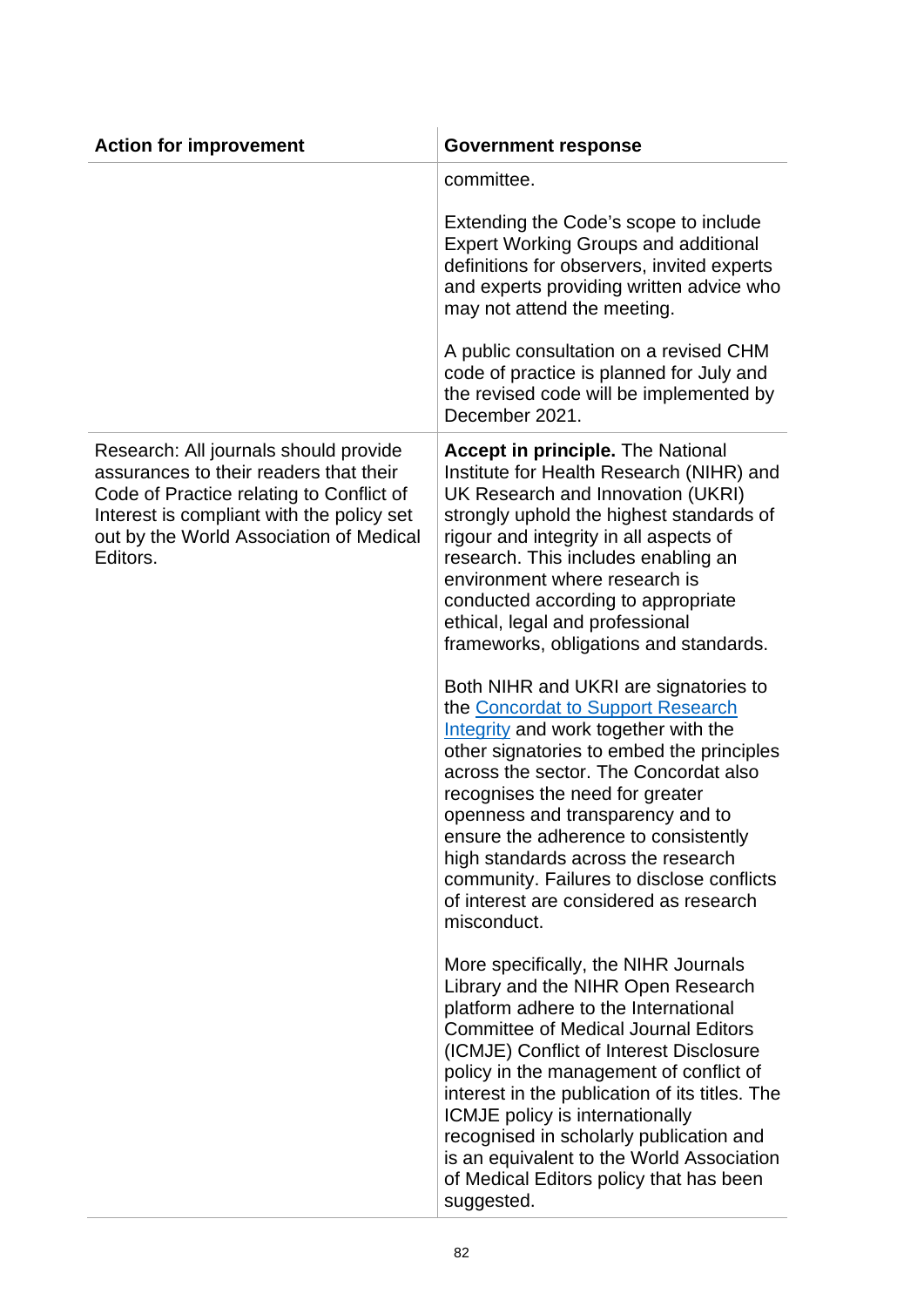### **Implementation and assurance of guidelines**

9.32 The Report contains 4 Actions for Improvement related to implementation and assurance of guidelines, set out below:

| <b>Action for improvement</b>                                                                                                                                                                                                                                                                                                   | <b>Government response</b>                                                                                                                                                                                                                                                                                                                                                                                                                                                                                                                                                                                                                                        |
|---------------------------------------------------------------------------------------------------------------------------------------------------------------------------------------------------------------------------------------------------------------------------------------------------------------------------------|-------------------------------------------------------------------------------------------------------------------------------------------------------------------------------------------------------------------------------------------------------------------------------------------------------------------------------------------------------------------------------------------------------------------------------------------------------------------------------------------------------------------------------------------------------------------------------------------------------------------------------------------------------------------|
| Annual appraisal of doctors should<br>include providing evidence of awareness<br>of relevant guidance in the doctor's area<br>of practice. Colleagues should report<br>failure to follow guidance which is<br>detrimental to patient safety. This should<br>apply in the private or independent<br>sector as well as in the NHS | <b>Accept.</b> All licensed doctors are<br>required to participate in annual<br>appraisals for revalidation and to collect<br>supporting information about their<br>practice as part of this process. It is the<br>responsibility of the Responsible Officer<br>to ensure that local processes are in<br>place for raising and acting on concerns,<br>with issues escalated to the GMC as<br>appropriate.                                                                                                                                                                                                                                                         |
|                                                                                                                                                                                                                                                                                                                                 | The GMC has published guidance on<br>supporting information for appraisal and<br>revalidation which sets out the GMC's<br>requirements for the supporting<br>information licensed doctors must<br>collect, reflect on and discuss at<br>appraisal for revalidation.                                                                                                                                                                                                                                                                                                                                                                                               |
|                                                                                                                                                                                                                                                                                                                                 | In November 2020, the GMC revised its<br>supporting information requirements to<br>promote registrants' awareness of<br>clinical guidelines. Quality improvement<br>activities are one of the 6 types of<br>supporting information required for<br>appraisal. Doctors must be able to show<br>they have participated in quality<br>improvement activity that is relevant to<br>all aspects of their practice. The<br>guidance recognises that quality<br>improvement can take many forms,<br>including, 'identifying lessons for<br>improvement and compliance with<br>clinical guidelines' and reviewing the<br>'Audit of outcomes from clinical<br>guidelines'. |
|                                                                                                                                                                                                                                                                                                                                 | At a provider-level, in 2014, NHSEI<br>published an updated version of the<br>"Medical Appraisal Guide" which<br>ensures that medical appraisals are<br>carried out effectively, consistently and<br>to a high standard. The guide was tested                                                                                                                                                                                                                                                                                                                                                                                                                     |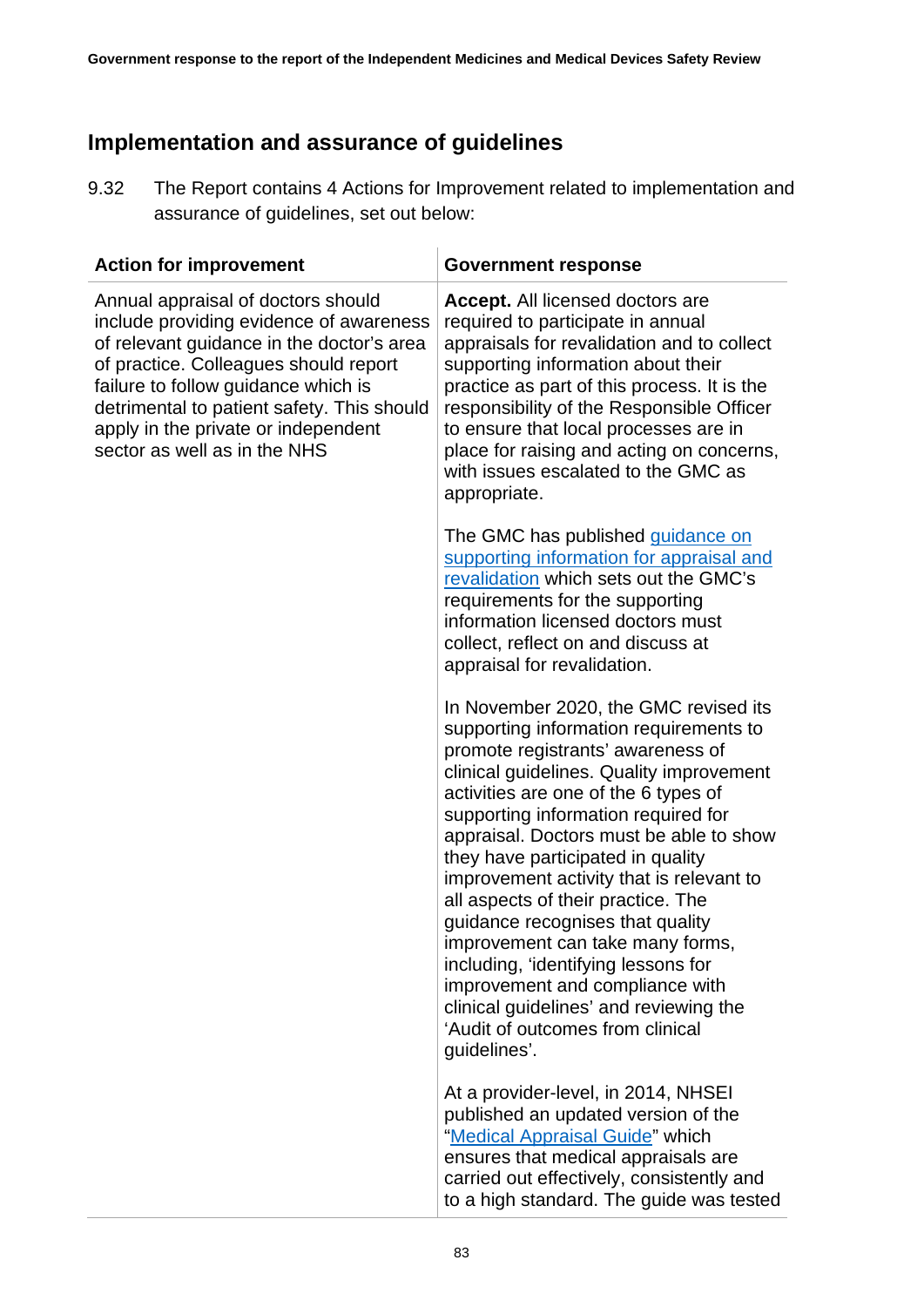| <b>Action for improvement</b>                                                                                            | <b>Government response</b>                                                                                                                                                                                                                                                                                                                                                                                                                                                                                                                                                                                                                                      |
|--------------------------------------------------------------------------------------------------------------------------|-----------------------------------------------------------------------------------------------------------------------------------------------------------------------------------------------------------------------------------------------------------------------------------------------------------------------------------------------------------------------------------------------------------------------------------------------------------------------------------------------------------------------------------------------------------------------------------------------------------------------------------------------------------------|
|                                                                                                                          | as part of an extensive programme of<br>testing and piloting and should be read<br>in conjunction with GMC guidance.                                                                                                                                                                                                                                                                                                                                                                                                                                                                                                                                            |
|                                                                                                                          | In 2019, the Independent Healthcare<br>Providers Network published its Medical<br><b>Practitioners Assurance Framework</b><br>(MPAF), for all medical practitioners<br>working in independent healthcare<br>settings. The MPAF states all medical<br>practitioners are required to undertake<br>an annual whole practice appraisal,<br>which is focused around the GMC's<br>Good Medical Practice and covers their<br>whole scope of practice.                                                                                                                                                                                                                  |
| The GMC should be alert and act, if any<br>doctor's practice causes concern in<br>respect of failure to follow guidance. | Accept. The GMC state that serious or<br>persistent failure to follow Good Medical<br><b>Practice</b> and all the guidance that stems<br>from it, will ultimately put a doctor's<br>registration and ability to practise at risk.<br>Through their annual appraisal, doctors<br>have a responsibility to demonstrate,<br>through supporting information, that they<br>are continuing to meet the principles and<br>values set out in Good Medical Practice.<br>It is the responsibility of the Responsible<br>Officer to ensure that local processes<br>are in place for raising and acting on<br>concerns, with issues escalated to the<br>GMC as appropriate. |
|                                                                                                                          | The GMC can only act when concerns<br>are brought to its attention. The GMC's<br>focus is, therefore, on promoting the<br>reporting of concerns. Through the<br>patient-facing website, the GMC can<br>publicise and signpost the types of<br>complaints it can investigate for patients.<br>The GMC also encourages<br>professionals to raise concerns through<br>the creation of a 'Speaking Up Hub' for<br>doctors, the development and piloting of<br>a 'Professional behaviours and patient<br>safety' training programme, and the<br>development of the 'Supporting a<br>profession under pressure programme'                                             |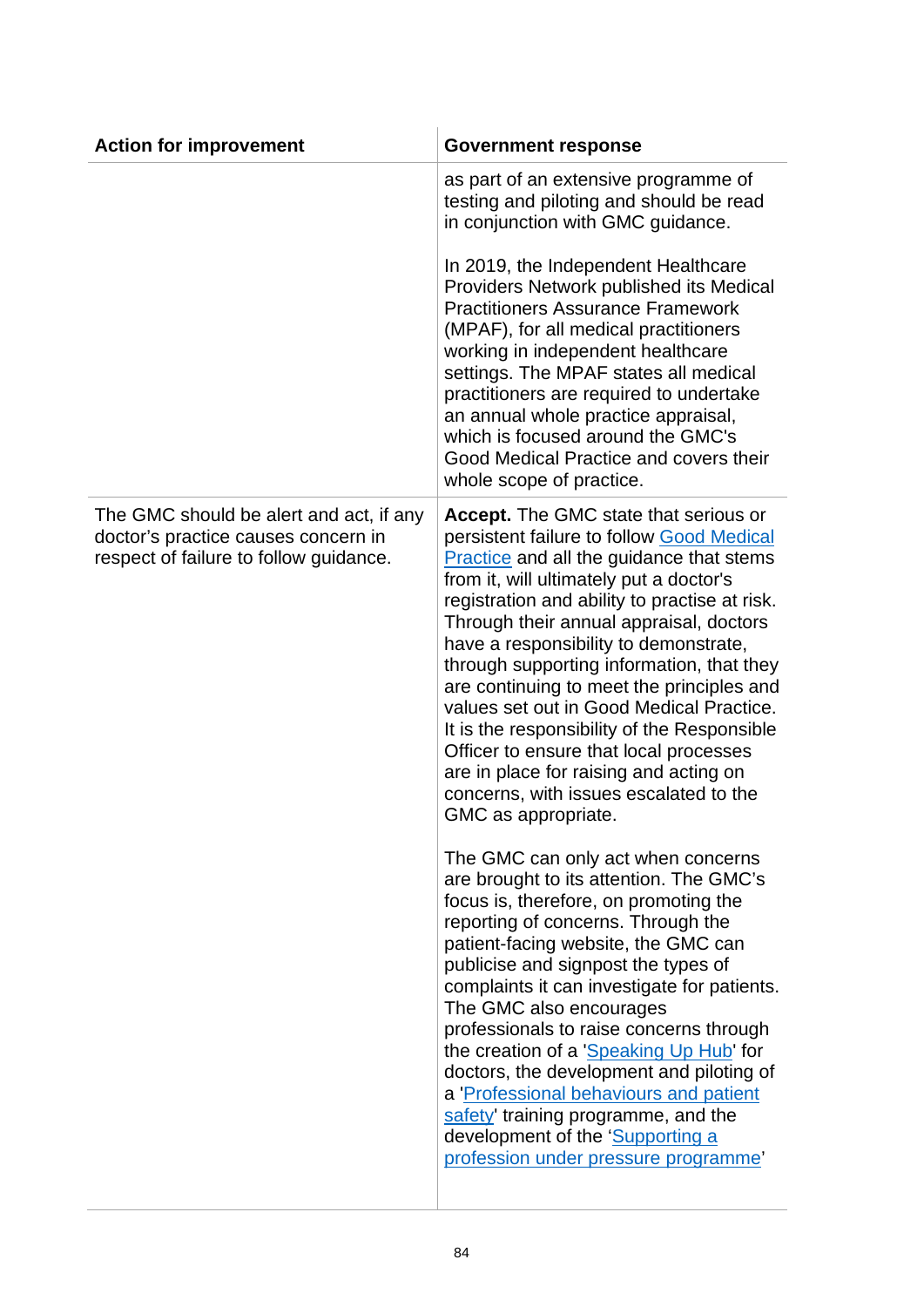| <b>Action for improvement</b>                                                                                                                                                                                                                                                                                                                 | <b>Government response</b>                                                                                                                                                                                                                                                                                                                                                                                                                                                                                                                                                                                                                                                  |
|-----------------------------------------------------------------------------------------------------------------------------------------------------------------------------------------------------------------------------------------------------------------------------------------------------------------------------------------------|-----------------------------------------------------------------------------------------------------------------------------------------------------------------------------------------------------------------------------------------------------------------------------------------------------------------------------------------------------------------------------------------------------------------------------------------------------------------------------------------------------------------------------------------------------------------------------------------------------------------------------------------------------------------------------|
|                                                                                                                                                                                                                                                                                                                                               | The GMC proactively scans media<br>stories to identify issues and can initiate<br>referrals based on this information. The<br>GMC can also open a fitness to practise<br>investigation if it receives intelligence<br>about potential concerns through its<br>outreach services.                                                                                                                                                                                                                                                                                                                                                                                            |
| Hospitals should encourage clinical audit<br>and should have robust systems for<br>monitoring quality at Board level. The<br>Care Quality Commission (CQC) should<br>also assure itself that hospitals both in<br>the NHS and in the private sector, have<br>robust quality assurance programmes<br>including following appropriate guidance. | <b>Accept.</b> CQC is committed to ensuring<br>that people's care, treatment and<br>support achieves good outcomes,<br>promotes a good quality life and is<br>based on the best evidence available.<br>Furthermore, the CQC expects that<br>people's care and outcomes are robustly<br>monitored and that providers routinely<br>assess their outcomes with other similar<br>services.                                                                                                                                                                                                                                                                                      |
|                                                                                                                                                                                                                                                                                                                                               | CQC's published framework for<br>healthcare services asks a number of<br>key questions when assessing<br>healthcare providers, including whether<br>the provider regularly collects and<br>monitors information on patient<br>outcomes and participates in quality<br>improvement activities, such as clinical<br>audits. The framework is also<br>supplemented by CQC's "Well-led<br>Framework", which requires all<br>healthcare providers to undertake<br>improvement activity.                                                                                                                                                                                          |
|                                                                                                                                                                                                                                                                                                                                               | The National Clinical Audit and Patient<br>Outcomes Programme (NCAPOP) is<br>made up of 40 plus clinical topics that<br>support the delivery of several priorities<br>and statutory duties. These duties and<br>priorities include monitoring and<br>stimulating quality improvement in care,<br>in line with NHSEI's clinical corporate<br>priorities, as set out in the "NHS Long<br>Term Plan". Participation in these<br>programmes is mandated through the<br>NHS Standard Contract. There is also<br>an additional number of national audits<br>that organisations should sign up to and<br>report via their Quality Accounts<br>requirement (or Quality Reports with |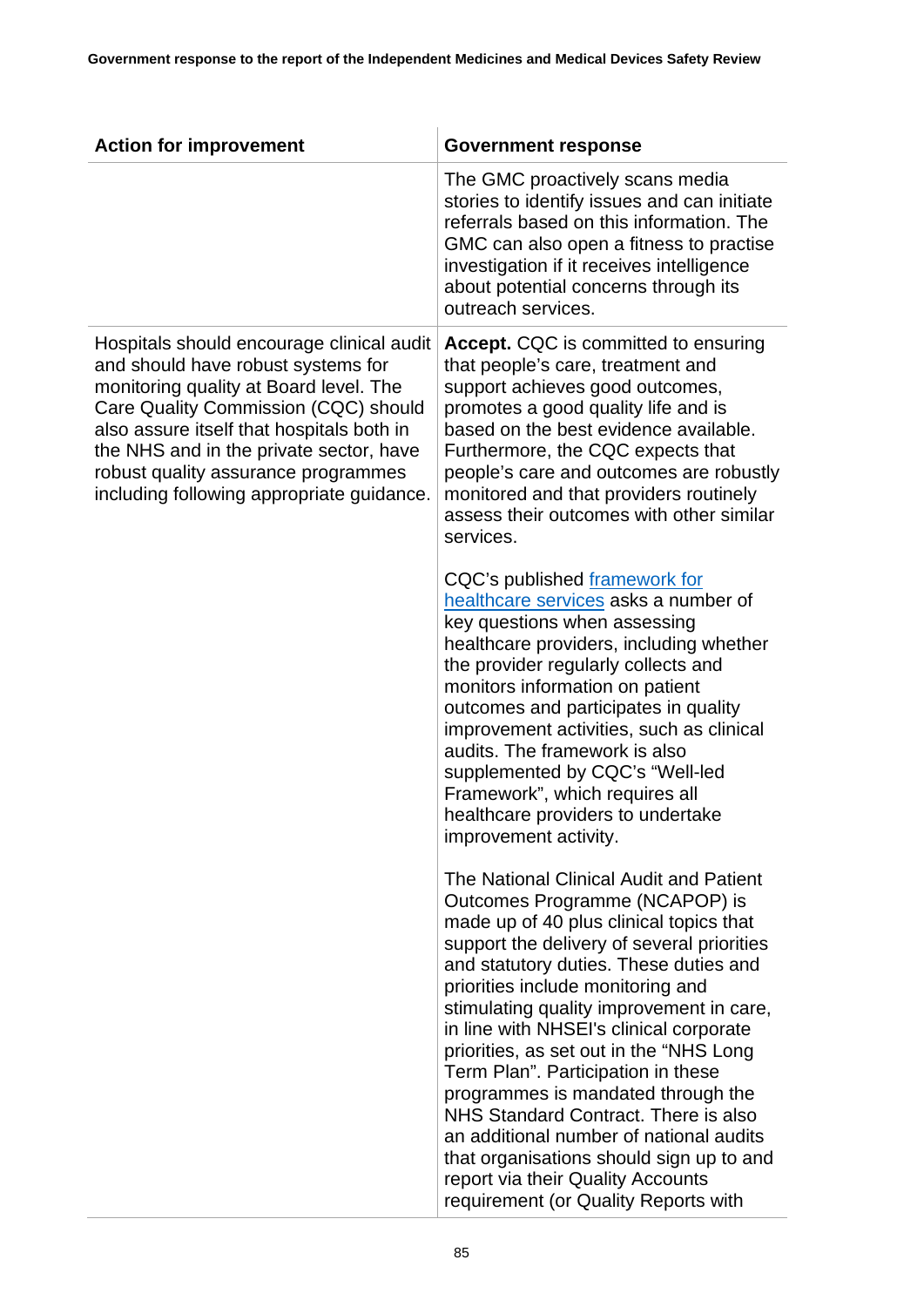| <b>Action for improvement</b>                                                                                                                                                                                                                                                | <b>Government response</b>                                                                                                                                                                                                                                                                                                                                                                                                                                                                                                            |
|------------------------------------------------------------------------------------------------------------------------------------------------------------------------------------------------------------------------------------------------------------------------------|---------------------------------------------------------------------------------------------------------------------------------------------------------------------------------------------------------------------------------------------------------------------------------------------------------------------------------------------------------------------------------------------------------------------------------------------------------------------------------------------------------------------------------------|
|                                                                                                                                                                                                                                                                              | respect to Foundation Trusts).<br>Assurance committees within NHS<br>trusts, who report into the trust board,<br>monitor compliance with national audit<br>programmes to support existing<br>operational quality improvement<br>strategies.                                                                                                                                                                                                                                                                                           |
|                                                                                                                                                                                                                                                                              | Trusts should have a programme of<br>clinical audit that balances both national<br>and local audits, in addition to local<br>intelligence, outcomes or incidents that<br>have occurred within the trust. The CQC<br>also expects trusts systematic<br>programme of clinical and internal audit<br>to monitor quality, operational and<br>financial processes to identify where<br>action should be taken. Details of the<br>programme should be reported, for<br>assurance purposes, to the quality<br>committee and the trust board. |
| Those responsible for introducing new<br>procedures should factor in the<br>particular responsibilities of clinicians<br>and organisations to monitor risks during<br>this period, including the training time<br>taken to acquire the necessary<br>competencies and skills. | <b>Accept in principle. NICE has provided</b><br>advice on how to safely introduce new<br>procedures into clinical practices. This<br>has been endorsed by the NHS in all 4<br>nations and is available via the NICE<br>website.                                                                                                                                                                                                                                                                                                      |
|                                                                                                                                                                                                                                                                              | NICE advises that any clinician<br>undertaking a procedure must have the<br>appropriate training and have the<br>relevant experience to do so. However,<br>the responsibility for training<br>programmes falls within the remit of the<br>Medical Royal Colleges.                                                                                                                                                                                                                                                                     |
| When the system has monitored<br>guidance or standards, and identified an<br>issue, there must be clarity on who is<br>responsible for co-ordinating action, and<br>sufficient support and resource for<br>implementation of remedial action.                                | <b>Accept in Principle.</b> Compliance with<br>patient safety guidance or standards and<br>actions taken by regulators or<br>commissioners in cases of non-<br>compliance are key to ensuring safe<br>practices and improvements to patient<br>safety. For example, the CQC has a key<br>responsibility in the overall assurance of<br>levels of safety and quality of health and<br>adult social care services. Under the<br>Health and Social Care Act 2008, all<br>providers of regulated activities,                              |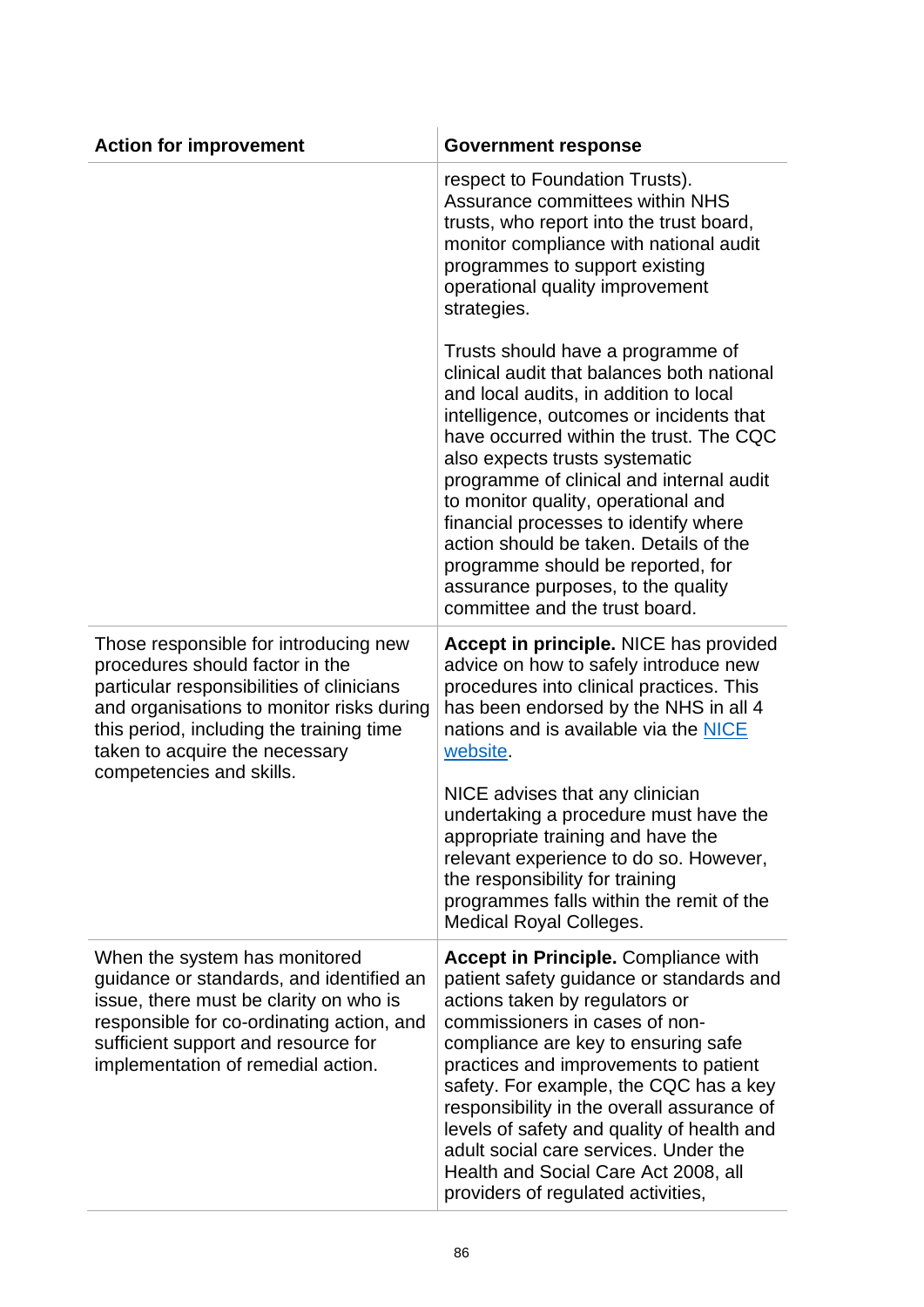| <b>Action for improvement</b> | <b>Government response</b>                                                                                                                                                                                                                                                                                                                                                                                                                                                              |
|-------------------------------|-----------------------------------------------------------------------------------------------------------------------------------------------------------------------------------------------------------------------------------------------------------------------------------------------------------------------------------------------------------------------------------------------------------------------------------------------------------------------------------------|
|                               | including NHS and independent<br>providers, must register with the CQC<br>and follow a set of fundamental<br>standards of safety and quality below<br>which care should never fall. The CQC<br>can take enforcement action to prevent<br>any further harm or risk of harm to<br>patients and other members of the<br>public.                                                                                                                                                            |
|                               | Any organisation that issues guidance<br>and/or sets standards should consider<br>the efficacy of that guidance or<br>standards in order to support cases of<br>non-compliance being identified and<br>responded to as appropriate. As a result<br>of different guidance and standards<br>having, for example, differing issuing<br>bodies, evidence bases and levels of<br>obligation, the government does not<br>consider that a single mechanism of<br>assurance would be practical. |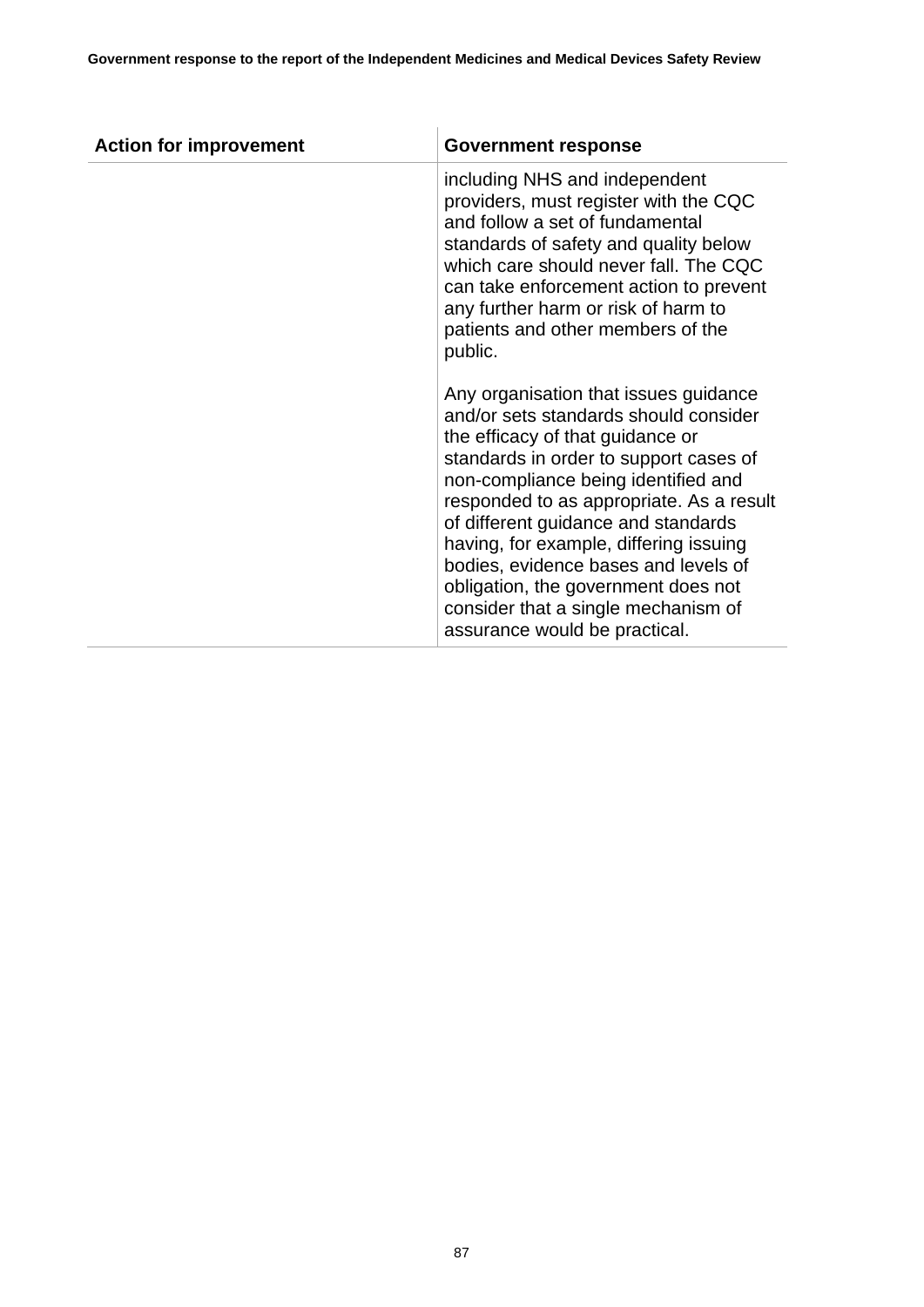## **10. Implementation and next steps**

10.1 **Recommendation 9 of the Review states that:** *'the government should immediately set up a task force to implement this review's recommendations. Its first task should be to set out a timeline for their implementation'.*

**Government response:** We accept this recommendation in part. We have no current plans to establish an independent task force to implement the government response. We have already established a Patient Reference Group to work with the Department to develop this response.

- 10.2 As set out in the Written Ministerial Statement of 11 January 2021, the government has no plans to establish an independent task force to implement the review's recommendations. As is standard practice with independent reviews and inquiries, once a report is published it is passed to the government in order to consider the insight it provides and how the recommendations might be taken forward. Since the report's publication, the Department has coordinated intense work across the health and care system, as this response makes clear. This response demonstrates the scale and breadth of work underway to respond to this important report since it was commissioned in 2018.
- 10.3 As set out in chapter 2 on patient voice and patient safety, the government accepted the second part of recommendation 9, for the establishment of a patient reference group.

### **Implementation of the government response**

**We will aim to publish an update on progress implementing the government response in 12 months' time.** This Report presents a powerful programme for change – one which this government is committed to see complete.

- 10.4 There is no doubt that the health system took too long to listen, and to respond to the families affected by Primodos, sodium valproate and pelvic mesh. We hope that the actions outlined in this response will give patients and the broader public the confidence that the system is committed to building back trust.
- 10.5 This response sets out an ambitious and comprehensive programme of work to deliver real improvements in patient safety and how the system listens to patients. As the Review sets out so clearly, these two aims are complementary, and patient voice must be central to efforts to improve patient safety. we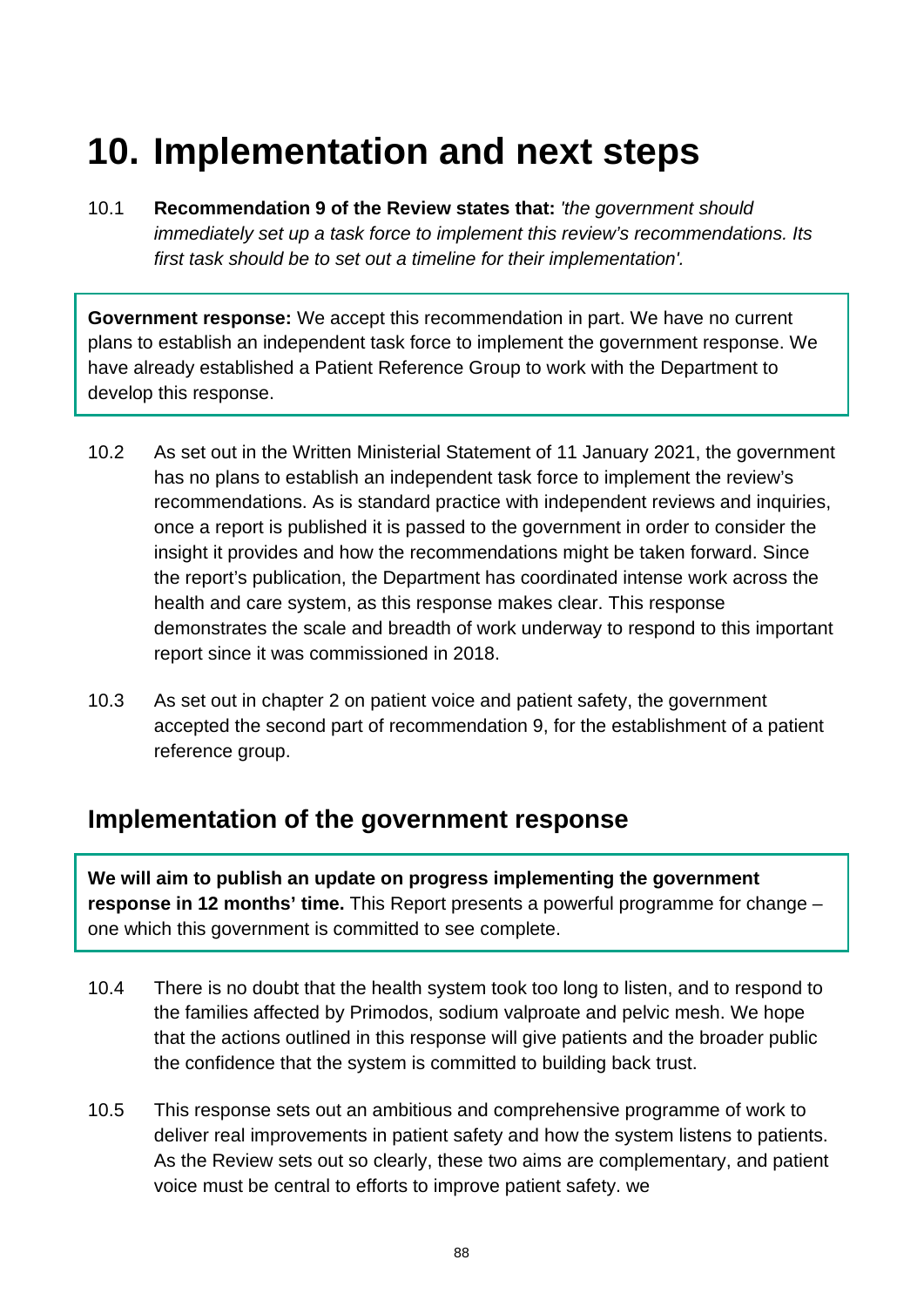- 10.6 Much of this response concerns work that is in its early stages, and, we know there is more work to be done. Understandably, we anticipate that there will be a high level of interest in the progress of the numerous programmes of work as they develop.
- 10.7 The section below sets out key deliverables over the next 12 months.

#### **Patient safety commissioner**

- conclusion of the public consultation in August 2021 on the proposed legislative details that will govern the appointment and operation of the Commissioner

- drafting of regulations on the appointment of the Commissioner

- launch of a campaign to fill the Commissioner position; appointment of England's first Patient Safety Commissioner in 2022

#### **Pelvic mesh**

- establishing a regional service in the South West NHS region in 2021

- annual Clinical Summit to present data and discuss outcomes, which includes surgical and non-surgical outcomes and patient feedback

- development of an interim PROM for piloting in 2021 ahead of development of a validated PROM for pelvic floor by 2023

- initiation of retrospective audit by December 2021 for publication by July

#### **Sodium valproate**

- publication of the second report from the valproate registry by September 2021

- building and integration of a digitalised annual risk acknowledgement form into the registry to fully monitor adherence to the Pregnancy Prevention Programme by early 2022

- in 2021 the valproate registry will be expanded to include other anti-epileptic drugs. At a later stage, women will be able to input data themselves

- expansion of the valproate registry to the whole of the UK. Initial scoping work will begin in 2022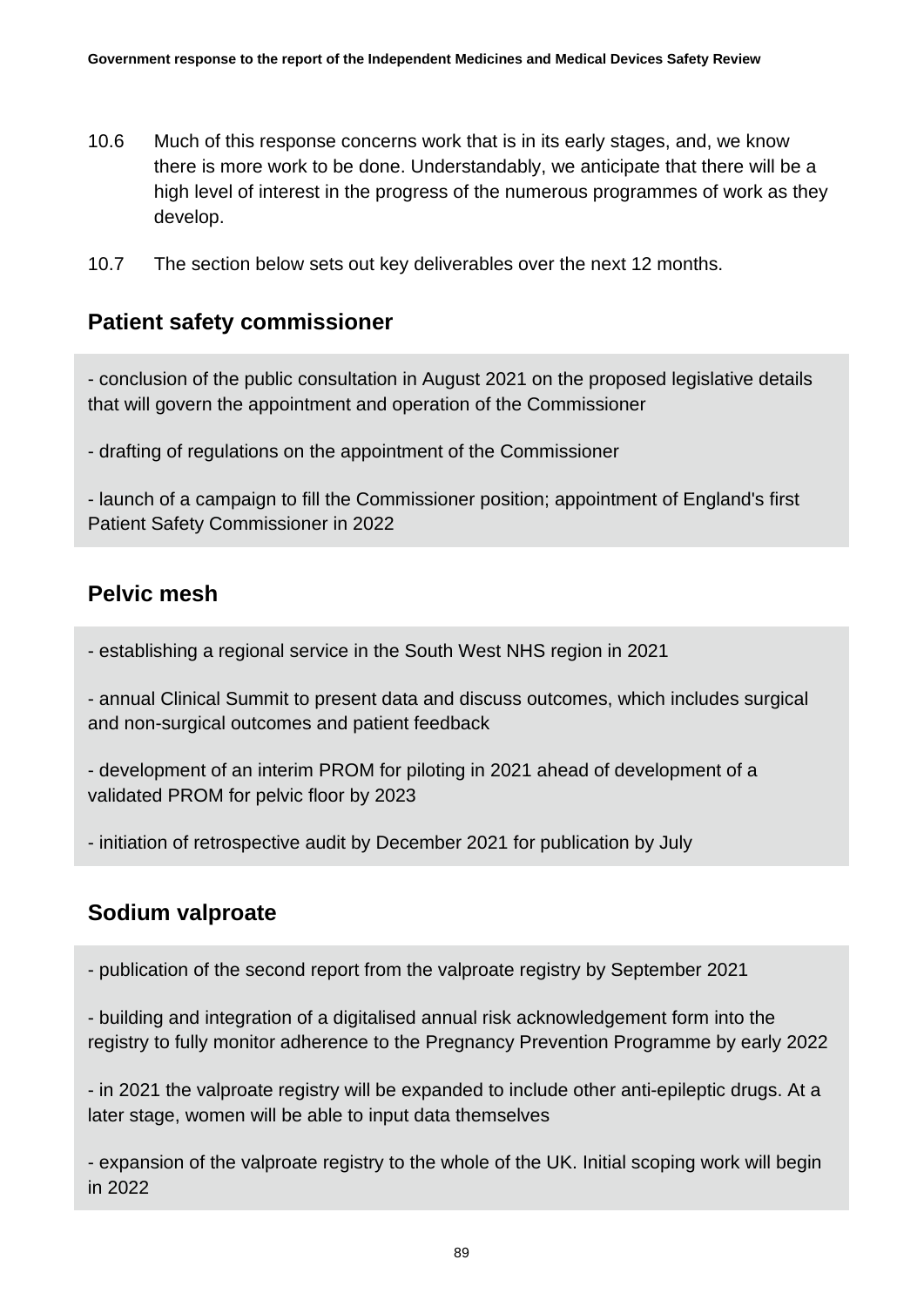#### **MHRA reform**

- publication of a Public Engagement and Involvement Strategy, and new processes embedded in 2022

- review and improve patient representation across all decision-making committees, to ensure there is patient representation across all, with training provided. This is linked to the expansion of the Patient Group Consultative Forum

- completion of a public consultation on a revised Committee on Human Medicine code of practice, which will cover conflicts of interest, will take place in summer 2021. Subsequent implementation of a revised code by the end of 2021

- implementation of improvements to adverse event reporting systems completed by March 2022

- implementation of a new regulatory framework for medical devices by April 2022

- changes to the Devices Expert Advisory Committee arising from the review

- introduction of statutory provisions for the establishment of publicly held medicines registries

#### **Medical Device Information System**

- in 2021, a public consultation on the regulations to be made under section 19 of the Medicines and Medical Devices Act 2019

- alongside developing regulations, a package of work is underway to build, test and cost options for how an MDIS could be embedded into the UK healthcare system, as well as complete a business case for a 5-year programme of work

#### **Conflicts of Interest**

- implementation of lists of clinicians' interests held at employer level, working with stakeholders to monitor and evaluate implementation, within the next 12 months

- investigating whether reporting and transparency in the current industry scheme for medicines could be improved by allowing the industry to publish clinicians' names without seeking their consent. We will explore options to make such reporting mandatory, including legislation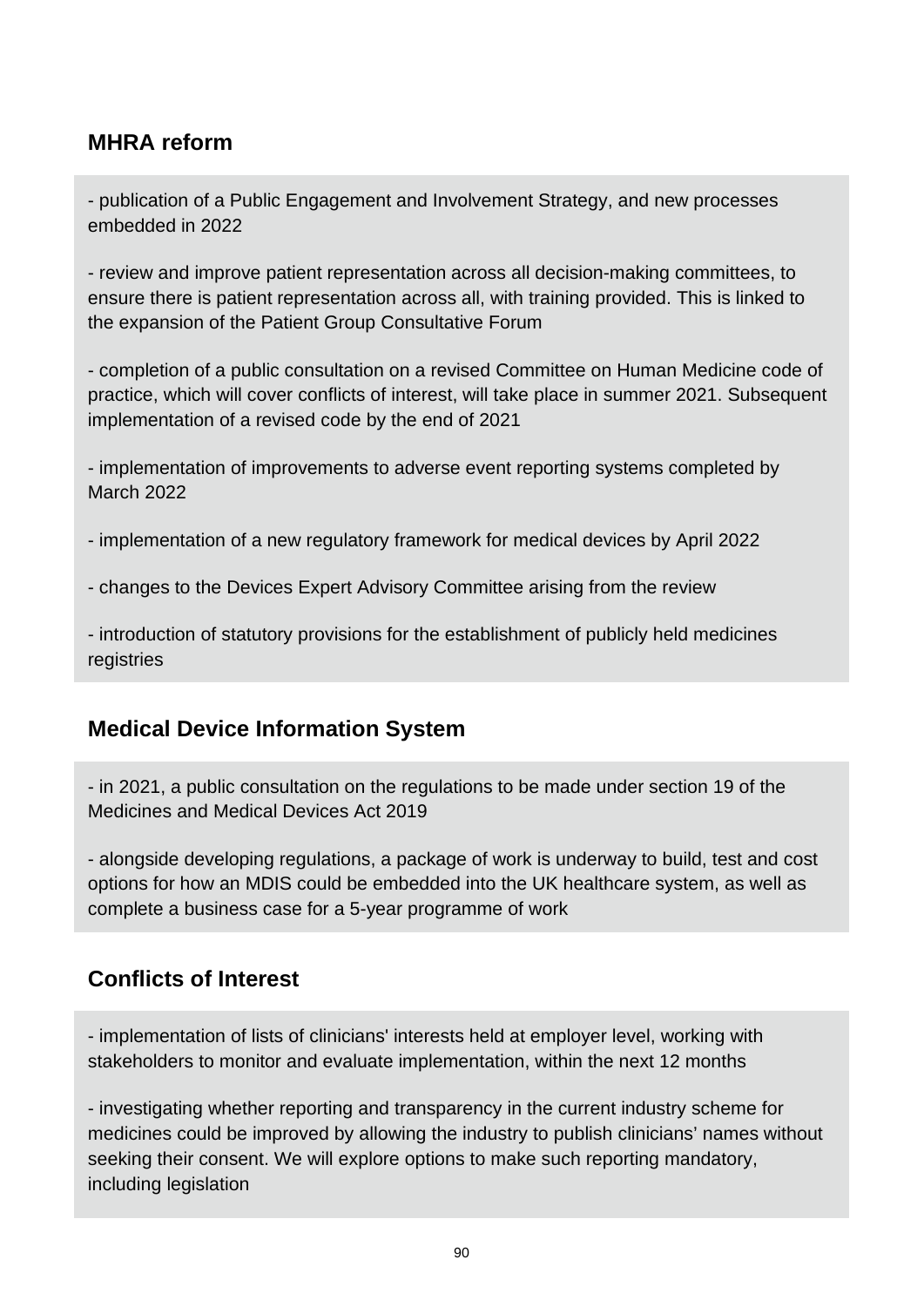- we will continue to work with the devices industry on the options for clear reporting in that sector – recognising this will be a significant change, as no formal scheme currently exists. The government intends for this to give patients full confidence in the transparency of decision-making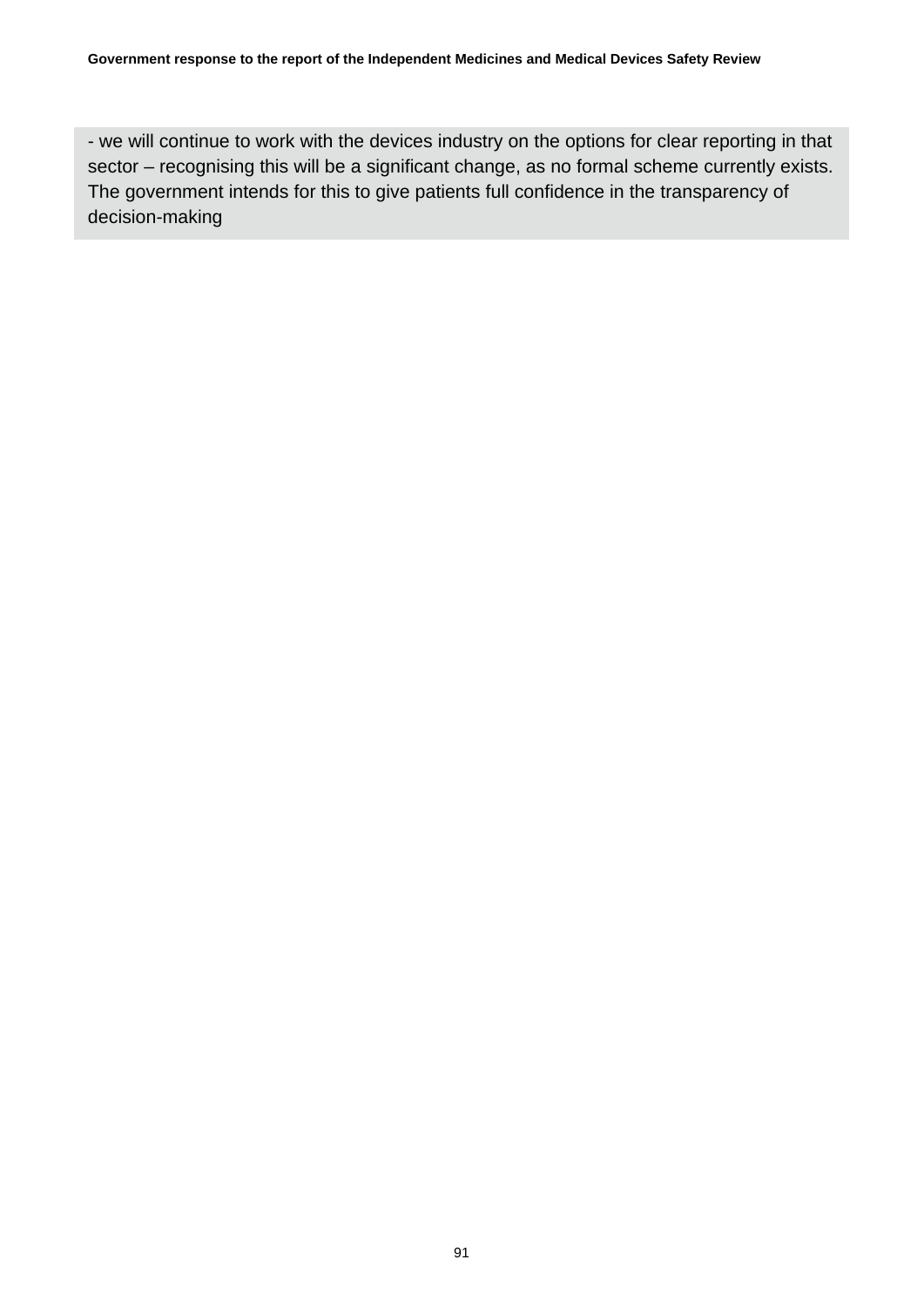## **Annex A: Actions for Improvement reference table**

The table below contains the full list of Actions for Improvement contained in the Report of the IMMDS Review, along with the page reference as to where they are responded to in the government response.

|   | <b>Theme 3: Informed Consent</b>                                                                                                                                                                                                                                                                                                                                                                                                                                                                    | Page            |
|---|-----------------------------------------------------------------------------------------------------------------------------------------------------------------------------------------------------------------------------------------------------------------------------------------------------------------------------------------------------------------------------------------------------------------------------------------------------------------------------------------------------|-----------------|
| 1 | Information should be conveyed to patients in a way that is clear<br>and meaningful. The opportunity to speak to, or hear from, others<br>who have undergone the same intervention should be<br>considered.                                                                                                                                                                                                                                                                                         | P <sub>17</sub> |
| 2 | A single patient decision aid (or core set of information) should<br>be produced for each surgical procedure or medical intervention,<br>co-designed by patients and clinicians. The National Institute for<br>Health and Care Excellence (NICE) should take the lead on<br>facilitating this.                                                                                                                                                                                                      | P <sub>17</sub> |
| 3 | Patient-clinician consultations about consent must be<br>proportionate to the circumstance and appropriately documented.<br>Both the patient's and clinician's concerns and comments should<br>be recorded. Where appropriate and with the agreement of both<br>parties, conversations around consent should be audio or video<br>recorded to allow the patient to take it away and reflect upon it. In<br>future a copy of this discussion should be stored on the patient's<br>electronic record. | P <sub>18</sub> |

| <b>Theme 4: Redress</b>                                                                                                                                                                                                | Page            |
|------------------------------------------------------------------------------------------------------------------------------------------------------------------------------------------------------------------------|-----------------|
| 4 There is a need for additional training for those carrying out<br>assessments for DWP based on the insight condition reports.<br>This should help those carrying out the assessments to make<br>equitable decisions. | P <sub>25</sub> |

| <b>Theme 5: Complaints</b>                                                                                                                                                                          | Page            |
|-----------------------------------------------------------------------------------------------------------------------------------------------------------------------------------------------------|-----------------|
| 5 Patients across the NHS and private sector must have a clear,<br>well publicised route to raise their concerns about aspects of<br>their experiences in the healthcare system. It will be for the | P <sub>19</sub> |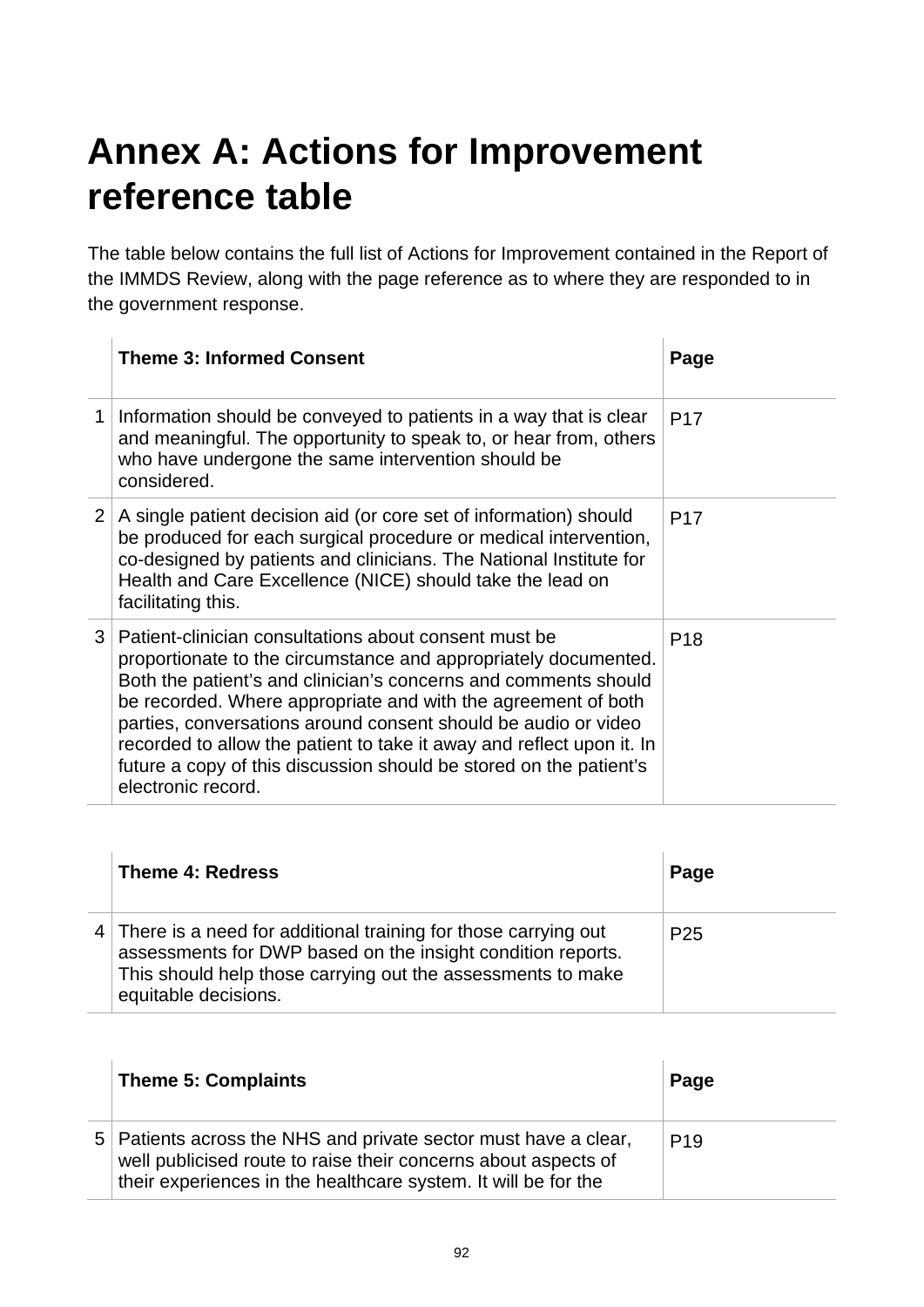|   | <b>Theme 5: Complaints</b>                                                                                                                                                                                                                                                                                                                     | Page            |
|---|------------------------------------------------------------------------------------------------------------------------------------------------------------------------------------------------------------------------------------------------------------------------------------------------------------------------------------------------|-----------------|
|   | implementation task force (see Recommendation 9) to address<br>this problem.                                                                                                                                                                                                                                                                   |                 |
|   | 6 The time bar on GMC investigations should not be a barrier to<br>establishing a pattern of poor practice by any one clinician.                                                                                                                                                                                                               | P <sub>20</sub> |
|   | 7 The bodies that have received complaints about the interventions<br>under review should reassess what they have been told and<br>satisfy themselves that they have taken necessary steps to<br>identify any patterns and trends. They should inform the relevant<br>organisations and Patient Safety Commissioner of outcomes of<br>concern. | P <sub>21</sub> |
| 8 | Organisations who take complaints from the public should<br>designate a non-executive member of the board to oversee the<br>complaint handling processes and outcomes, and ensure that<br>appropriate action is taken.                                                                                                                         | P <sub>22</sub> |

|   | <b>Theme 7: Conflicts of Interest</b>                                                                                                                                                                                                                                                                                                                                                                                                                                | Page |
|---|----------------------------------------------------------------------------------------------------------------------------------------------------------------------------------------------------------------------------------------------------------------------------------------------------------------------------------------------------------------------------------------------------------------------------------------------------------------------|------|
| 9 | Organisations: Organisations should ensure clear governance<br>arrangements to cover the potential conflicts of interests of any<br>individual who participates in either regulatory activities or<br>inquiries, including the composition of expert panels. Whilst it is<br>to be expected that those people asked to participate should<br>declare any potential conflicts of interest, the organisation itself<br>has a responsibility to make its own enquiries. | P80  |
|   | 10 Research: All journals should provide assurances to their<br>readers that their Code of Practice relating to Conflict of Interest<br>is compliant with the policy set out by the World Association of<br><b>Medical Editors.</b>                                                                                                                                                                                                                                  | P81  |

| Theme 8: Guidelines - Implementation and Assurance                                                                                                                                                                                                                                                                         | Page |
|----------------------------------------------------------------------------------------------------------------------------------------------------------------------------------------------------------------------------------------------------------------------------------------------------------------------------|------|
| 11 Annual appraisal of doctors should include providing evidence<br>of awareness of relevant guidance in the doctor's area of<br>practice. Colleagues should report failure to follow guidance<br>which is detrimental to patient safety. This should apply in the<br>private or independent sector as well as in the NHS. | P82  |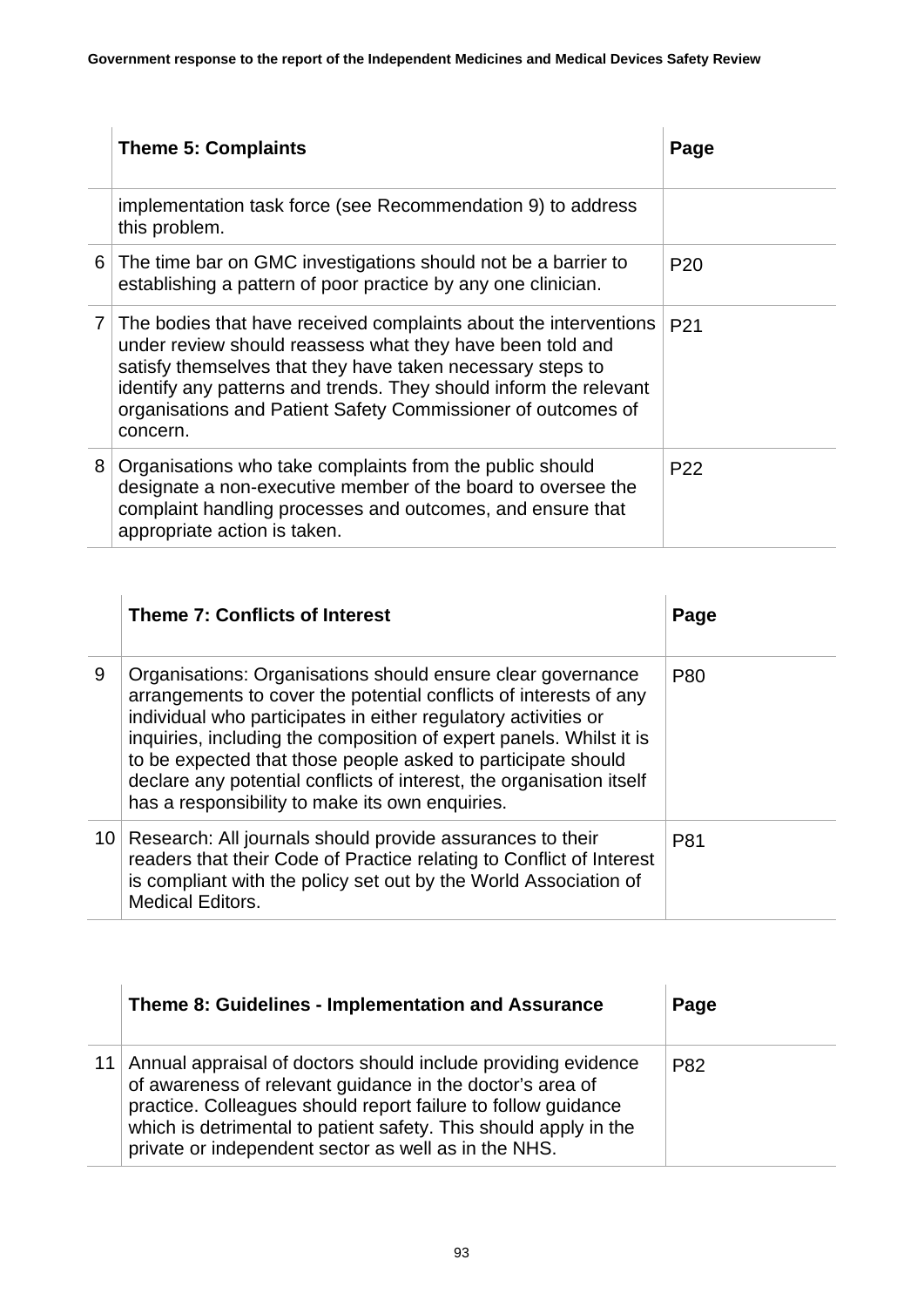|    | <b>Theme 8: Guidelines - Implementation and Assurance</b>                                                                                                                                                                                                                                                                               | Page |
|----|-----------------------------------------------------------------------------------------------------------------------------------------------------------------------------------------------------------------------------------------------------------------------------------------------------------------------------------------|------|
|    | 12 The GMC should be alert and act, if any doctor's practice<br>causes concern in respect of failure to follow guidance.                                                                                                                                                                                                                | P83  |
| 13 | Hospitals should encourage clinical audit and should have<br>robust systems for monitoring quality at Board level. The Care<br>Quality Commission (CQC) should also assure itself that<br>hospitals both in the NHS and in the private sector, have robust<br>quality assurance programmes including following appropriate<br>guidance. | P84  |
|    | 14 Those responsible for introducing new procedures should factor<br>in the particular responsibilities of clinicians and organisations to<br>monitor risks during this period, including the training time taken<br>to acquire the necessary competencies and skills.                                                                  | P85  |
| 15 | When the system has monitored guidance or standards, and<br>identified an issue, there must be clarity on who is responsible<br>for co-ordinating action, and sufficient support and resource for<br>implementation of remedial action.                                                                                                 | P85  |

|                 | Theme 9: Collecting and Using Data                                                                                                                                                                                                                       | Page |
|-----------------|----------------------------------------------------------------------------------------------------------------------------------------------------------------------------------------------------------------------------------------------------------|------|
|                 | 16 Patient reported measures such as Patient Reported Outcome<br>Measures (PROMs) and Patient Reported Experience<br>Measures (PREMs) should become common currency in the<br>assessment of the benefits and risks of current and new<br>interventions.  | P71  |
| 17 <sup>1</sup> | Every interaction the patient has with a health service provider<br>should be captured once only and by one or other data subset,<br>ideally in the electronic health record. The NHS number should<br>be included to enable those subsets to be linked. | P72  |
| 18              | Every child's NHS number should be entered on their school<br>attainment record on year of entry.                                                                                                                                                        | P72  |

| Theme 10: Database and Registries                                                                                          | Page |
|----------------------------------------------------------------------------------------------------------------------------|------|
| 19 Databases and subsequent registries should embrace the<br>private or independent health care sector as well as the NHS. | P70  |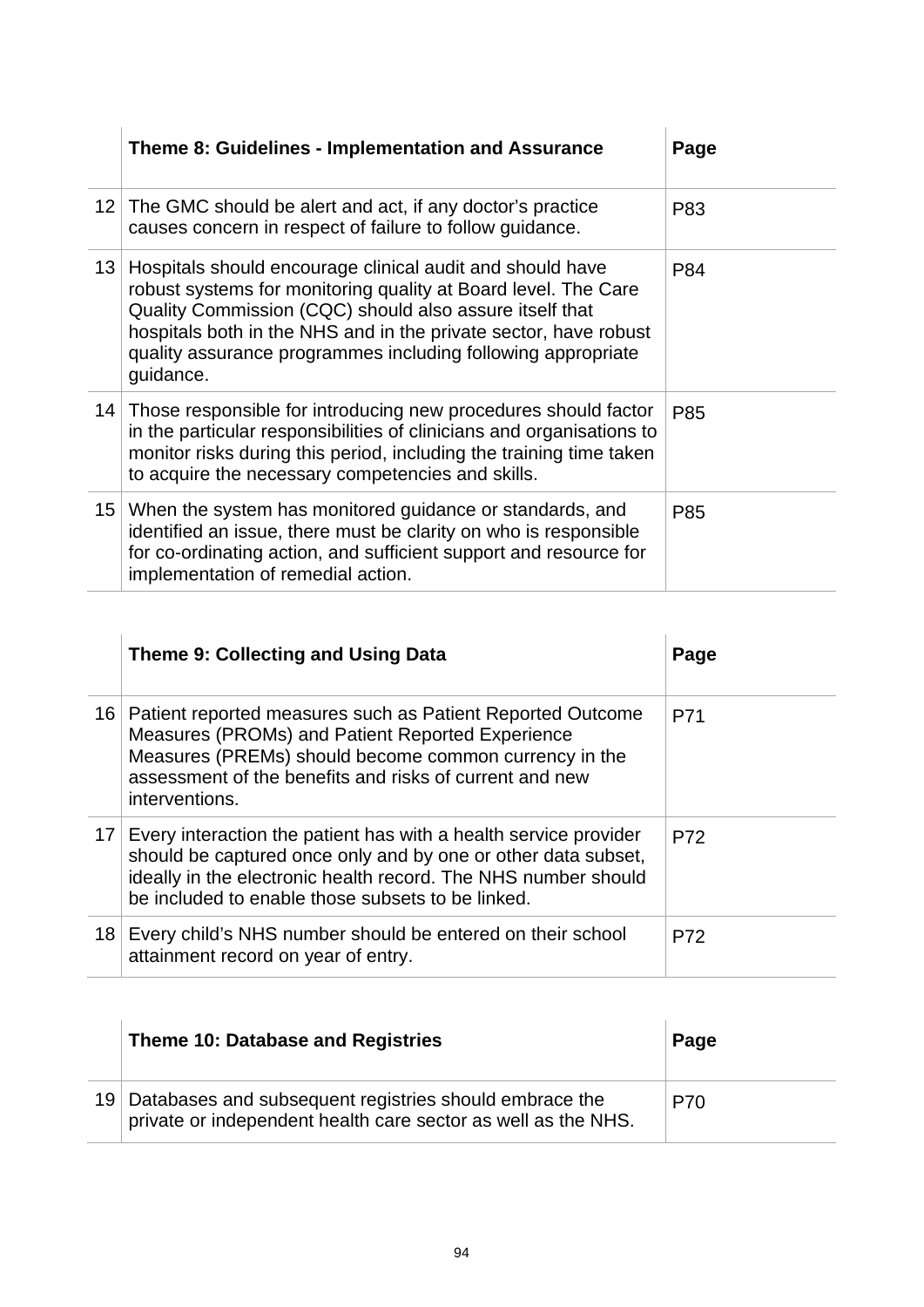|    | <b>Theme 11: Regulation</b>                                                                                                                                                                                                           | Page            |
|----|---------------------------------------------------------------------------------------------------------------------------------------------------------------------------------------------------------------------------------------|-----------------|
|    | 20 When making regulatory decisions on benefit and risk of<br>medicines and medical devices, the MHRA should demonstrate<br>how patient views have been taken into account.                                                           | P61             |
| 21 | To aid public understanding the MHRA should give detailed<br>reasons for its decisions if they differ from decisions made by<br>another major international regulator.                                                                | P61             |
| 22 | The Department for Health and Social Care (DHSC) should<br>consider if an equivalent of the Commission on Human<br>Medicines (CHM) is needed for devices.                                                                             | P62             |
| 23 | Where the patient gives permission an adverse device report<br>should be linked to the patient identifiable database of implanted<br>devices.                                                                                         | <b>P67</b>      |
| 24 | A public-facing Unique Device Identification (UDI) database for<br>UK devices based on the Global Unique Device Identification<br>Database (GUDID) should be scoped.                                                                  | P68             |
| 25 | We recommend a publicly searchable database of adverse<br>events for both medicines and devices.                                                                                                                                      | P69             |
| 26 | In future we recommend careful consideration should be given<br>to implementing risk mitigation strategies of international<br>regulators on potential teratogens.                                                                    | P62             |
| 27 | We recommend the creation of a system-wide healthcare<br>intelligence unit to facilitate early signal detection which would<br>draw on various sources of information, including issues raised<br>by the patient safety commissioner. | P <sub>16</sub> |

|                        | <b>Hormone Pregnancy Tests</b>                                                                                                                                                                                                                                                                                                                                                                         | Page |
|------------------------|--------------------------------------------------------------------------------------------------------------------------------------------------------------------------------------------------------------------------------------------------------------------------------------------------------------------------------------------------------------------------------------------------------|------|
| $\bullet$<br>$\bullet$ | 28 The MHRA and CHM need to review their Expert Working<br>Group (EWG) processes, specifically:<br>whether they should consider proactively checking potential<br>members' interests prior to their appointment<br>how to best support the involvement of affected and other<br>lay individuals in EWG meetings, including both asking and<br>answering questions at appropriate points of the meeting | P63  |
| ٠                      | whether an independent secretariat should be used for                                                                                                                                                                                                                                                                                                                                                  |      |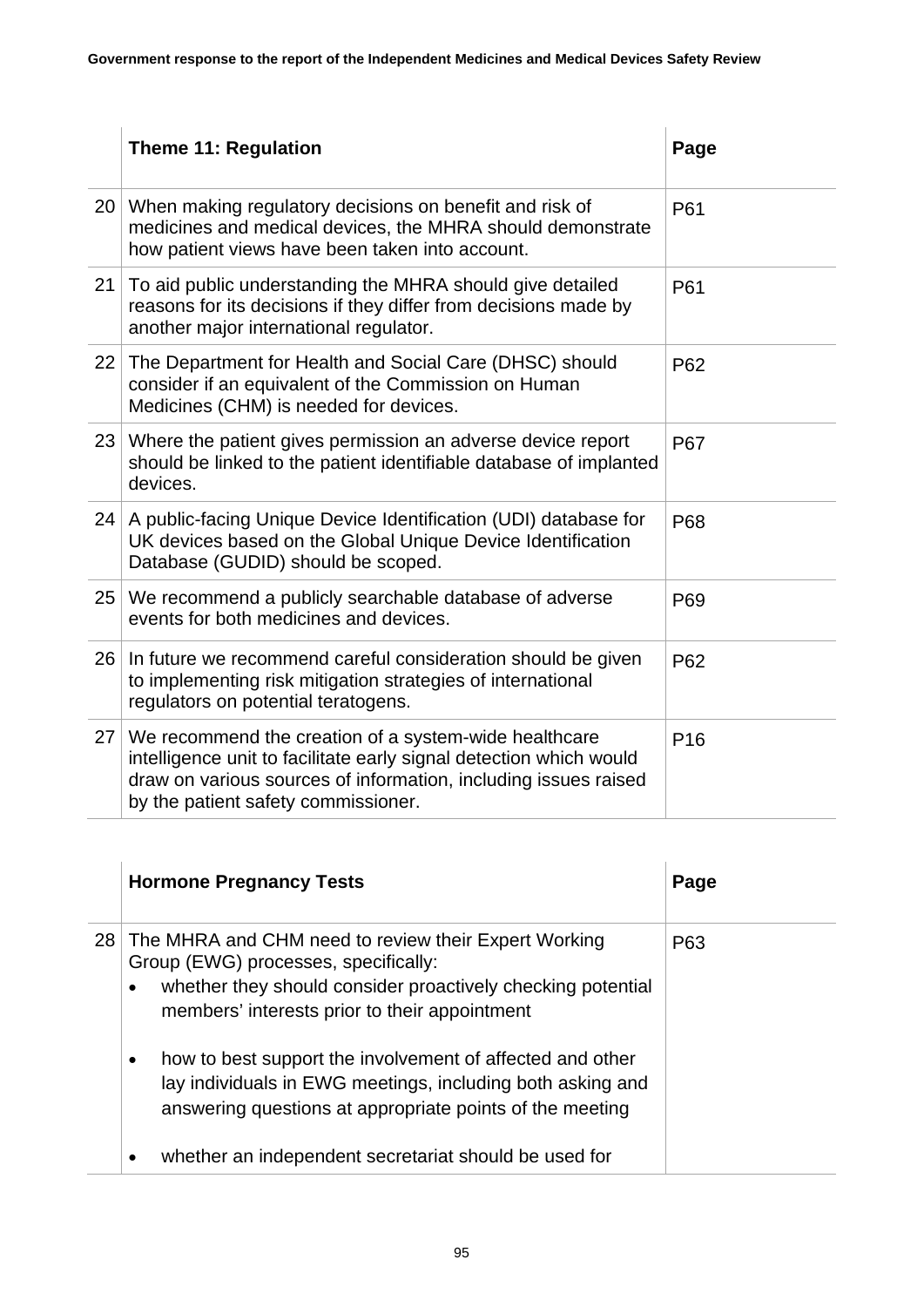| <b>Hormone Pregnancy Tests</b>                                                                           | Page |
|----------------------------------------------------------------------------------------------------------|------|
| <b>EWGs</b><br>whether EWG reports should be reviewed by an<br>$\bullet$<br>independent panel of experts |      |

|    | Valproate                                                                                                                                                                                                                                                                                                                                                                         | Page            |
|----|-----------------------------------------------------------------------------------------------------------------------------------------------------------------------------------------------------------------------------------------------------------------------------------------------------------------------------------------------------------------------------------|-----------------|
|    | 29 An indicator on safe prescribing in pregnancy should be<br>introduced for future iterations of the Quality and Outcomes<br>Framework (QOF).                                                                                                                                                                                                                                    | P <sub>51</sub> |
|    | 30 In our view, a clear process should be agreed to ensure women<br>are able to get appropriate counselling related to their epilepsy<br>treatment and contraceptive choices.                                                                                                                                                                                                     | P <sub>52</sub> |
| 31 | Information should be collected to identify those already<br>affected by exposure to valproate in utero to ensure they have<br>access to diagnosis and support, and to plan service provision.                                                                                                                                                                                    | P <sub>53</sub> |
| 32 | A prospective registry should be established for all women on<br>anti-epileptic drugs who become pregnant, to include mandatory<br>reporting of data relating to them and their child(ren) collated<br>over lifetimes. This registry could potentially be expanded to<br>collect data on paternal and transgenerational effects.                                                  | P <sub>53</sub> |
| 33 | The relevant stakeholders should continue to work with patient<br>groups to monitor and improve the Pregnancy Prevention<br>Programme and to consider the next steps, which should<br>include NHS England and NHS Improvement (NHSEI) writing<br>directly to all women and girls of childbearing potential, asking<br>them to see their general practitioner or specialist.       | P <sub>53</sub> |
| 34 | Clinicians should continue to follow guidance regarding<br>prescribing of valproate and alternatives for all indications.                                                                                                                                                                                                                                                         | P <sub>54</sub> |
| 35 | A system similar to the Pregnancy Prevention Programme<br>should be used where teratogenicity is well-known or the effects<br>are severe. Alternatively an acknowledgement of risk form<br>should be attached to the prescribing and/or dispensing of all<br>medication considered to have teratogenic potential or known to<br>have a risk above that of the general population. | P <sub>54</sub> |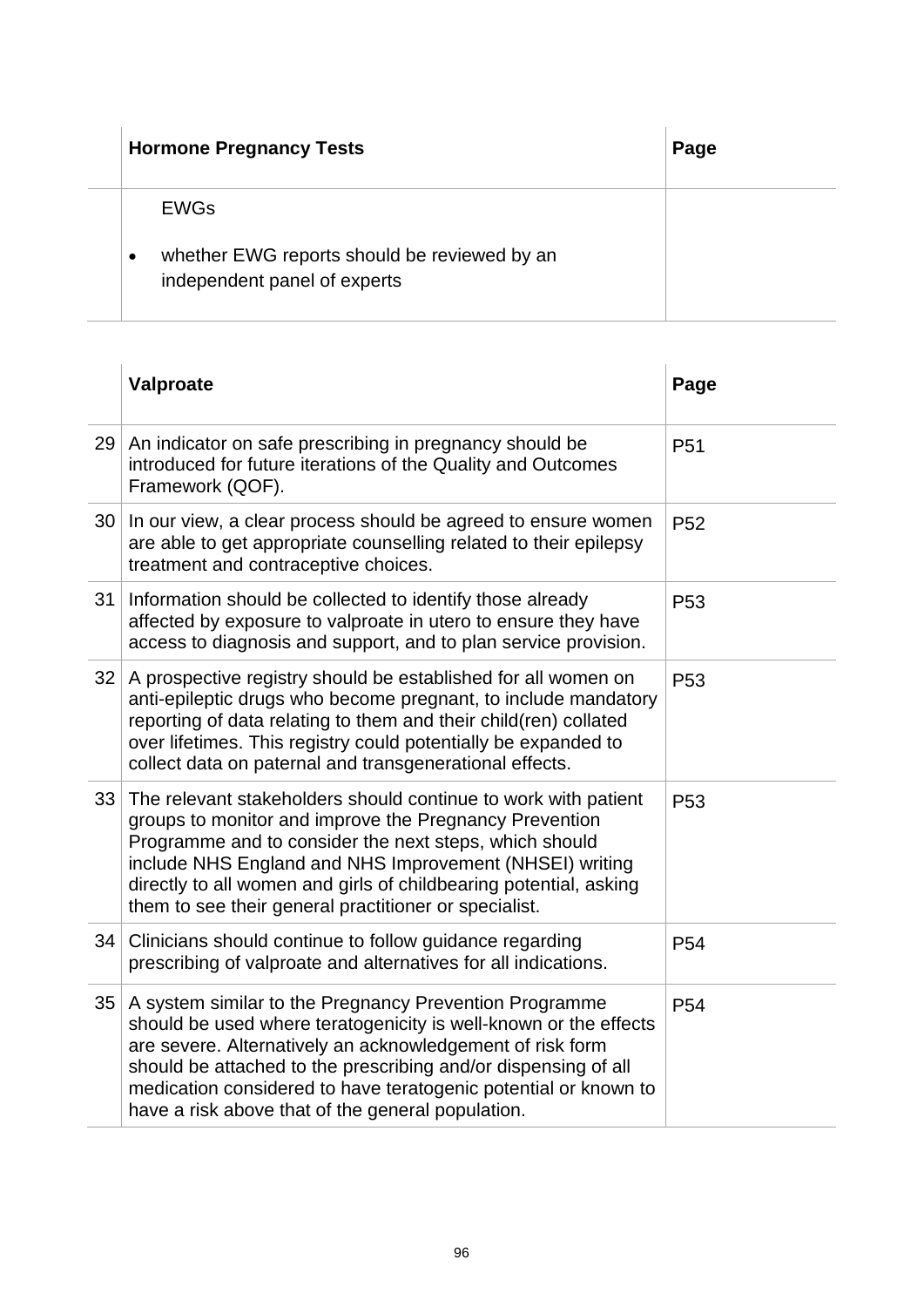|    | <b>Mesh</b>                                                                                                                                                                                                                                                                                                                                                                                                                 | Page       |
|----|-----------------------------------------------------------------------------------------------------------------------------------------------------------------------------------------------------------------------------------------------------------------------------------------------------------------------------------------------------------------------------------------------------------------------------|------------|
|    | 36 Further research is urgently needed so that a clearer view can<br>be reached on the inherent properties and safety of pelvic<br>mesh.                                                                                                                                                                                                                                                                                    | P33        |
| 37 | Medical device manufacturers must research and develop a<br>remedial strategy to address any severe complications caused<br>by their product. This strategy should be set out in the<br>Instructions for Use (IFUs) and guidance. The strategy should<br>be developed collaboratively with appropriate input from others,<br>such as the regulators and the commissioners of any services<br>required to carry out actions. | P34        |
| 38 | We recommend that when a device or procedure is introduced a<br>cohort of early recipients undergo enhanced reporting to detect<br>unexpected adverse impacts.                                                                                                                                                                                                                                                              | P34        |
|    | 39 NICE's most recent guidance states that the Transvaginal<br>Tension Free Vaginal Tape-Obturator (TVT-O) should not be<br>offered routinely. In the future, we feel the TVT-O should only be<br>used in exceptional circumstances, if at all.                                                                                                                                                                             | P35        |
|    | 40 Professional bodies should lead on ensuring surgeons only<br>operate within their capabilities. They must provide guidance for<br>their members and ensure that surgeons are appropriately<br>trained, and this should be assured through the appraisal<br>process.                                                                                                                                                      | P36        |
| 41 | A culture must exist where all multi-disciplinary team (MDT)<br>members feel able to speak up and that their input will be<br>listened to. Trusts must work to create a culture that facilitates<br>effective MDTs.                                                                                                                                                                                                         | P37        |
| 42 | Conservative measures must be offered to women before<br>surgery. We have heard that specialist pelvic floor<br>physiotherapy cannot match the current demand. The service<br>commissioner should identify gaps in the workforce and notify<br>specialist clinicians, professional organisations<br>and Royal Colleges. A co-ordinated strategy can then be<br>developed to remedy the gap.                                 | <b>P37</b> |
| 43 | Clinicians must ensure patients have sufficient understanding of<br>their treatment including the benefits, the potential risks it<br>presents, and the alternative treatment options, including doing<br>nothing, in order to decide whether they are willing to have that<br>treatment.                                                                                                                                   | P38        |
| 44 | Clinicians need to establish and agree terminology and<br>definitions related to both mesh insertions and removals.                                                                                                                                                                                                                                                                                                         | P39        |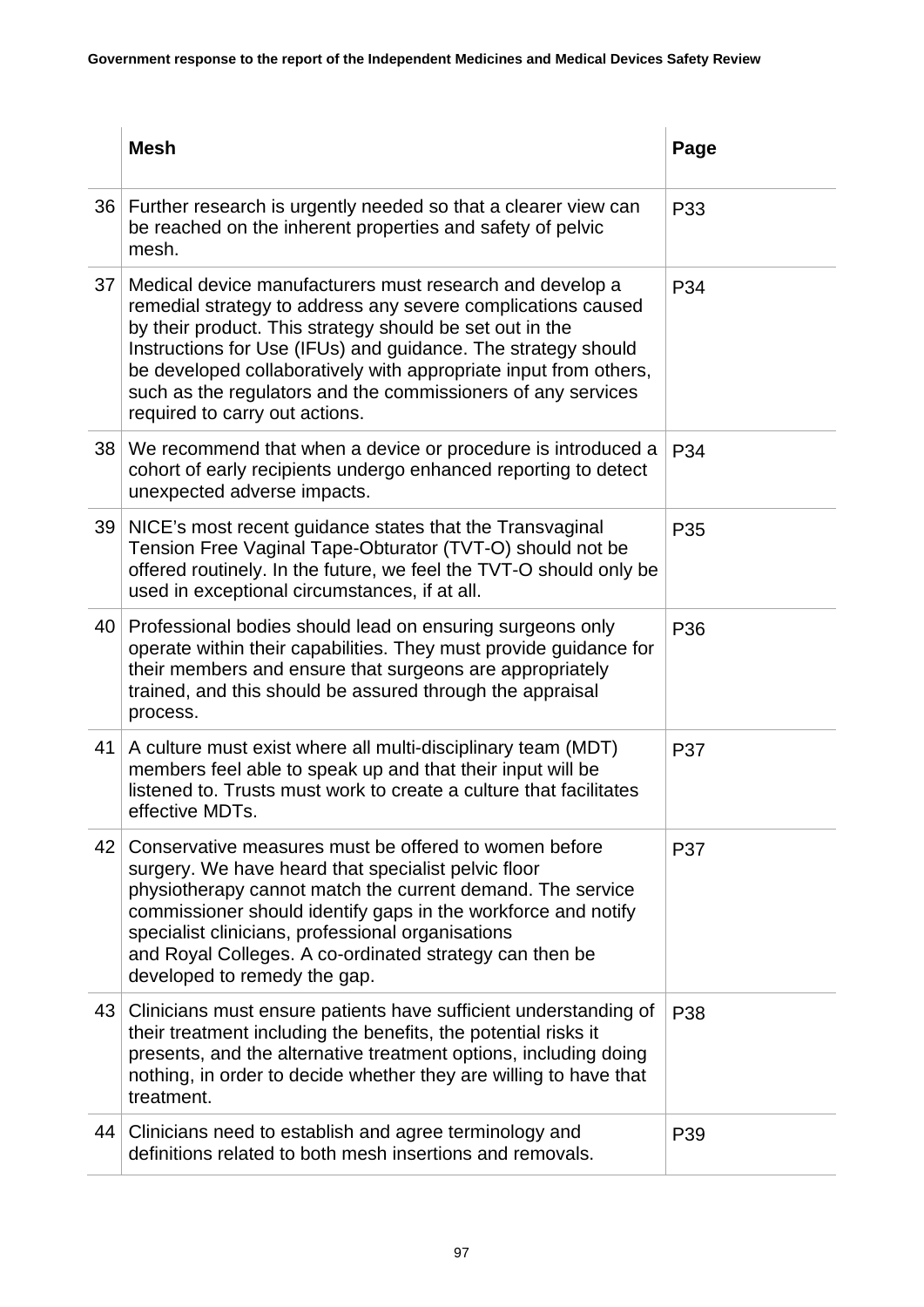|    | <b>Mesh</b>                                                                                                                                                                                                                                                                                                                                                                                                                                                                             | Page |
|----|-----------------------------------------------------------------------------------------------------------------------------------------------------------------------------------------------------------------------------------------------------------------------------------------------------------------------------------------------------------------------------------------------------------------------------------------------------------------------------------------|------|
| 45 | An audit to establish complication rates should be attempted<br>using the women who had mesh insertions in 2010.                                                                                                                                                                                                                                                                                                                                                                        | P40  |
| 46 | A consensus needs to be reached on whether it is better to<br>carry out full or partial removals. This is a clinical matter, and it<br>must be done collaboratively, including consulting international<br>experts. This consensus should be validated by carrying out<br>follow up on those who have removals at the specialist centres.<br>We strongly recommend that NICE actively monitor the situation<br>and update their guidance promptly once a consensus has been<br>reached. | P40  |
| 47 | Consideration should be given to credentialing a small number<br>of centres and surgeons for particular complex pelvic mesh<br>surgeries.                                                                                                                                                                                                                                                                                                                                               | p41  |
|    | 48 A remote counselling service along the lines we set up during<br>this Review should continue to exist.                                                                                                                                                                                                                                                                                                                                                                               | P42  |
| 49 | Pelvic floor education should be encouraged, where<br>appropriate, in schools and certainly in antenatal classes. In<br>addition, we recommend that the NHS adopts the French model<br>for universal post-natal pelvic floor rehabilitation.                                                                                                                                                                                                                                            | P42  |
| 50 | Dismissive, defensive attitudes by surgeons are a cultural issue<br>that needs to be addressed by the medical profession, its<br>professional bodies and regulators.                                                                                                                                                                                                                                                                                                                    | P43  |